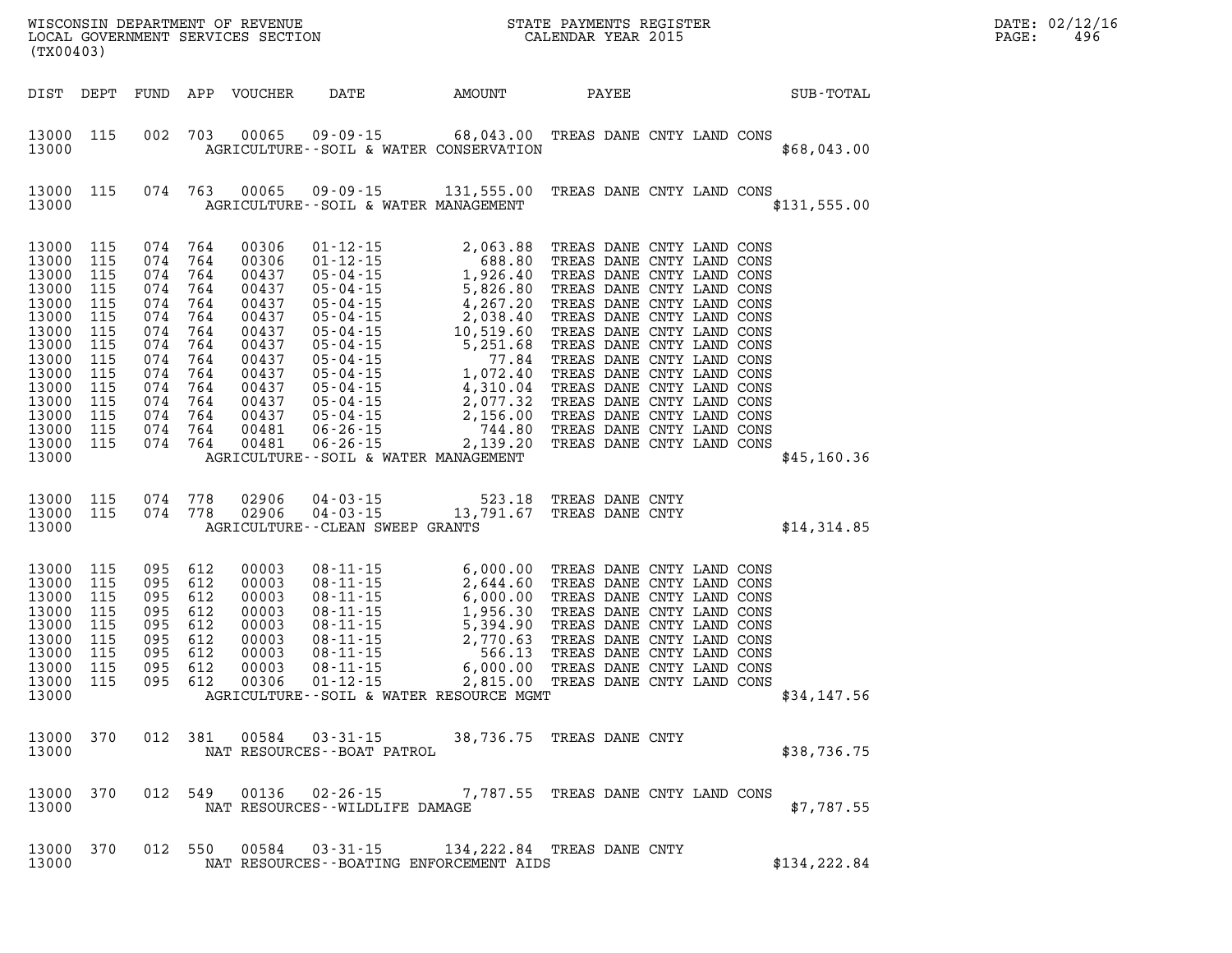| (TX00403)                                          |                                           |                                             |                               |                                                    |                                                                                                          | WISCONSIN DEPARTMENT OF REVENUE<br>LOCAL GOVERNMENT SERVICES SECTION<br>CALENDAR YEAR 2015                                                                                                                                                                                                                                                               |                                                                 | DATE: 02/12/1<br>PAGE: 497 |              |  |  |
|----------------------------------------------------|-------------------------------------------|---------------------------------------------|-------------------------------|----------------------------------------------------|----------------------------------------------------------------------------------------------------------|----------------------------------------------------------------------------------------------------------------------------------------------------------------------------------------------------------------------------------------------------------------------------------------------------------------------------------------------------------|-----------------------------------------------------------------|----------------------------|--------------|--|--|
|                                                    |                                           |                                             |                               |                                                    |                                                                                                          |                                                                                                                                                                                                                                                                                                                                                          |                                                                 |                            |              |  |  |
| 13000                                              |                                           |                                             |                               |                                                    |                                                                                                          | 13000 370 012 551 00164 09-22-15 30,479.24 TREAS DANE CNTY<br>NAT RESOURCES--ALL TERRAIN VEHICLE ENF                                                                                                                                                                                                                                                     |                                                                 |                            | \$30,479.24  |  |  |
| 13000                                              |                                           |                                             |                               |                                                    |                                                                                                          | 13000 370 012 552 00124 09-22-15 7,486.10 TREAS DANE CNTY<br>NAT RESOURCES--SNOWMOBILE ENFORCEMENT                                                                                                                                                                                                                                                       |                                                                 |                            | \$7,486.10   |  |  |
| 13000                                              |                                           |                                             |                               |                                                    |                                                                                                          | $\begin{array}{cccccc} 13\,0\,0\,0 & 3\,7\,0 & 0\,12 & 5\,5\,3 & 0\,0\,1\,3\,6 & 0\,2\cdot2\,6\cdot1\,5 & 17\,,5\,4\,7\,,3\,4 & \text{TREAS} & \text{DANE CNY} & \text{LAND} & \text{CONS} \\ 13\,0\,0\,0 & 3\,7\,0 & 0\,1\,2 & 5\,5\,3 & 0\,0\,1\,3\,6 & 0\,2\cdot2\,6\cdot1\,5 & 17\,,3\,2\,1\,.80 & \text{T$<br>NAT RESOURCES--WILDLIFE DAMAGE CLAIMS |                                                                 |                            | \$34,869.14  |  |  |
| 13000                                              |                                           |                                             |                               |                                                    |                                                                                                          | $\begin{array}{cccccccc} 13000& 370& 012& 574& 00527& 09\cdot 22\cdot 15& 66,561.34 & \text{TREAS} \text{ DANE CNTY}\\ 13000& 370& 012& 574& 01906& 02\cdot 27\cdot 15& 4,886.70 & \text{TREAS} \text{ DANE CNTY} \end{array}$<br>NAT RESOURCES--SNOWMOBILE TRAIL AIDS                                                                                   |                                                                 |                            | \$71,448.04  |  |  |
| 13000                                              |                                           |                                             |                               |                                                    | NAT RESOURCES -- PMT IN LIEU OF TAXES                                                                    | 13000 370 012 584 00010 09-01-15 369.04 TREAS DANE CNTY                                                                                                                                                                                                                                                                                                  |                                                                 |                            | \$369.04     |  |  |
| 13000                                              |                                           |                                             |                               |                                                    |                                                                                                          | 13000 370 012 663 02375 04-21-15 3,000.00 TREAS DANE CNTY<br>NAT RESOURCES - LAKES MANAGEMENT GRANTS                                                                                                                                                                                                                                                     |                                                                 |                            | \$3,000.00   |  |  |
| 13000                                              |                                           |                                             |                               |                                                    | NAT RESOURCES--RIVER PROTECTION                                                                          | 13000 370 012 675 03268 07-17-15 10,000.00 TREAS DANE CNTY LAND CONS                                                                                                                                                                                                                                                                                     |                                                                 |                            | \$10,000.00  |  |  |
| 13000<br>13000<br>13000<br>13000                   | 370<br>370                                | 13000 370 012 678<br>012 678<br>370 012 678 | 012 678                       |                                                    |                                                                                                          | 01554     01-21-15         2,000.00 TREAS DANE CNTY<br>02380     04-21-15         40,019.60 TREAS DANE CNTY<br>02386     04-21-15     19,500.00 TREAS DANE CNTY<br>02542      05-14-15         28,712.00 TREAS DANE CNTY<br>NAT RESOURCES--INVASIVE AQUATICE SPECIES                                                                                     |                                                                 |                            | \$90, 231.60 |  |  |
| 13000                                              |                                           |                                             |                               |                                                    | NAT RESOURCES - - STEWARDSHIP 2000                                                                       | $\begin{array}{cccccccc} 13000& 370& 095& 512& 01453& 01-07-15& 70,800.00& \text{TREAS} & \text{DANE CNTY} \\ 13000& 370& 095& 512& 02110& 03-25-15& 140,185.00& \text{TREAS} & \text{DANE CNTY} \\ 13000& 370& 095& 512& 02704& 06-01-15& 249,000.00& \text{TREAS} & \text{DANE CNTY} \end{array}$                                                      |                                                                 |                            | \$459,985.00 |  |  |
| 13000 395<br>13000                                 |                                           |                                             | 011 168                       |                                                    | TRANSPORTATION--ELDERLY & DISABLED                                                                       | 50013  06-09-15  930,184.00  COUNTY OF DANE                                                                                                                                                                                                                                                                                                              |                                                                 |                            | \$930,184.00 |  |  |
| 13000<br>13000<br>13000<br>13000<br>13000<br>13000 | 395<br>395<br>395<br>395<br>-395<br>- 395 | 011 185<br>011 185<br>011 185               | 011 185<br>011 185<br>011 185 | 38849<br>38850<br>38851<br>40395<br>41142<br>41143 | $02 - 10 - 15$<br>$02 - 10 - 15$<br>$02 - 10 - 15$<br>$02 - 23 - 15$<br>$03 - 02 - 15$<br>$03 - 02 - 15$ | 29,859.48<br>2,561.66<br>8,205.41<br>9,976.07<br>6,637.74 DANE CO<br>4,625.04                                                                                                                                                                                                                                                                            | DANE CO<br>DANE CO<br>DANE CO<br>TREAS DANE CO<br>TREAS DANE CO |                            |              |  |  |

**DATE: 02/12/16<br>PAGE: 497**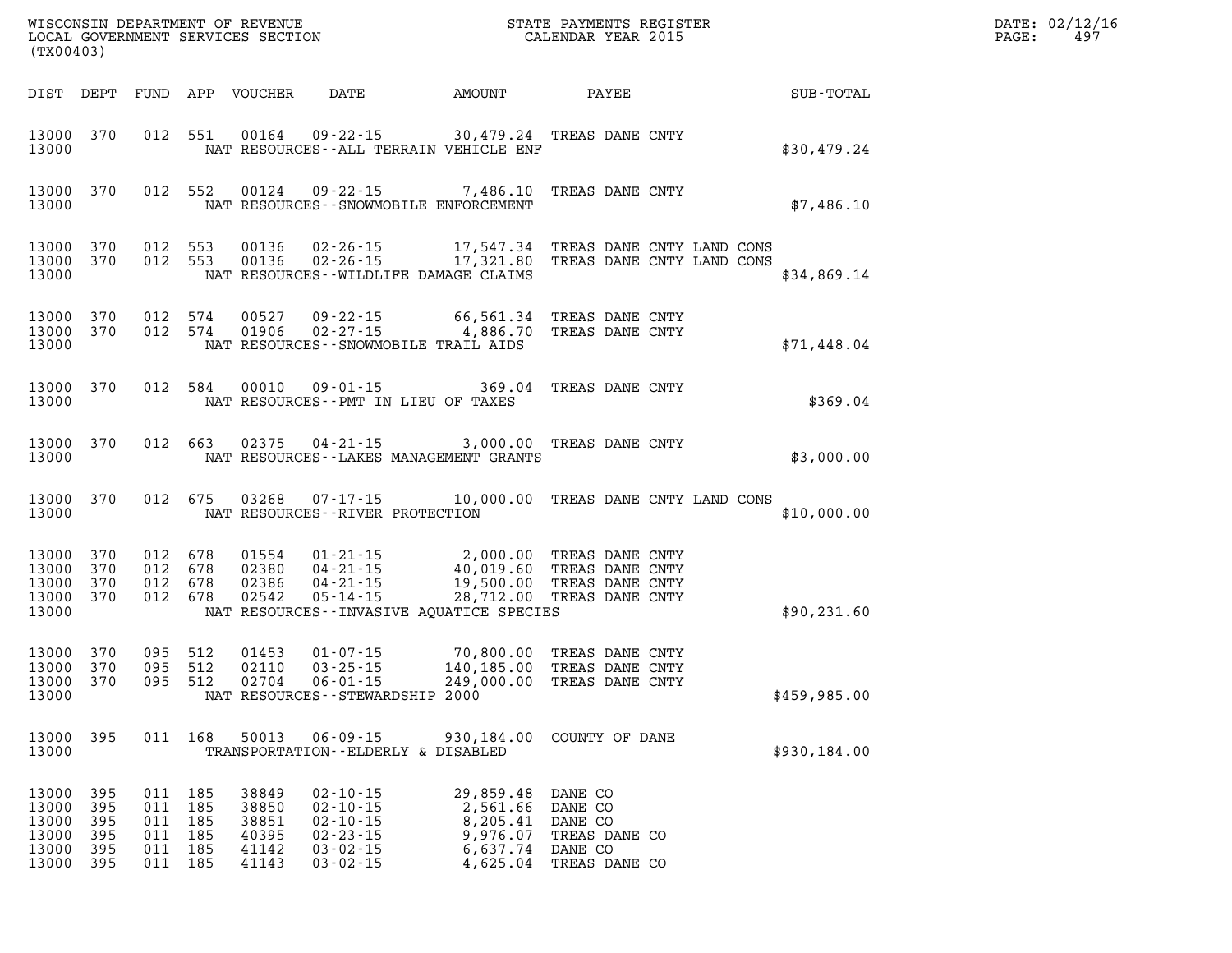| DIST           | DEPT       | FUND APP   |            | VOUCHER        | DATE | AMOUNT<br>R DATE AMOUNT PAYEE AND THESE DANE CONTRAINS (1971).<br>1970.2-15 6, 917.29 TREAS DANE CO 04-13-15 4, 704.36 TREAS DANE CO 04-13-15 5, 846.66 DANE CO 04-23-15 6, 515.44 TREAS DANE CO 04-23-15 6, 515.44 TREAS DANE CO 07-01-1 | PAYEE | SUB-TOTAL    |
|----------------|------------|------------|------------|----------------|------|-------------------------------------------------------------------------------------------------------------------------------------------------------------------------------------------------------------------------------------------|-------|--------------|
|                |            |            |            |                |      |                                                                                                                                                                                                                                           |       |              |
| 13000          | 395        | 011        | 185        | 41144          |      |                                                                                                                                                                                                                                           |       |              |
| 13000          | 395        | 011        | 185        | 44162          |      |                                                                                                                                                                                                                                           |       |              |
| 13000          | 395        | 011        | 185        | 44821          |      |                                                                                                                                                                                                                                           |       |              |
| 13000          | 395        | 011        | 185        | 45039          |      |                                                                                                                                                                                                                                           |       |              |
| 13000          | 395        | 011        | 185        | 45708          |      |                                                                                                                                                                                                                                           |       |              |
| 13000          | 395        | 011        | 185        | 45792          |      |                                                                                                                                                                                                                                           |       |              |
| 13000          | 395        | 011        | 185        | 45792          |      |                                                                                                                                                                                                                                           |       |              |
| 13000          | 395        | 011        | 185        | 47720          |      |                                                                                                                                                                                                                                           |       |              |
| 13000          | 395        | 011        | 185        | 47720          |      |                                                                                                                                                                                                                                           |       |              |
| 13000          | 395        | 011        | 185        | 52181          |      |                                                                                                                                                                                                                                           |       |              |
| 13000          | 395        | 011        | 185        | 52181          |      |                                                                                                                                                                                                                                           |       |              |
| 13000          | 395        | 011        | 185        | 52379          |      |                                                                                                                                                                                                                                           |       |              |
| 13000          | 395        | 011        | 185        | 52379          |      |                                                                                                                                                                                                                                           |       |              |
| 13000          | 395        | 011        | 185        | 53151          |      |                                                                                                                                                                                                                                           |       |              |
| 13000          | 395        | 011        | 185        | 53151          |      |                                                                                                                                                                                                                                           |       |              |
| 13000          | 395        | 011        | 185        | 53623          |      |                                                                                                                                                                                                                                           |       |              |
| 13000          | 395        | 011        | 185        | 54466          |      |                                                                                                                                                                                                                                           |       |              |
| 13000          | 395        | 011        | 185        | 57080          |      |                                                                                                                                                                                                                                           |       |              |
| 13000          | 395        | 011        | 185        | 57080          |      |                                                                                                                                                                                                                                           |       |              |
| 13000          | 395        | 011        | 185        | 57080          |      |                                                                                                                                                                                                                                           |       |              |
| 13000          | 395        | 011        | 185        | 57080          |      |                                                                                                                                                                                                                                           |       |              |
| 13000          | 395        | 011        | 185        | 57080          |      |                                                                                                                                                                                                                                           |       |              |
| 13000          | 395        | 011        | 185        | 57080          |      |                                                                                                                                                                                                                                           |       |              |
| 13000          | 395        | 011        | 185        | 57080          |      |                                                                                                                                                                                                                                           |       |              |
| 13000          | 395        | 011        | 185        | 57080          |      |                                                                                                                                                                                                                                           |       |              |
| 13000          | 395        | 011        | 185        | 58545          |      |                                                                                                                                                                                                                                           |       |              |
| 13000          | 395        | 011        | 185        | 58545          |      |                                                                                                                                                                                                                                           |       |              |
| 13000          | 395        | 011        | 185        | 59335          |      |                                                                                                                                                                                                                                           |       |              |
| 13000          | 395        | 011        | 185        | 60434          |      |                                                                                                                                                                                                                                           |       |              |
| 13000          | 395        | 011        | 185        | 60434          |      |                                                                                                                                                                                                                                           |       |              |
| 13000          | 395        | 011        | 185        | 60434          |      |                                                                                                                                                                                                                                           |       |              |
| 13000          | 395        | 011        | 185        | 61489          |      |                                                                                                                                                                                                                                           |       |              |
| 13000          | 395        | 011        | 185        | 61489          |      |                                                                                                                                                                                                                                           |       |              |
| 13000<br>13000 | 395<br>395 | 011<br>011 | 185<br>185 | 61489<br>61489 |      |                                                                                                                                                                                                                                           |       |              |
| 13000          | 395        | 011        | 185        | 63189          |      |                                                                                                                                                                                                                                           |       |              |
| 13000          | 395        | 011        | 185        | 63387          |      |                                                                                                                                                                                                                                           |       |              |
| 13000          | 395        | 011        | 185        | 63387          |      |                                                                                                                                                                                                                                           |       |              |
| 13000          | 395        | 011        | 185        | 64336          |      |                                                                                                                                                                                                                                           |       |              |
| 13000          | 395        | 011        | 185        | 65615          |      |                                                                                                                                                                                                                                           |       |              |
| 13000          | 395        | 011        | 185        | 65944          |      |                                                                                                                                                                                                                                           |       |              |
| 13000          | 395        | 011        | 185        | 65944          |      |                                                                                                                                                                                                                                           |       |              |
| 13000          | 395        | 011        | 185        | 65944          |      |                                                                                                                                                                                                                                           |       |              |
| 13000          | 395        | 011        | 185        | 66118          |      |                                                                                                                                                                                                                                           |       |              |
| 13000          | 395        | 011        | 185        | 66262          |      |                                                                                                                                                                                                                                           |       |              |
| 13000          | 395        | 011        | 185        | 67614          |      |                                                                                                                                                                                                                                           |       |              |
| 13000          | 395        | 011        | 185        | 67614          |      |                                                                                                                                                                                                                                           |       |              |
| 13000          |            |            |            |                |      | TRANSPORTATION - - HIGHWAY SAFETY - FEDERAL                                                                                                                                                                                               |       | \$430,269.16 |
|                |            |            |            |                |      |                                                                                                                                                                                                                                           |       |              |
|                |            |            |            |                |      |                                                                                                                                                                                                                                           |       |              |
|                |            |            |            |                |      | 1.007.011.10                                                                                                                                                                                                                              | A     |              |

|  |  | 13000 395 011 190 36013 01-05-15 | 1,007,914.49 COUNTY OF DANE |
|--|--|----------------------------------|-----------------------------|
|  |  | 13000 395 011 190 52013 07-06-15 | 2,015,828.98 COUNTY OF DANE |
|  |  | 13000 395 011 190 64013 10-05-15 | 1,007,914.50 COUNTY OF DANE |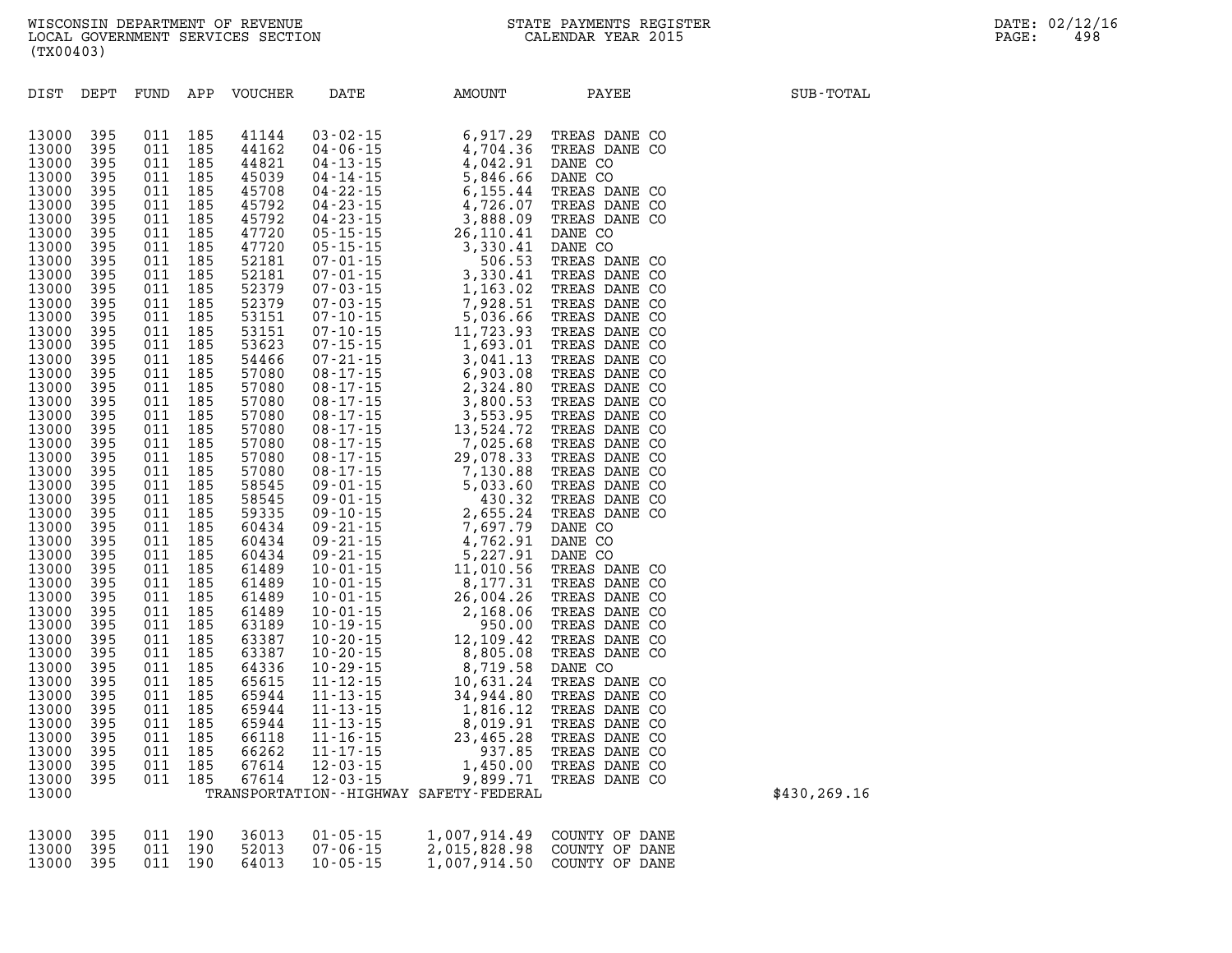| (TX00403)                                                                                                                                                                          |                                                                                                                                                        | WISCONSIN DEPARTMENT OF REVENUE                                                                                                                                                                                                                                                                                                                       |                                                                                                                                                                                                                                                                                                                                                                                                                                                                |                                                                                                                                                                                                                                                                                                         | STATE PAYMENTS REGISTER                                                                                                                                                                            | DATE: 02/12/16<br>499<br>PAGE:                                                                                                                                                                                                                                                                                                                           |                                                                                                                                              |
|------------------------------------------------------------------------------------------------------------------------------------------------------------------------------------|--------------------------------------------------------------------------------------------------------------------------------------------------------|-------------------------------------------------------------------------------------------------------------------------------------------------------------------------------------------------------------------------------------------------------------------------------------------------------------------------------------------------------|----------------------------------------------------------------------------------------------------------------------------------------------------------------------------------------------------------------------------------------------------------------------------------------------------------------------------------------------------------------------------------------------------------------------------------------------------------------|---------------------------------------------------------------------------------------------------------------------------------------------------------------------------------------------------------------------------------------------------------------------------------------------------------|----------------------------------------------------------------------------------------------------------------------------------------------------------------------------------------------------|----------------------------------------------------------------------------------------------------------------------------------------------------------------------------------------------------------------------------------------------------------------------------------------------------------------------------------------------------------|----------------------------------------------------------------------------------------------------------------------------------------------|
| DIST DEPT                                                                                                                                                                          |                                                                                                                                                        |                                                                                                                                                                                                                                                                                                                                                       | DATE                                                                                                                                                                                                                                                                                                                                                                                                                                                           |                                                                                                                                                                                                                                                                                                         | PAYEE                                                                                                                                                                                              | SUB-TOTAL                                                                                                                                                                                                                                                                                                                                                |                                                                                                                                              |
|                                                                                                                                                                                    |                                                                                                                                                        |                                                                                                                                                                                                                                                                                                                                                       |                                                                                                                                                                                                                                                                                                                                                                                                                                                                |                                                                                                                                                                                                                                                                                                         |                                                                                                                                                                                                    | \$4,031,657.97                                                                                                                                                                                                                                                                                                                                           |                                                                                                                                              |
| 395<br>395                                                                                                                                                                         |                                                                                                                                                        | 39739<br>68873                                                                                                                                                                                                                                                                                                                                        |                                                                                                                                                                                                                                                                                                                                                                                                                                                                |                                                                                                                                                                                                                                                                                                         |                                                                                                                                                                                                    | \$75,872.91                                                                                                                                                                                                                                                                                                                                              |                                                                                                                                              |
| 435<br>435<br>435<br>435<br>435<br>435<br>435<br>435<br>435<br>435<br>435<br>435<br>435<br>435<br>435                                                                              | 000<br>000<br>000<br>000<br>000<br>000<br>000<br>000<br>000<br>000                                                                                     | 90511<br>90514<br>90515<br>90517<br>90518<br>90519<br>90521<br>90600<br>90601<br>90604<br>90606<br>90607<br>90609<br>90611<br>90612                                                                                                                                                                                                                   | $01 - 01 - 15$<br>$02 - 01 - 15$<br>$03 - 01 - 15$<br>$04 - 01 - 15$<br>$05 - 01 - 15$<br>$06 - 01 - 15$<br>$06 - 29 - 15$<br>$07 - 01 - 15$<br>$08 - 01 - 15$<br>$09 - 01 - 15$<br>$09 - 11 - 15$<br>$10 - 01 - 15$<br>$11 - 02 - 15$<br>$12 - 01 - 15$<br>$12 - 15 - 15$                                                                                                                                                                                     | 6,803,184.00<br>5,785,322.00<br>10,592,170.00<br>2,809,862.00<br>12,432,704.00<br>1,440,231.00<br>10,392,853.00<br>8,329,856.00<br>16,530,497.00<br>1,197,682.00<br>7,228,427.00                                                                                                                        | DANE CO<br>DANE CO<br>DANE CO<br>DANE CO<br>DANE CO<br>DANE CO<br>DANE CO<br>DANE CO<br>DANE CO<br>DANE CO<br>DANE CO<br>DANE CO<br>DANE CO<br>DANE CO<br>DANE CO                                  | \$105, 287, 553.00                                                                                                                                                                                                                                                                                                                                       |                                                                                                                                              |
| 437<br>437<br>437<br>437<br>437<br>437<br>437<br>437<br>437<br>437<br>437<br>437<br>437<br>437<br>437<br>437<br>437<br>437<br>437<br>437<br>437<br>437<br>437<br>437<br>437<br>437 | 000<br>000<br>000<br>000<br>000<br>000<br>000<br>000<br>000<br>000<br>000<br>000<br>000<br>000<br>000<br>000<br>000<br>000<br>000<br>000<br>000<br>000 | 00000<br>00000<br>00000<br>00000<br>00000<br>00000<br>00000<br>00000<br>00000<br>00000<br>00000<br>00000<br>00000<br>00000<br>00000<br>00000<br>00000<br>00000<br>00000<br>00000<br>00000<br>00000<br>00000<br>00000<br>00000<br>00000                                                                                                                | $01 - 05 - 15$<br>$01 - 09 - 15$<br>$01 - 13 - 15$<br>$01 - 30 - 15$<br>$02 - 05 - 15$<br>$02 - 09 - 15$<br>$02 - 13 - 15$<br>$03 - 05 - 15$<br>$03 - 06 - 15$<br>$04 - 03 - 15$<br>$04 - 06 - 15$<br>$04 - 07 - 15$<br>$04 - 23 - 15$<br>$04 - 30 - 15$<br>$05 - 05 - 15$<br>$05 - 06 - 15$<br>$05 - 08 - 15$<br>$05 - 22 - 15$<br>$06 - 03 - 15$<br>$06 - 05 - 15$<br>$06 - 26 - 15$<br>$07 - 06 - 15$<br>$07 - 06 - 15$<br>$07 - 30 - 15$<br>$08 - 03 - 15$ | 38,543.16<br>241,343.14<br>1,338,944.96<br>367,742.11<br>3,584.66<br>10,796.64<br>1,615,905.98<br>28,539.42<br>$-0.539.42$<br>20,636.18<br>322.700<br>401,810.49<br>13,177.69<br>14,522.32<br>10,273.41<br>20,819.68<br>276,746.88<br>64,656.52<br>361,722.59<br>22,598.52<br>1,563,357.06<br>33,455.76 | DANE CO<br>DANE<br>DANE<br>DANE CO<br>DANE CO<br>DANE<br>DANE CO<br>DANE CO<br>DANE<br>DANE<br>DANE<br>DANE CO<br>DANE CO<br>DANE<br>DANE CO<br>DANE<br>DANE<br>DANE<br>DANE CO<br>DANE CO<br>DANE | $^\star$<br>HUMAN SERVICE*<br>$\star$<br>$\star$<br>$\star$<br>HUMAN SERVICE*<br>HUMAN SERVICE*<br>$\star$<br>HUMAN SERVICE*<br>HUMAN SERVICE*<br>$^\star$<br>$^\star$<br>$\star$<br>$\star$<br>$\star$<br>HUMAN SERVICE*<br>HUMAN SERVICE*<br>$\star$<br>HUMAN SERVICE*<br>$\star$<br>$\star$<br>HUMAN SERVICE*<br>$\star$<br>HUMAN SERVICE*<br>$\star$ |                                                                                                                                              |
|                                                                                                                                                                                    |                                                                                                                                                        | 011 278<br>011 278<br>005<br>005<br>005 000<br>005<br>005<br>005<br>005 000<br>005<br>005<br>005<br>005 000<br>005<br>005 000<br>005<br>005 000<br>005 000<br>005<br>005<br>005<br>005<br>005<br>005<br>005<br>005<br>005<br>005<br>005<br>005 000<br>005<br>005 000<br>005 000<br>005<br>005<br>005<br>005<br>005<br>005<br>005<br>005<br>005<br>005 | FUND APP VOUCHER                                                                                                                                                                                                                                                                                                                                                                                                                                               | LOCAL GOVERNMENT SERVICES SECTION<br>$08 - 05 - 15$                                                                                                                                                                                                                                                     | AMOUNT<br>02-13-15 62,774.60<br>12-14-15 13,098.31<br>TRANSPORTATION--LRIP/TRIP/MSIP GRANTS<br>7,399,002.00<br>7,170,112.00<br>HEALTH SERVICES - - STATE/FED AIDS<br>368,606.32                    | TRANSPORTATION--GENERAL TRANSP AIDS-GTA<br>39,976.00<br>15,195.76 DANE<br>$, 322, 723.29$<br>$, 55, 337.44$<br>$227, 732.17$<br>$1, 516$                                                                                                                                                                                                                 | CALENDAR YEAR 2015<br>TREAS DANE CO<br>TREAS DANE CO<br>DANE CHILD SUPPORT<br>DANE CHILD SUPPORT<br>DANE CHILD SUPPORT<br>DANE CHILD SUPPORT |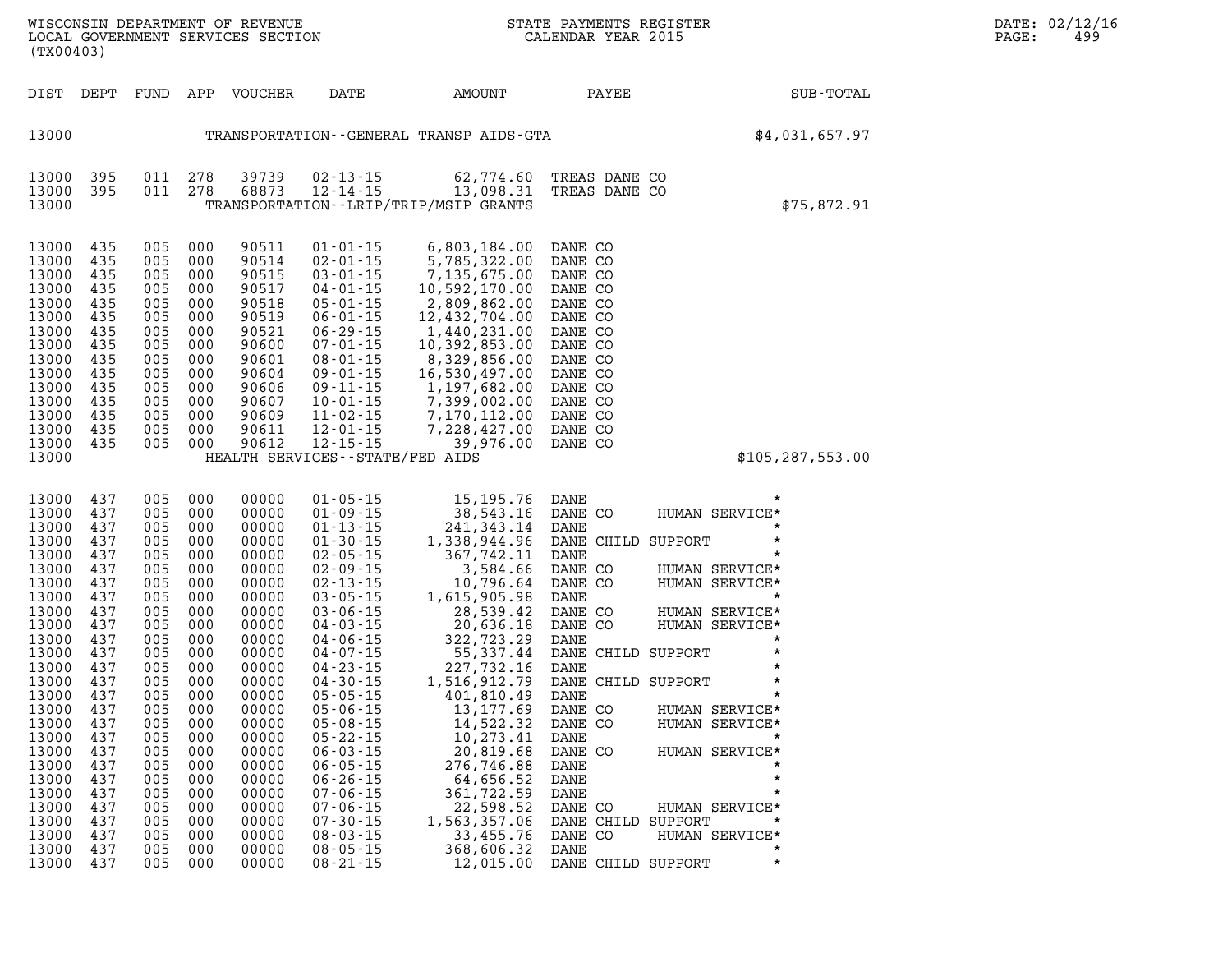| DIST                                                                                                                                | DEPT                                                                                           | FUND                                                                                           | APP                                                                                            | <b>VOUCHER</b>                                                                                                             | DATE                                                                                                                                                                                                                                                                                                  | AMOUNT                                                                                                                                                                       | PAYEE                                                                                                                                                                                                                                                          |                                                | SUB-TOTAL                                                              |
|-------------------------------------------------------------------------------------------------------------------------------------|------------------------------------------------------------------------------------------------|------------------------------------------------------------------------------------------------|------------------------------------------------------------------------------------------------|----------------------------------------------------------------------------------------------------------------------------|-------------------------------------------------------------------------------------------------------------------------------------------------------------------------------------------------------------------------------------------------------------------------------------------------------|------------------------------------------------------------------------------------------------------------------------------------------------------------------------------|----------------------------------------------------------------------------------------------------------------------------------------------------------------------------------------------------------------------------------------------------------------|------------------------------------------------|------------------------------------------------------------------------|
| 13000<br>13000<br>13000<br>13000<br>13000<br>13000                                                                                  | 437<br>437<br>437<br>437<br>437                                                                | 005<br>005<br>005<br>005<br>005                                                                | 000<br>000<br>000<br>000<br>000                                                                | 00000<br>00000<br>00000<br>00000<br>00000                                                                                  | $09 - 08 - 15$<br>$09 - 17 - 15$<br>$09 - 25 - 15$<br>$09 - 29 - 15$<br>$10 - 05 - 15$                                                                                                                                                                                                                | 309,090.07<br>869.91<br>250.00<br>4,081,558.00<br>232,716.32<br>CHILDREN & FAMILIES--STATE/FEDERAL AIDS                                                                      | DANE<br>DANE<br>DANE<br>DANE<br>DANE                                                                                                                                                                                                                           |                                                | $\star$<br>$\star$<br>$\star$<br>$\star$<br>$\star$<br>\$13,592,184.23 |
| 13000<br>13000                                                                                                                      | 455                                                                                            | 002                                                                                            | 202                                                                                            | 06478                                                                                                                      | $05 - 29 - 15$                                                                                                                                                                                                                                                                                        | 12,181.93<br>JUSTICE--LAW ENFORCEMENT TRAINING REIMB                                                                                                                         | TREAS DANE CNTY                                                                                                                                                                                                                                                |                                                | \$12,181.93                                                            |
| 13000<br>13000                                                                                                                      | 455                                                                                            | 002                                                                                            | 221                                                                                            | 14                                                                                                                         | $07 - 21 - 15$                                                                                                                                                                                                                                                                                        | 6,770.00<br>JUSTICE--LAW ENFORCEMENT SERVICES AID                                                                                                                            | TREAS DANE CNTY                                                                                                                                                                                                                                                |                                                | \$6,770.00                                                             |
| 13000<br>13000                                                                                                                      | 455                                                                                            | 002                                                                                            | 231                                                                                            | 15                                                                                                                         | 04-13-15<br>JUSTICE--LAW ENFORCEMENT TRAINING                                                                                                                                                                                                                                                         | 65,760.00                                                                                                                                                                    | TREAS DANE CNTY                                                                                                                                                                                                                                                |                                                | \$65,760.00                                                            |
| 13000<br>13000<br>13000<br>13000<br>13000<br>13000<br>13000<br>13000<br>13000<br>13000<br>13000<br>13000<br>13000<br>13000<br>13000 | 455<br>455<br>455<br>455<br>455<br>455<br>455<br>455<br>455<br>455<br>455<br>455<br>455<br>455 | 002<br>002<br>002<br>002<br>002<br>002<br>002<br>002<br>002<br>002<br>002<br>002<br>002<br>002 | 251<br>251<br>251<br>251<br>251<br>251<br>251<br>251<br>251<br>251<br>251<br>251<br>251<br>251 | 00116<br>00384<br>00420<br>00701<br>01015<br>04392<br>04468<br>04547<br>05053<br>05189<br>05826<br>05984<br>06054<br>07108 | $07 - 24 - 15$<br>$08 - 12 - 15$<br>$08 - 12 - 15$<br>$08 - 27 - 15$<br>$09 - 18 - 15$<br>$02 - 13 - 15$<br>$02 - 18 - 15$<br>$02 - 20 - 15$<br>$03 - 19 - 15$<br>$03 - 23 - 15$<br>$04 - 28 - 15$<br>$05 - 08 - 15$<br>$05 - 12 - 15$<br>$07 - 01 - 15$<br>JUSTICE - - TRUANCY PROGRAM - GRANT FUNDS | 20,914.68<br>3,222.00<br>15,866.45<br>148.00<br>28,024.00<br>40,939.70<br>54,617.00<br>3,341.00<br>16,966.40<br>14,342.00<br>3,080.00<br>23,462.65<br>28,686.00<br>30,281.55 | TREAS DANE CNTY<br>TREAS DANE CNTY<br>TREAS DANE CNTY<br>TREAS DANE CNTY<br>TREAS DANE CO<br>TREAS DANE CNTY<br>TREAS DANE CNTY<br>TREAS DANE CNTY<br>TREAS DANE CO<br>TREAS DANE CO<br>TREAS DANE CNTY<br>TREAS DANE CNTY<br>TREAS DANE CO<br>TREAS DANE CNTY | CLERK<br>CLERK<br><b>CLERK</b><br><b>CLERK</b> | \$283,891.43                                                           |
| 13000<br>13000<br>13000<br>13000                                                                                                    | 455<br>455<br>455                                                                              | 002<br>002<br>002                                                                              | 279<br>279<br>279                                                                              | 00501<br>04677<br>06121                                                                                                    | $08 - 14 - 15$<br>$02 - 26 - 15$<br>$05 - 14 - 15$                                                                                                                                                                                                                                                    | 29,035.00<br>29,077.00<br>28,580.00<br>JUSTICE--TREAT ALTERN TO DETENTION-GRANT                                                                                              | TREAS DANE CNTY<br>TREAS DANE CNTY<br>TREAS DANE CNTY                                                                                                                                                                                                          |                                                | \$86,692.00                                                            |
| 13000<br>13000                                                                                                                      | 455                                                                                            | 002                                                                                            | 321                                                                                            | 04577                                                                                                                      | $02 - 24 - 15$<br>JUSTICE--COURT IMPROVEMENT GRANTS                                                                                                                                                                                                                                                   | 13,017.00                                                                                                                                                                    | TREAS DANE CNTY                                                                                                                                                                                                                                                |                                                | \$13,017.00                                                            |
| 13000<br>13000                                                                                                                      | 455                                                                                            | 002                                                                                            | 532                                                                                            | 12                                                                                                                         | $07 - 27 - 15$                                                                                                                                                                                                                                                                                        | 336,400.81<br>JUSTICE - - VICTIM/WITNESS ASSISTANCE SERV                                                                                                                     | TREAS DANE CNTY                                                                                                                                                                                                                                                |                                                | \$336,400.81                                                           |
| 13000<br>13000                                                                                                                      | 455                                                                                            | 002                                                                                            | 539                                                                                            | 03                                                                                                                         | $03 - 09 - 15$<br>JUSTICE--VICTIM/WITNESS SERVICES                                                                                                                                                                                                                                                    | 321,817.11                                                                                                                                                                   | TREAS DANE CNTY                                                                                                                                                                                                                                                |                                                | \$321,817.11                                                           |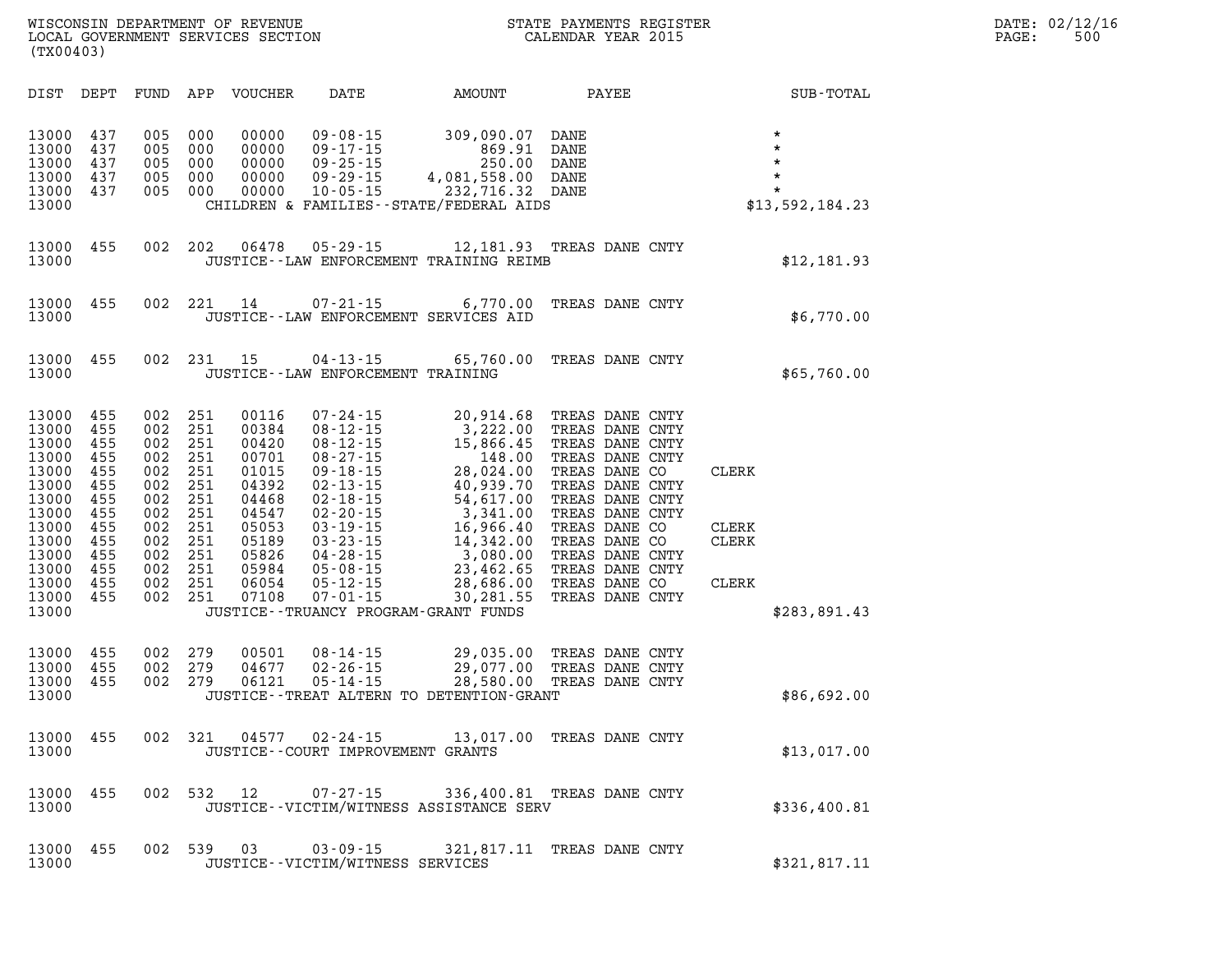| DIST<br>DEPT                                                                                                                                          | FUND                                                        | APP<br><b>VOUCHER</b>                                                                                                                        | DATE                                                                                                                                                                                             | AMOUNT                                                                                                      | PAYEE                                                                                                                                                                   | SUB-TOTAL           |
|-------------------------------------------------------------------------------------------------------------------------------------------------------|-------------------------------------------------------------|----------------------------------------------------------------------------------------------------------------------------------------------|--------------------------------------------------------------------------------------------------------------------------------------------------------------------------------------------------|-------------------------------------------------------------------------------------------------------------|-------------------------------------------------------------------------------------------------------------------------------------------------------------------------|---------------------|
| 13000<br>455<br>13000<br>455<br>13000<br>455<br>13000<br>455<br>13000<br>455<br>13000<br>455<br>13000<br>455<br>13000                                 | 002<br>002<br>002<br>002<br>002<br>002<br>002               | 542<br>00781<br>542<br>01037<br>542<br>04702<br>542<br>05371<br>542<br>06374<br>542<br>06968<br>542<br>07284                                 | $09 - 02 - 15$<br>$09 - 21 - 15$<br>$03 - 03 - 15$<br>$03 - 31 - 15$<br>$05 - 26 - 15$<br>$06 - 25 - 15$<br>$07 - 09 - 15$<br>JUSTICE - - VICTIM ASSISTANCE                                      | 2,510.06<br>17,220.00<br>18,206.00<br>43,090.00<br>20,433.00<br>5,916.44<br>53,835.00                       | TREAS DANE CNTY<br>TREAS DANE CNTY<br>TREAS DANE CNTY<br>TREAS DANE CNTY<br>TREAS DANE CNTY<br>TREAS DANE CNTY<br>TREAS DANE CNTY                                       | \$161, 210.50       |
| 13000<br>465<br>13000                                                                                                                                 | 002                                                         | 337<br>01330                                                                                                                                 | $06 - 24 - 15$<br>MILITARY AFFAIRS-EMERGENCY MGMT PLANNING                                                                                                                                       | 50,276.50                                                                                                   | TREAS DANE CNTY                                                                                                                                                         | \$50, 276.50        |
| 13000<br>465<br>13000<br>465<br>13000<br>465<br>13000                                                                                                 | 002<br>002<br>002                                           | 342<br>00014<br>342<br>00894<br>342<br>01402                                                                                                 | $08 - 13 - 15$<br>$01 - 15 - 15$<br>$06 - 25 - 15$<br>MILITARY AFFAIRS-EMERGENCY MGMT-FED FUND                                                                                                   | 1,685.64<br>121,690.62<br>122,598.39                                                                        | TREAS DANE CNTY<br>TREAS DANE CNTY<br>TREAS DANE CNTY                                                                                                                   | \$245,974.65        |
| 13000<br>465<br>13000<br>465<br>465<br>13000<br>13000<br>465<br>13000<br>465<br>465<br>13000<br>13000<br>465<br>465<br>13000<br>13000<br>465<br>13000 | 002<br>002<br>002<br>002<br>002<br>002<br>002<br>002<br>002 | 350<br>00055<br>350<br>00092<br>350<br>00095<br>350<br>00096<br>350<br>00605<br>350<br>00606<br>350<br>00607<br>350<br>00691<br>350<br>01046 | 08-06-15<br>$08 - 13 - 15$<br>$08 - 17 - 15$<br>$08 - 17 - 15$<br>$01 - 26 - 15$<br>$01 - 26 - 15$<br>$01 - 26 - 15$<br>$02 - 17 - 15$<br>$06 - 11 - 15$<br>MILITARY AFFAIRS--HOMELAND SEC GRANT | 50,000.00<br>12,000.00<br>3,292.58<br>6,342.86<br>6,021.19<br>9,791.00<br>13,104.89<br>9,352.85<br>5,455.70 | TREAS DANE CNTY<br>TREAS DANE CNTY<br>TREAS DANE CNTY<br>TREAS DANE CNTY<br>TREAS DANE CNTY<br>TREAS DANE CNTY<br>TREAS DANE CNTY<br>TREAS DANE CNTY<br>TREAS DANE CNTY | \$115, 361.07       |
| 13000<br>465<br>13000                                                                                                                                 | 072                                                         | 364<br>00977                                                                                                                                 | $01 - 20 - 15$<br>MILITARY AFFAIRS-EMER MGMT-PLANNING AID                                                                                                                                        | 49,875.00                                                                                                   | TREAS DANE CNTY                                                                                                                                                         | \$49,875.00         |
| 485<br>13000<br>13000                                                                                                                                 | 002                                                         | 127<br>06013                                                                                                                                 | $06 - 12 - 15$<br>VETERANS AFFAIRS GRANTS                                                                                                                                                        | 1,300.00                                                                                                    | TREAS DANE CNTY                                                                                                                                                         | \$1,300.00          |
| 13000<br>485<br>13000                                                                                                                                 | 082                                                         | 267<br>06013                                                                                                                                 | $06 - 12 - 15$<br>VETERANS AFFAIRS - - GRANTS TO COUNTIES                                                                                                                                        | 5,850.00                                                                                                    | TREAS DANE CNTY                                                                                                                                                         | \$5,850.00          |
| 485<br>13000<br>13000                                                                                                                                 | 083                                                         | 370<br>06013                                                                                                                                 | $06 - 12 - 15$<br>VETERANS AFFAIRS - - GRANTS TO COUNTIES                                                                                                                                        | 5,850.00                                                                                                    | TREAS DANE CNTY                                                                                                                                                         | \$5,850.00          |
| 13000<br>505<br>13000                                                                                                                                 | 002                                                         | 142<br>06878                                                                                                                                 | $03 - 31 - 15$<br>DOA--FEDERAL ENERGY GRANTS                                                                                                                                                     | 1,300.00                                                                                                    | TREAS DANE CO                                                                                                                                                           | CLERK<br>\$1,300.00 |
| 13000<br>505                                                                                                                                          | 002                                                         | 155<br>60025                                                                                                                                 | $08 - 06 - 15$                                                                                                                                                                                   | 23, 354. 12                                                                                                 | TREAS DANE CNTY                                                                                                                                                         |                     |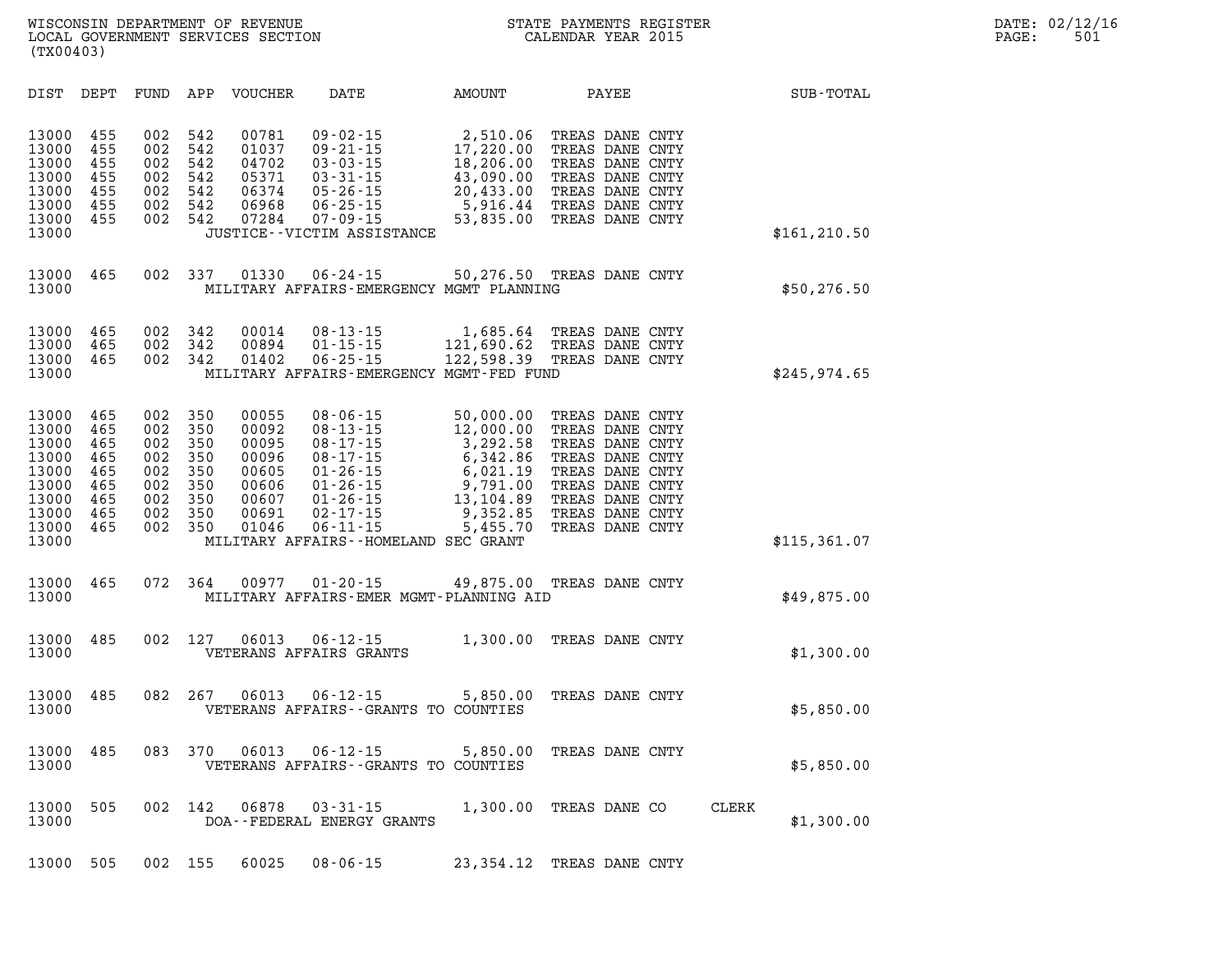| DIST           | DEPT       | FUND       | APP            | <b>VOUCHER</b> | DATE | AMOUNT                                                                                                                                                                                                                                                                                                          | PAYEE                              | SUB-TOTAL    |
|----------------|------------|------------|----------------|----------------|------|-----------------------------------------------------------------------------------------------------------------------------------------------------------------------------------------------------------------------------------------------------------------------------------------------------------------|------------------------------------|--------------|
| 13000          | 505        | 002        | 155            | 60025          |      | 08-06-15<br>09-09-15<br>11,530.20<br>09-09-15<br>11,530.17<br>09-09-15<br>23,119.32<br>01-06-15<br>10,481.70<br>01-06-15<br>10,481.70<br>01-06-15<br>11,737.40<br>02-10-15<br>7,511.36<br>03-10-15<br>7,511.36<br>03-10-15<br>12,132.68<br>04-07-15<br>10,792.20<br>04-0                                        | TREAS DANE CNTY                    |              |
| 13000          | 505        | 002        | 155            | 60093          |      |                                                                                                                                                                                                                                                                                                                 | TREAS DANE CNTY                    |              |
| 13000          | 505        | 002        | 155            | 60093          |      |                                                                                                                                                                                                                                                                                                                 | TREAS DANE CNTY                    |              |
| 13000<br>13000 | 505<br>505 | 002<br>002 | 155<br>155     | 60387<br>60387 |      |                                                                                                                                                                                                                                                                                                                 | TREAS DANE CNTY                    |              |
| 13000          | 505        | 002        | 155            | 60484          |      |                                                                                                                                                                                                                                                                                                                 | TREAS DANE CNTY<br>TREAS DANE CNTY |              |
| 13000          | 505        | 002        | 155            | 60484          |      |                                                                                                                                                                                                                                                                                                                 | TREAS DANE CNTY                    |              |
| 13000          | 505        | 002        | 155            | 60560          |      |                                                                                                                                                                                                                                                                                                                 | TREAS DANE CNTY                    |              |
| 13000          | 505        | 002        | 155            | 60560          |      |                                                                                                                                                                                                                                                                                                                 | TREAS DANE CNTY                    |              |
| 13000          | 505        | 002        | 155            | 60623          |      |                                                                                                                                                                                                                                                                                                                 | TREAS DANE CNTY                    |              |
| 13000          | 505        | 002        | 155            | 60623          |      |                                                                                                                                                                                                                                                                                                                 | TREAS DANE CNTY                    |              |
| 13000<br>13000 | 505<br>505 | 002<br>002 | 155<br>155     | 60699<br>60699 |      |                                                                                                                                                                                                                                                                                                                 | TREAS DANE CNTY<br>TREAS DANE CNTY |              |
| 13000          | 505        | 002        | 155            | 60814          |      |                                                                                                                                                                                                                                                                                                                 | TREAS DANE CNTY                    |              |
| 13000          | 505        | 002        | 155            | 60814          |      |                                                                                                                                                                                                                                                                                                                 | TREAS DANE CNTY                    |              |
| 13000          | 505        | 002        | 155            | 60859          |      |                                                                                                                                                                                                                                                                                                                 | TREAS DANE CNTY                    |              |
| 13000          | 505        | 002        | 155            | 60859          |      |                                                                                                                                                                                                                                                                                                                 | TREAS DANE CNTY                    |              |
| 13000          |            |            |                |                |      | DOA-HOUSING ASSISTANCE-FEDERAL FUNDS                                                                                                                                                                                                                                                                            |                                    | \$253,630.22 |
|                |            |            |                |                |      |                                                                                                                                                                                                                                                                                                                 |                                    |              |
| 13000<br>13000 | 505<br>505 | 002        | 002 454<br>454 | 00407<br>00857 |      |                                                                                                                                                                                                                                                                                                                 | TREAS DANE CNTY<br>TREAS DANE CNTY |              |
| 13000          | 505        | 002        | 454            | 01373          |      |                                                                                                                                                                                                                                                                                                                 | TREAS DANE CNTY                    |              |
| 13000          | 505        | 002        | 454            | 05282          |      |                                                                                                                                                                                                                                                                                                                 | TREAS DANE CNTY                    |              |
| 13000          | 505        | 002        | 454            | 06148          |      |                                                                                                                                                                                                                                                                                                                 | TREAS DANE CNTY                    |              |
| 13000          | 505        | 002        | 454            | 06722          |      |                                                                                                                                                                                                                                                                                                                 | TREAS DANE CNTY                    |              |
| 13000          | 505        | 002        | 454            | 07421          |      |                                                                                                                                                                                                                                                                                                                 | TREAS DANE CNTY                    |              |
| 13000<br>13000 | 505<br>505 | 002<br>002 | 454<br>454     | 08172<br>09200 |      |                                                                                                                                                                                                                                                                                                                 | TREAS DANE CNTY<br>TREAS DANE CNTY |              |
| 13000          |            |            |                |                |      | 08-11-15<br>09-22-15<br>09-22-15<br>09-17-15<br>02-03-15<br>03-03-15<br>03-25-15<br>04-20-15<br>06-24-15<br>06-24-15<br>06-24-15<br>07-27.268.75<br>06-24-15<br>07-03-15<br>07-23.94.91<br>07-03-15<br>07-23.94.91<br>07-03.93.904.47<br>07-22-15<br>07-03.904.47<br>0<br>DOA--NATIONAL COMM SERV BOARD-FED FDS |                                    | \$258,540.13 |
|                |            |            |                |                |      |                                                                                                                                                                                                                                                                                                                 |                                    |              |
| 13000          | 505        | 035        | 371            | 60025          |      | $\begin{array}{cccc} 08-06-15 & 7,997.00 \\ 08-06-15 & 5,597.92 \\ 08-06-15 & 4,998.24 \\ 09-09-15 & 7,997.00 \\ 09-09-15 & 4,998.18 \\ 09-09-15 & 4,998.18 \\ 01-06-15 & 4,366.93 \\ 01-06-15 & 4,366.93 \\ 01-06-15 & 8,648.70 \\ 02-10-15 & 8,956.95 \\ 03-10-15 & 8,$                                       | TREAS DANE CNTY                    |              |
| 13000          | 505        | 035        | 371            | 60025          |      |                                                                                                                                                                                                                                                                                                                 | TREAS DANE CNTY                    |              |
| 13000<br>13000 | 505<br>505 | 035<br>035 | 371<br>371     | 60025<br>60093 |      |                                                                                                                                                                                                                                                                                                                 | TREAS DANE CNTY<br>TREAS DANE CNTY |              |
| 13000          | 505        | 035        | 371            | 60093          |      |                                                                                                                                                                                                                                                                                                                 | TREAS DANE CNTY                    |              |
| 13000          | 505        | 035        | 371            | 60093          |      |                                                                                                                                                                                                                                                                                                                 | TREAS DANE CNTY                    |              |
| 13000          | 505        | 035        | 371            | 60387          |      |                                                                                                                                                                                                                                                                                                                 | TREAS DANE CNTY                    |              |
| 13000          | 505        | 035        | 371            | 60387          |      |                                                                                                                                                                                                                                                                                                                 | TREAS DANE CNTY                    |              |
| 13000          | 505        | 035        | 371            | 60387          |      |                                                                                                                                                                                                                                                                                                                 | TREAS DANE CNTY                    |              |
| 13000<br>13000 | 505<br>505 | 035<br>035 | 371<br>371     | 60484<br>60484 |      |                                                                                                                                                                                                                                                                                                                 | TREAS DANE CNTY<br>TREAS DANE CNTY |              |
| 13000          | 505        | 035        | 371            | 60560          |      |                                                                                                                                                                                                                                                                                                                 | TREAS DANE CNTY                    |              |
| 13000          | 505        | 035        | 371            | 60560          |      |                                                                                                                                                                                                                                                                                                                 | TREAS DANE CNTY                    |              |
| 13000          | 505        | 035        | 371            | 60560          |      |                                                                                                                                                                                                                                                                                                                 | TREAS DANE CNTY                    |              |
| 13000          | 505        | 035        | 371            | 60623          |      |                                                                                                                                                                                                                                                                                                                 | TREAS DANE CNTY                    |              |
| 13000          | 505        | 035        | 371            | 60623          |      |                                                                                                                                                                                                                                                                                                                 | TREAS DANE CNTY                    |              |
| 13000<br>13000 | 505<br>505 | 035<br>035 | 371<br>371     | 60623<br>60699 |      |                                                                                                                                                                                                                                                                                                                 | TREAS DANE CNTY<br>TREAS DANE CNTY |              |
| 13000          | 505        | 035        | 371            | 60699          |      |                                                                                                                                                                                                                                                                                                                 | TREAS DANE CNTY                    |              |
| 13000          | 505        | 035        | 371            | 60699          |      |                                                                                                                                                                                                                                                                                                                 | TREAS DANE CNTY                    |              |
|                |            |            |                |                |      |                                                                                                                                                                                                                                                                                                                 |                                    |              |

**13000 505 035 371 60814 06-23-15 4,998.10 TREAS DANE CNTY**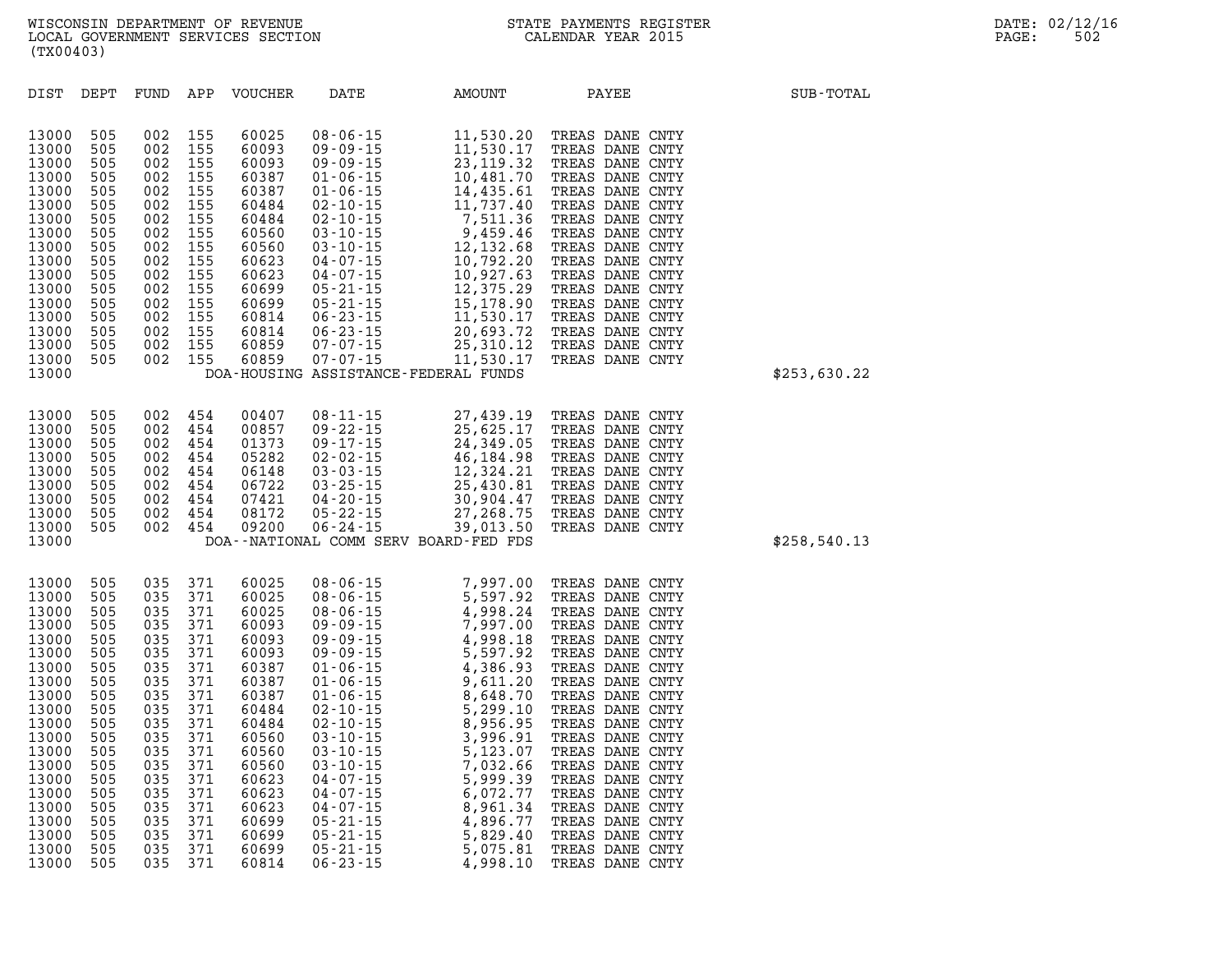| SUB-TOTAL        |      | PAYEE                                                                                  | AMOUNT                                                                    | DATE                                                                                                                | VOUCHER                                   | APP                             | FUND                            | DEPT                            | <b>DIST</b>                                        |
|------------------|------|----------------------------------------------------------------------------------------|---------------------------------------------------------------------------|---------------------------------------------------------------------------------------------------------------------|-------------------------------------------|---------------------------------|---------------------------------|---------------------------------|----------------------------------------------------|
| \$164, 263.41    | CNTY | TREAS DANE CNTY<br>TREAS DANE CNTY<br>TREAS DANE CNTY<br>TREAS DANE<br>TREAS DANE CNTY | 5,597.92<br>7,997.03<br>4,998.18<br>5,597.92<br>7,997.00                  | $06 - 23 - 15$<br>$06 - 23 - 15$<br>$07 - 07 - 15$<br>$07 - 07 - 15$<br>$07 - 07 - 15$<br>DOA--PUBLIC BENEFITS FUND | 60814<br>60814<br>60859<br>60859<br>60859 | 371<br>371<br>371<br>371<br>371 | 035<br>035<br>035<br>035<br>035 | 505<br>505<br>505<br>505<br>505 | 13000<br>13000<br>13000<br>13000<br>13000<br>13000 |
| \$1,000.00       |      | TREAS DANE CNTY                                                                        | 1,000.00                                                                  | $01 - 21 - 15$<br>INFORMATION FUND                                                                                  | 04908<br>DOA - - LAND                     | 166                             | 089                             | 505                             | 13000<br>13000                                     |
| \$593, 103.11    |      | TREAS DANE CNTY                                                                        | 593,103.11                                                                | $07 - 27 - 15$<br>REVENUE - - STATE SHARED REVENUES                                                                 | 43286                                     | 105                             | 002                             | 835                             | 13000<br>13000                                     |
| \$1,622,530.00   |      | TREAS DANE CNTY                                                                        | 1,622,530.00                                                              | $07 - 27 - 15$<br>REVENUE--EXEMPT COMPUTER AID                                                                      | 01013                                     | 109                             | 002                             | 835                             | 13000<br>13000                                     |
| \$56,589,528.08  |      | TREAS DANE CNTY<br>TREAS DANE CNTY                                                     | 49,621,599.81<br>6,967,928.27<br>REVENUE-FIRST DOLLAR/SCHOOL LEVY CREDITS | $07 - 27 - 15$<br>$07 - 27 - 15$                                                                                    | 10021<br>11021                            | 302<br>302                      | 002<br>002                      | 835<br>835                      | 13000<br>13000<br>13000                            |
| \$8,659,838.63   |      | TREAS DANE CNTY                                                                        | 8,659,838.63                                                              | $03 - 23 - 15$<br>REVENUE - - LOTTERY CREDIT                                                                        | 37160                                     | 363                             | 021                             | 835                             | 13000<br>13000                                     |
| \$195,435,518.92 |      |                                                                                        |                                                                           | DISTRICT TOTAL APPROPRIATIONS                                                                                       |                                           |                                 |                                 |                                 | 13000                                              |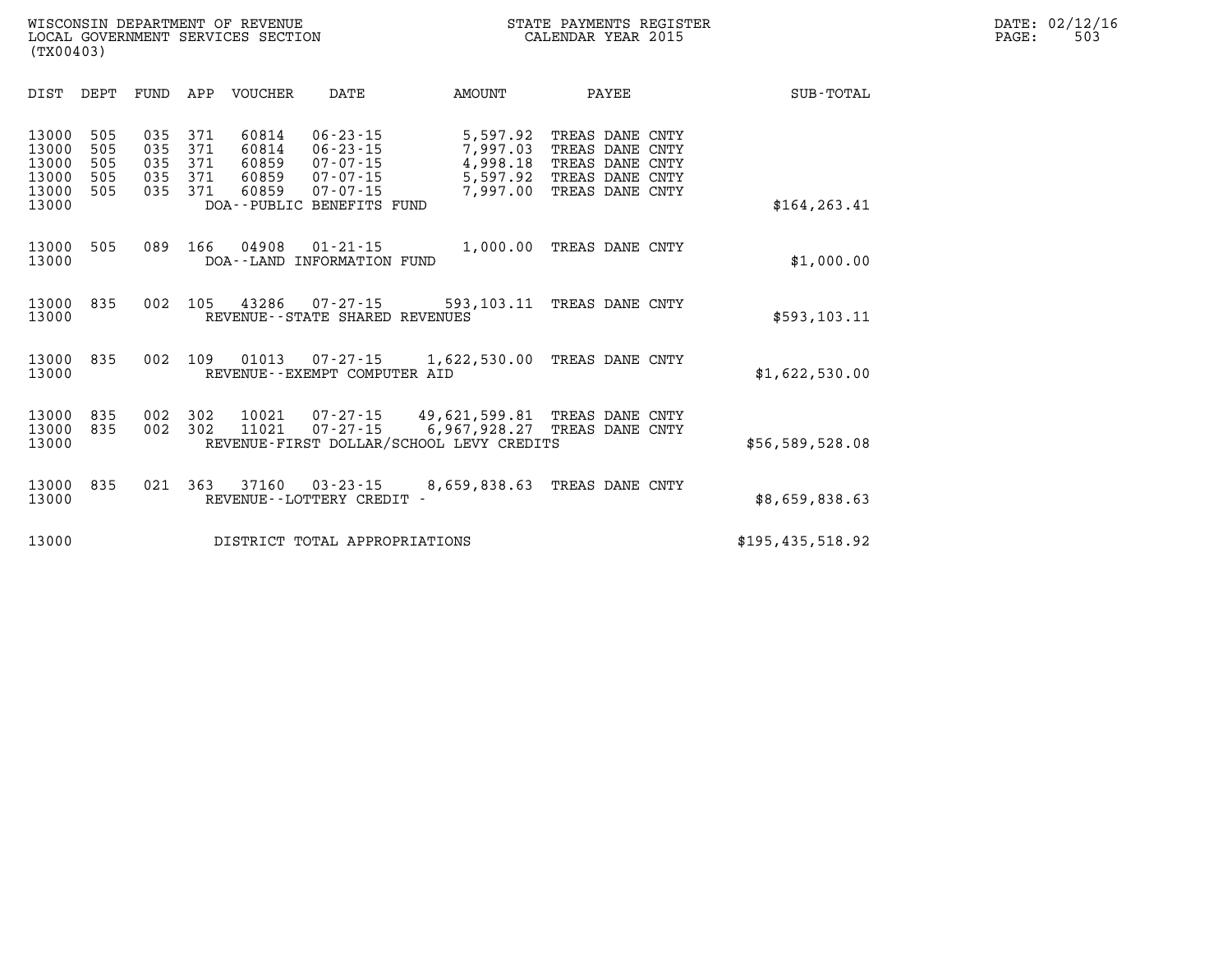| (TX00403)                                     |                   |         |                               |               | WISCONSIN DEPARTMENT OF REVENUE<br>LOCAL GOVERNMENT SERVICES SECTION<br>(TYO0403) |                                             | STATE PAYMENTS REGISTER<br>CALENDAR YEAR 2015                                                                                                                            |               | DATE: 02/12/16<br>$\mathtt{PAGE}$ :<br>504 |
|-----------------------------------------------|-------------------|---------|-------------------------------|---------------|-----------------------------------------------------------------------------------|---------------------------------------------|--------------------------------------------------------------------------------------------------------------------------------------------------------------------------|---------------|--------------------------------------------|
|                                               |                   |         |                               |               |                                                                                   |                                             | DIST DEPT FUND APP VOUCHER DATE AMOUNT PAYEE                                                                                                                             | SUB-TOTAL     |                                            |
| 13002 165<br>13002                            |                   |         |                               |               |                                                                                   | SAFETY/PROF SERV--FIRE INSURANCE DUES       | 002 225 00314 06-25-15 6,780.49 TREAS TN ALBION                                                                                                                          | \$6,780.49    |                                            |
| 13002                                         | 13002 370         |         |                               | 012 571 38732 | $06 - 02 - 15$                                                                    | NAT RESOURCES - - FOREST CROP/MFL/CO FOREST | 7.40 TREAS TN ALBION                                                                                                                                                     | \$7.40        |                                            |
| 13002                                         | 13002 370         |         |                               |               |                                                                                   | NAT RESOURCES--AIDS IN LIEU OF TAXES        | 012 579 20103 04-03-15 19.31 TREAS TN ALBION                                                                                                                             | \$19.31       |                                            |
| 13002                                         |                   |         |                               |               | NAT RESOURCES--RU RECYCLING GRANT                                                 |                                             | 13002 370 074 670 42399 05-29-15 4,970.52 TREAS TN ALBION                                                                                                                | \$4,970.52    |                                            |
| 13002<br>13002<br>13002<br>13002 395<br>13002 | 395<br>395<br>395 | 011 191 | 011 191<br>011 191<br>011 191 |               |                                                                                   | TRANSPORTATION--GENERAL TRANSP AIDS-GTA     | 38317 01-05-15 27,359.85 TOWN OF ALBION<br>46317 04-06-15 27,359.85 TOWN OF ALBION<br>54317 07-06-15 27,359.85 TOWN OF ALBION<br>66317 10-05-15 27,359.85 TOWN OF ALBION | \$109.439.40  |                                            |
| 13002                                         | 13002 395         |         |                               |               |                                                                                   | TRANSPORTATION - - LRIP/TRIP/MSIP GRANTS    | 011 278 66673 11-18-15 393,643.23 TREAS TN ALBION                                                                                                                        | \$393,643.23  |                                            |
| 13002 505<br>13002                            |                   |         | 002 174                       |               |                                                                                   | DOA--TRANSMISSION LINE FEE DISTRIBUTION     | 58240  04-30-15  78,451.00  TREAS TN ALBION                                                                                                                              | \$78,451.00   |                                            |
| 13002 835<br>13002                            |                   |         | 002 105                       |               | 43227 07-27-15<br>REVENUE - - STATE SHARED REVENUES                               |                                             | 5,703.82 TREAS TN ALBION                                                                                                                                                 | \$5,703.82    |                                            |
| 13002                                         | 13002 835         |         |                               | 002 109 02293 | REVENUE--EXEMPT COMPUTER AID                                                      |                                             | 07-27-15 104.00 TREAS TN ALBION                                                                                                                                          | \$104.00      |                                            |
| 13002                                         |                   |         |                               |               | DISTRICT TOTAL APPROPRIATIONS                                                     |                                             |                                                                                                                                                                          | \$599, 119.17 |                                            |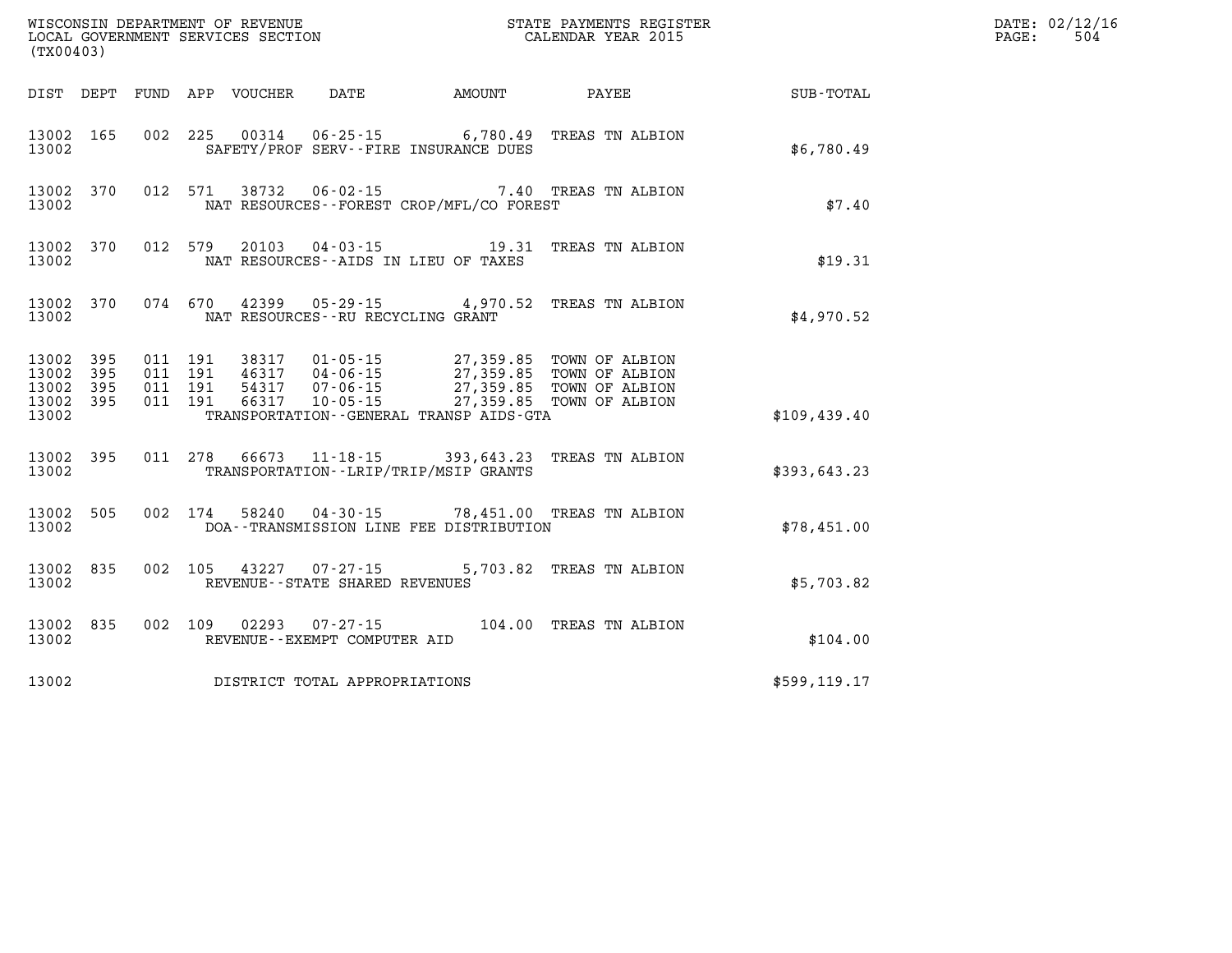|                                                   | (TX00403)  |                                          |  |                                  |                                                     |                                                                                                                      |                                                             |               | DATE: 02/12/16<br>PAGE:<br>505 |
|---------------------------------------------------|------------|------------------------------------------|--|----------------------------------|-----------------------------------------------------|----------------------------------------------------------------------------------------------------------------------|-------------------------------------------------------------|---------------|--------------------------------|
|                                                   |            |                                          |  | DIST DEPT FUND APP VOUCHER       | DATE                                                | AMOUNT                                                                                                               | PAYEE                                                       | SUB-TOTAL     |                                |
| 13004 165<br>13004                                |            |                                          |  |                                  |                                                     | 002 225 00315 06-25-15 5,799.14<br>SAFETY/PROF SERV--FIRE INSURANCE DUES                                             | TREAS TN BERRY                                              | \$5,799.14    |                                |
| 13004 370<br>13004 370<br>13004                   |            | 000 001<br>000 001                       |  | 01DNR<br>04DNR                   | $04 - 09 - 15$                                      | NAT RESOURCES-SEVERANCE/YIELD/WITHDRAWAL                                                                             | 159.60 TREAS TOWN BERRY<br>06-03-15  83.75 TREAS TOWN BERRY | \$243.35      |                                |
| 13004                                             | 13004 370  |                                          |  |                                  |                                                     | 002 503 17386 01-12-15 4,779.33 TREAS TN BERRY<br>NAT RESOURCES - AIDS IN LIEU OF TAXES                              |                                                             | \$4,779.33    |                                |
| 13004                                             | 13004 370  |                                          |  |                                  |                                                     | 012 571 38733 06-02-15 401.00 TREAS TN BERRY<br>NAT RESOURCES - - FOREST CROP/MFL/CO FOREST                          |                                                             | \$401.00      |                                |
| 13004 370<br>13004 370<br>13004                   |            | 012 579<br>012 579                       |  | 20104<br>20104                   |                                                     | 04 - 03 - 15 6.93<br>04 - 03 - 15 27.82<br>NAT RESOURCES - AIDS IN LIEU OF TAXES                                     | 6.93 TREAS TN BERRY<br>TREAS TN BERRY                       | \$34.75       |                                |
| 13004 370<br>13004                                |            | 074 670                                  |  |                                  | NAT RESOURCES -- RU RECYCLING GRANT                 | 42400 05-29-15 3,298.96                                                                                              | TREAS TN BERRY                                              | \$3,298.96    |                                |
| 13004 395<br>13004<br>13004<br>13004 395<br>13004 | 395<br>395 | 011 191<br>011 191<br>011 191<br>011 191 |  | 38318<br>46318<br>54318<br>66318 | 07-06-15<br>$10 - 05 - 15$                          | 01-05-15 25,350.52 TOWN OF BERRY<br>04-06-15 25,350.52 TOWN OF BERRY<br>TRANSPORTATION - - GENERAL TRANSP AIDS - GTA | 25,350.52 TOWN OF BERRY<br>25,350.54 TOWN OF BERRY          | \$101, 402.10 |                                |
| 13004 835<br>13004                                |            | 002 105                                  |  | 43228                            | $07 - 27 - 15$<br>REVENUE - - STATE SHARED REVENUES |                                                                                                                      | 3,101.07 TREAS TN BERRY                                     | \$3,101.07    |                                |
| 13004 835<br>13004                                |            | 002 109                                  |  | 02294                            | 07-27-15<br>REVENUE--EXEMPT COMPUTER AID            |                                                                                                                      | 2.00 TREAS TN BERRY                                         | \$2.00        |                                |
| 13004                                             |            |                                          |  |                                  | DISTRICT TOTAL APPROPRIATIONS                       |                                                                                                                      |                                                             | \$119,061.70  |                                |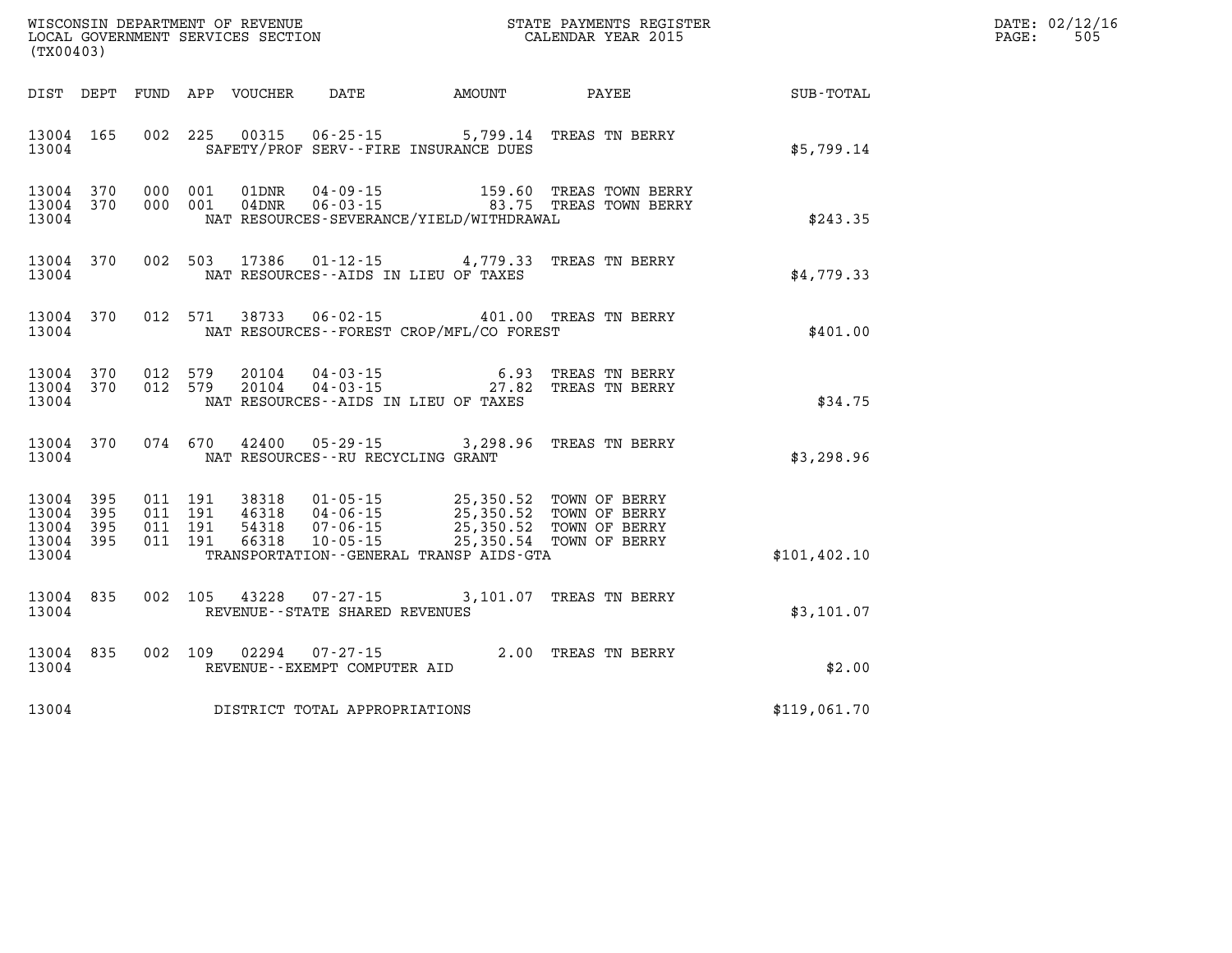|                | (TX00403)  |         |         |  |                                |                                             |                                                                                                                                                                                                          |             | DATE: 02/12/16<br>506<br>$\mathtt{PAGE}$ : |
|----------------|------------|---------|---------|--|--------------------------------|---------------------------------------------|----------------------------------------------------------------------------------------------------------------------------------------------------------------------------------------------------------|-------------|--------------------------------------------|
|                |            |         |         |  |                                |                                             | DIST DEPT FUND APP VOUCHER DATE AMOUNT PAYEE                                                                                                                                                             | SUB-TOTAL   |                                            |
| 13006          | 13006 165  |         |         |  |                                | SAFETY/PROF SERV--FIRE INSURANCE DUES       | 002 225 00316 06-25-15 2,088.90 TREAS TN BLACK EARTH                                                                                                                                                     | \$2,088.90  |                                            |
| 13006          |            |         |         |  |                                | NAT RESOURCES-SEVERANCE/YIELD/WITHDRAWAL    | 13006 370 000 001 01DNR 04-09-15 912.29 TREAS TOWN BLACK EARTH                                                                                                                                           | \$912.29    |                                            |
|                |            |         |         |  |                                |                                             | 13006 370 002 503 17387 01-12-15 3,877.38 TREAS TN BLACK EARTH<br>688.88 TOWN SHARE                                                                                                                      |             |                                            |
| 13006          |            |         |         |  |                                | NAT RESOURCES--AIDS IN LIEU OF TAXES        |                                                                                                                                                                                                          | \$3,877.38  |                                            |
| 13006          |            |         |         |  |                                | NAT RESOURCES - - FOREST CROP/MFL/CO FOREST | 13006 370 012 571 38734 06-02-15 286.49 TREAS TN BLACK EARTH                                                                                                                                             | \$286.49    |                                            |
| 13006<br>13006 | 395<br>395 | 011 191 | 011 191 |  |                                |                                             |                                                                                                                                                                                                          |             |                                            |
| 13006<br>13006 | 395<br>395 | 011 191 | 011 191 |  |                                |                                             | 38319  01-05-15  10,855.86  TOWN OF BLACK EARTH<br>46319  04-06-15  10,855.86  TOWN OF BLACK EARTH<br>54319  07-06-15  10,855.86  TOWN OF BLACK EARTH<br>66319  10-05-15  10,855.86  TOWN OF BLACK EARTH |             |                                            |
| 13006          |            |         |         |  |                                | TRANSPORTATION--GENERAL TRANSP AIDS-GTA     |                                                                                                                                                                                                          | \$43,423.44 |                                            |
| 13006          |            |         |         |  |                                | TRANSPORTATION - - LRIP/TRIP/MSIP GRANTS    | 13006 395 011 278 69738 12-21-15 17,640.08 TREAS TN BLACK EARTH                                                                                                                                          | \$17,640.08 |                                            |
| 13006          |            |         |         |  | REVENUE--STATE SHARED REVENUES |                                             | 13006 835 002 105 43229 07-27-15 1,088.97 TREAS TN BLACK EARTH                                                                                                                                           | \$1,088.97  |                                            |
| 13006          |            |         |         |  | REVENUE--EXEMPT COMPUTER AID   |                                             | 13006 835 002 109 02295 07-27-15 15.00 TREAS TN BLACK EARTH                                                                                                                                              | \$15.00     |                                            |
| 13006          |            |         |         |  | DISTRICT TOTAL APPROPRIATIONS  |                                             |                                                                                                                                                                                                          | \$69,332.55 |                                            |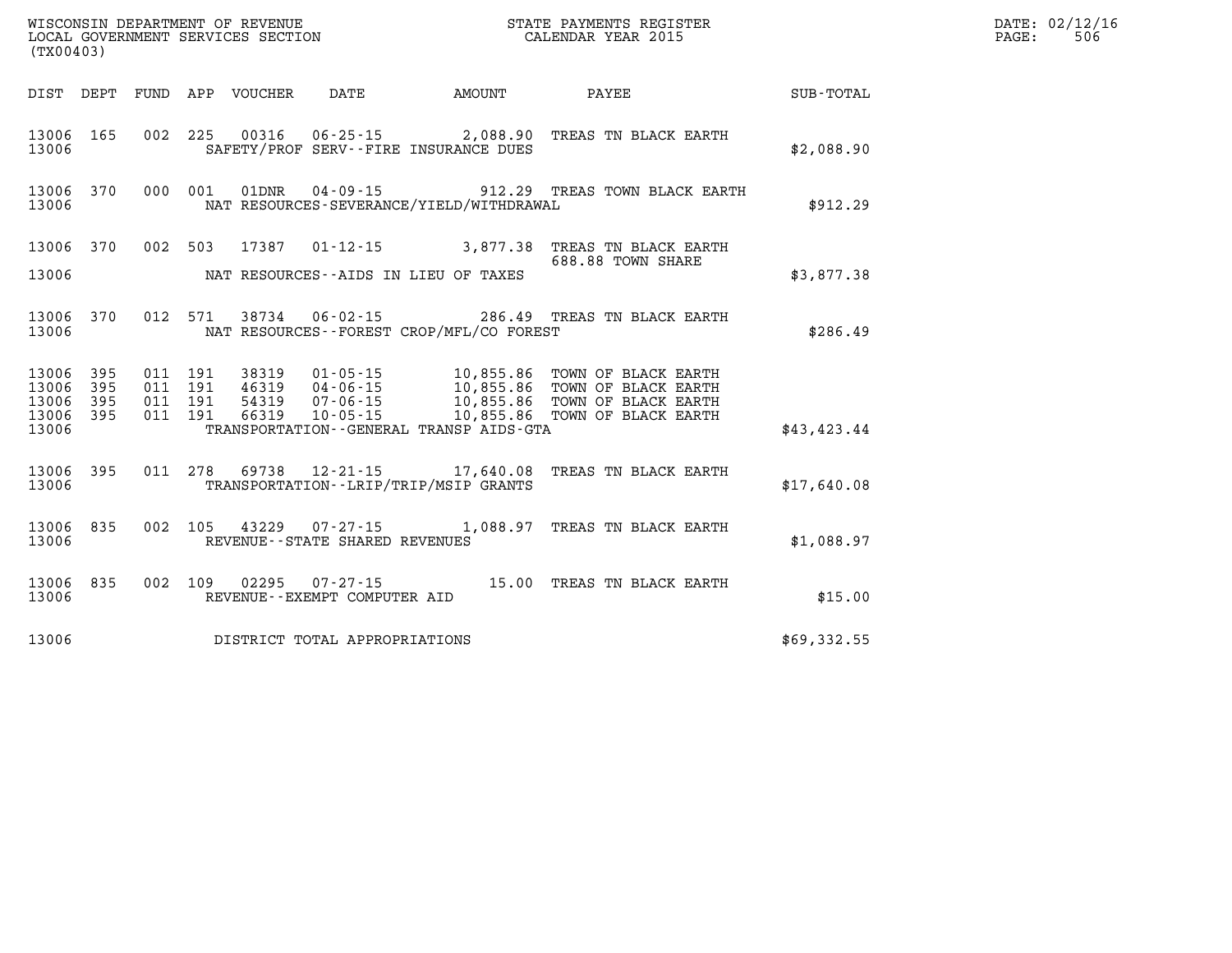| WISCONSIN DEPARTMENT OF REVENUE<br>LOCAL GOVERNMENT SERVICES SECTION<br>(TX00403) |            |                    |                    |                                  |                                                | STATE PAYMENTS REGISTER<br>CALENDAR YEAR 2015 |                                                                                                                                                                                                                                                                      |              | DATE: 02/12/16<br>507<br>$\mathtt{PAGE:}$ |
|-----------------------------------------------------------------------------------|------------|--------------------|--------------------|----------------------------------|------------------------------------------------|-----------------------------------------------|----------------------------------------------------------------------------------------------------------------------------------------------------------------------------------------------------------------------------------------------------------------------|--------------|-------------------------------------------|
| DIST DEPT                                                                         |            |                    |                    | FUND APP VOUCHER                 |                                                | DATE AMOUNT PAYEE                             |                                                                                                                                                                                                                                                                      | SUB-TOTAL    |                                           |
| 13008 165<br>13008                                                                |            | 002 225            |                    |                                  |                                                | SAFETY/PROF SERV--FIRE INSURANCE DUES         | 00317  06-25-15  6,570.72  TREAS TN BLOOMING GROVE                                                                                                                                                                                                                   | \$6,570.72   |                                           |
|                                                                                   | 13008 370  | 002 503            |                    | 17388                            |                                                |                                               | 01-12-15 114,768.89 TREAS TN BLOOMING GROVE<br>23994.04 TOWN SHARE                                                                                                                                                                                                   |              |                                           |
| 13008                                                                             |            |                    |                    |                                  |                                                | NAT RESOURCES--AIDS IN LIEU OF TAXES          |                                                                                                                                                                                                                                                                      | \$114,768.89 |                                           |
| 13008                                                                             | 13008 370  |                    | 012 571            | 38735                            |                                                | NAT RESOURCES--FOREST CROP/MFL/CO FOREST      | 06-02-15 2.00 TREAS TN BLOOMING GROVE                                                                                                                                                                                                                                | \$2.00       |                                           |
| 13008 370<br>13008                                                                | 13008 370  | 012 579<br>012 579 |                    | 20105<br>20105                   |                                                | NAT RESOURCES--AIDS IN LIEU OF TAXES          | $04-03-15 \hspace{2.5cm} 7.03 \hspace{2.5cm} \text{TREAS} \hspace{2.5cm} \text{TN } \text{BLOOMING} \hspace{2.5cm} \text{GROVE} \\ 04-03-15 \hspace{2.5cm} 144.55 \hspace{2.5cm} \text{TREAS} \hspace{2.5cm} \text{TN } \text{BLOOMING} \hspace{2.5cm} \text{GROVE}$ | \$151.58     |                                           |
| 13008                                                                             | 13008 370  |                    | 074 670            | 42401                            |                                                | NAT RESOURCES -- RU RECYCLING GRANT           | 05-29-15 10,271.02 TREAS TN BLOOMING GROVE                                                                                                                                                                                                                           | \$10,271.02  |                                           |
| 13008 395<br>13008<br>13008<br>13008 395<br>13008                                 | 395<br>395 | 011 191<br>011 191 | 011 191<br>011 191 | 38320<br>46320<br>54320<br>66320 | 10-05-15                                       | TRANSPORTATION - - GENERAL TRANSP AIDS - GTA  |                                                                                                                                                                                                                                                                      | \$58,440.54  |                                           |
| 13008 435<br>13008                                                                |            |                    | 005 162            | 01DHS                            |                                                | HS--AMBULANCE FUNDING ASSISTANCE GRANTS       | 09-17-15 5,187.38 TOWN OF BLOOMING GROVE                                                                                                                                                                                                                             | \$5,187.38   |                                           |
| 13008 505<br>13008                                                                |            |                    |                    | 002 174 58240                    |                                                | DOA--TRANSMISSION LINE FEE DISTRIBUTION       | 04-30-15 32, 217.00 TREAS TN BLOOMING GROVE                                                                                                                                                                                                                          | \$32, 217.00 |                                           |
| 13008                                                                             | 13008 835  |                    | 002 105            | 43230                            | REVENUE--STATE SHARED REVENUES                 |                                               | 07-27-15 8,284.57 TREAS TN BLOOMING GROVE                                                                                                                                                                                                                            | \$8,284.57   |                                           |
| 13008 835<br>13008                                                                |            |                    |                    | 002 109 02296                    | $07 - 27 - 15$<br>REVENUE--EXEMPT COMPUTER AID |                                               | 1,269.00 TREAS TN BLOOMING GROVE                                                                                                                                                                                                                                     | \$1,269.00   |                                           |
| 13008 835<br>13008                                                                |            |                    |                    | 002 501 00001                    | 02-02-15                                       | DOA-PAYMENT FOR MUNICIPAL SERVICES AID        | 760.34 TREAS TN BLOOMING GROVE                                                                                                                                                                                                                                       | \$760.34     |                                           |
| 13008                                                                             |            |                    |                    |                                  | DISTRICT TOTAL APPROPRIATIONS                  |                                               |                                                                                                                                                                                                                                                                      | \$237,923.04 |                                           |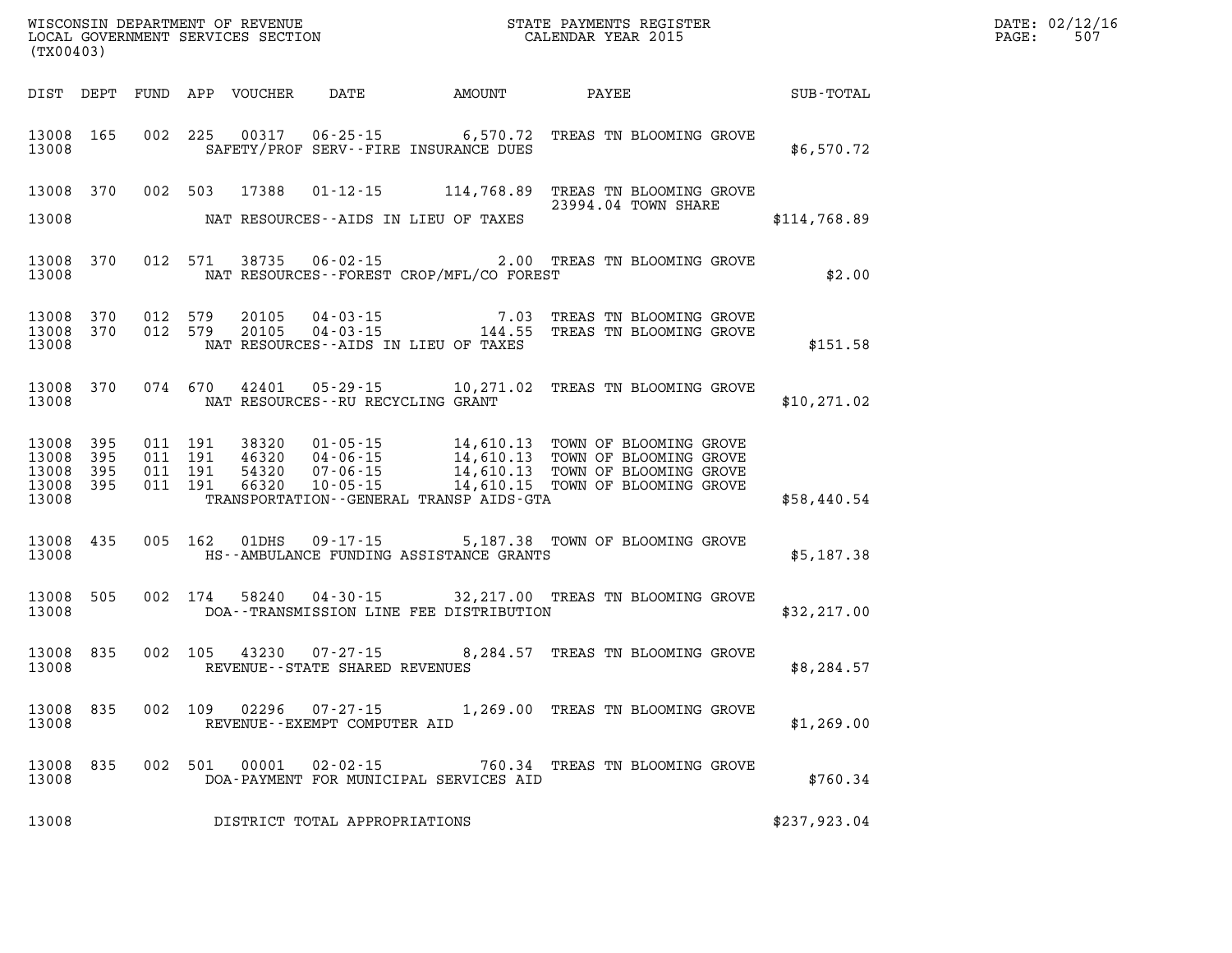| ${\tt WISCOONSIM} \begin{tabular}{lcccc} {\tt WISCOONSIM} \end{tabular} \begin{tabular}{lcccc} {\tt NUCONSIN} \end{tabular} \begin{tabular}{lcccc} {\tt NECONSIM} \end{tabular} \begin{tabular}{lcccc} {\tt NUCAL} \end{tabular} \begin{tabular}{lcccc} {\tt NUCAL} \end{tabular} \begin{tabular}{lcccc} {\tt NUCAL} \end{tabular} \end{tabular} \begin{tabular}{lcccc} {\tt NUCAL} \end{tabular} \begin{tabular}{lcccc} {\tt NUCAL} \end{tabular} \end{tabular} \begin{tabular}{lcccc} {\tt NUCAL} \end{tabular} \begin{tabular}{lcccc$<br>(TX00403) |            |                                          |  |                            |                                      |                                          | STATE PAYMENTS REGISTER                                                                                                                                                                                  |             | DATE: 02/12/16<br>PAGE:<br>508 |
|-------------------------------------------------------------------------------------------------------------------------------------------------------------------------------------------------------------------------------------------------------------------------------------------------------------------------------------------------------------------------------------------------------------------------------------------------------------------------------------------------------------------------------------------------------|------------|------------------------------------------|--|----------------------------|--------------------------------------|------------------------------------------|----------------------------------------------------------------------------------------------------------------------------------------------------------------------------------------------------------|-------------|--------------------------------|
|                                                                                                                                                                                                                                                                                                                                                                                                                                                                                                                                                       |            |                                          |  | DIST DEPT FUND APP VOUCHER | DATE                                 | <b>AMOUNT</b>                            | <b>PAYEE</b>                                                                                                                                                                                             | SUB-TOTAL   |                                |
| 13010 165<br>13010                                                                                                                                                                                                                                                                                                                                                                                                                                                                                                                                    |            |                                          |  |                            |                                      | SAFETY/PROF SERV--FIRE INSURANCE DUES    | 002 225 00318 06-25-15 4,175.99 TREAS TN BLUE MOUNDS                                                                                                                                                     | \$4,175.99  |                                |
| 13010 370<br>13010                                                                                                                                                                                                                                                                                                                                                                                                                                                                                                                                    |            |                                          |  |                            |                                      | NAT RESOURCES--FOREST CROP/MFL/CO FOREST | 012 571 38736 06-02-15 169.47 TREAS TN BLUE MOUNDS                                                                                                                                                       | \$169.47    |                                |
| 13010                                                                                                                                                                                                                                                                                                                                                                                                                                                                                                                                                 |            | 13010 370 012 579                        |  |                            |                                      | NAT RESOURCES -- AIDS IN LIEU OF TAXES   | 20106  04-03-15  167.48  TREAS TN BLUE MOUNDS                                                                                                                                                            | \$167.48    |                                |
| 13010                                                                                                                                                                                                                                                                                                                                                                                                                                                                                                                                                 | 13010 370  |                                          |  |                            | NAT RESOURCES - - RU RECYCLING GRANT |                                          | 074 670 42402 05-29-15 4,035.28 TREAS TN BLUE MOUNDS                                                                                                                                                     | \$4,035.28  |                                |
| 13010 395<br>13010<br>13010<br>13010 395<br>13010                                                                                                                                                                                                                                                                                                                                                                                                                                                                                                     | 395<br>395 | 011 191<br>011 191<br>011 191<br>011 191 |  |                            |                                      | TRANSPORTATION--GENERAL TRANSP AIDS-GTA  | 38321  01-05-15  20,885.97  TOWN OF BLUE MOUNDS<br>46321  04-06-15  20,885.97  TOWN OF BLUE MOUNDS<br>54321  07-06-15  20,885.97  TOWN OF BLUE MOUNDS<br>66321  10-05-15  20,885.97  TOWN OF BLUE MOUNDS | \$83,543.88 |                                |
| 13010 835<br>13010                                                                                                                                                                                                                                                                                                                                                                                                                                                                                                                                    |            |                                          |  |                            | REVENUE--STATE SHARED REVENUES       |                                          | 002 105 43231 07-27-15 1,391.93 TREAS TN BLUE MOUNDS                                                                                                                                                     | \$1,391.93  |                                |
| 13010<br>13010                                                                                                                                                                                                                                                                                                                                                                                                                                                                                                                                        | 835        | 002 109                                  |  |                            | REVENUE--EXEMPT COMPUTER AID         |                                          | 02297  07-27-15  64.00  TREAS TN BLUE MOUNDS                                                                                                                                                             | \$64.00     |                                |
| 13010                                                                                                                                                                                                                                                                                                                                                                                                                                                                                                                                                 |            |                                          |  |                            | DISTRICT TOTAL APPROPRIATIONS        |                                          |                                                                                                                                                                                                          | \$93,548.03 |                                |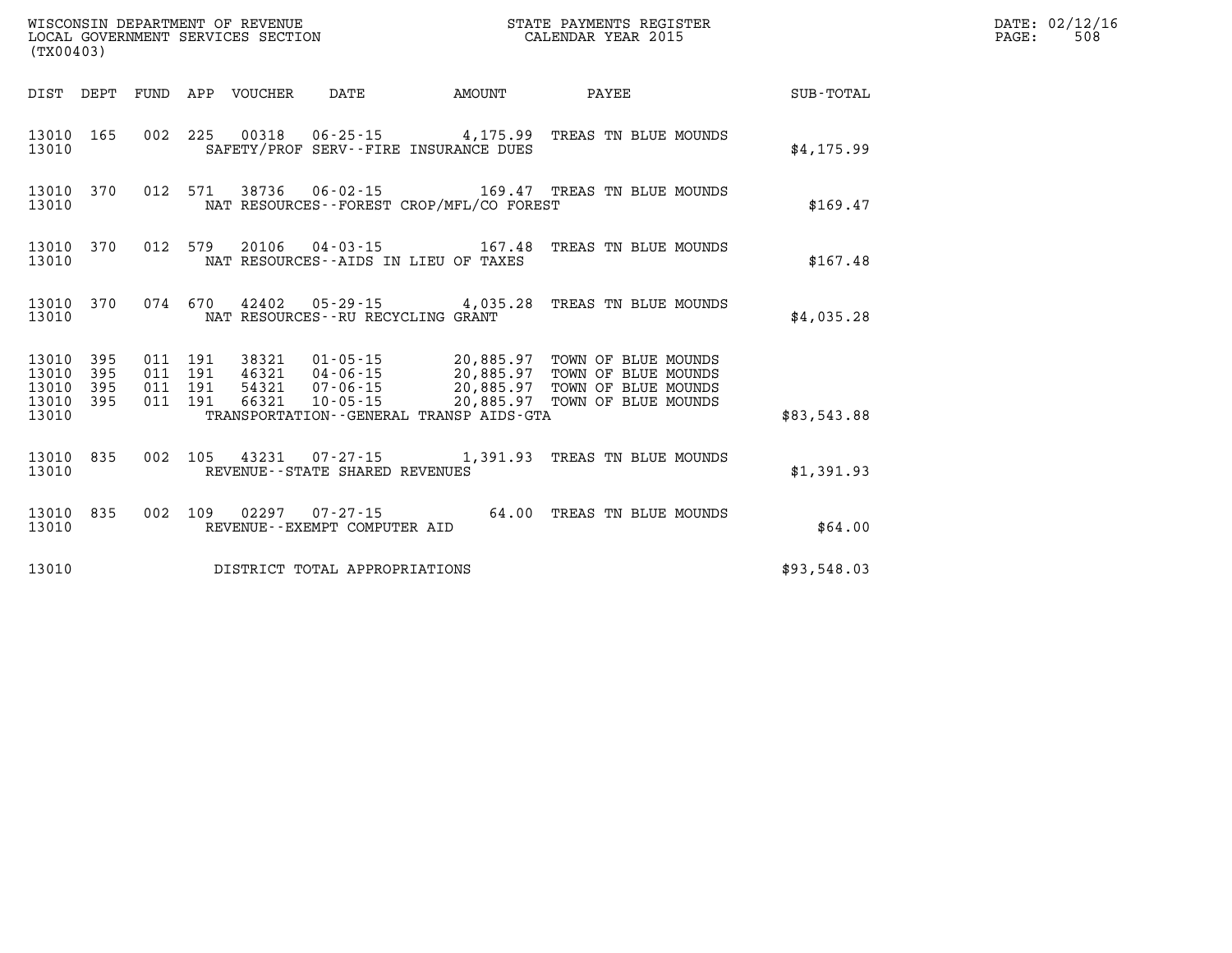| WISCONSIN DEPARTMENT OF REVENUE<br>LOCAL GOVERNMENT SERVICES SECTION<br>(TX00403) |                        |         |                               |                            |                                      |                                          | STATE PAYMENTS REGISTER<br>CALENDAR YEAR 2015                                                                                                                                                        |              | DATE: 02/12/16<br>PAGE:<br>509 |
|-----------------------------------------------------------------------------------|------------------------|---------|-------------------------------|----------------------------|--------------------------------------|------------------------------------------|------------------------------------------------------------------------------------------------------------------------------------------------------------------------------------------------------|--------------|--------------------------------|
|                                                                                   |                        |         |                               | DIST DEPT FUND APP VOUCHER | DATE                                 | AMOUNT                                   | PAYEE                                                                                                                                                                                                | SUB-TOTAL    |                                |
| 13012                                                                             | 13012 165              |         |                               |                            |                                      | SAFETY/PROF SERV--FIRE INSURANCE DUES    | 002 225 00319 06-25-15 14,688.27 TREAS TN BRISTOL                                                                                                                                                    | \$14,688.27  |                                |
| 13012                                                                             | 13012 370<br>13012 370 |         | 012 579<br>012 579            |                            |                                      | NAT RESOURCES - AIDS IN LIEU OF TAXES    | 20107  04-03-15  6.00 TREAS TN BRISTOL<br>20107  04-03-15  796.57 TREAS TN BRISTOL                                                                                                                   | \$802.57     |                                |
| 13012                                                                             | 13012 370              |         |                               |                            | NAT RESOURCES - - RU RECYCLING GRANT |                                          | 074 670 42403 05-29-15 8,033.40 TREAS TN BRISTOL                                                                                                                                                     | \$8,033.40   |                                |
| 13012<br>13012<br>13012<br>13012 395<br>13012                                     | 395<br>395<br>395      | 011 191 | 011 191<br>011 191<br>011 191 |                            |                                      | TRANSPORTATION--GENERAL TRANSP AIDS-GTA  | 38322   01-05-15   41,342.55   TOWN OF BRISTOL<br>46322   04-06-15   41,342.55   TOWN OF BRISTOL<br>54322   07-06-15   41,342.55   TOWN OF BRISTOL<br>66322   10-05-15   41,342.55   TOWN OF BRISTOL | \$165,370.20 |                                |
|                                                                                   |                        |         |                               |                            |                                      |                                          |                                                                                                                                                                                                      |              |                                |
| 13012                                                                             | 13012 395              |         |                               |                            |                                      | TRANSPORTATION - - LRIP/TRIP/MSIP GRANTS | 011 278 68144 12-04-15 221,040.27 TREAS TN BRISTOL                                                                                                                                                   | \$221,040.27 |                                |
| 13012                                                                             | 13012 835              | 002 105 |                               |                            | REVENUE--STATE SHARED REVENUES       |                                          | 43232  07-27-15  4,703.92  TREAS TN BRISTOL                                                                                                                                                          | \$4,703.92   |                                |
| 13012                                                                             | 13012 835              |         |                               | 002 109 02298              | REVENUE--EXEMPT COMPUTER AID         |                                          | 07-27-15 90.00 TREAS TN BRISTOL                                                                                                                                                                      | \$90.00      |                                |
| 13012                                                                             |                        |         |                               |                            | DISTRICT TOTAL APPROPRIATIONS        |                                          |                                                                                                                                                                                                      | \$414.728.63 |                                |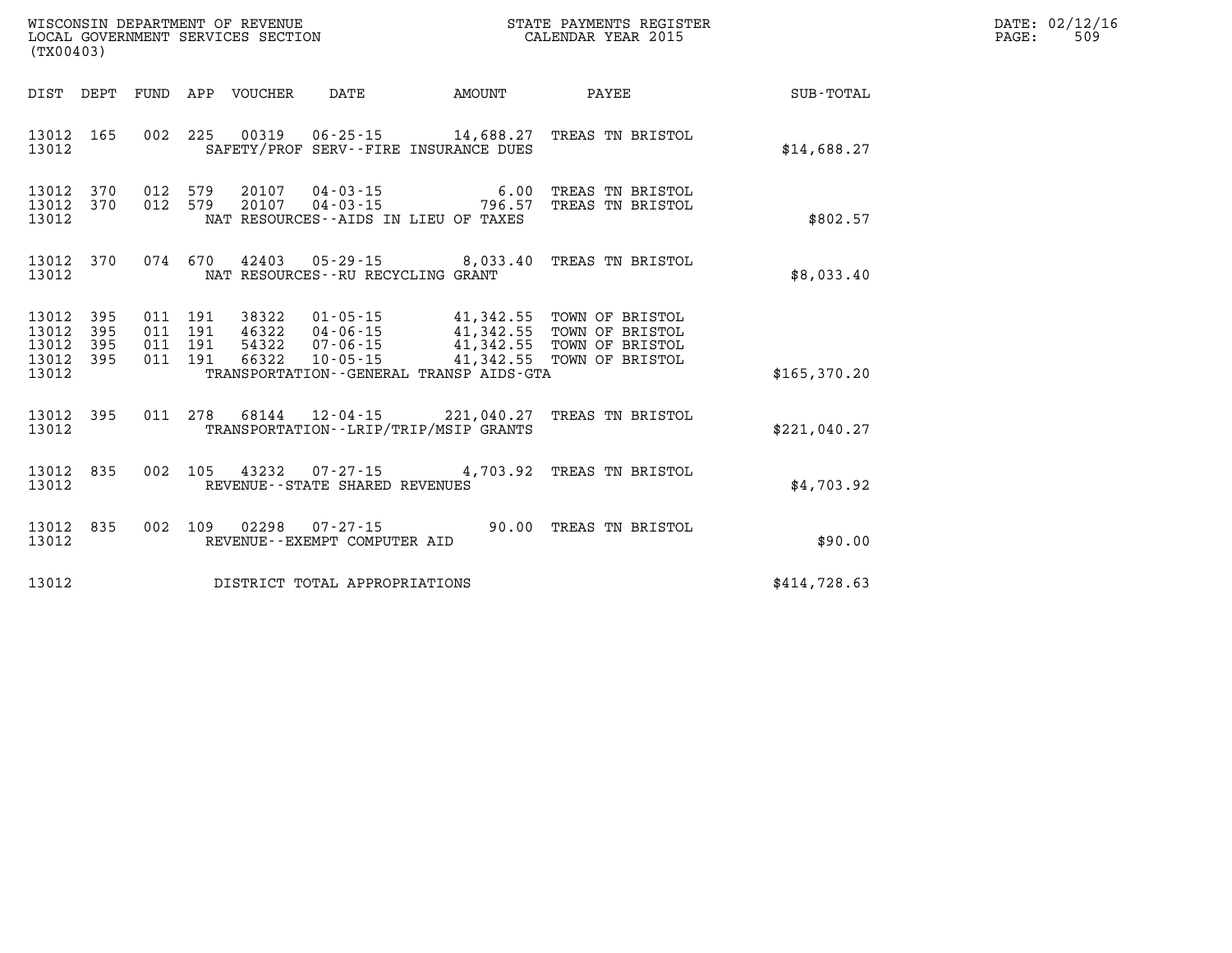| WISCONSIN DEPARTMENT OF REVENUE   | STATE PAYMENTS REGISTER | DATE:  | : 02/12/16 |
|-----------------------------------|-------------------------|--------|------------|
| LOCAL GOVERNMENT SERVICES SECTION |                         |        | $-1$       |
|                                   | CALENDAR YEAR 2015      | PAGE · | 5 I C      |

| LOCAL GOVERNMENT SERVICES SECTION<br>(TX00403)            |           |  |  |  |                                     | CALENDAR YEAR 2015                                                                                                                                                                                                                              |                                                                         |                                                        | PAGE: | 510 |
|-----------------------------------------------------------|-----------|--|--|--|-------------------------------------|-------------------------------------------------------------------------------------------------------------------------------------------------------------------------------------------------------------------------------------------------|-------------------------------------------------------------------------|--------------------------------------------------------|-------|-----|
|                                                           |           |  |  |  |                                     |                                                                                                                                                                                                                                                 |                                                                         | DIST DEPT FUND APP VOUCHER DATE AMOUNT PAYEE SUB-TOTAL |       |     |
| 13014 165<br>13014                                        |           |  |  |  |                                     | 002 225 00320 06-25-15 15,105.54 TREAS TN BURKE<br>SAFETY/PROF SERV--FIRE INSURANCE DUES                                                                                                                                                        |                                                                         | \$15, 105.54                                           |       |     |
| 13014                                                     |           |  |  |  |                                     | NAT RESOURCES--AIDS IN LIEU OF TAXES                                                                                                                                                                                                            | 13014 370 002 503 17389 01-12-15 7.48 TREAS TN BURKE<br>0.70 TOWN SHARE | \$7.48                                                 |       |     |
| 13014                                                     | 13014 370 |  |  |  |                                     | NAT RESOURCES--FOREST CROP/MFL/CO FOREST                                                                                                                                                                                                        | 012 571 38737 06-02-15 8.60 TREAS TN BURKE                              | \$8.60                                                 |       |     |
| 13014 370<br>13014 370<br>13014                           |           |  |  |  |                                     | 012 579 20108 04-03-15 21.17 TREAS TN BURKE<br>012 579 20108 04-03-15 635.82 TREAS TN BURKE<br>NAT RESOURCES--AIDS IN LIEU OF TAXES                                                                                                             |                                                                         | \$656.99                                               |       |     |
| 13014                                                     |           |  |  |  |                                     | 13014 370 074 670 42404 05-29-15 11,086.64 TREAS TN BURKE<br>NAT RESOURCES--RU RECYCLING GRANT                                                                                                                                                  |                                                                         | \$11,086.64                                            |       |     |
| 13014 395<br>13014 395<br>13014 395<br>13014 395<br>13014 |           |  |  |  |                                     | 011 191 38323 01-05-15 28,165.65 TOWN OF BURKE<br>011 191 46323 04-06-15 28,165.65 TOWN OF BURKE<br>011 191 54323 07-06-15 28,165.65 TOWN OF BURKE<br>011 191 66323 10-05-15 28,165.68 TOWN OF BURKE<br>TRANSPORTATION--GENERAL TRANSP AIDS-GTA |                                                                         | \$112,662.63                                           |       |     |
| 13014                                                     | 13014 835 |  |  |  | REVENUE--STATE SHARED REVENUES      | 002 105 43233 07-27-15 10,038.64 TREAS TN BURKE                                                                                                                                                                                                 |                                                                         | \$10,038.64                                            |       |     |
| 13014                                                     | 13014 835 |  |  |  | REVENUE--EXEMPT COMPUTER AID        | 002 109 02299 07-27-15 3,671.00 TREAS TN BURKE                                                                                                                                                                                                  |                                                                         | \$3,671.00                                             |       |     |
|                                                           |           |  |  |  | 13014 DISTRICT TOTAL APPROPRIATIONS |                                                                                                                                                                                                                                                 |                                                                         | \$153, 237.52                                          |       |     |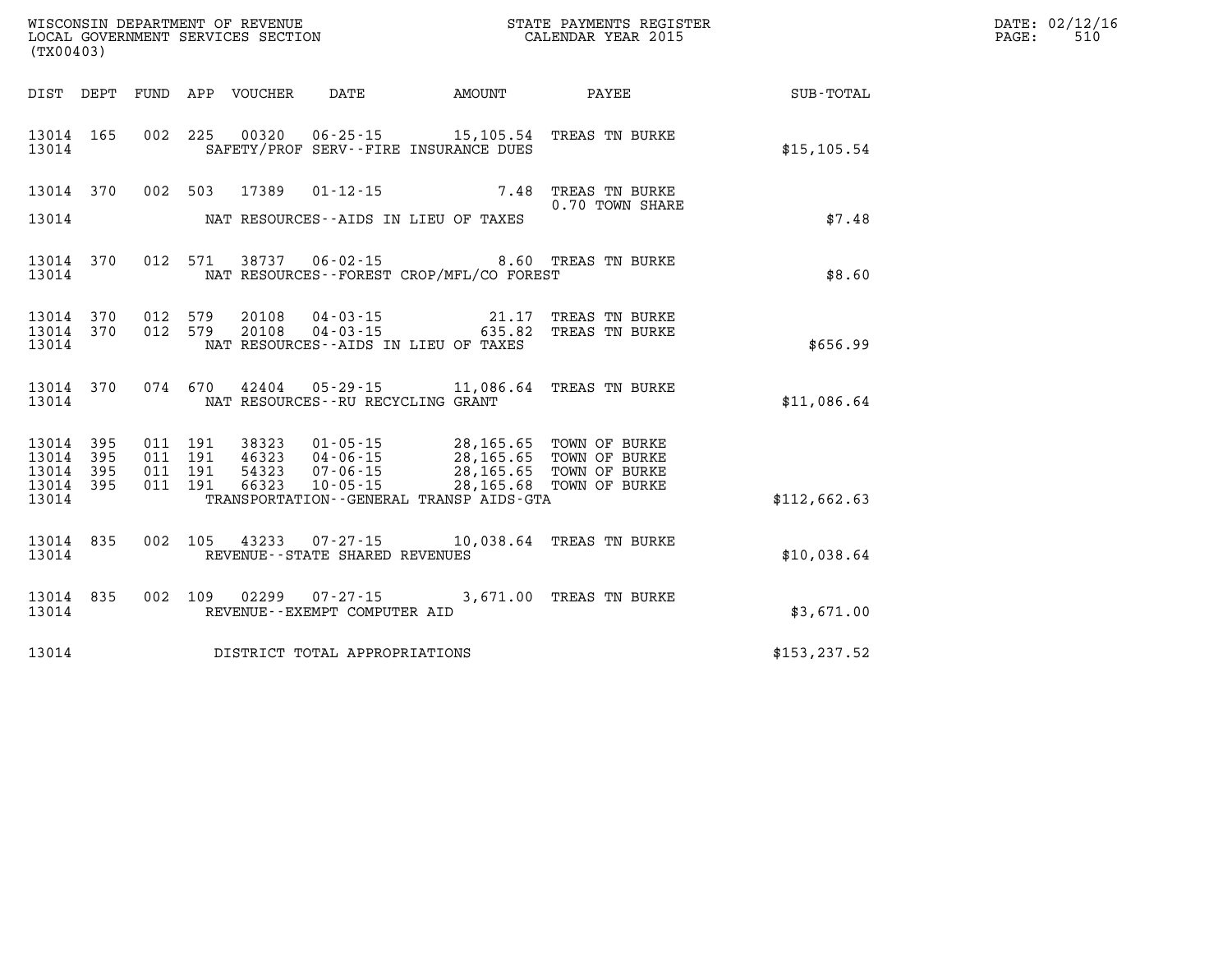| (TX00403)                                 |                          |                          |                          | WISCONSIN DEPARTMENT OF REVENUE<br>LOCAL GOVERNMENT SERVICES SECTION |                                                                |                                                                                             | STATE PAYMENTS REGISTER<br>CALENDAR YEAR 2015                                        |              |
|-------------------------------------------|--------------------------|--------------------------|--------------------------|----------------------------------------------------------------------|----------------------------------------------------------------|---------------------------------------------------------------------------------------------|--------------------------------------------------------------------------------------|--------------|
| DIST                                      | DEPT                     | FUND                     | APP                      | VOUCHER                                                              | <b>DATE</b>                                                    | AMOUNT                                                                                      | PAYEE                                                                                | SUB-TOTAL    |
| 13016<br>13016                            | 165                      | 002                      | 225                      | 00321                                                                |                                                                | $06 - 25 - 15$ 3,625.91<br>SAFETY/PROF SERV--FIRE INSURANCE DUES                            | TREAS TN CHRISTIANA                                                                  | \$3,625.91   |
| 13016<br>13016                            | 370                      | 012                      | 571                      | 38738                                                                | $06 - 02 - 15$                                                 | NAT RESOURCES - - FOREST CROP/MFL/CO FOREST                                                 | 50.80 TREAS TN CHRISTIANA                                                            | \$50.80      |
| 13016<br>13016<br>13016                   | 370<br>370               | 012<br>012               | 579<br>579               | 20109<br>20109                                                       | 04-03-15<br>$04 - 03 - 15$                                     | 2.82<br>148.30<br>NAT RESOURCES--AIDS IN LIEU OF TAXES                                      | TREAS TN CHRISTIANA<br>TREAS TN CHRISTIANA                                           | \$151.12     |
| 13016<br>13016                            | 370                      | 074                      | 670                      | 42405                                                                | 05-29-15<br>NAT RESOURCES - - RU RECYCLING GRANT               | 4,084.47                                                                                    | TREAS TN CHRISTIANA                                                                  | \$4,084.47   |
| 13016<br>13016<br>13016<br>13016<br>13016 | 395<br>395<br>395<br>395 | 011<br>011<br>011<br>011 | 191<br>191<br>191<br>191 | 38324<br>46324<br>54324<br>66324                                     | $01 - 05 - 15$<br>$04 - 06 - 15$<br>07-06-15<br>$10 - 05 - 15$ | 25,658.80<br>25,658.80<br>25,658.80<br>25,658.82<br>TRANSPORTATION--GENERAL TRANSP AIDS-GTA | TOWN OF CHRISTIANA<br>TOWN OF CHRISTIANA<br>TOWN OF CHRISTIANA<br>TOWN OF CHRISTIANA | \$102,635.22 |
| 13016<br>13016<br>13016                   | 505<br>505               | 002<br>002               | 174<br>174               | 58220<br>58240                                                       | $04 - 30 - 15$<br>$04 - 30 - 15$                               | 79,717.00<br>24,793.00<br>DOA--TRANSMISSION LINE FEE DISTRIBUTION                           | TREAS TN CHRISTIANA<br>TREAS TN CHRISTIANA                                           | \$104,510.00 |
| 13016<br>13016                            | 835                      | 002                      | 105                      | 43234                                                                | $07 - 27 - 15$<br>REVENUE - - STATE SHARED REVENUES            | 58,841.54                                                                                   | TREAS TN CHRISTIANA                                                                  | \$58,841.54  |
| 13016                                     |                          |                          |                          |                                                                      | DISTRICT TOTAL APPROPRIATIONS                                  |                                                                                             |                                                                                      | \$273,899.06 |

**DATE: 02/12/16<br>PAGE: 511**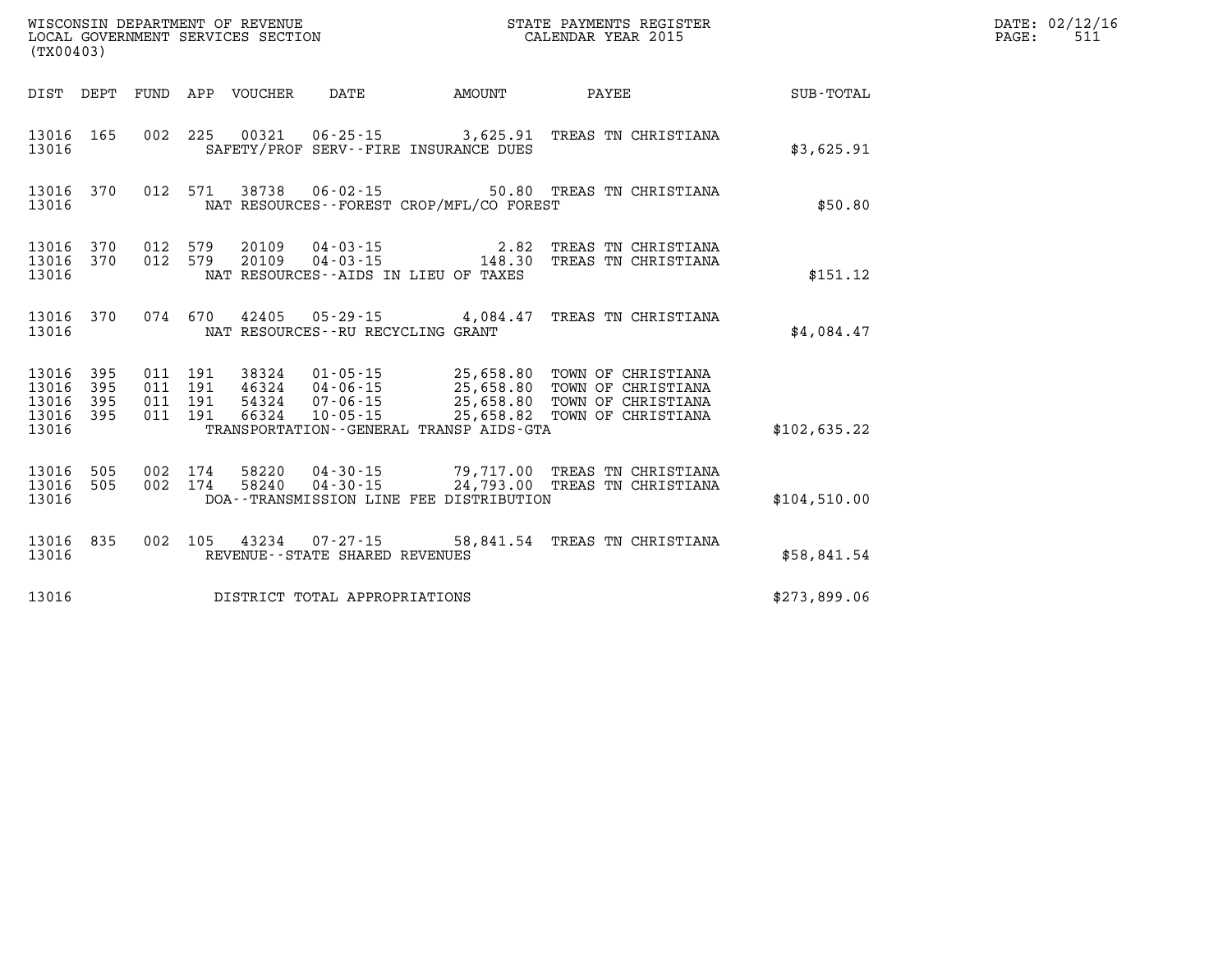| (TX00403)                                     |                   |                                          |                                  |                                      |                                             |                                                                                                                                                                              |              | DATE: 02/12/16<br>512<br>PAGE: |
|-----------------------------------------------|-------------------|------------------------------------------|----------------------------------|--------------------------------------|---------------------------------------------|------------------------------------------------------------------------------------------------------------------------------------------------------------------------------|--------------|--------------------------------|
|                                               |                   |                                          | DIST DEPT FUND APP VOUCHER       | DATE                                 | <b>AMOUNT</b>                               | <b>PAYEE</b>                                                                                                                                                                 | SUB-TOTAL    |                                |
| 13018                                         | 13018 165         |                                          |                                  |                                      | SAFETY/PROF SERV--FIRE INSURANCE DUES       | 002 225 00322 06-25-15 13,080.04 TREAS TN COTTAGE GROVE                                                                                                                      | \$13,080.04  |                                |
| 13018                                         | 13018 370         | 002 503                                  | 17390                            |                                      | NAT RESOURCES--AIDS IN LIEU OF TAXES        | 01-12-15 730.48 TREAS TN COTTAGE GROVE<br>133.07 TOWN SHARE                                                                                                                  | \$730.48     |                                |
| 13018                                         | 13018 370         |                                          |                                  |                                      | NAT RESOURCES - - FOREST CROP/MFL/CO FOREST | 012 571 38739 06-02-15 16.20 TREAS TN COTTAGE GROVE                                                                                                                          | \$16.20      |                                |
| 13018 370<br>13018                            | 13018 370         | 012 579<br>012 579                       | 20110<br>20110                   |                                      | NAT RESOURCES--AIDS IN LIEU OF TAXES        | 04-03-15 55.43 TREAS TN COTTAGE GROVE 14-03-15 41.46 TREAS TN COTTAGE GROVE                                                                                                  | \$96.89      |                                |
| 13018                                         | 13018 370         |                                          | 074 670 42406                    | NAT RESOURCES - - RU RECYCLING GRANT |                                             | 05-29-15 7,451.60 TREAS TN COTTAGE GROVE                                                                                                                                     | \$7,451.60   |                                |
| 13018 395<br>13018<br>13018<br>13018<br>13018 | 395<br>395<br>395 | 011 191<br>011 191<br>011 191<br>011 191 | 38325<br>46325<br>54325<br>66325 |                                      | TRANSPORTATION--GENERAL TRANSP AIDS-GTA     | 01-05-15 36,272.44 TOWN OF COTTAGE GROVE<br>04-06-15 36,272.44 TOWN OF COTTAGE GROVE<br>07-06-15 36,272.44 TOWN OF COTTAGE GROVE<br>10-05-15 36,272.46 TOWN OF COTTAGE GROVE | \$145,089.78 |                                |
| 13018                                         | 13018 505         |                                          | 002 174 58240                    |                                      | DOA--TRANSMISSION LINE FEE DISTRIBUTION     | 04-30-15 319.00 TREAS TN COTTAGE GROVE                                                                                                                                       | \$319.00     |                                |
| 13018                                         | 13018 835         |                                          |                                  | REVENUE--STATE SHARED REVENUES       |                                             | 002 105 43235 07-27-15 8,323.84 TREAS TN COTTAGE GROVE                                                                                                                       | \$8,323.84   |                                |
| 13018                                         | 13018 835         |                                          |                                  | REVENUE--EXEMPT COMPUTER AID         |                                             | 002 109 02300 07-27-15 1,400.00 TREAS TN COTTAGE GROVE                                                                                                                       | \$1,400.00   |                                |
| 13018                                         |                   |                                          |                                  | DISTRICT TOTAL APPROPRIATIONS        |                                             |                                                                                                                                                                              | \$176,507.83 |                                |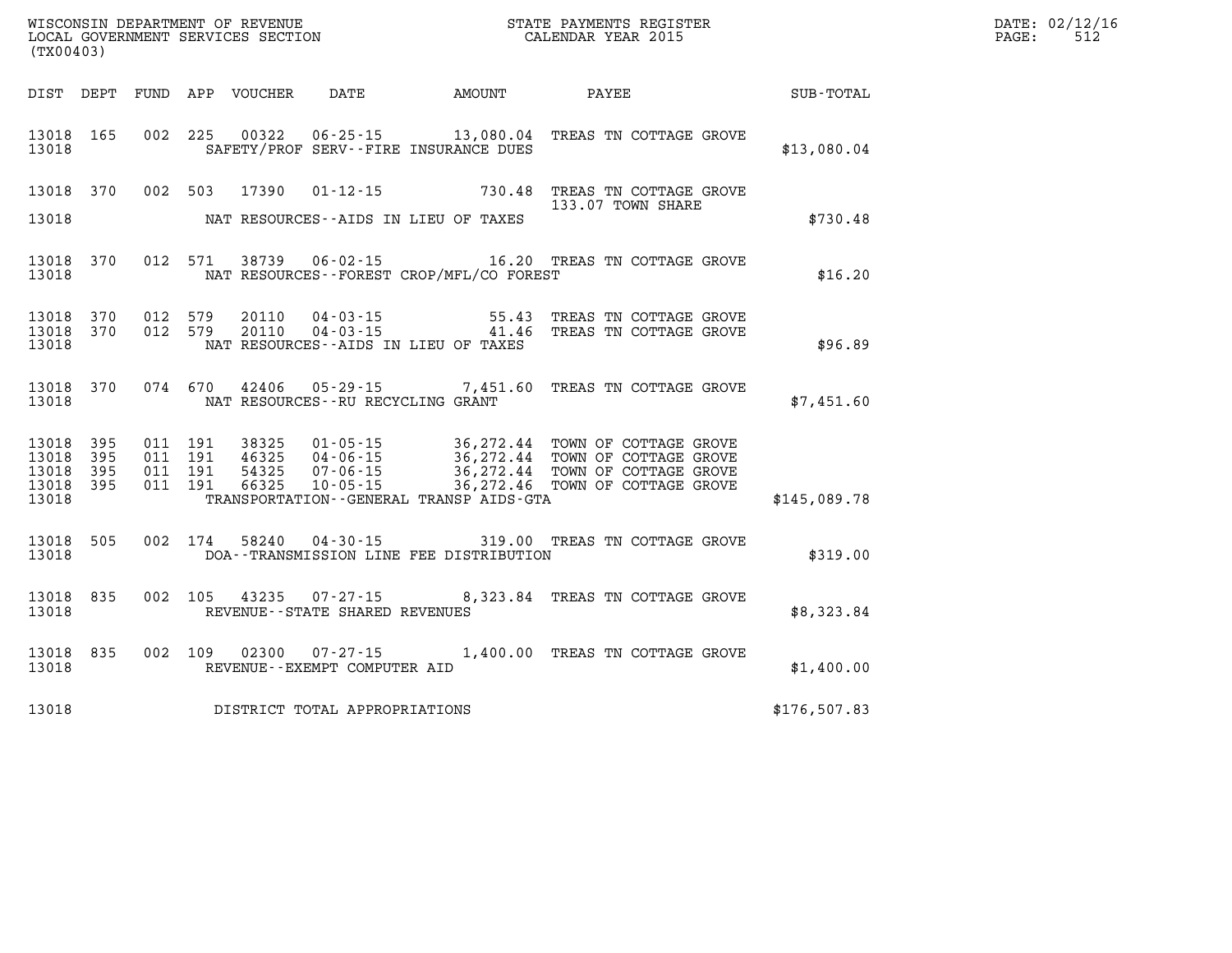| DATE: | 02/12/16 |
|-------|----------|
| PAGE: | 513      |

| (TX00403)                            |                                     |         |                         |                                   |                                              | %WISCONSIN DEPARTMENT OF REVENUE $$\tt STATE~PAYMEMTS~REGISTER~LOCAL~GOVERNMENT~SERVICES~SECTION~CALENDAR~YEAR~2015$                                                                                                                                         |               | DATE: 02/12/1<br>513<br>$\mathtt{PAGE}$ : |
|--------------------------------------|-------------------------------------|---------|-------------------------|-----------------------------------|----------------------------------------------|--------------------------------------------------------------------------------------------------------------------------------------------------------------------------------------------------------------------------------------------------------------|---------------|-------------------------------------------|
|                                      |                                     |         |                         |                                   |                                              |                                                                                                                                                                                                                                                              |               |                                           |
| 13020                                | 13020 165                           |         |                         |                                   | SAFETY/PROF SERV--FIRE INSURANCE DUES        | 002 225 00323 06-25-15 7,369.91 TREAS TN CROSS PLAINS                                                                                                                                                                                                        | \$7,369.91    |                                           |
| 13020                                | 13020 370                           | 000 001 |                         |                                   | NAT RESOURCES-SEVERANCE/YIELD/WITHDRAWAL     | 05DNR  09-28-15  306.20 TREAS TOWN CROSS PLAINS                                                                                                                                                                                                              | \$306.20      |                                           |
| 13020 370<br>13020 370               | 13020 370<br>13020 370              |         |                         |                                   |                                              | 002 503 17391 01-12-15 8,183.27 TREAS TN CROSS PLAINS<br>002 503 17391 01-12-15 55,040.21 TREAS TN CROSS PLAINS<br>002 503 18073 01-30-15 8,183.27 TREAS TN CROSS PLAINS<br>002 503 18073 01-30-15 55,040.21 TREAS TN CROSS PLAINS<br><br>6808.63 TOWN SHARE |               |                                           |
| 13020                                |                                     |         |                         |                                   | NAT RESOURCES--AIDS IN LIEU OF TAXES         |                                                                                                                                                                                                                                                              | \$126,446.96  |                                           |
| 13020                                | 13020 370                           |         |                         |                                   | NAT RESOURCES - - FOREST CROP/MFL/CO FOREST  | 012 571 38740 06-02-15 174.75 TREAS TN CROSS PLAINS                                                                                                                                                                                                          | \$174.75      |                                           |
| 13020                                | 13020 370<br>13020 370<br>13020 370 |         |                         |                                   | NAT RESOURCES--AIDS IN LIEU OF TAXES         | 012 579 20111 04-03-15 5.31 TREAS TN CROSS PLAINS<br>012 579 20111 04-03-15 84.96 TREAS TN CROSS PLAINS<br>012 579 20111 04-03-15 86.50 TREAS TN CROSS PLAINS                                                                                                | \$176.77      |                                           |
| 13020                                |                                     |         |                         | NAT RESOURCES--RU RECYCLING GRANT |                                              | 13020 370 074 670 42407 05-29-15 3,324.33 TREAS TN CROSS PLAINS                                                                                                                                                                                              | \$3,324.33    |                                           |
| 13020<br>13020<br>13020 395<br>13020 | 13020 395<br>395<br>395             |         |                         |                                   | TRANSPORTATION - - GENERAL TRANSP AIDS - GTA | 011 191 38326 01-05-15 25,053.25 TOWN OF CROSS PLAINS<br>011 191 46326 04-06-15 25,053.25 TOWN OF CROSS PLAINS<br>011 191 54326 07-06-15 25,053.25 TOWN OF CROSS PLAINS<br>011 191 66326 10-05-15 25,053.27 TOWN OF CROSS PLAINS                             | \$100, 213.02 |                                           |
| 13020                                | 13020 835                           |         |                         | REVENUE - - STATE SHARED REVENUES |                                              | 002 105 43236 07-27-15 3,055.00 TREAS TN CROSS PLAINS                                                                                                                                                                                                        | \$3,055.00    |                                           |
| 13020                                |                                     |         | 13020 835 002 109 02301 | REVENUE--EXEMPT COMPUTER AID      |                                              | 07-27-15 570.00 TREAS TN CROSS PLAINS                                                                                                                                                                                                                        | \$570.00      |                                           |
| 13020 835<br>13020                   |                                     | 002 501 | 00001                   | $02 - 02 - 15$                    | DOA-PAYMENT FOR MUNICIPAL SERVICES AID       | 523.84 TREAS TN CROSS PLAINS                                                                                                                                                                                                                                 | \$523.84      |                                           |
| 13020                                |                                     |         |                         | DISTRICT TOTAL APPROPRIATIONS     |                                              |                                                                                                                                                                                                                                                              | \$242,160.78  |                                           |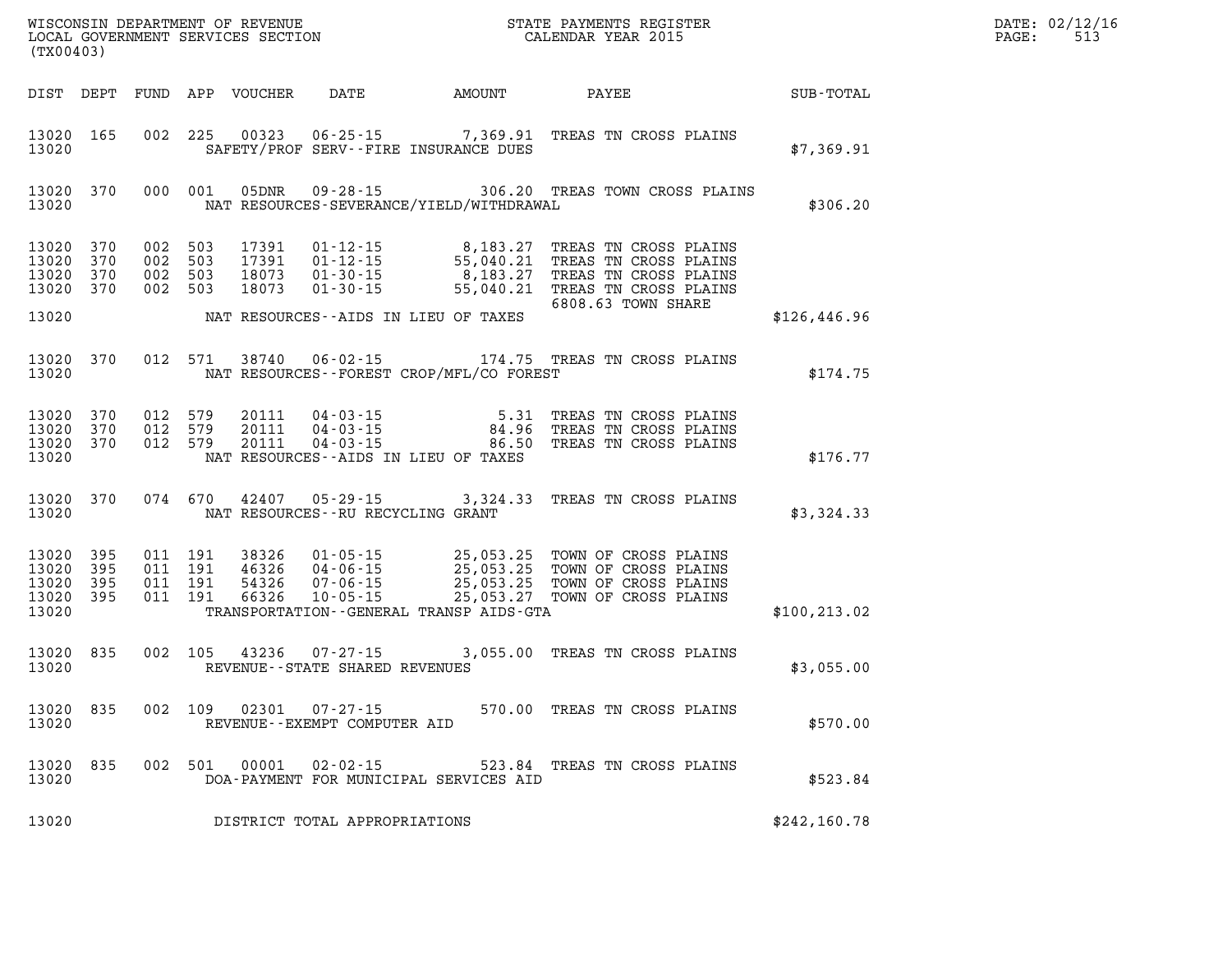| DATE: | 02/12/16 |
|-------|----------|
| PAGE: | 514      |

| (TX00403)                                                             |                          | WISCONSIN DEPARTMENT OF REVENUE<br>LOCAL GOVERNMENT SERVICES SECTION |                                                                      |                                                                                     | STATE PAYMENTS REGISTER<br>CALENDAR YEAR 2015                          |               |
|-----------------------------------------------------------------------|--------------------------|----------------------------------------------------------------------|----------------------------------------------------------------------|-------------------------------------------------------------------------------------|------------------------------------------------------------------------|---------------|
| DIST<br>DEPT                                                          | FUND                     | APP<br>VOUCHER                                                       | DATE                                                                 | <b>AMOUNT</b>                                                                       | PAYEE                                                                  | SUB-TOTAL     |
| 13022<br>165<br>13022                                                 | 002                      | 225<br>00324                                                         | $06 - 25 - 15$                                                       | 3,747.70<br>SAFETY/PROF SERV--FIRE INSURANCE DUES                                   | TREAS TN DANE                                                          | \$3,747.70    |
| 13022<br>370<br>13022<br>370                                          | 002                      | 002 503<br>18189<br>503<br>18189                                     | $03 - 09 - 15$<br>$03 - 09 - 15$                                     | 1,422.88<br>4,484.18                                                                | TREAS TN DANE<br>TREAS TN DANE<br>585.63 TOWN SHARE                    |               |
| 13022                                                                 |                          |                                                                      |                                                                      | NAT RESOURCES--AIDS IN LIEU OF TAXES                                                |                                                                        | \$5,907.06    |
| 13022<br>370<br>13022                                                 | 012                      | 571<br>38741                                                         | 06-02-15                                                             | NAT RESOURCES - - FOREST CROP/MFL/CO FOREST                                         | 137.58 TREAS TN DANE                                                   | \$137.58      |
| 370<br>13022<br>370<br>13022<br>13022                                 | 012<br>012               | 579<br>20112<br>579<br>20112                                         | $04 - 03 - 15$<br>$04 - 03 - 15$                                     | 149.32<br>553.05<br>NAT RESOURCES -- AIDS IN LIEU OF TAXES                          | TREAS TN DANE<br>TREAS TN DANE                                         | \$702.37      |
| 370<br>13022<br>13022                                                 | 074                      | 670<br>42408                                                         | $05 - 29 - 15$<br>NAT RESOURCES - - RU RECYCLING GRANT               | 365.41                                                                              | TREAS TN DANE                                                          | \$365.41      |
| 395<br>13022<br>395<br>13022<br>13022<br>395<br>13022<br>395<br>13022 | 011<br>011<br>011<br>011 | 191<br>38327<br>191<br>46327<br>191<br>54327<br>191<br>66327         | $01 - 05 - 15$<br>$04 - 06 - 15$<br>$07 - 06 - 15$<br>$10 - 05 - 15$ | 27,365.35<br>27,365.35<br>27,365.37<br>TRANSPORTATION - - GENERAL TRANSP AIDS - GTA | 27,365.35 TOWN OF DANE<br>TOWN OF DANE<br>TOWN OF DANE<br>TOWN OF DANE | \$109, 461.42 |
|                                                                       |                          |                                                                      |                                                                      |                                                                                     |                                                                        |               |
| 13022<br>835<br>13022                                                 | 002                      | 105                                                                  | 43237 07-27-15<br>REVENUE - - STATE SHARED REVENUES                  | 1,875.15                                                                            | TREAS TN DANE                                                          | \$1,875.15    |
| 835<br>13022<br>13022                                                 | 002                      | 109<br>02302                                                         | $07 - 27 - 15$<br>REVENUE--EXEMPT COMPUTER AID                       | 3.00                                                                                | TREAS TN DANE                                                          | \$3.00        |
| 13022                                                                 |                          |                                                                      | DISTRICT TOTAL APPROPRIATIONS                                        |                                                                                     |                                                                        | \$122, 199.69 |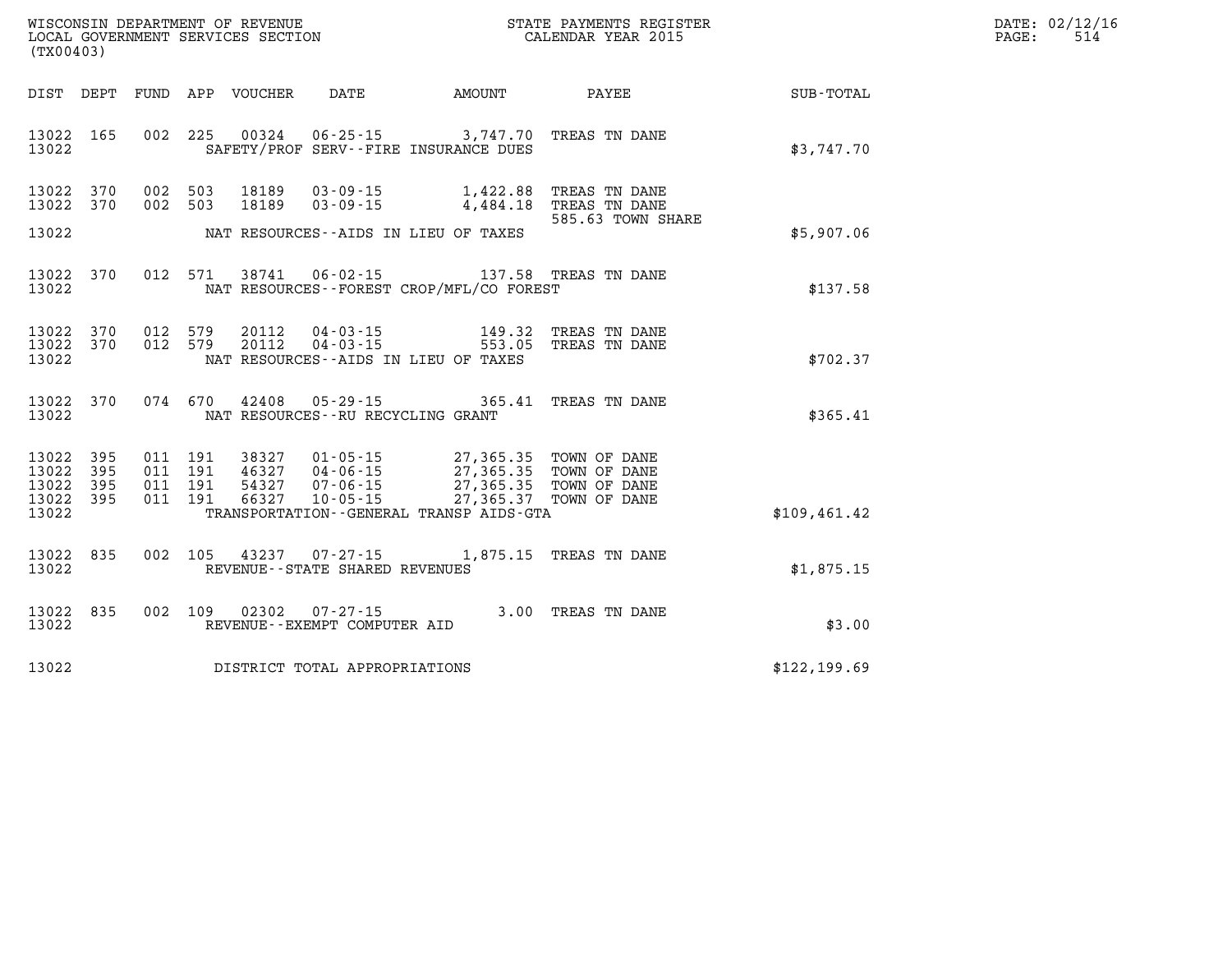| (TX00403)                                                 |           |                                          |               |                                   |                                              |                                                                                                                                                                                                                                                                                                                                         |               | DATE: 02/12/16<br>$\mathtt{PAGE:}$<br>515 |
|-----------------------------------------------------------|-----------|------------------------------------------|---------------|-----------------------------------|----------------------------------------------|-----------------------------------------------------------------------------------------------------------------------------------------------------------------------------------------------------------------------------------------------------------------------------------------------------------------------------------------|---------------|-------------------------------------------|
|                                                           |           |                                          |               |                                   | DIST DEPT FUND APP VOUCHER DATE AMOUNT PAYEE |                                                                                                                                                                                                                                                                                                                                         | SUB-TOTAL     |                                           |
| 13024 165<br>13024                                        |           | 002 225                                  |               |                                   | SAFETY/PROF SERV--FIRE INSURANCE DUES        | 00325  06-25-15  5,801.08  TREAS TN DEERFIELD                                                                                                                                                                                                                                                                                           | \$5,801.08    |                                           |
|                                                           |           |                                          |               |                                   |                                              | 13024 370 002 503 17392 01-12-15 37,892.60 TREAS TN DEERFIELD<br>5347.14 TOWN SHARE                                                                                                                                                                                                                                                     |               |                                           |
| 13024                                                     |           |                                          |               |                                   | NAT RESOURCES--AIDS IN LIEU OF TAXES         |                                                                                                                                                                                                                                                                                                                                         | \$37,892.60   |                                           |
| 13024                                                     | 13024 370 |                                          | 012 571 38742 | $06 - 02 - 15$                    | NAT RESOURCES - - FOREST CROP/MFL/CO FOREST  | 73.00 TREAS TN DEERFIELD                                                                                                                                                                                                                                                                                                                | \$73.00       |                                           |
| 13024                                                     |           |                                          |               |                                   | NAT RESOURCES--AIDS IN LIEU OF TAXES         | $\begin{array}{cccccccc} 13024 & 370 & 012 & 579 & 20113 & 04\cdot 03\cdot 15 & & & 347.98 & \text{TREAS TN DEERFIELD} \\ 13024 & 370 & 012 & 579 & 20113 & 04\cdot 03\cdot 15 & & & 199.74 & \text{TREAS TN DEERFIELD} \\ 13024 & 370 & 012 & 579 & 20113 & 04\cdot 03\cdot 15 & & & 1,554.58 & \text{TREAS TN DEERFIELD} \end{array}$ | \$2,102.30    |                                           |
| 13024                                                     |           |                                          |               | NAT RESOURCES--RU RECYCLING GRANT |                                              | 13024 370 074 670 42409 05-29-15 4,684.50 TREAS TN DEERFIELD                                                                                                                                                                                                                                                                            | \$4,684.50    |                                           |
| 13024 395<br>13024 395<br>13024 395<br>13024 395<br>13024 |           | 011 191<br>011 191<br>011 191<br>011 191 |               |                                   | TRANSPORTATION--GENERAL TRANSP AIDS-GTA      | 38328  01-05-15  26,071.68  TOWN OF DEERFIELD<br>46328  04-06-15  26,071.68  TOWN OF DEERFIELD<br>54328  07-06-15  26,071.68  TOWN OF DEERFIELD<br>66328  10-05-15  26,071.68  TOWN OF DEERFIELD                                                                                                                                        | \$104, 286.72 |                                           |
| 13024                                                     | 13024 435 |                                          |               |                                   | HS--AMBULANCE FUNDING ASSISTANCE GRANTS      | 005 162 01DHS 09-17-15 3,635.64 TOWN OF DEERFIELD-RYAN BROS                                                                                                                                                                                                                                                                             | \$3,635.64    |                                           |
| 13024 835<br>13024                                        |           |                                          |               | REVENUE - - STATE SHARED REVENUES |                                              | 002 105 43238 07-27-15 3,510.18 TREAS TN DEERFIELD                                                                                                                                                                                                                                                                                      | \$3,510.18    |                                           |
| 13024                                                     | 13024 835 |                                          |               | REVENUE--EXEMPT COMPUTER AID      |                                              | 002 109 02303 07-27-15 40.00 TREAS TN DEERFIELD                                                                                                                                                                                                                                                                                         | \$40.00       |                                           |
| 13024                                                     |           |                                          |               |                                   | DOA-PAYMENT FOR MUNICIPAL SERVICES AID       | 13024 835 002 501 00001 02-02-15 1,814.07 TREAS TN DEERFIELD                                                                                                                                                                                                                                                                            | \$1,814.07    |                                           |
| 13024                                                     |           |                                          |               | DISTRICT TOTAL APPROPRIATIONS     |                                              |                                                                                                                                                                                                                                                                                                                                         | \$163,840.09  |                                           |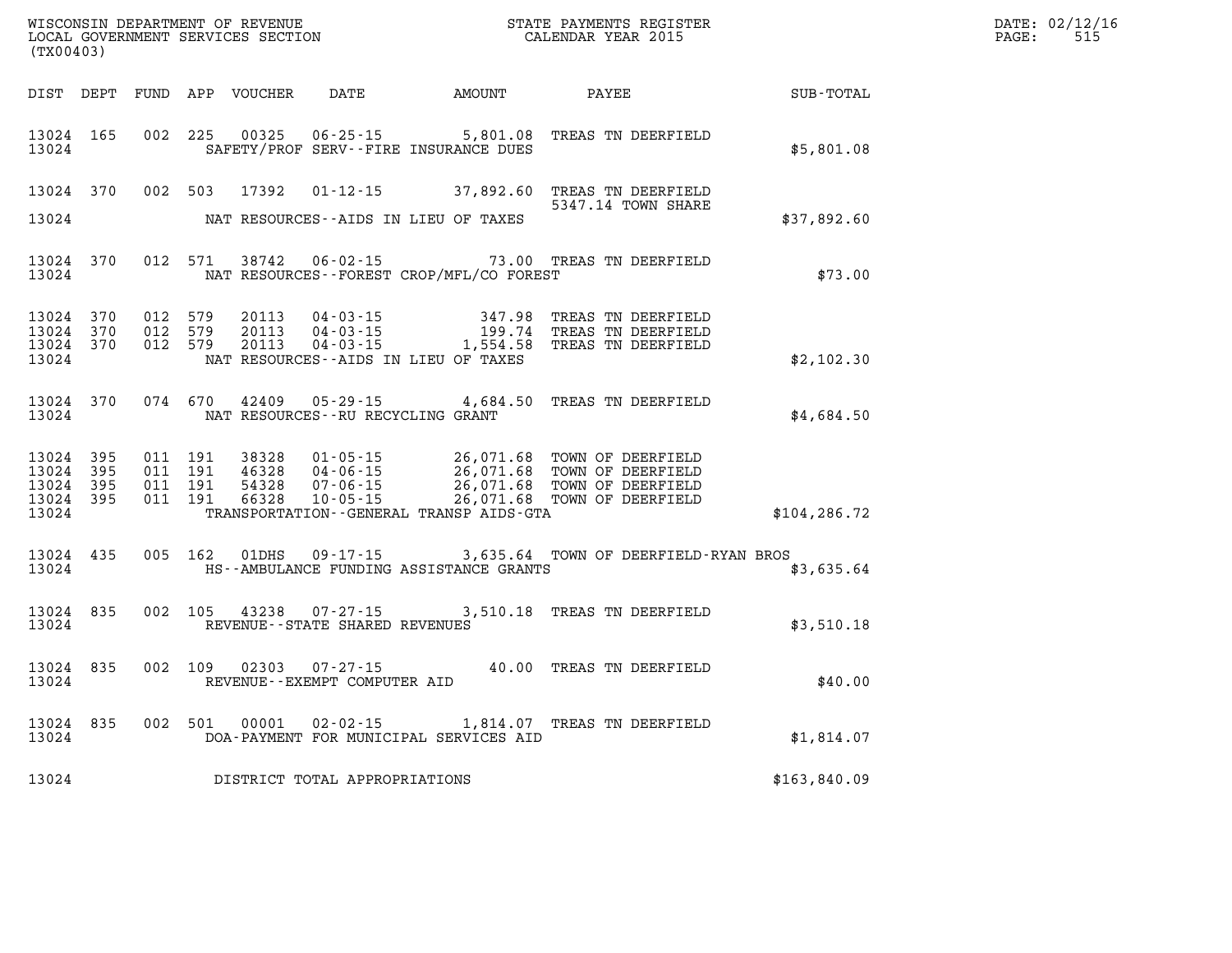| (TX00403)                                 |                          |                                          |         |                                  |                                      |                                             |                                                                                                                                                                                         |               | DATE: 02/12/16<br>516<br>PAGE: |
|-------------------------------------------|--------------------------|------------------------------------------|---------|----------------------------------|--------------------------------------|---------------------------------------------|-----------------------------------------------------------------------------------------------------------------------------------------------------------------------------------------|---------------|--------------------------------|
|                                           |                          |                                          |         | DIST DEPT FUND APP VOUCHER       | DATE                                 | <b>AMOUNT</b>                               | PAYEE                                                                                                                                                                                   | SUB-TOTAL     |                                |
| 13026 165<br>13026                        |                          |                                          |         |                                  |                                      | SAFETY/PROF SERV--FIRE INSURANCE DUES       | 002 225 00326 06-25-15 6,393.64 TREAS TN DUNKIRK                                                                                                                                        | \$6,393.64    |                                |
| 13026                                     | 13026 370                |                                          | 000 001 | 04DNR                            |                                      | NAT RESOURCES-SEVERANCE/YIELD/WITHDRAWAL    | 06-03-15 559.76 TREAS TOWN DUNKIRK                                                                                                                                                      | \$559.76      |                                |
| 13026                                     | 13026 370                |                                          | 012 571 |                                  |                                      | NAT RESOURCES - - FOREST CROP/MFL/CO FOREST | 38743  06-02-15  27.08  TREAS TN DUNKIRK                                                                                                                                                | \$27.08       |                                |
| 13026 370<br>13026                        |                          | 13026 370 012 579<br>012 579             |         |                                  |                                      | NAT RESOURCES--AIDS IN LIEU OF TAXES        | 20114  04-03-15  73.15  TREAS TN DUNKIRK<br>20114  04-03-15  7.76  TREAS TN DUNKIRK                                                                                                     | \$80.91       |                                |
| 13026 370<br>13026                        |                          |                                          |         |                                  | NAT RESOURCES - - RU RECYCLING GRANT |                                             | 074 670 42410 05-29-15 7,388.98 TREAS TN DUNKIRK                                                                                                                                        | \$7,388.98    |                                |
| 13026<br>13026<br>13026<br>13026<br>13026 | 395<br>395<br>395<br>395 | 011 191<br>011 191<br>011 191<br>011 191 |         | 38329<br>46329<br>54329<br>66329 | $10 - 05 - 15$                       | TRANSPORTATION--GENERAL TRANSP AIDS-GTA     | 01–05–15               28,780.14   TOWN OF DUNKIRK<br>04–06–15             28,780.14   TOWN OF DUNKIRK<br>07–06–15             28,780.14   TOWN OF DUNKIRK<br>28,780.14 TOWN OF DUNKIRK | \$115, 120.56 |                                |
| 13026 395<br>13026                        |                          | 011 278                                  |         |                                  |                                      | TRANSPORTATION - - LRIP/TRIP/MSIP GRANTS    | 68145  12-04-15  17,640.08  TREAS TN DUNKIRK                                                                                                                                            | \$17,640.08   |                                |
| 13026 835<br>13026                        |                          | 002 105                                  |         |                                  | REVENUE - - STATE SHARED REVENUES    |                                             |                                                                                                                                                                                         | \$4,260.39    |                                |
| 13026 835<br>13026                        |                          | 002 109                                  |         |                                  | REVENUE - - EXEMPT COMPUTER AID      |                                             | 02304  07-27-15  182.00 TREAS TN DUNKIRK                                                                                                                                                | \$182.00      |                                |
| 13026                                     |                          |                                          |         |                                  | DISTRICT TOTAL APPROPRIATIONS        |                                             |                                                                                                                                                                                         | \$151,653.40  |                                |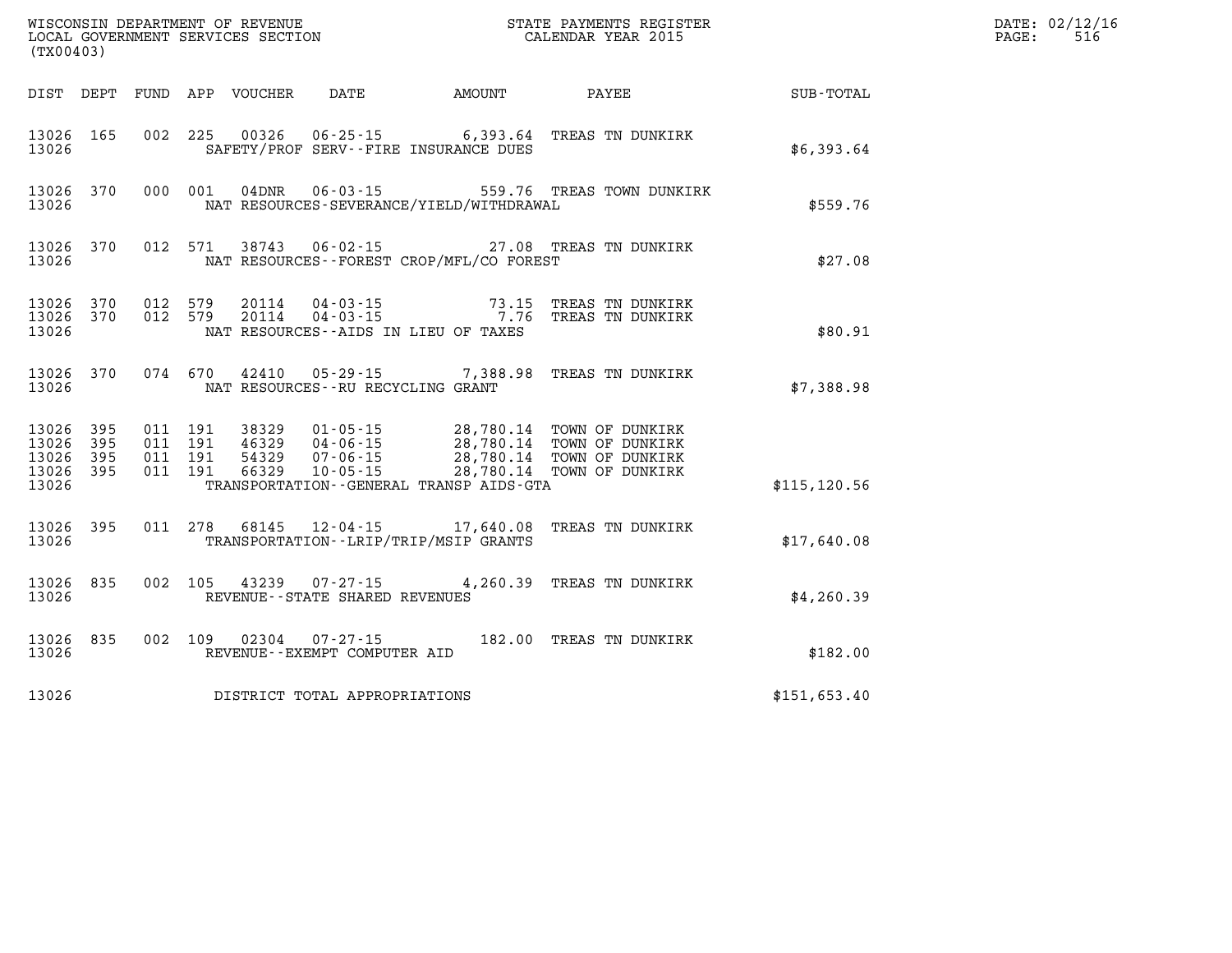| (TX00403)                                              |                          |                                 |                                  |                                           | WISCONSIN DEPARTMENT OF REVENUE<br>LOCAL GOVERNMENT SERVICES SECTION             | STATE PAYMENTS REGISTER<br>CALENDAR YEAR 2015                                                    |  |                                                                                   |              | DATE: 02/12/16<br>PAGE:<br>517 |
|--------------------------------------------------------|--------------------------|---------------------------------|----------------------------------|-------------------------------------------|----------------------------------------------------------------------------------|--------------------------------------------------------------------------------------------------|--|-----------------------------------------------------------------------------------|--------------|--------------------------------|
| DIST DEPT                                              |                          |                                 |                                  | FUND APP VOUCHER                          | DATE                                                                             | <b>AMOUNT</b>                                                                                    |  | PAYEE                                                                             | SUB-TOTAL    |                                |
| 13028<br>13028                                         | 165                      |                                 | 002 225                          | 00327                                     | 06-25-15                                                                         | 18,280.97<br>SAFETY/PROF SERV--FIRE INSURANCE DUES                                               |  | TREAS TN DUNN                                                                     | \$18,280.97  |                                |
| 13028<br>13028                                         | 370                      | 002                             | 503                              | 17393                                     | 01-12-15                                                                         | 51,005.11<br>NAT RESOURCES -- AIDS IN LIEU OF TAXES                                              |  | TREAS TN DUNN                                                                     | \$51,005.11  |                                |
| 13028<br>13028                                         | 370                      |                                 | 012 571                          | 38744                                     | $06 - 02 - 15$                                                                   | NAT RESOURCES - - FOREST CROP/MFL/CO FOREST                                                      |  | 32.40 TREAS TN DUNN                                                               | \$32.40      |                                |
| 13028<br>13028<br>13028<br>13028<br>13028 370<br>13028 | 370<br>370<br>370<br>370 | 012<br>012<br>012<br>012<br>012 | 579<br>579<br>579<br>579<br>579  | 20115<br>20115<br>20115<br>20115<br>20115 | 04-03-15<br>04-03-15<br>04-03-15<br>04-03-15<br>$04 - 03 - 15$<br>$04 - 03 - 15$ | 124.52<br>153.82<br>414.67<br>258.17<br>1,420.28<br>NAT RESOURCES -- AIDS IN LIEU OF TAXES       |  | TREAS TN DUNN<br>TREAS TN DUNN<br>TREAS TN DUNN<br>TREAS TN DUNN<br>TREAS TN DUNN | \$2,371.46   |                                |
| 13028 370<br>13028                                     |                          |                                 | 074 670                          | 42411                                     | $05 - 29 - 15$                                                                   | 34,872.86<br>NAT RESOURCES -- RU RECYCLING GRANT                                                 |  | TREAS TN DUNN                                                                     | \$34,872.86  |                                |
| 13028<br>13028<br>13028<br>13028 395<br>13028          | 395<br>395<br>395        | 011<br>011                      | 011 191<br>011 191<br>191<br>191 | 38330<br>46330<br>54330<br>66330          | 01-05-15<br>04-06-15<br>07-06-15<br>$10 - 05 - 15$                               | 35,232.00<br>35,232.00<br>35,232.00<br>35,232.00<br>TRANSPORTATION - - GENERAL TRANSP AIDS - GTA |  | TOWN OF DUNN<br>TOWN OF DUNN<br>TOWN OF DUNN<br>TOWN OF DUNN                      | \$140,928.00 |                                |
| 13028<br>13028                                         | 465                      |                                 | 002 350                          | 00109                                     | $08 - 18 - 15$                                                                   | 18,738.69<br>MILITARY AFFAIRS--HOMELAND SEC GRANT                                                |  | TREAS TN DUNN                                                                     | \$18,738.69  |                                |
| 13028<br>13028                                         | 835                      |                                 | 002 105                          | 43240                                     | $07 - 27 - 15$<br>REVENUE - - STATE SHARED REVENUES                              | 11,402.06                                                                                        |  | TREAS TN DUNN                                                                     | \$11,402.06  |                                |
| 13028<br>13028                                         | 835                      | 002                             | 109                              | 02305                                     | $07 - 27 - 15$<br>REVENUE--EXEMPT COMPUTER AID                                   |                                                                                                  |  | 760.00 TREAS TN DUNN                                                              | \$760.00     |                                |
| 13028<br>13028                                         | 835                      | 002                             | 501                              | 00001                                     | $02 - 02 - 15$                                                                   | 2,431.08<br>DOA-PAYMENT FOR MUNICIPAL SERVICES AID                                               |  | TREAS TN DUNN                                                                     | \$2,431.08   |                                |
| 13028<br>13028                                         | 835                      | 021                             | 363                              | 35572                                     | $03 - 23 - 15$<br>REVENUE--LOTTERY CREDIT -                                      | 20,295.46                                                                                        |  | TREAS TN DUNN                                                                     | \$20, 295.46 |                                |
| 13028                                                  |                          |                                 |                                  |                                           | DISTRICT TOTAL APPROPRIATIONS                                                    |                                                                                                  |  |                                                                                   | \$301,118.09 |                                |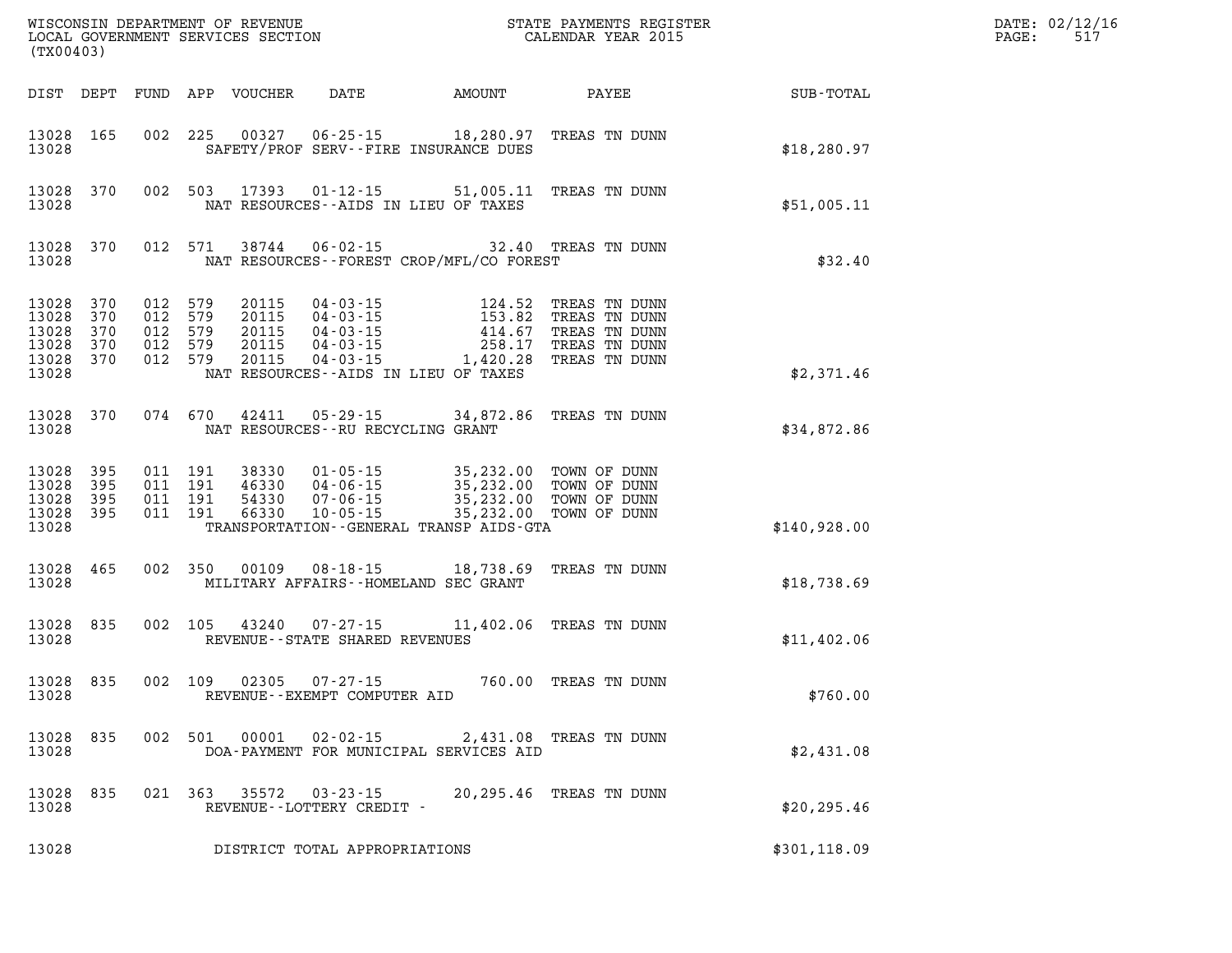| DATE: | 02/12/16 |
|-------|----------|
| PAGE: | 518      |

| (TX00403)                                                                   |            |                                                                |                                          |                            |                                                                | $\tt WISCONSIM DEPARTMENT OF REVENUE$ $\tt WISCONSIMENT$ SERVICES SECTION $\tt CALENDAR$ YEAR 2015                                                                                                                                            |                  | DATE: 02/12/1<br>518<br>PAGE: |
|-----------------------------------------------------------------------------|------------|----------------------------------------------------------------|------------------------------------------|----------------------------|----------------------------------------------------------------|-----------------------------------------------------------------------------------------------------------------------------------------------------------------------------------------------------------------------------------------------|------------------|-------------------------------|
|                                                                             |            |                                                                |                                          | DIST DEPT FUND APP VOUCHER | DATE AMOUNT                                                    | PAYEE                                                                                                                                                                                                                                         | <b>SUB-TOTAL</b> |                               |
| 13032 165<br>13032                                                          |            |                                                                |                                          |                            | SAFETY/PROF SERV--FIRE INSURANCE DUES                          | 002 225 00328 06-25-15 14,363.07 TREAS TN MADISON                                                                                                                                                                                             | \$14,363.07      |                               |
| 13032 370<br>13032                                                          |            |                                                                |                                          |                            | 074 670 42412 05-29-15<br>NAT RESOURCES - - RU RECYCLING GRANT | 23,531.87 TREAS TN MADISON                                                                                                                                                                                                                    | \$23,531.87      |                               |
| 13032 395<br>13032<br>13032 395<br>13032<br>13032 395<br>13032 395<br>13032 | 395<br>395 | 011 185<br>011 185<br>011 185<br>011 185<br>011 185<br>011 185 |                                          |                            | TRANSPORTATION - - HIGHWAY SAFETY - FEDERAL                    | 52380 07-03-15 5,483.34 TREAS TN MADISON<br>52995 07-09-15 11,635.92 TREAS TN MADISON<br>57081 08-17-15 7,862.97 TREAS TN MADISON<br>58546 09-01-15 4,769.37 TREAS TN MADISON<br>63388 10-20-15 5,612.43 TREAS TN MADISON<br>67615 12-03-15 5 | \$44,525.53      |                               |
| 13032<br>13032 395<br>13032 395<br>13032 395<br>13032                       | 395        |                                                                | 011 191<br>011 191<br>011 191<br>011 191 |                            | TRANSPORTATION - - GENERAL TRANSP AIDS - GTA                   | 38331  01-05-15  75,817.99  TOWN OF MADISON<br>46331  04-06-15  75,817.99  TOWN OF MADISON<br>54331  07-06-15  75,817.99  TOWN OF MADISON<br>66331  10-05-15  75,818.01  TOWN OF MADISON                                                      | \$303,271.98     |                               |
| 13032 435<br>13032                                                          |            |                                                                |                                          |                            | HS--AMBULANCE FUNDING ASSISTANCE GRANTS                        | 005 162 01DHS 09-17-15 3,776.67 TOWN OF MADISON FIRE DEPT                                                                                                                                                                                     | \$3,776.67       |                               |
| 13032 435<br>13032                                                          |            |                                                                |                                          |                            | HS--PREPAID MEDICAL TRANSPORT REIMBURSE                        | 005 163 01LGS 11-16-15 17, 271.59 DHS PREPAID MEDICAL TRANSPORT                                                                                                                                                                               | \$17,271.59      |                               |
| 13032 455<br>13032                                                          |            |                                                                |                                          | 002 231 15                 | JUSTICE -- LAW ENFORCEMENT TRAINING                            | 04-13-15 2,400.00 TREAS TN MADISON                                                                                                                                                                                                            | \$2,400.00       |                               |
| 13032 505<br>13032                                                          |            |                                                                | 002 174                                  |                            | 58240 04-30-15<br>DOA--TRANSMISSION LINE FEE DISTRIBUTION      | 29,272.00 TREAS TN MADISON                                                                                                                                                                                                                    | \$29, 272.00     |                               |
| 13032 835<br>13032                                                          |            |                                                                |                                          |                            | 002 105 43241 07-27-15<br>REVENUE - - STATE SHARED REVENUES    | 142,641.79 TREAS TN MADISON                                                                                                                                                                                                                   | \$142,641.79     |                               |
| 13032 835<br>13032 835<br>13032                                             |            |                                                                |                                          | 002 109 05063              | REVENUE - - EXEMPT COMPUTER AID                                | 002 109 02306 07-27-15 22,995.00 TREAS TN MADISON<br>07-27-15 6,899.00 TREAS TN MADISON                                                                                                                                                       | \$29,894.00      |                               |
| 13032 835<br>13032                                                          |            |                                                                |                                          |                            | DOA-PAYMENT FOR MUNICIPAL SERVICES AID                         | 002 501 00001 02-02-15 154,561.30 TREAS TN MADISON                                                                                                                                                                                            | \$154, 561.30    |                               |

**13032 835 021 363 35573 03-23-15 3,075.71 TREAS TN MADISON**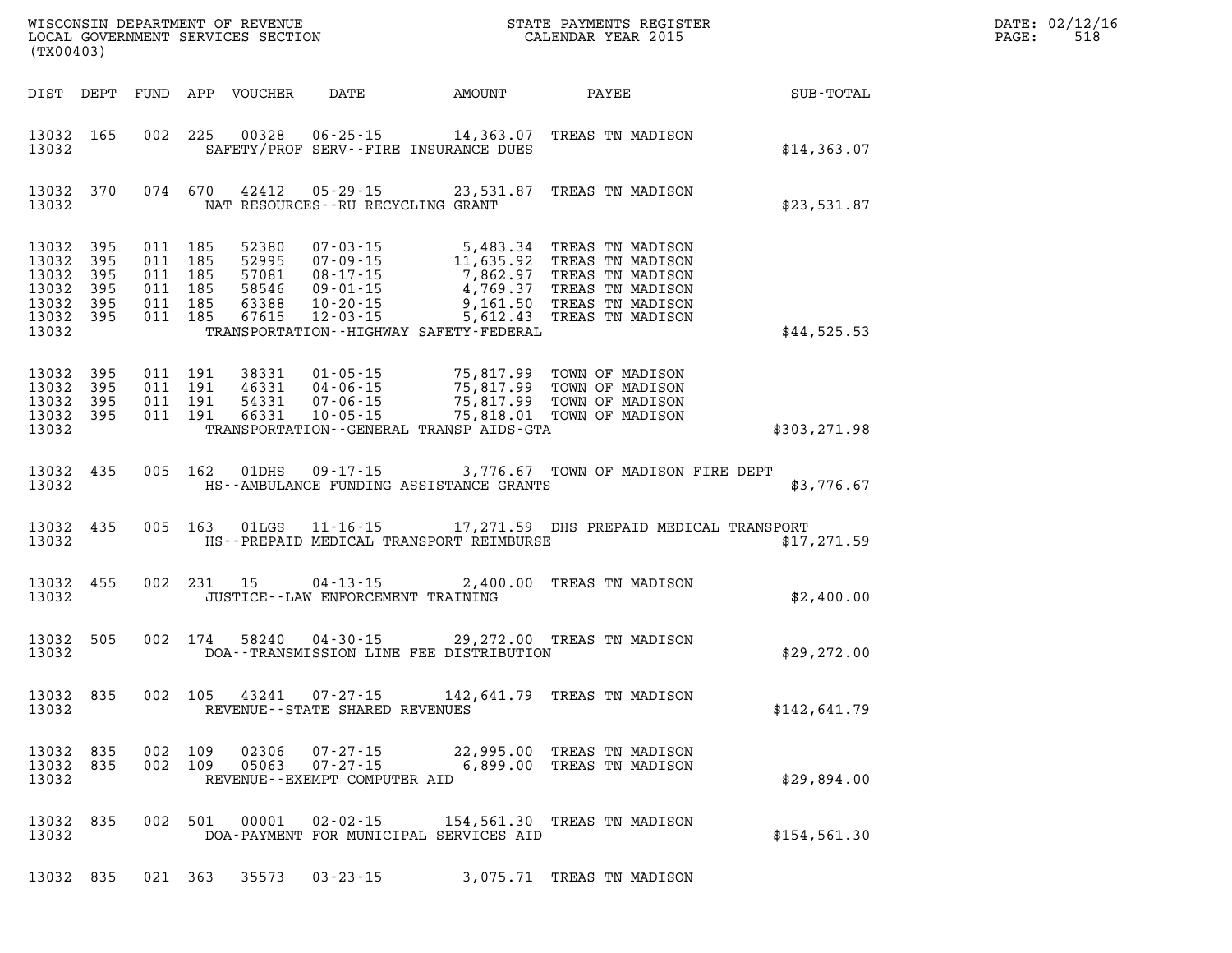| (TX00403) |      |      |     | WISCONSIN DEPARTMENT OF REVENUE<br>LOCAL GOVERNMENT SERVICES SECTION |                               | STATE PAYMENTS REGISTER<br>CALENDAR YEAR 2015 |       | PAGE:        | DATE: 02/12/16<br>519 |  |
|-----------|------|------|-----|----------------------------------------------------------------------|-------------------------------|-----------------------------------------------|-------|--------------|-----------------------|--|
| DIST      | DEPT | FUND | APP | VOUCHER                                                              | DATE                          | AMOUNT                                        | PAYEE | SUB-TOTAL    |                       |  |
| 13032     |      |      |     |                                                                      | REVENUE - - LOTTERY CREDIT -  |                                               |       | \$3,075.71   |                       |  |
| 13032     |      |      |     |                                                                      | DISTRICT TOTAL APPROPRIATIONS |                                               |       | \$768,585.51 |                       |  |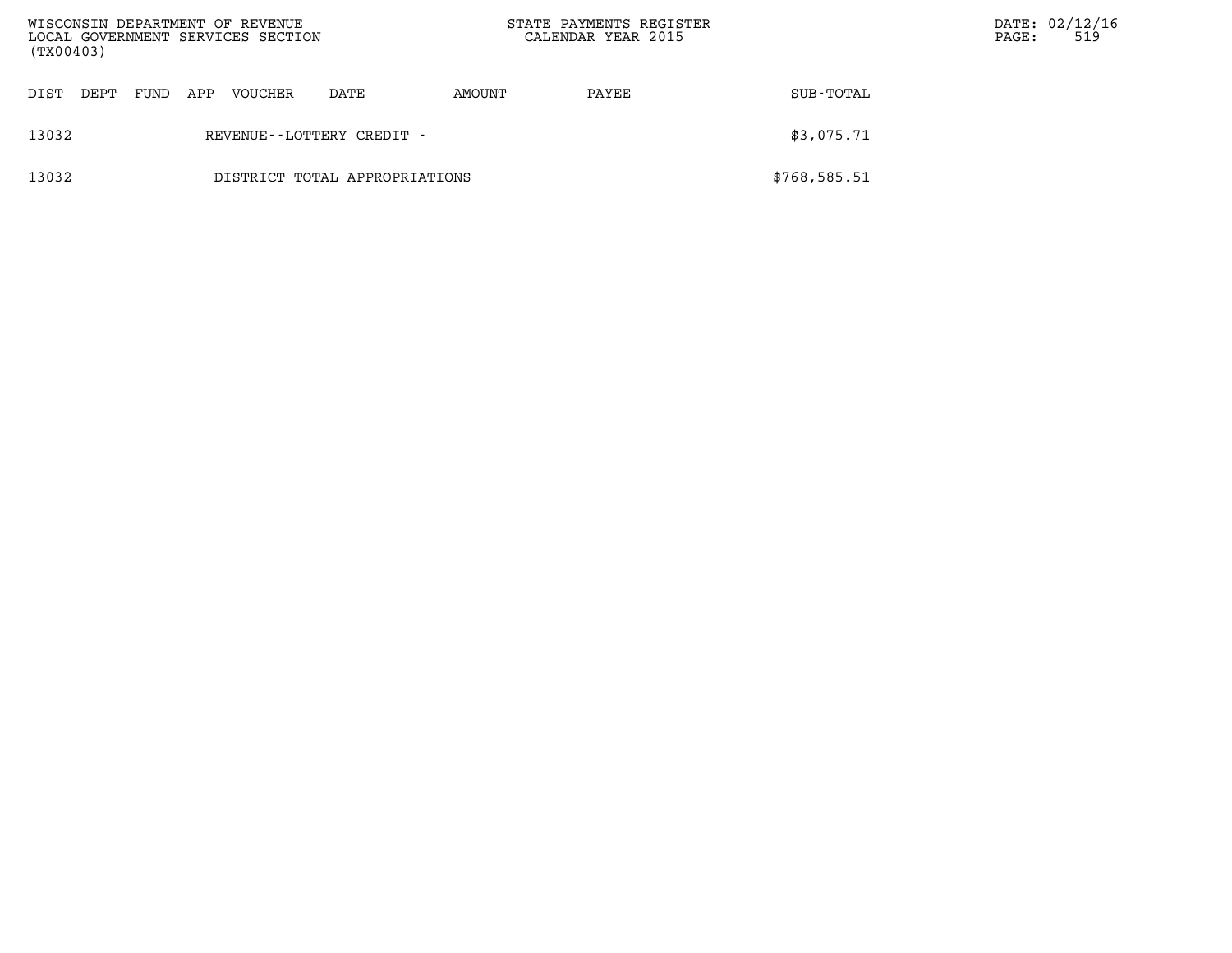| DATE:             | 02/12/16 |
|-------------------|----------|
| $\mathtt{PAGE}$ : | 520      |

| (TX00403)                                 |                          |                          | WISCONSIN DEPARTMENT OF REVENUE<br>LOCAL GOVERNMENT SERVICES SECTION |                                                                      | STATE PAYMENTS REGISTER<br>CALENDAR YEAR 2015                                                    |                                                                                  |              |  |
|-------------------------------------------|--------------------------|--------------------------|----------------------------------------------------------------------|----------------------------------------------------------------------|--------------------------------------------------------------------------------------------------|----------------------------------------------------------------------------------|--------------|--|
| DIST                                      | DEPT                     | FUND                     | APP<br>VOUCHER                                                       | DATE                                                                 | AMOUNT                                                                                           | PAYEE                                                                            | SUB-TOTAL    |  |
| 13034<br>13034                            | 165                      | 002                      | 225<br>00329                                                         | $06 - 25 - 15$<br>SAFETY/PROF SERV--FIRE INSURANCE DUES              | 3,555.03                                                                                         | TREAS TN MAZOMANIE                                                               | \$3,555.03   |  |
| 13034<br>13034                            | 370<br>370               | 002<br>002               | 503<br>17394<br>17394<br>503                                         | $01 - 12 - 15$<br>$01 - 12 - 15$                                     | 9.18<br>52,610.95                                                                                | TREAS TN MAZOMANIE<br>TREAS TN MAZOMANIE<br>5359.01 TOWN SHARE                   |              |  |
| 13034                                     |                          |                          |                                                                      | NAT RESOURCES - AIDS IN LIEU OF TAXES                                |                                                                                                  |                                                                                  | \$52,620.13  |  |
| 13034<br>13034                            | 370                      | 012                      | 571<br>38745                                                         | $06 - 02 - 15$                                                       | NAT RESOURCES--FOREST CROP/MFL/CO FOREST                                                         | 153.49 TREAS TN MAZOMANIE                                                        | \$153.49     |  |
| 13034<br>13034<br>13034                   | 370<br>370               | 012<br>012               | 579<br>20116<br>579<br>20116                                         | $04 - 03 - 15$<br>04-03-15<br>NAT RESOURCES - AIDS IN LIEU OF TAXES  | 1,959.34<br>2,012.45                                                                             | TREAS TN MAZOMANIE<br>TREAS TN MAZOMANIE                                         | \$3,971.79   |  |
| 13034<br>13034                            | 370                      | 074                      | 670<br>42413                                                         | $05 - 29 - 15$<br>NAT RESOURCES - - RU RECYCLING GRANT               | 7,873.28                                                                                         | TREAS TN MAZOMANIE                                                               | \$7,873.28   |  |
| 13034<br>13034<br>13034<br>13034<br>13034 | 395<br>395<br>395<br>395 | 011<br>011<br>011<br>011 | 191<br>38332<br>191<br>46332<br>191<br>54332<br>191<br>66332         | $01 - 05 - 15$<br>$04 - 06 - 15$<br>$07 - 06 - 15$<br>$10 - 05 - 15$ | 16,845.30<br>16,845.30<br>16,845.30<br>16,845.30<br>TRANSPORTATION - - GENERAL TRANSP AIDS - GTA | TOWN OF MAZOMANIE<br>TOWN OF MAZOMANIE<br>TOWN OF MAZOMANIE<br>TOWN OF MAZOMANIE | \$67,381.20  |  |
| 13034<br>13034                            | 835                      | 002                      | 105<br>43242                                                         | $07 - 27 - 15$<br>REVENUE - - STATE SHARED REVENUES                  | 2,151.63                                                                                         | TREAS TN MAZOMANIE                                                               | \$2,151.63   |  |
| 13034<br>13034                            | 835                      | 002                      | 109<br>02307                                                         | $07 - 27 - 15$<br>REVENUE--EXEMPT COMPUTER AID                       | 16.00                                                                                            | TREAS TN MAZOMANIE                                                               | \$16.00      |  |
| 13034<br>13034                            | 835                      | 002                      | 501<br>00001                                                         | $02 - 02 - 15$<br>DOA-PAYMENT FOR MUNICIPAL SERVICES AID             | 198.13                                                                                           | TREAS TN MAZOMANIE                                                               | \$198.13     |  |
| 13034<br>13034                            | 835                      | 021                      | 363<br>35574                                                         | $03 - 23 - 15$<br>REVENUE - - LOTTERY CREDIT -                       | 3,971.71                                                                                         | TREAS TN MAZOMANIE                                                               | \$3,971.71   |  |
| 13034                                     |                          |                          |                                                                      | DISTRICT TOTAL APPROPRIATIONS                                        |                                                                                                  |                                                                                  | \$141,892.39 |  |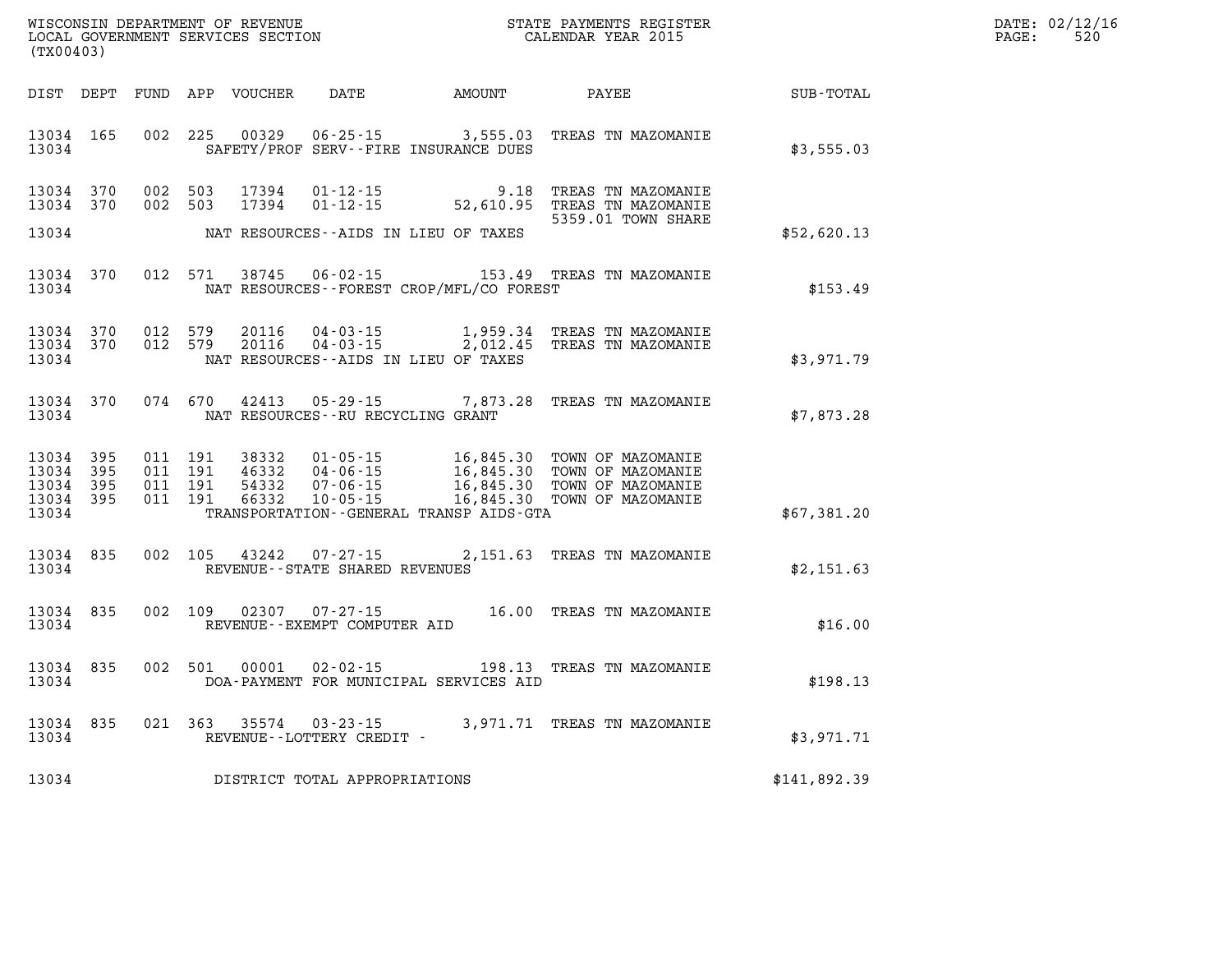|                                                       | (TX00403)                      |                                          |         |                            |                                          |                                                                                   |                                                                                                                |              | DATE: 02/12/16<br>521<br>PAGE: |
|-------------------------------------------------------|--------------------------------|------------------------------------------|---------|----------------------------|------------------------------------------|-----------------------------------------------------------------------------------|----------------------------------------------------------------------------------------------------------------|--------------|--------------------------------|
|                                                       |                                |                                          |         | DIST DEPT FUND APP VOUCHER | DATE                                     | AMOUNT                                                                            | PAYEE                                                                                                          | SUB-TOTAL    |                                |
| 13036 165<br>13036                                    |                                |                                          |         |                            |                                          | SAFETY/PROF SERV--FIRE INSURANCE DUES                                             | 002 225 00330 06-25-15 4,120.47 TREAS TN MEDINA                                                                | \$4,120.47   |                                |
| 13036                                                 | 13036 370                      |                                          |         | 000 001 01DNR              |                                          | NAT RESOURCES-SEVERANCE/YIELD/WITHDRAWAL                                          | 04-09-15 834.60 TREAS TOWN MEDINA                                                                              | \$834.60     |                                |
| 13036                                                 | 13036 370                      |                                          | 012 571 |                            |                                          | NAT RESOURCES - - FOREST CROP/MFL/CO FOREST                                       | 38746  06-02-15  63.51 TREAS TN MEDINA                                                                         | \$63.51      |                                |
| 13036                                                 | 13036 370 012 579<br>13036 370 | 012 579                                  |         |                            |                                          | NAT RESOURCES--AIDS IN LIEU OF TAXES                                              | 20117  04-03-15  03  TREAS TN MEDINA<br>20117  04-03-15  38.64  TREAS TN MEDINA                                | \$38.67      |                                |
| 13036                                                 | 13036 370                      |                                          | 074 670 |                            |                                          | NAT RESOURCES--RU RECYCLING GRANT                                                 | 42414  05-29-15  3,695.08  TREAS TN MEDINA                                                                     | \$3,695.08   |                                |
| 13036 395<br>13036<br>13036 395<br>13036 395<br>13036 | 395                            | 011 191<br>011 191<br>011 191<br>011 191 |         | 38333<br>66333             | 10-05-15                                 | 01-05-15 24,612.85 TOWN OF MEDINA<br>TRANSPORTATION - - GENERAL TRANSP AIDS - GTA | 46333 04-06-15 24,612.85 TOWN OF MEDINA<br>54333 07-06-15 24,612.85 TOWN OF MEDINA<br>24,612.87 TOWN OF MEDINA | \$98,451.42  |                                |
| 13036 435<br>13036                                    |                                |                                          | 005 162 | 01DHS                      | $09 - 17 - 15$                           | HS--AMBULANCE FUNDING ASSISTANCE GRANTS                                           | 5,257.12 DANE COUNTY EMS DIST #14                                                                              | \$5,257.12   |                                |
| 13036 835<br>13036                                    |                                | 002 105                                  |         | 43243                      | REVENUE - - STATE SHARED REVENUES        |                                                                                   | 07-27-15 4,354.14 TREAS TN MEDINA                                                                              | \$4,354.14   |                                |
| 13036                                                 | 13036 835                      |                                          |         | 002 109 02308              | 07-27-15<br>REVENUE--EXEMPT COMPUTER AID |                                                                                   | 69.00 TREAS TN MEDINA                                                                                          | \$69.00      |                                |
| 13036                                                 |                                |                                          |         |                            | DISTRICT TOTAL APPROPRIATIONS            |                                                                                   |                                                                                                                | \$116,884.01 |                                |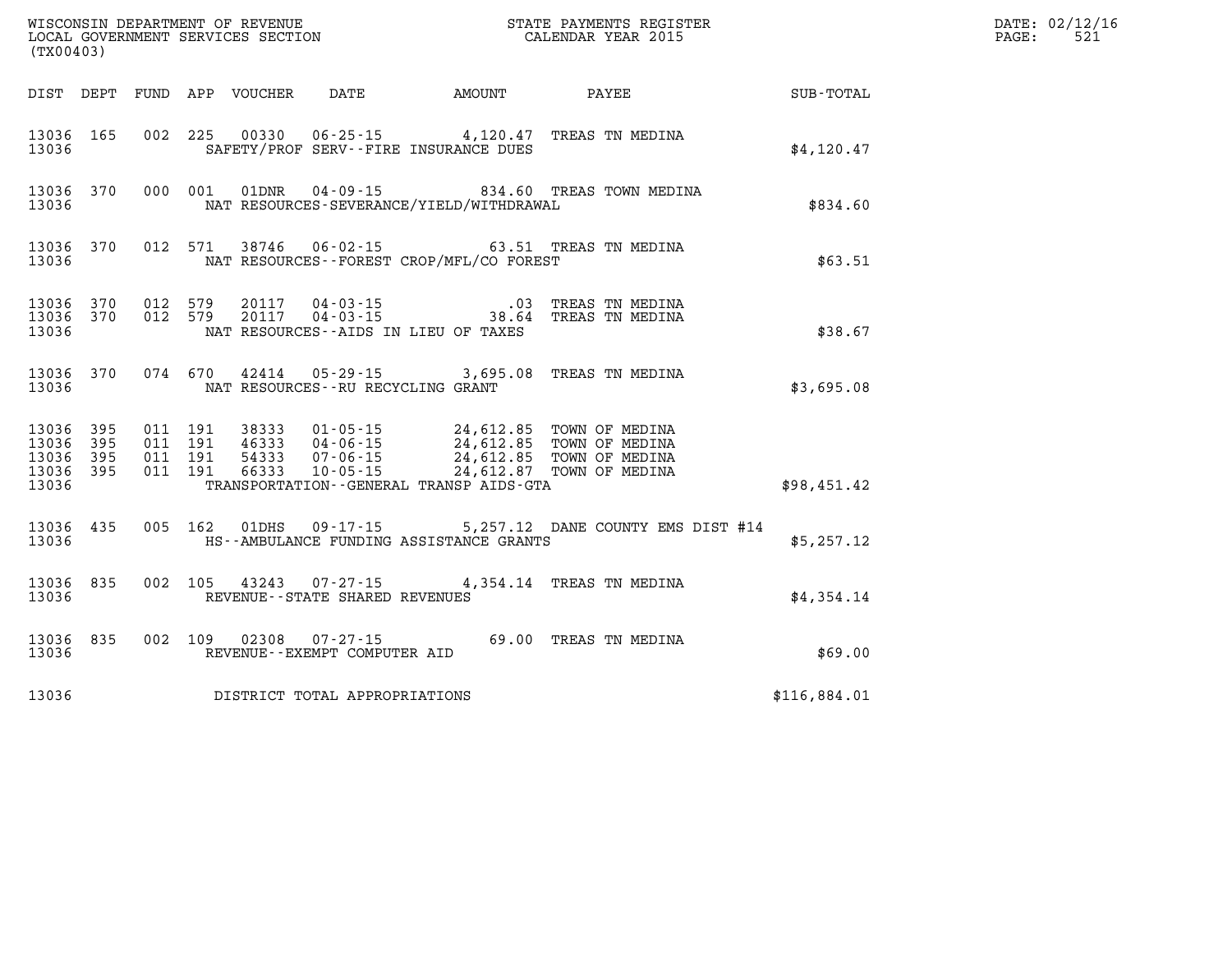|       | DATE: 02/12/16 |
|-------|----------------|
| PAGE: | 522            |

| (TX00403)               |            |            |            | WISCONSIN DEPARTMENT OF REVENUE<br>LOCAL GOVERNMENT SERVICES SECTION |                                                        | STATE PAYMENTS REGISTER<br>CALENDAR YEAR 2015                          |                                         |               |  |
|-------------------------|------------|------------|------------|----------------------------------------------------------------------|--------------------------------------------------------|------------------------------------------------------------------------|-----------------------------------------|---------------|--|
| DIST                    | DEPT       | FUND       | APP        | VOUCHER                                                              | DATE                                                   | AMOUNT                                                                 | PAYEE                                   | SUB-TOTAL     |  |
| 13038<br>13038          | 165        | 002        | 225        | 00331                                                                | $06 - 25 - 15$                                         | 38,743.16<br>SAFETY/PROF SERV--FIRE INSURANCE DUES                     | TREAS TN MIDDLETON                      | \$38,743.16   |  |
| 13038                   | 370        | 002        | 503        | 17395                                                                | $01 - 12 - 15$                                         | 1,477.92                                                               | TREAS TN MIDDLETON<br>207.59 TOWN SHARE |               |  |
| 13038                   |            |            |            |                                                                      |                                                        | NAT RESOURCES - AIDS IN LIEU OF TAXES                                  |                                         | \$1,477.92    |  |
| 13038<br>13038          | 370        | 012        | 571        | 38747                                                                | $06 - 02 - 15$                                         | 88.55<br>NAT RESOURCES - - FOREST CROP/MFL/CO FOREST                   | TREAS TN MIDDLETON                      | \$88.55       |  |
| 13038<br>13038          | 370        | 012        | 584        | 00056                                                                | $09 - 01 - 15$                                         | 39.96<br>NAT RESOURCES - PMT IN LIEU OF TAXES                          | TREAS TN MIDDLETON                      | \$39.96       |  |
| 13038<br>13038          | 370        | 074        | 670        | 42415                                                                | $05 - 29 - 15$<br>NAT RESOURCES - - RU RECYCLING GRANT | 14,622.61                                                              | TREAS TN MIDDLETON                      | \$14,622.61   |  |
| 13038<br>13038          | 395<br>395 | 011<br>011 | 191<br>191 | 38334<br>46334                                                       | $01 - 05 - 15$<br>$04 - 06 - 15$                       | 62,301.12<br>62,301.12                                                 | TOWN OF MIDDLETON<br>TOWN OF MIDDLETON  |               |  |
| 13038<br>13038<br>13038 | 395<br>395 | 011<br>011 | 191<br>191 | 54334<br>66334                                                       | $07 - 06 - 15$<br>$10 - 05 - 15$                       | 62,301.12<br>62,301.15<br>TRANSPORTATION - - GENERAL TRANSP AIDS - GTA | TOWN OF MIDDLETON<br>TOWN OF MIDDLETON  | \$249, 204.51 |  |
| 13038<br>13038          | 395        | 011        | 278        | 39180                                                                | $02 - 10 - 15$                                         | 61,856.87<br>TRANSPORTATION - - LRIP/TRIP/MSIP GRANTS                  | TREAS TN MIDDLETON                      | \$61,856.87   |  |
| 13038<br>13038          | 505        | 002        | 174        | 58240                                                                | $04 - 30 - 15$                                         | 29,114.00<br>DOA--TRANSMISSION LINE FEE DISTRIBUTION                   | TREAS TN MIDDLETON                      | \$29,114.00   |  |
| 13038<br>13038          | 835        | 002        | 105        | 43244                                                                | $07 - 27 - 15$<br>REVENUE - - STATE SHARED REVENUES    | 22,681.58                                                              | TREAS TN MIDDLETON                      | \$22,681.58   |  |
| 13038<br>13038          | 835        | 002        | 109        | 02309                                                                | $07 - 27 - 15$<br>REVENUE - - EXEMPT COMPUTER AID      | 1,155.00                                                               | TREAS TN MIDDLETON                      | \$1,155.00    |  |
| 13038                   |            |            |            |                                                                      | DISTRICT TOTAL APPROPRIATIONS                          |                                                                        |                                         | \$418,984.16  |  |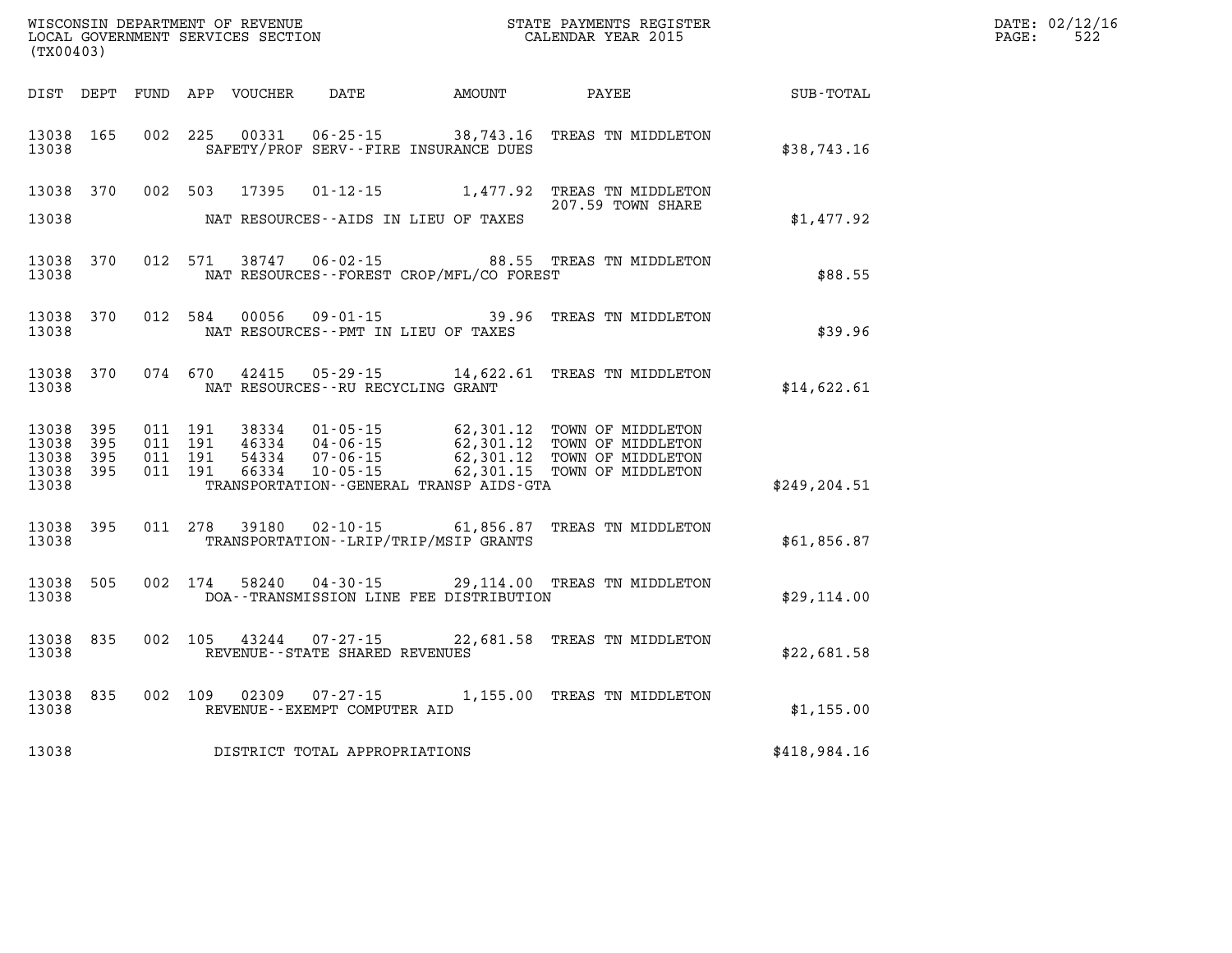| (TX00403)                       |  |  |                                     |                                             | WISCONSIN DEPARTMENT OF REVENUE<br>LOCAL GOVERNMENT SERVICES SECTION<br>(TYO0403)                                                                                                                                |               | DATE: 02/12/16<br>$\mathtt{PAGE:}$<br>523 |
|---------------------------------|--|--|-------------------------------------|---------------------------------------------|------------------------------------------------------------------------------------------------------------------------------------------------------------------------------------------------------------------|---------------|-------------------------------------------|
|                                 |  |  |                                     |                                             | DIST DEPT FUND APP VOUCHER DATE AMOUNT PAYEE PATE SUB-TOTAL                                                                                                                                                      |               |                                           |
| 13040                           |  |  |                                     | SAFETY/PROF SERV--FIRE INSURANCE DUES       | 13040 165 002 225 00332 06-25-15 4,522.62 TREAS TN MONTROSE                                                                                                                                                      | \$4,522.62    |                                           |
|                                 |  |  |                                     |                                             | 13040 370 002 503 17396 01-12-15 21,720.76 TREAS TN MONTROSE<br>3617.39 TOWN SHARE                                                                                                                               |               |                                           |
| 13040                           |  |  |                                     | NAT RESOURCES--AIDS IN LIEU OF TAXES        |                                                                                                                                                                                                                  | \$21,720.76   |                                           |
| 13040                           |  |  |                                     | NAT RESOURCES - - FOREST CROP/MFL/CO FOREST | 13040 370 012 571 38748 06-02-15 66.44 TREAS TN MONTROSE                                                                                                                                                         | \$66.44       |                                           |
|                                 |  |  |                                     |                                             | $\begin{array}{cccccc} 13040 & 370 & 012 & 579 & 20118 & 04-03-15 & & & 11.28 & \text{TREAS TN MONTROSE} \\ 13040 & 370 & 012 & 579 & 20118 & 04-03-15 & & & 372.42 & \text{TREAS TN MONTROSE} \end{array}$      |               |                                           |
| 13040                           |  |  |                                     | NAT RESOURCES -- AIDS IN LIEU OF TAXES      |                                                                                                                                                                                                                  | \$383.70      |                                           |
| 13040                           |  |  | NAT RESOURCES -- RU RECYCLING GRANT |                                             | 13040 370 074 670 42416 05-29-15 5,301.28 TREAS TN MONTROSE                                                                                                                                                      | \$5,301.28    |                                           |
| 13040 395<br>13040 395          |  |  |                                     |                                             | 011 191 38335 01-05-15 22,807.21 TOWN OF MONTROSE<br>011 191 46335 04-06-15 22,807.21 TOWN OF MONTROSE<br>011 191 54335 07-06-15 22,807.21 TOWN OF MONTROSE<br>011 191 66335 10-05-15 22,807.23 TOWN OF MONTROSE |               |                                           |
| 13040 395<br>13040 395<br>13040 |  |  |                                     | TRANSPORTATION--GENERAL TRANSP AIDS-GTA     |                                                                                                                                                                                                                  | \$91,228.86   |                                           |
| 13040                           |  |  | REVENUE--STATE SHARED REVENUES      |                                             | 13040 835 002 105 43245 07-27-15 2,110.64 TREAS TN MONTROSE                                                                                                                                                      | \$2,110.64    |                                           |
| 13040                           |  |  | REVENUE--EXEMPT COMPUTER AID        |                                             | 13040 835 002 109 02310 07-27-15 60.00 TREAS TN MONTROSE                                                                                                                                                         | \$60.00       |                                           |
| 13040                           |  |  | DISTRICT TOTAL APPROPRIATIONS       |                                             |                                                                                                                                                                                                                  | \$125, 394.30 |                                           |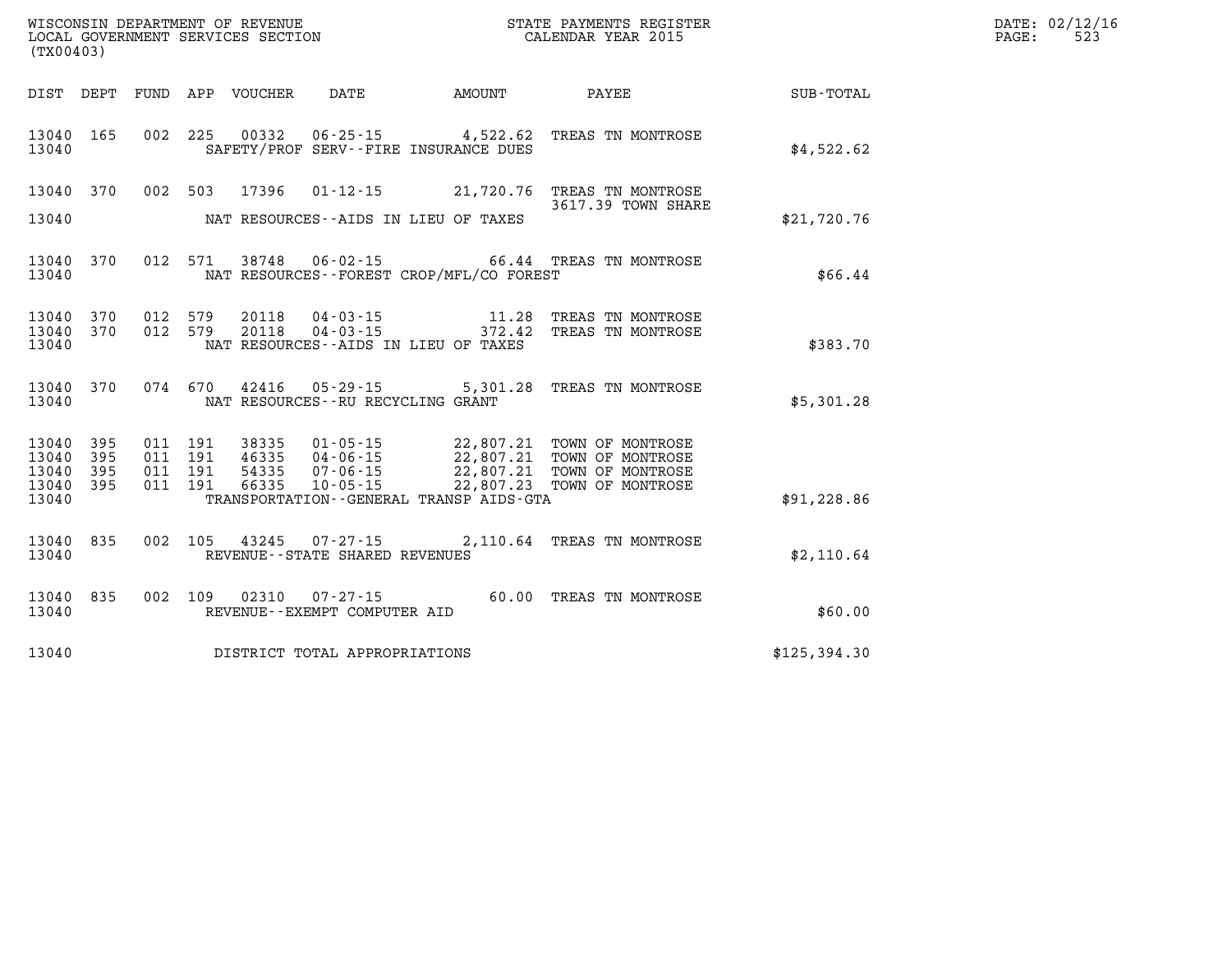| DATE: | 02/12/16 |
|-------|----------|
| PAGE: | 524      |

| (TX00403)                        |                                |                                          | WISCONSIN DEPARTMENT OF REVENUE<br>LOCAL GOVERNMENT SERVICES SECTION |                                                                      |                                                 | STATE PAYMENTS REGISTER<br>CALENDAR YEAR 2015                                                                                                                                                        |              | DATE: 02/12/1<br>524<br>PAGE: |
|----------------------------------|--------------------------------|------------------------------------------|----------------------------------------------------------------------|----------------------------------------------------------------------|-------------------------------------------------|------------------------------------------------------------------------------------------------------------------------------------------------------------------------------------------------------|--------------|-------------------------------|
|                                  | DIST DEPT                      |                                          | FUND APP VOUCHER                                                     | <b>DATE</b>                                                          | AMOUNT                                          | PAYEE                                                                                                                                                                                                | SUB-TOTAL    |                               |
| 13042 165<br>13042               |                                | 002 225                                  | 00333                                                                | $06 - 25 - 15$                                                       | SAFETY/PROF SERV--FIRE INSURANCE DUES           | 13,059.99 TREAS TN OREGON                                                                                                                                                                            | \$13,059.99  |                               |
| 13042                            | 13042 370                      | 000 001                                  | 04DNR                                                                |                                                                      | NAT RESOURCES-SEVERANCE/YIELD/WITHDRAWAL        | 06-03-15 2,612.92 TREAS TOWN OREGON                                                                                                                                                                  | \$2,612.92   |                               |
| 13042<br>13042<br>13042<br>13042 | 370<br>370<br>370<br>370       | 002 503<br>002 503<br>002 503<br>002 503 | 17397<br>17397<br>18074<br>18074                                     | $01 - 12 - 15$<br>$01 - 12 - 15$<br>$01 - 30 - 15$<br>$01 - 30 - 15$ | 16, 127.20                                      | 16,261.34 TREAS TN OREGON<br>TREAS TN OREGON<br>16,127.20 TREAS TN OREGON<br>16,208.11 TREAS TN OREGON<br>4322.35 TOWN SHARE                                                                         |              |                               |
| 13042                            |                                |                                          |                                                                      |                                                                      | NAT RESOURCES--AIDS IN LIEU OF TAXES            |                                                                                                                                                                                                      | \$64,723.85  |                               |
| 13042                            | 13042 370                      | 012 571                                  | 38749                                                                | $06 - 02 - 15$                                                       | NAT RESOURCES - - FOREST CROP/MFL/CO FOREST     | 88.06 TREAS TN OREGON                                                                                                                                                                                | \$88.06      |                               |
| 13042<br>13042                   | 13042 370<br>370<br>13042 370  | 012 579<br>012 579<br>012 579            | 20119<br>20119<br>20119                                              | 04 - 03 - 15<br>04 - 03 - 15<br>04 - 03 - 15<br>$04 - 03 - 15$       | 47.49<br>NAT RESOURCES -- AIDS IN LIEU OF TAXES | 177.76 TREAS TN OREGON<br>TREAS TN OREGON<br>518.45 TREAS TN OREGON                                                                                                                                  | \$743.70     |                               |
| 13042                            | 13042 370                      | 074 670                                  | 42417                                                                | $05 - 29 - 15$<br>NAT RESOURCES - - RU RECYCLING GRANT               | 17,842.59                                       | TREAS TN OREGON                                                                                                                                                                                      | \$17,842.59  |                               |
| 13042<br>13042<br>13042<br>13042 | 395<br>395<br>395<br>13042 395 | 011 191<br>011 191<br>011 191<br>011 191 |                                                                      |                                                                      | TRANSPORTATION--GENERAL TRANSP AIDS-GTA         | 38336 01-05-15 29,000.34 TOWN OF OREGON<br>46336 04-06-15 29,000.34 TOWN OF OREGON<br>54336 07-06-15 29,000.34 TOWN OF OREGON<br>66336 10-05-15 29,000.34 TOWN OF OREGON<br>29,000.34 TOWN OF OREGON | \$116,001.36 |                               |
| 13042                            | 13042 835                      | 002 105                                  | 43246                                                                | $07 - 27 - 15$<br>REVENUE - - STATE SHARED REVENUES                  |                                                 | 6,620.22 TREAS TN OREGON                                                                                                                                                                             | \$6,620.22   |                               |
| 13042                            | 13042 835                      | 002 109                                  | 02311                                                                | $07 - 27 - 15$<br>REVENUE--EXEMPT COMPUTER AID                       |                                                 | 376.00 TREAS TN OREGON                                                                                                                                                                               | \$376.00     |                               |
| 13042                            |                                |                                          |                                                                      | DISTRICT TOTAL APPROPRIATIONS                                        |                                                 |                                                                                                                                                                                                      | \$222,068.69 |                               |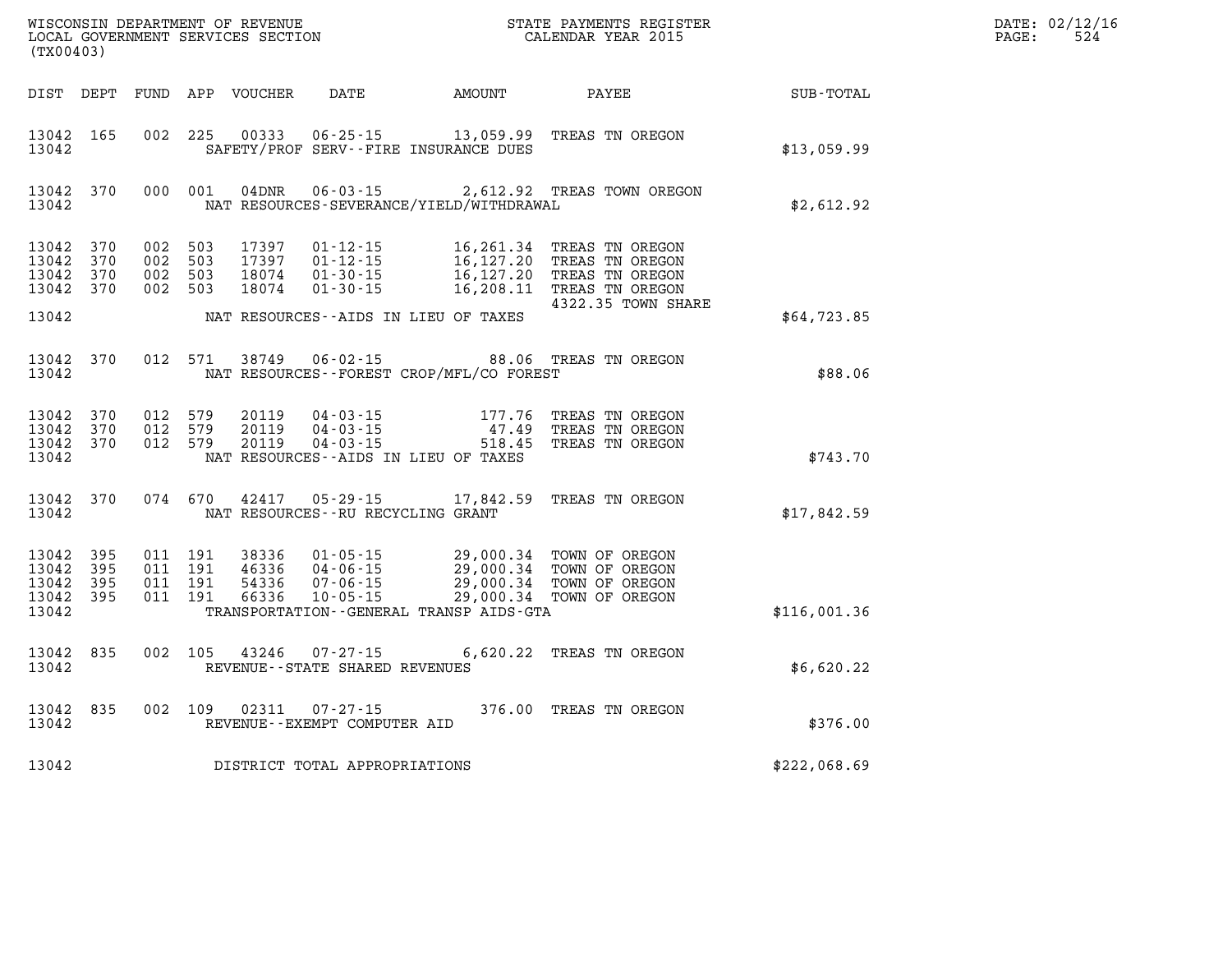| (TX00403)                       |           |                               |                                 |                                   |                                                                                                                                  |                                                                       |              | DATE: 02/12/16<br>PAGE:<br>525 |
|---------------------------------|-----------|-------------------------------|---------------------------------|-----------------------------------|----------------------------------------------------------------------------------------------------------------------------------|-----------------------------------------------------------------------|--------------|--------------------------------|
|                                 |           |                               | DIST DEPT FUND APP VOUCHER DATE |                                   |                                                                                                                                  | AMOUNT PAYEE                                                          | SUB-TOTAL    |                                |
| 13044 165<br>13044              |           |                               |                                 |                                   | SAFETY/PROF SERV--FIRE INSURANCE DUES                                                                                            | 002 225 00334 06-25-15 2,761.54 TREAS TN PERRY                        | \$2,761.54   |                                |
| 13044                           |           |                               |                                 |                                   | NAT RESOURCES-SEVERANCE/YIELD/WITHDRAWAL                                                                                         | 13044 370 000 001 05DNR 09-28-15 610.85 TREAS TOWN PERRY              | \$610.85     |                                |
| 13044 370                       | 13044 370 | 002 503<br>002 503            | 18075                           | 01-30-15                          |                                                                                                                                  | 5,031.07 TREAS TN PERRY<br>863.82 TREAS TN PERRY<br>160.82 TOWN SHARE |              |                                |
| 13044                           |           |                               |                                 |                                   | NAT RESOURCES--AIDS IN LIEU OF TAXES                                                                                             |                                                                       | \$5,894.89   |                                |
| 13044                           | 13044 370 |                               |                                 |                                   | NAT RESOURCES - - FOREST CROP/MFL/CO FOREST                                                                                      | 012 571 38750 06-02-15 200.24 TREAS TN PERRY                          | \$200.24     |                                |
| 13044                           |           |                               |                                 | NAT RESOURCES--RU RECYCLING GRANT |                                                                                                                                  | 13044 370 074 670 42418 05-29-15 1,986.35 TREAS TN PERRY              | \$1,986.35   |                                |
| 13044 395<br>13044 395<br>13044 | 395       | 011 191<br>011 191<br>011 191 |                                 | 46337 04-06-15                    | 38337  01-05-15  21,915.40  TOWN OF PERRY<br>46337  04-06-15  21,915.40  TOWN OF PERRY<br>54337 07-06-15 21,915.40 TOWN OF PERRY |                                                                       |              |                                |
| 13044<br>13044                  | 395       | 011 191                       | 66337                           |                                   | 10-05-15 21,915.42 TOWN OF PERRY<br>TRANSPORTATION--GENERAL TRANSP AIDS-GTA                                                      |                                                                       | \$87,661.62  |                                |
| 13044                           | 13044 835 |                               |                                 | REVENUE--STATE SHARED REVENUES    |                                                                                                                                  | 002 105 43247 07-27-15 1,560.23 TREAS TN PERRY                        | \$1,560.23   |                                |
| 13044                           | 13044 835 |                               |                                 | REVENUE--EXEMPT COMPUTER AID      |                                                                                                                                  | 002 109 02312 07-27-15 12.00 TREAS TN PERRY                           | \$12.00      |                                |
| 13044                           |           |                               |                                 | DISTRICT TOTAL APPROPRIATIONS     |                                                                                                                                  |                                                                       | \$100,687.72 |                                |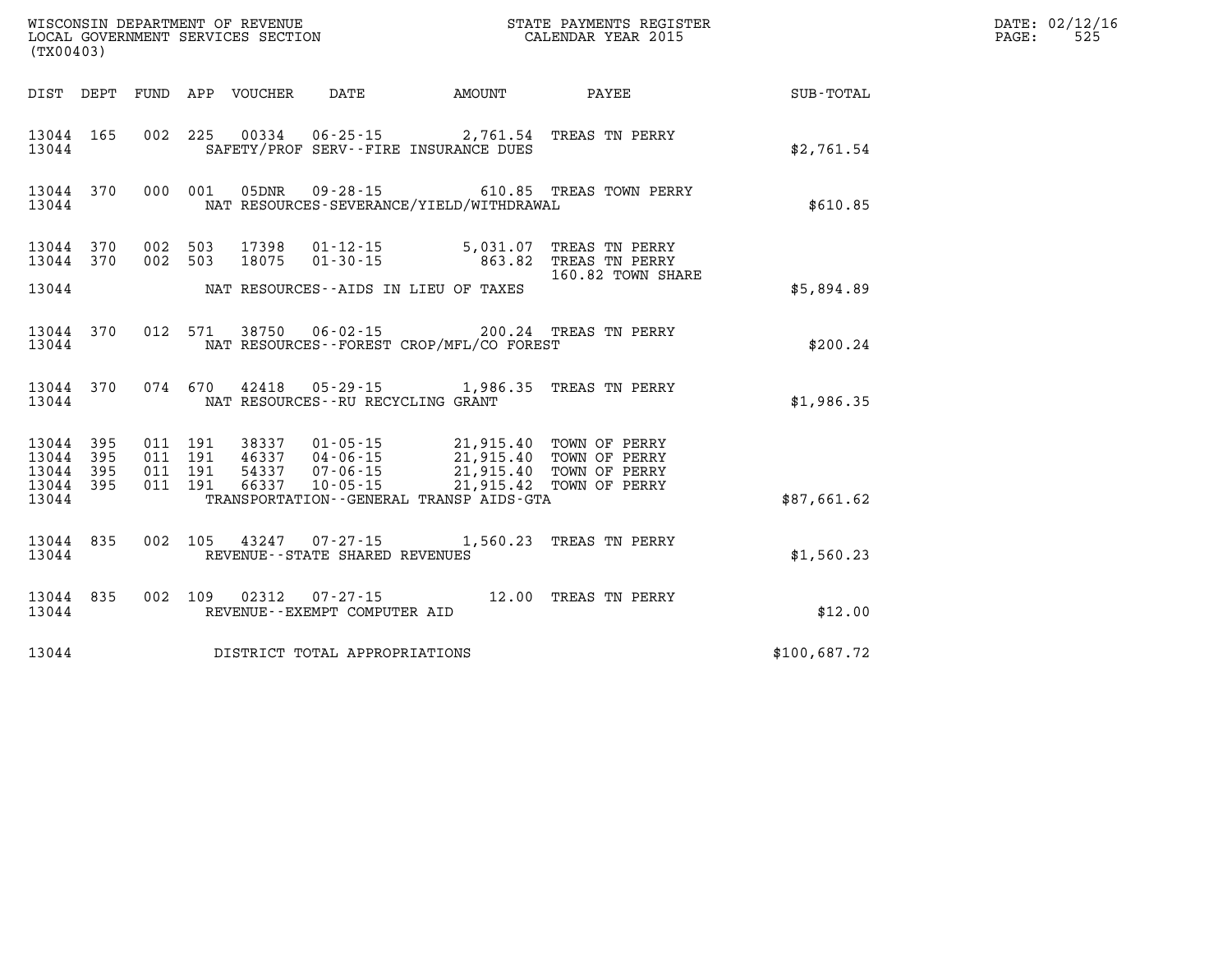| WISCONSIN DEPARTMENT OF REVENUE   | STATE PAYMENTS REGISTER | DATE: | .: 02/12/16 |
|-----------------------------------|-------------------------|-------|-------------|
| LOCAL GOVERNMENT SERVICES SECTION | CALENDAR YEAR 2015      | PAGE. | 526         |

| (TX00403)                                     |                   |                    |         | LOCAL GOVERNMENT SERVICES SECTION        |                                                  |                                          | CALENDAR YEAR 2015                                                                                                                                                            |               | PAGE: | 526 |
|-----------------------------------------------|-------------------|--------------------|---------|------------------------------------------|--------------------------------------------------|------------------------------------------|-------------------------------------------------------------------------------------------------------------------------------------------------------------------------------|---------------|-------|-----|
| DIST DEPT                                     |                   |                    |         |                                          |                                                  |                                          |                                                                                                                                                                               |               |       |     |
| 13046 165<br>13046                            |                   |                    |         |                                          |                                                  | SAFETY/PROF SERV--FIRE INSURANCE DUES    | 002 225 00335 06-25-15 13,829.25 TREAS TN PLEASANT SPRINGS                                                                                                                    | \$13,829.25   |       |     |
| 13046                                         | 370               |                    |         | 002 503 17399                            |                                                  |                                          | 01-12-15 614.06 TREAS TN PLEASANT SPRINGS<br>74.54 TOWN SHARE                                                                                                                 |               |       |     |
| 13046<br>13046                                | 370               |                    |         |                                          |                                                  | NAT RESOURCES--AIDS IN LIEU OF TAXES     | 74.54 TOWN SHARE<br>002 503 17399 01-12-15 481.80 TREAS TN PLEASANT SPRINGS                                                                                                   | \$1,095.86    |       |     |
| 13046 370<br>13046                            |                   |                    |         | 012 571 38751                            |                                                  | NAT RESOURCES--FOREST CROP/MFL/CO FOREST | 06-02-15 16.80 TREAS TN PLEASANT SPRINGS                                                                                                                                      | \$16.80       |       |     |
| 13046<br>13046<br>13046<br>13046 370<br>13046 | 370<br>370<br>370 | 012 579<br>012 579 | 012 579 | 20120<br>20120<br>20120<br>012 579 20120 |                                                  | NAT RESOURCES--AIDS IN LIEU OF TAXES     | 04-03-15 27.42 TREAS TN PLEASANT SPRINGS<br>04-03-15 6.29 TREAS TN PLEASANT SPRINGS<br>04-03-15 274.25 TREAS TN PLEASANT SPRINGS<br>04-03-15 135.67 TREAS TN PLEASANT SPRINGS | \$443.63      |       |     |
| 13046<br>13046                                | 370               |                    |         |                                          | NAT RESOURCES -- RU RECYCLING GRANT              |                                          | 074 670 42419 05-29-15 10,388.33 TREAS TN PLEASANT SPRINGS                                                                                                                    | \$10,388.33   |       |     |
| 13046<br>13046 370<br>13046                   | 370               |                    | 095 512 | 01460<br>095 512 02043                   | $03 - 16 - 15$                                   | NAT RESOURCES - STEWARDSHIP 2000         | 01-07-15 98,921.75 TREAS TN PLEASANT SPRINGS<br>2,328.25 TREAS TN PLEASANT SPRINGS                                                                                            | \$101, 250.00 |       |     |
| 13046<br>13046<br>13046<br>13046 395<br>13046 | 395<br>395<br>395 |                    |         |                                          |                                                  | TRANSPORTATION--GENERAL TRANSP AIDS-GTA  |                                                                                                                                                                               | \$153,611.52  |       |     |
| 13046<br>13046                                | 395               |                    |         |                                          |                                                  | TRANSPORTATION - - LRIP/TRIP/MSIP GRANTS | 011 278 61331 09-25-15 321,881.91 TREAS TN PLEASANT SPRINGS                                                                                                                   | \$321,881.91  |       |     |
| 13046<br>13046                                | 505               |                    |         |                                          |                                                  |                                          | 002 174 58240 04-30-15 111,044.00 TREAS TN PLEASANT SPRINGS<br>DOA--TRANSMISSION LINE FEE DISTRIBUTION                                                                        | \$111,044.00  |       |     |
| 13046<br>13046                                | 835               |                    |         | 002 105 43248                            | $07 - 27 - 15$<br>REVENUE--STATE SHARED REVENUES |                                          | 10,094.24 TREAS TN PLEASANT SPRINGS                                                                                                                                           | \$10,094.24   |       |     |
| 13046<br>13046                                | 835               |                    | 002 109 | 02313                                    | 07-27-15<br>REVENUE--EXEMPT COMPUTER AID         |                                          | 67.00 TREAS TN PLEASANT SPRINGS                                                                                                                                               | \$67.00       |       |     |
| 13046 835                                     |                   |                    |         |                                          | 002 501 00001 02-02-15                           |                                          | 417.60 TREAS TN PLEASANT SPRINGS                                                                                                                                              |               |       |     |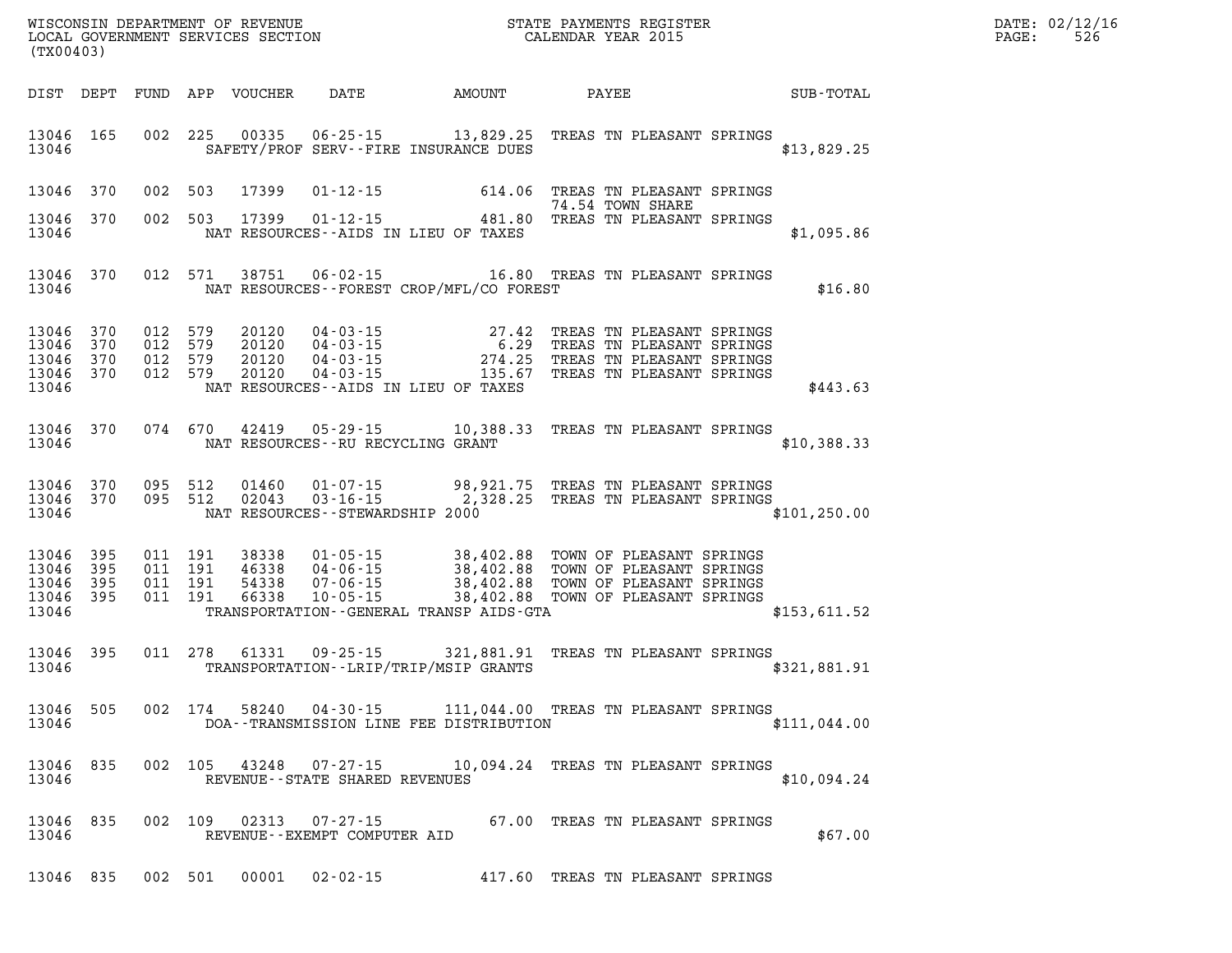| WISCONSIN DEPARTMENT OF REVENUE<br>LOCAL GOVERNMENT SERVICES SECTION<br>(TX00403) |                               |      |     |         |                                        | STATE PAYMENTS REGISTER<br>CALENDAR YEAR 2015 |       |              | DATE: 02/12/16<br>PAGE: | 527 |
|-----------------------------------------------------------------------------------|-------------------------------|------|-----|---------|----------------------------------------|-----------------------------------------------|-------|--------------|-------------------------|-----|
| DT ST                                                                             | DEPT                          | FUND | APP | VOUCHER | DATE                                   | AMOUNT                                        | PAYEE | SUB-TOTAL    |                         |     |
| 13046                                                                             |                               |      |     |         | DOA-PAYMENT FOR MUNICIPAL SERVICES AID |                                               |       | \$417.60     |                         |     |
| 13046                                                                             | DISTRICT TOTAL APPROPRIATIONS |      |     |         |                                        |                                               |       | \$724,140.14 |                         |     |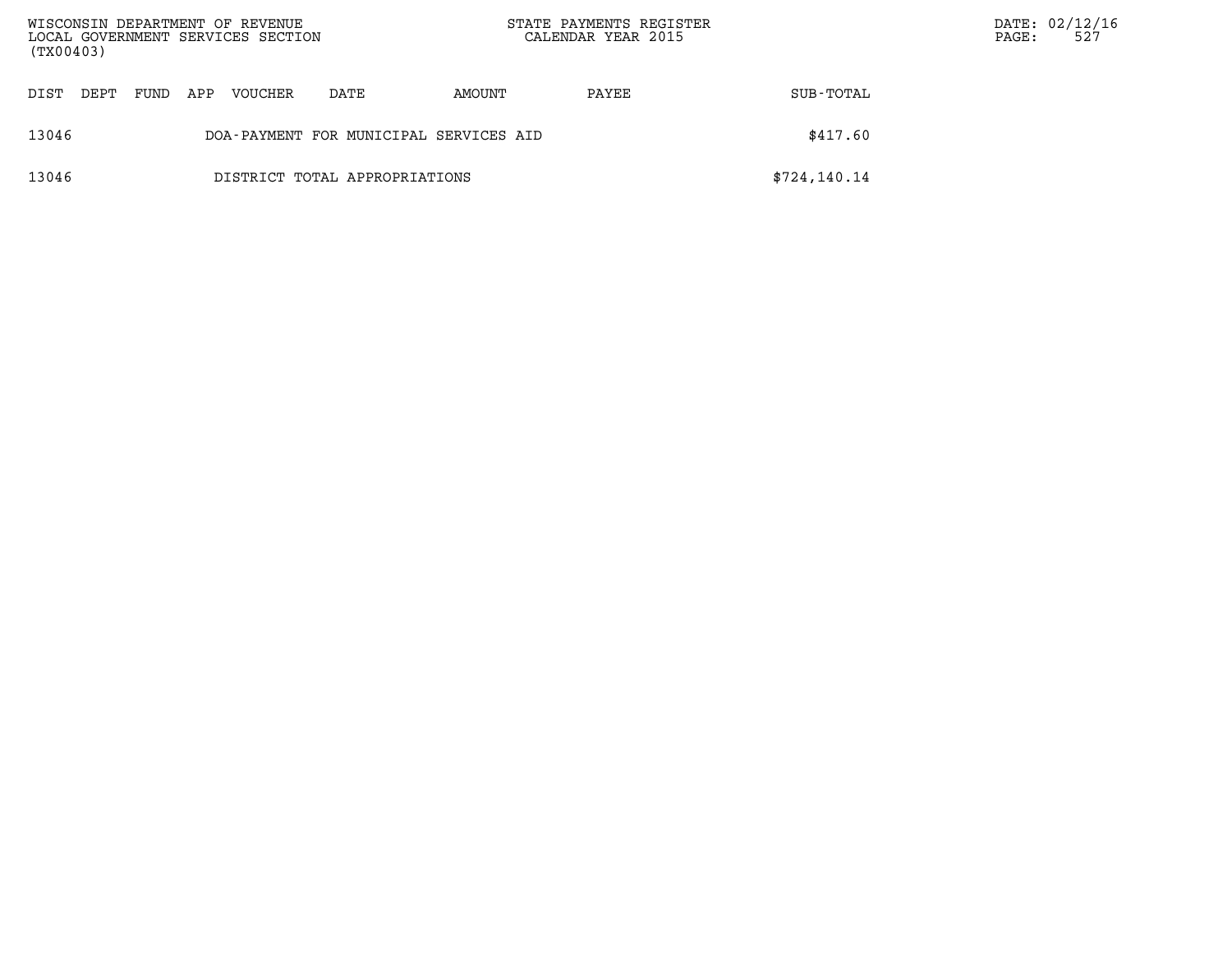| (TX00403)                                |                                |                                          |         |                |                                                  |                                                                                                                                                                                                                            |              | DATE: 02/12/16<br>528<br>$\mathtt{PAGE:}$ |
|------------------------------------------|--------------------------------|------------------------------------------|---------|----------------|--------------------------------------------------|----------------------------------------------------------------------------------------------------------------------------------------------------------------------------------------------------------------------------|--------------|-------------------------------------------|
|                                          |                                |                                          |         |                | DIST DEPT FUND APP VOUCHER DATE AMOUNT           | PAYEE                                                                                                                                                                                                                      | SUB-TOTAL    |                                           |
| 13048 165<br>13048                       |                                | 002 225                                  |         | 00336          | SAFETY/PROF SERV--FIRE INSURANCE DUES            | 06-25-15 2,798.16 TREAS TN PRIMROSE                                                                                                                                                                                        | \$2,798.16   |                                           |
| 13048                                    | 13048 370                      |                                          |         |                | NAT RESOURCES-SEVERANCE/YIELD/WITHDRAWAL         | 000 001 04DNR 06-03-15 12.76 TREAS TOWN PRIMROSE                                                                                                                                                                           | \$12.76      |                                           |
| 13048 370<br>13048 370<br>13048          |                                | 002 503<br>002 503                       |         | 17400<br>18076 | NAT RESOURCES--AIDS IN LIEU OF TAXES             | 01-12-15 17,655.12 TREAS TN PRIMROSE<br>01-30-15 1,029.61 TREAS TN PRIMROSE                                                                                                                                                | \$18,684.73  |                                           |
| 13048                                    | 13048 370                      | 012 571                                  |         | 38752          | NAT RESOURCES--FOREST CROP/MFL/CO FOREST         | 06-02-15 133.25 TREAS TN PRIMROSE                                                                                                                                                                                          | \$133.25     |                                           |
| 13048                                    | 13048 370 012 579<br>13048 370 | 012 579                                  |         | 20121<br>20121 | NAT RESOURCES--AIDS IN LIEU OF TAXES             | 04-03-15 49.84 TREAS TN PRIMROSE<br>04-03-15 207.76 TREAS TN PRIMROSE                                                                                                                                                      | \$257.60     |                                           |
| 13048                                    | 13048 370                      |                                          |         | 074 670 42420  | NAT RESOURCES - - RU RECYCLING GRANT             | 05-29-15 1,460.83 TREAS TN PRIMROSE                                                                                                                                                                                        | \$1,460.83   |                                           |
| 13048 395<br>13048<br>13048<br>13048 395 | - 395<br>- 395                 | 011 191<br>011 191<br>011 191<br>011 191 |         |                |                                                  | 38339  01-05-15  23,445.79  TOWN OF PRIMROSE<br>46339  04-06-15  23,445.79  TOWN OF PRIMROSE<br>54339  07-06-15  23,445.79  TOWN OF PRIMROSE<br>66339  10-05-15  23,445.81  TOWN OF PRIMROSE<br>23,445.81 TOWN OF PRIMROSE |              |                                           |
| 13048                                    |                                |                                          |         |                | TRANSPORTATION--GENERAL TRANSP AIDS-GTA          |                                                                                                                                                                                                                            | \$93,783.18  |                                           |
| 13048 395<br>13048                       |                                |                                          |         |                | TRANSPORTATION - - LRIP/TRIP/MSIP GRANTS         | 011 278 55210 07-23-15 17,640.08 TREAS TN PRIMROSE                                                                                                                                                                         | \$17,640.08  |                                           |
| 13048                                    | 13048 835                      |                                          | 002 105 |                | 43249 07-27-15<br>REVENUE--STATE SHARED REVENUES | 1,247.73 TREAS TN PRIMROSE                                                                                                                                                                                                 | \$1,247.73   |                                           |
| 13048                                    | 13048 835                      |                                          |         | 002 109 02314  | $07 - 27 - 15$<br>REVENUE--EXEMPT COMPUTER AID   | 5.00 TREAS TN PRIMROSE                                                                                                                                                                                                     | \$5.00       |                                           |
| 13048                                    |                                |                                          |         |                | DISTRICT TOTAL APPROPRIATIONS                    |                                                                                                                                                                                                                            | \$136,023.32 |                                           |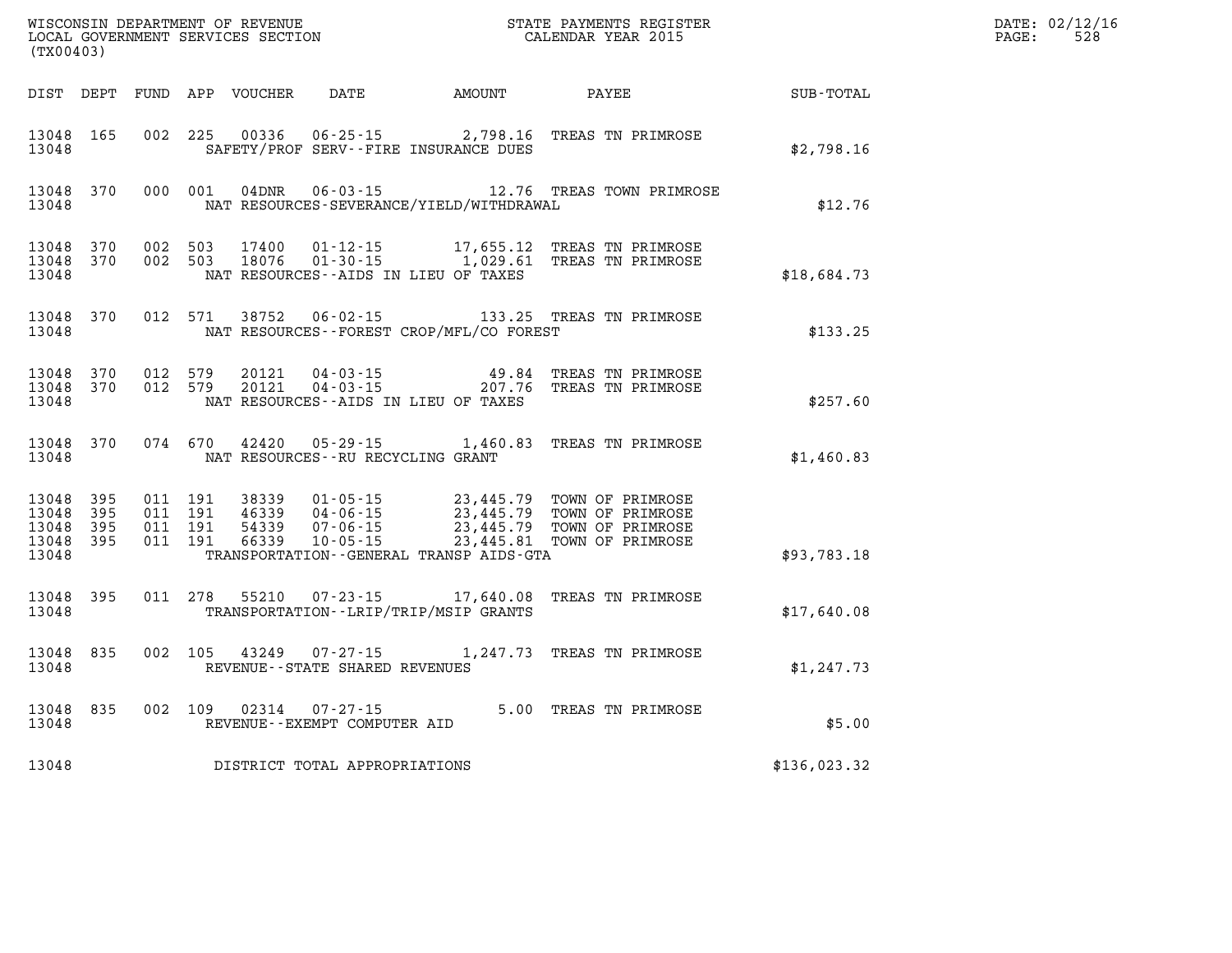| DATE: | 02/12/16 |
|-------|----------|
| PAGE: | 529      |

| (TX00403)                                 |                          |                          |                          | WISCONSIN DEPARTMENT OF REVENUE<br>LOCAL GOVERNMENT SERVICES SECTION |                                                                      |                                                                                                      | STATE PAYMENTS REGISTER<br>CALENDAR YEAR 2015                            |                  |  |  |
|-------------------------------------------|--------------------------|--------------------------|--------------------------|----------------------------------------------------------------------|----------------------------------------------------------------------|------------------------------------------------------------------------------------------------------|--------------------------------------------------------------------------|------------------|--|--|
| DIST                                      | DEPT                     | FUND                     | APP                      | <b>VOUCHER</b>                                                       | DATE                                                                 | <b>AMOUNT</b>                                                                                        | PAYEE                                                                    | <b>SUB-TOTAL</b> |  |  |
| 13050<br>13050                            | 165                      | 002                      | 225                      | 00337                                                                | $06 - 25 - 15$                                                       | 6,345.86<br>SAFETY/PROF SERV--FIRE INSURANCE DUES                                                    | TREAS TN ROXBURY                                                         | \$6,345.86       |  |  |
| 13050<br>13050                            | 370<br>370               | 002<br>002               | 503<br>503               | 17401<br>17960                                                       | $01 - 12 - 15$<br>$01 - 30 - 15$                                     | 15,307.04<br>10,204.89                                                                               | TREAS TN ROXBURY<br>TREAS TN ROXBURY<br>1266.16 TOWN SHARE               |                  |  |  |
| 13050                                     |                          |                          |                          |                                                                      |                                                                      | NAT RESOURCES--AIDS IN LIEU OF TAXES                                                                 |                                                                          | \$25,511.93      |  |  |
| 13050<br>13050                            | 370                      | 012                      | 571                      | 38753                                                                | $06 - 02 - 15$                                                       | NAT RESOURCES - - FOREST CROP/MFL/CO FOREST                                                          | 294.54 TREAS TN ROXBURY                                                  | \$294.54         |  |  |
| 13050<br>13050<br>13050                   | 370<br>370               | 012<br>012               | 579<br>579               | 20122<br>20122                                                       | $04 - 03 - 15$<br>$04 - 03 - 15$                                     | 20.50<br>37.74<br>NAT RESOURCES - AIDS IN LIEU OF TAXES                                              | TREAS TN ROXBURY<br>TREAS TN ROXBURY                                     | \$58.24          |  |  |
| 13050<br>13050                            | 370                      | 074                      | 670                      | 42421                                                                | $05 - 29 - 15$<br>NAT RESOURCES - - RU RECYCLING GRANT               | 3,708.36                                                                                             | TREAS TN ROXBURY                                                         | \$3,708.36       |  |  |
| 13050<br>13050<br>13050<br>13050<br>13050 | 395<br>395<br>395<br>395 | 011<br>011<br>011<br>011 | 191<br>191<br>191<br>191 | 38340<br>46340<br>54340<br>66340                                     | $01 - 05 - 15$<br>$04 - 06 - 15$<br>$07 - 06 - 15$<br>$10 - 05 - 15$ | 27,189.19<br>27, 189. 19<br>27,189.19<br>27, 189. 21<br>TRANSPORTATION - - GENERAL TRANSP AIDS - GTA | TOWN OF ROXBURY<br>TOWN OF ROXBURY<br>TOWN OF ROXBURY<br>TOWN OF ROXBURY | \$108,756.78     |  |  |
| 13050<br>13050                            | 835                      | 002                      | 105                      | 43250                                                                | $07 - 27 - 15$<br>REVENUE - - STATE SHARED REVENUES                  | 3,278.25                                                                                             | TREAS TN ROXBURY                                                         | \$3,278.25       |  |  |
| 13050<br>13050                            | 835                      | 002                      | 109                      | 02315                                                                | $07 - 27 - 15$<br>REVENUE--EXEMPT COMPUTER AID                       | 25.00                                                                                                | TREAS TN ROXBURY                                                         | \$25.00          |  |  |
| 13050<br>13050                            | 835                      | 021                      | 363                      | 35575                                                                | $03 - 23 - 15$<br>REVENUE--LOTTERY CREDIT -                          | 643.80                                                                                               | TREAS TN ROXBURY                                                         | \$643.80         |  |  |
| 13050                                     |                          |                          |                          |                                                                      | DISTRICT TOTAL APPROPRIATIONS                                        |                                                                                                      |                                                                          | \$148,622.76     |  |  |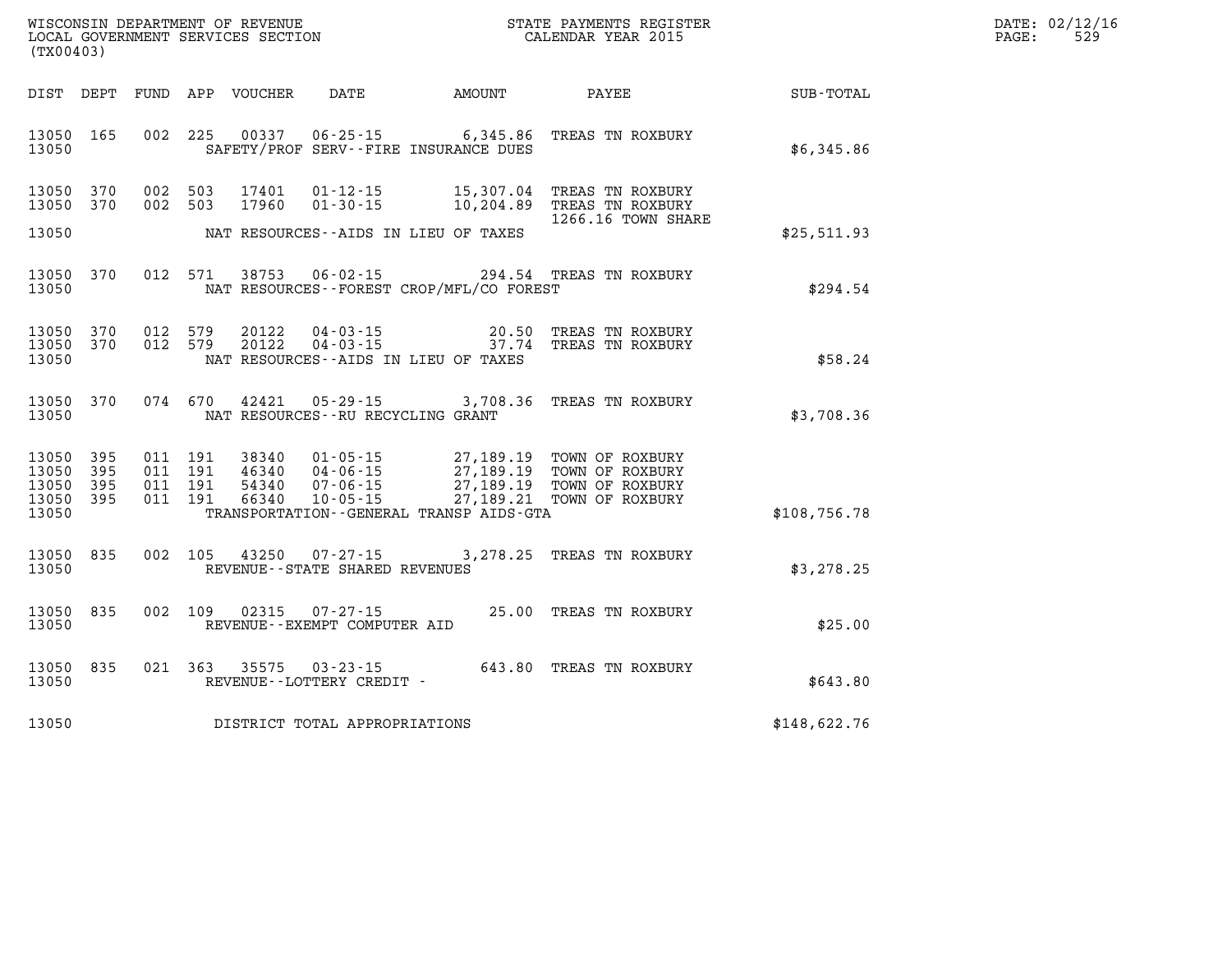| DATE: | 02/12/16 |
|-------|----------|
| PAGE: | 530      |

| (TX00403)                                 |                          |                          | WISCONSIN DEPARTMENT OF REVENUE<br>LOCAL GOVERNMENT SERVICES SECTION |                                                                                                                      |                                      | STATE PAYMENTS REGISTER<br>CALENDAR YEAR 2015                                       |              |
|-------------------------------------------|--------------------------|--------------------------|----------------------------------------------------------------------|----------------------------------------------------------------------------------------------------------------------|--------------------------------------|-------------------------------------------------------------------------------------|--------------|
| DIST                                      | DEPT                     | FUND                     | APP<br>VOUCHER                                                       | DATE                                                                                                                 | AMOUNT                               | PAYEE                                                                               | SUB-TOTAL    |
| 13052<br>13052                            | 165                      | 002                      | 225<br>00338                                                         | SAFETY/PROF SERV--FIRE INSURANCE DUES                                                                                | $06 - 25 - 15$ 8, 173.62             | TREAS TN RUTLAND                                                                    | \$8,173.62   |
| 13052                                     | 370                      | 002                      | 503<br>17402                                                         | $01 - 12 - 15$                                                                                                       | 35,568.28                            | TREAS TN RUTLAND<br>5325.69 TOWN SHARE                                              |              |
| 13052<br>13052                            | 370                      | 002                      | 503<br>17402                                                         | $01 - 12 - 15$<br>NAT RESOURCES - AIDS IN LIEU OF TAXES                                                              | 904.32                               | TREAS TN RUTLAND                                                                    | \$36,472.60  |
| 13052<br>13052                            | 370                      | 012                      | 571<br>38754                                                         | $06 - 02 - 15$<br>NAT RESOURCES - - FOREST CROP/MFL/CO FOREST                                                        |                                      | 55.00 TREAS TN RUTLAND                                                              | \$55.00      |
| 13052<br>13052<br>13052                   | 370<br>370               | 012<br>012               | 579<br>20123<br>579<br>20123                                         | $04 - 03 - 15$<br>$04 - 03 - 15$<br>NAT RESOURCES - AIDS IN LIEU OF TAXES                                            | 336.53<br>707.79                     | TREAS TN RUTLAND<br>TREAS TN RUTLAND                                                | \$1,044.32   |
| 13052<br>13052                            | 370                      | 074                      | 670<br>42422                                                         | $05 - 29 - 15$ 9,514.36<br>NAT RESOURCES - - RU RECYCLING GRANT                                                      |                                      | TREAS TN RUTLAND                                                                    | \$9,514.36   |
| 13052<br>13052<br>13052<br>13052<br>13052 | 395<br>395<br>395<br>395 | 011<br>011<br>011<br>011 | 191<br>38341<br>191<br>46341<br>191<br>54341<br>191<br>66341         | $01 - 05 - 15$<br>$04 - 06 - 15$<br>$07 - 06 - 15$<br>$10 - 05 - 15$<br>TRANSPORTATION - - GENERAL TRANSP AIDS - GTA | 25,240.42<br>25,240.42<br>25, 240.44 | 25, 240.42 TOWN OF RUTLAND<br>TOWN OF RUTLAND<br>TOWN OF RUTLAND<br>TOWN OF RUTLAND | \$100,961.70 |
| 13052<br>13052                            | 395                      | 011                      | 278                                                                  | 65545 11-06-15<br>TRANSPORTATION - - LRIP/TRIP/MSIP GRANTS                                                           | 17,640.08                            | TREAS TN RUTLAND                                                                    | \$17,640.08  |
| 13052<br>13052                            | 835                      | 002                      | 105<br>43251                                                         | $07 - 27 - 15$<br>REVENUE--STATE SHARED REVENUES                                                                     | 3,440.99                             | TREAS TN RUTLAND                                                                    | \$3,440.99   |
| 13052<br>13052                            | 835                      | 002                      | 109<br>02316                                                         | $07 - 27 - 15$<br>REVENUE--EXEMPT COMPUTER AID                                                                       | 232.00                               | TREAS TN RUTLAND                                                                    | \$232.00     |
| 13052                                     |                          |                          |                                                                      | DISTRICT TOTAL APPROPRIATIONS                                                                                        |                                      |                                                                                     | \$177,534.67 |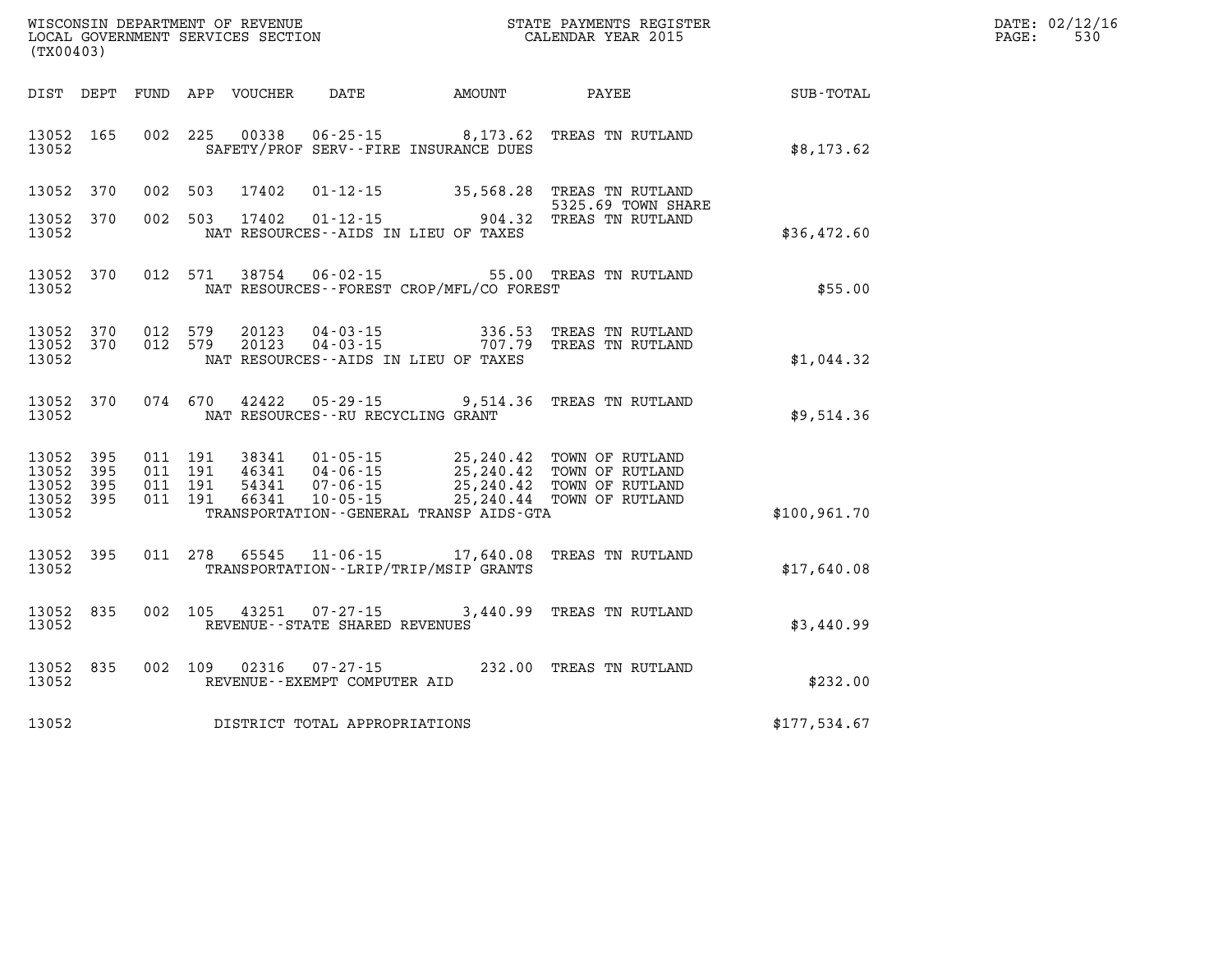| WISCONSIN DEPARTMENT OF REVENUE      | PAYMENTS REGISTER<br>3TATE | DATE. | 02/12/16       |
|--------------------------------------|----------------------------|-------|----------------|
| LOCAL<br>GOVERNMENT SERVICES SECTION | CALENDAR YEAR 2015         | PAGE  | $ \sim$<br>--- |

| (TX00403)          |                                            |                                         | LOCAL GOVERNMENT SERVICES SECTION |                                         |                                                | CALENDAR YEAR 2015                                                                                                                                                                                                       |               | PAGE: | 531 |
|--------------------|--------------------------------------------|-----------------------------------------|-----------------------------------|-----------------------------------------|------------------------------------------------|--------------------------------------------------------------------------------------------------------------------------------------------------------------------------------------------------------------------------|---------------|-------|-----|
|                    |                                            |                                         |                                   |                                         |                                                | DIST DEPT FUND APP VOUCHER DATE AMOUNT PAYEE SUB-TOTAL                                                                                                                                                                   |               |       |     |
| 13054              |                                            |                                         |                                   |                                         | SAFETY/PROF SERV--FIRE INSURANCE DUES          | 13054 165 002 225 00339 06-25-15 8,502.06 TREAS TN SPRINGDALE                                                                                                                                                            | \$8,502.06    |       |     |
| 13054              | 13054 370 000 001<br>13054 370             | 000 001                                 |                                   |                                         | NAT RESOURCES-SEVERANCE/YIELD/WITHDRAWAL       |                                                                                                                                                                                                                          | \$1,070.29    |       |     |
| 13054 370          |                                            |                                         |                                   |                                         |                                                | 002 503 17403 01-12-15 703.44 TREAS TN SPRINGDALE<br>82.63 TOWN SHARE 82.63 AM SHARE<br>154.19 TREAS TN SPRINGDALE                                                                                                       |               |       |     |
| 13054 370<br>13054 |                                            |                                         |                                   |                                         | NAT RESOURCES--AIDS IN LIEU OF TAXES           |                                                                                                                                                                                                                          | \$857.63      |       |     |
|                    |                                            |                                         |                                   |                                         | 13054 NAT RESOURCES--FOREST CROP/MFL/CO FOREST | 13054 370 012 571 38755 06-02-15 160.24 TREAS TN SPRINGDALE                                                                                                                                                              | \$160.24      |       |     |
| 13054              | 13054 370<br>13054 370                     | 13054 370 012 579<br>012 579<br>012 579 |                                   |                                         | NAT RESOURCES--AIDS IN LIEU OF TAXES           | 20124  04-03-15  3.74 TREAS TN SPRINGDALE<br>20124  04-03-15  48.77 TREAS TN SPRINGDALE<br>20124  04-03-15  136.23 TREAS TN SPRINGDALE                                                                                   | \$188.74      |       |     |
|                    |                                            |                                         |                                   | 13054 NAT RESOURCES--RU RECYCLING GRANT |                                                | 13054 370 074 670 42423 05-29-15 7,711.25 TREAS TN SPRINGDALE                                                                                                                                                            | \$7,711.25    |       |     |
| 13054<br>13054     | 13054 395<br>395<br>13054 395<br>13054 395 |                                         |                                   |                                         | TRANSPORTATION - - GENERAL TRANSP AIDS - GTA   | 011 191 38342 01-05-15 27,216.72 TOWN OF SPRINGDALE<br>011 191 46342 04-06-15 27,216.72 TOWN OF SPRINGDALE<br>011 191 54342 07-06-15 27,216.72 TOWN OF SPRINGDALE<br>011 191 66342 10-05-15 27,216.72 TOWN OF SPRINGDALE | \$108,866.88  |       |     |
| 13054              |                                            |                                         |                                   | REVENUE--STATE SHARED REVENUES          |                                                | 13054 835 002 105 43252 07-27-15 2,915.13 TREAS TN SPRINGDALE                                                                                                                                                            | \$2,915.13    |       |     |
| 13054              |                                            |                                         |                                   | REVENUE--EXEMPT COMPUTER AID            |                                                | 13054 835 002 109 02317 07-27-15 14.00 TREAS TN SPRINGDALE                                                                                                                                                               | \$14.00       |       |     |
| 13054              |                                            |                                         |                                   | DISTRICT TOTAL APPROPRIATIONS           |                                                |                                                                                                                                                                                                                          | \$130, 286.22 |       |     |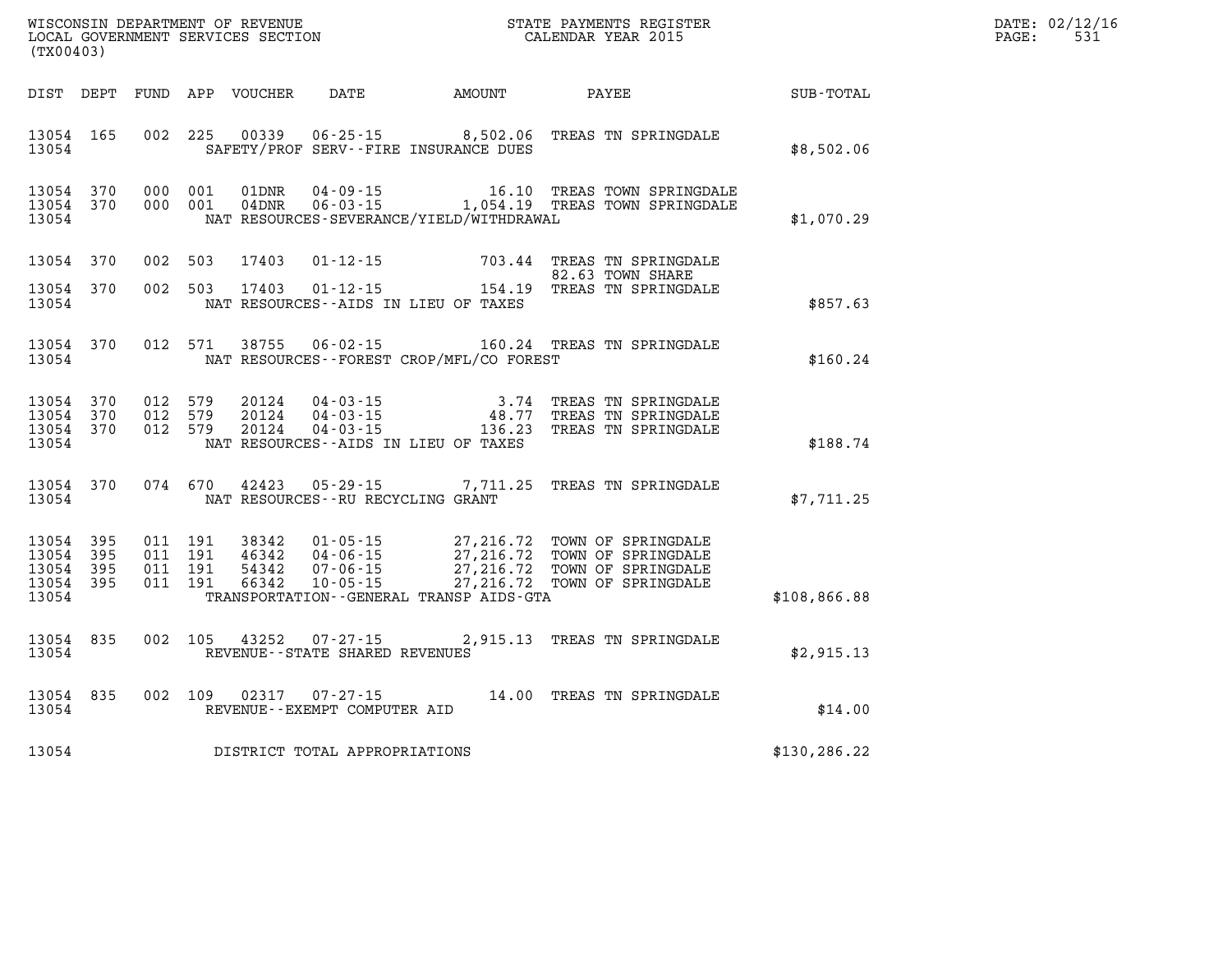| DATE:             | 02/12/16 |
|-------------------|----------|
| $\mathtt{PAGE}$ : | 532      |

| DIST<br>DEPT<br>FUND                                                                              | APP<br>VOUCHER<br>DATE                                                                                                                                                          | AMOUNT                                           | PAYEE                                                                                      | SUB-TOTAL    |
|---------------------------------------------------------------------------------------------------|---------------------------------------------------------------------------------------------------------------------------------------------------------------------------------|--------------------------------------------------|--------------------------------------------------------------------------------------------|--------------|
| 002<br>13056<br>165<br>13056                                                                      | 225<br>00340<br>$06 - 25 - 15$<br>SAFETY/PROF SERV--FIRE INSURANCE DUES                                                                                                         | 11,099.40                                        | TREAS TN SPRINGFIELD                                                                       | \$11,099.40  |
| 002<br>13056<br>370<br>13056<br>370<br>002<br>13056<br>370<br>002<br>13056                        | 503<br>17404<br>$01 - 12 - 15$<br>503<br>17404<br>$01 - 12 - 15$<br>$01 - 12 - 15$<br>503<br>17404<br>NAT RESOURCES -- AIDS IN LIEU OF TAXES                                    | 24,088.34<br>2,721.77<br>631.86                  | TREAS TN SPRINGFIELD<br>2650.09 TOWN SHARE<br>TREAS TN SPRINGFIELD<br>TREAS TN SPRINGFIELD | \$27,441.97  |
| 370<br>012<br>13056<br>13056                                                                      | 571<br>38756<br>$06 - 02 - 15$<br>NAT RESOURCES - - FOREST CROP/MFL/CO FOREST                                                                                                   | 36.20                                            | TREAS TN SPRINGFIELD                                                                       | \$36.20      |
| 13056<br>370<br>012<br>012<br>13056<br>370<br>13056                                               | 579<br>20125<br>$04 - 03 - 15$<br>579<br>$04 - 03 - 15$<br>20125<br>NAT RESOURCES -- AIDS IN LIEU OF TAXES                                                                      | 216.93<br>159.46                                 | TREAS TN SPRINGFIELD<br>TREAS TN SPRINGFIELD                                               | \$376.39     |
| 370<br>074<br>13056<br>13056                                                                      | 670<br>42424<br>$05 - 29 - 15$<br>NAT RESOURCES - - RU RECYCLING GRANT                                                                                                          | 7,735.13                                         | TREAS TN SPRINGFIELD                                                                       | \$7,735.13   |
| 395<br>011<br>13056<br>13056<br>395<br>011<br>13056<br>395<br>011<br>13056<br>395<br>011<br>13056 | 191<br>38343<br>$01 - 05 - 15$<br>191<br>46343<br>$04 - 06 - 15$<br>191<br>54343<br>$07 - 06 - 15$<br>191<br>66343<br>$10 - 05 - 15$<br>TRANSPORTATION--GENERAL TRANSP AIDS-GTA | 33,619.03<br>33,619.03<br>33,619.03<br>33,619.05 | TOWN OF SPRINGFIELD<br>TOWN OF SPRINGFIELD<br>TOWN OF SPRINGFIELD<br>TOWN OF SPRINGFIELD   | \$134,476.14 |
| 835<br>002<br>13056<br>13056                                                                      | 105<br>43253<br>$07 - 27 - 15$<br>REVENUE - - STATE SHARED REVENUES                                                                                                             | 5,454.99                                         | TREAS TN SPRINGFIELD                                                                       | \$5,454.99   |
| 13056<br>835<br>002<br>13056                                                                      | 109<br>02318<br>$07 - 27 - 15$<br>REVENUE - - EXEMPT COMPUTER AID                                                                                                               | 86.00                                            | TREAS TN SPRINGFIELD                                                                       | \$86.00      |
| 835<br>021<br>13056<br>13056                                                                      | 363<br>35576<br>$03 - 23 - 15$<br>REVENUE--LOTTERY CREDIT -                                                                                                                     | 5,327.05                                         | TREAS TN SPRINGFIELD                                                                       | \$5,327.05   |
| 13056                                                                                             | DISTRICT TOTAL APPROPRIATIONS                                                                                                                                                   |                                                  |                                                                                            | \$192,033.27 |

WISCONSIN DEPARTMENT OF REVENUE **STATE PAYMENTS REGISTER**<br>LOCAL GOVERNMENT SERVICES SECTION

LOCAL GOVERNMENT SERVICES SECTION

**(TX00403)**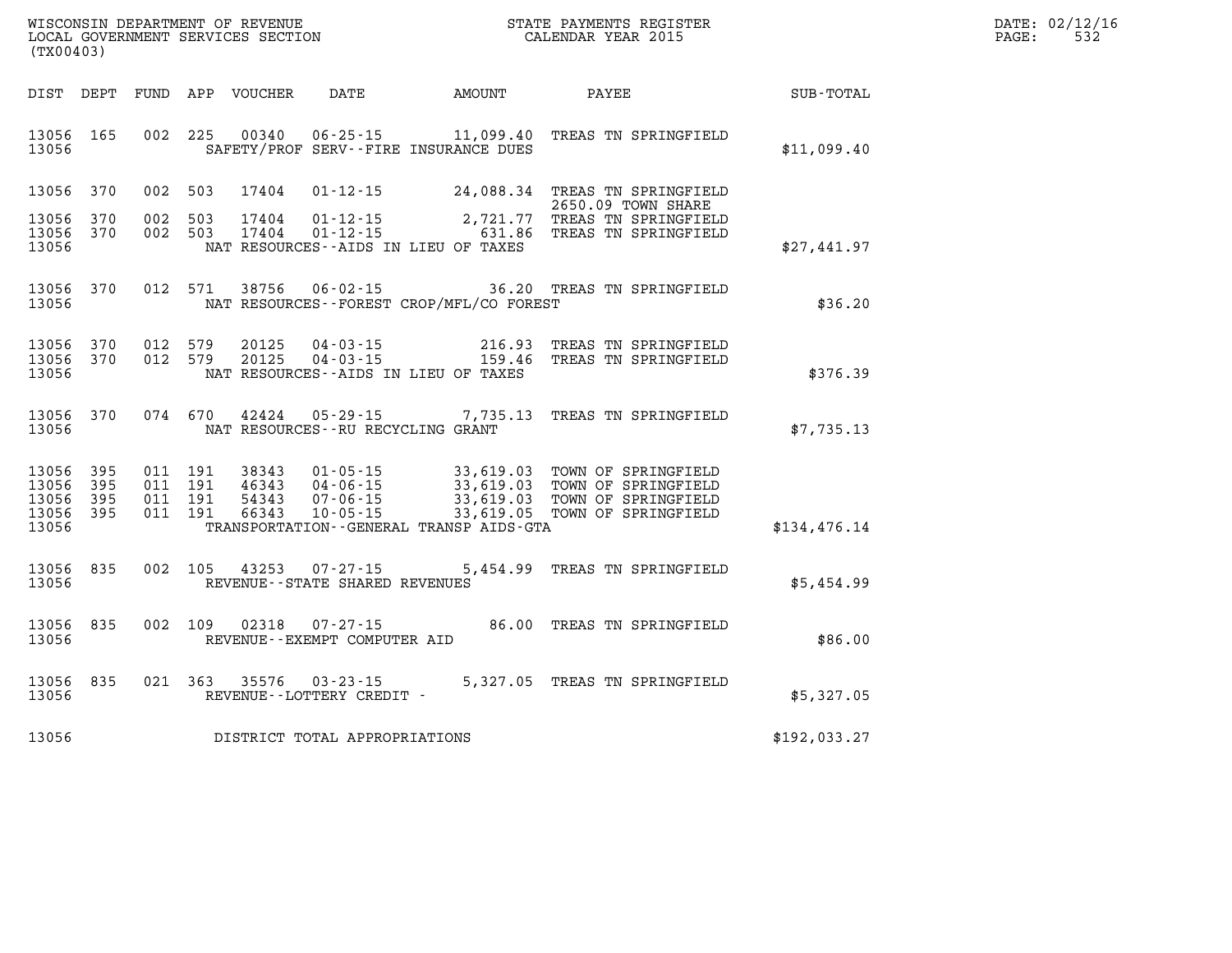| (TX00403)               |                   |                               |         | WISCONSIN DEPARTMENT OF REVENUE | LOCAL GOVERNMENT SERVICES SECTION |                                             | STATE PAYMENTS REGISTER<br>CALENDAR YEAR 2015                                                                                                                                                            |              | DATE: 02/12/16<br>PAGE:<br>533 |
|-------------------------|-------------------|-------------------------------|---------|---------------------------------|-----------------------------------|---------------------------------------------|----------------------------------------------------------------------------------------------------------------------------------------------------------------------------------------------------------|--------------|--------------------------------|
|                         |                   |                               |         | DIST DEPT FUND APP VOUCHER      | DATE                              | AMOUNT                                      | PAYEE                                                                                                                                                                                                    | SUB-TOTAL    |                                |
| 13058                   | 13058 165         |                               |         |                                 |                                   | SAFETY/PROF SERV--FIRE INSURANCE DUES       | 002 225 00341 06-25-15 8,304.65 TREAS TN SUN PRAIRIE                                                                                                                                                     | \$8,304.65   |                                |
| 13058                   | 13058 370         |                               | 012 571 |                                 |                                   | NAT RESOURCES - - FOREST CROP/MFL/CO FOREST | 38757   06-02-15   7.80   TREAS TN SUN PRAIRIE                                                                                                                                                           | \$7.80       |                                |
| 13058                   | 13058 370         |                               | 074 670 |                                 | NAT RESOURCES--RU RECYCLING GRANT |                                             | 42425  05-29-15  13,662.75  TREAS TN SUN PRAIRIE                                                                                                                                                         | \$13,662.75  |                                |
| 13058<br>13058<br>13058 | 395<br>395<br>395 | 011 191<br>011 191<br>011 191 |         |                                 |                                   |                                             | 38344  01-05-15  21,491.52  TOWN OF SUN PRAIRIE<br>46344  04-06-15  21,491.52  TOWN OF SUN PRAIRIE<br>54344  07-06-15  21,491.52  TOWN OF SUN PRAIRIE<br>66344  10-05-15  21,491.52  TOWN OF SUN PRAIRIE |              |                                |
| 13058 395<br>13058      |                   |                               | 011 191 |                                 |                                   | TRANSPORTATION--GENERAL TRANSP AIDS-GTA     |                                                                                                                                                                                                          | \$85,966.08  |                                |
| 13058                   | 13058 835         |                               |         |                                 | REVENUE--STATE SHARED REVENUES    |                                             | 002 105 43254 07-27-15 4, 205.54 TREAS TN SUN PRAIRIE                                                                                                                                                    | \$4,205.54   |                                |
| 13058                   | 13058 835         |                               |         |                                 | REVENUE--EXEMPT COMPUTER AID      |                                             | 002 109 02319 07-27-15 706.00 TREAS TN SUN PRAIRIE                                                                                                                                                       | \$706.00     |                                |
| 13058                   |                   |                               |         |                                 | DISTRICT TOTAL APPROPRIATIONS     |                                             |                                                                                                                                                                                                          | \$112,852.82 |                                |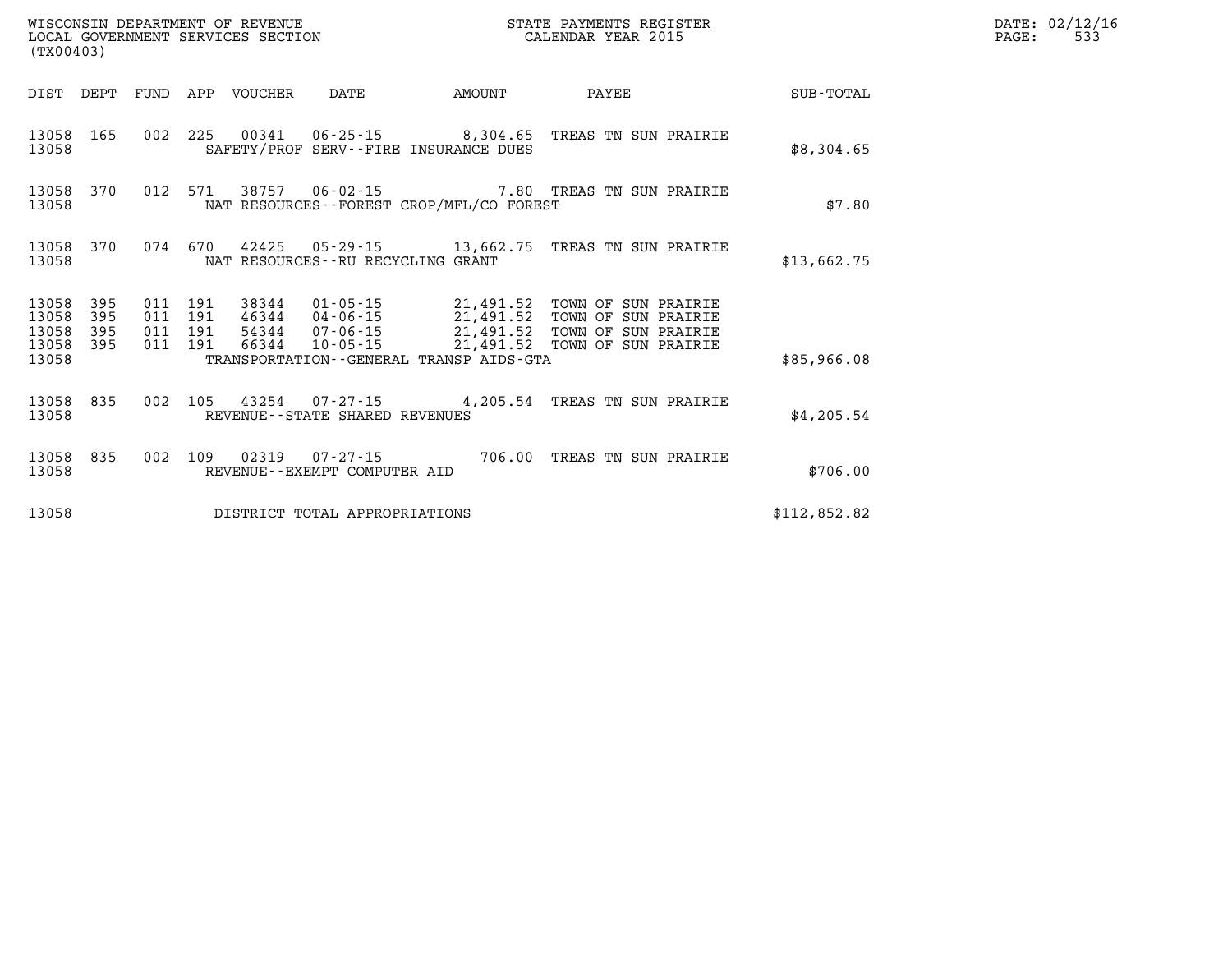| WISCONSIN DEPARTMENT OF REVENUE<br>LOCAL GOVERNMENT SERVICES SECTION<br>CALENDAR YEAR 2015<br>(TX00403) |     |  |                                     |                              |                                          |                                                                                                                                                                                                              |               | DATE: 02/12/16<br>$\mathtt{PAGE:}$<br>534 |
|---------------------------------------------------------------------------------------------------------|-----|--|-------------------------------------|------------------------------|------------------------------------------|--------------------------------------------------------------------------------------------------------------------------------------------------------------------------------------------------------------|---------------|-------------------------------------------|
|                                                                                                         |     |  |                                     |                              |                                          | DIST DEPT FUND APP VOUCHER DATE AMOUNT PAYEE                                                                                                                                                                 | SUB-TOTAL     |                                           |
| 13060 165<br>13060                                                                                      |     |  |                                     |                              | SAFETY/PROF SERV--FIRE INSURANCE DUES    | 002 225 00342 06-25-15 3,838.26 TREAS TN VERMONT                                                                                                                                                             | \$3,838.26    |                                           |
| 13060 370<br>13060 370<br>13060                                                                         |     |  |                                     |                              | NAT RESOURCES-SEVERANCE/YIELD/WITHDRAWAL | 000 001 01DNR 04-09-15 2,010.85 TREAS TOWN VERMONT<br>000 001 04DNR 06-03-15 5,249.29 TREAS TOWN VERMONT                                                                                                     | \$7,260.14    |                                           |
| 13060 370<br>13060                                                                                      |     |  |                                     |                              | NAT RESOURCES--AIDS IN LIEU OF TAXES     | 002 503 17405 01-12-15 3,004.69 TREAS TN VERMONT                                                                                                                                                             | \$3,004.69    |                                           |
| 13060 370<br>13060                                                                                      |     |  |                                     |                              | NAT RESOURCES--FOREST CROP/MFL/CO FOREST | 012 571 38758 06-02-15 843.23 TREAS TN VERMONT                                                                                                                                                               | \$843.23      |                                           |
| 13060 370<br>13060                                                                                      |     |  |                                     |                              | NAT RESOURCES--AIDS IN LIEU OF TAXES     | 012 579 20126 04-03-15 204.70 TREAS TN VERMONT                                                                                                                                                               | \$204.70      |                                           |
| 13060 395<br>13060 395                                                                                  |     |  |                                     |                              |                                          | 011 191 38345 01-05-15 21,150.21 TOWN OF VERMONT<br>011 191 46345 04-06-15 21,150.21 TOWN OF VERMONT<br>011 191 54345 07-06-15 21,150.21 TOWN OF VERMONT<br>011 191 66345 10-05-15 21,150.21 TOWN OF VERMONT |               |                                           |
| 13060<br>13060 395<br>13060                                                                             | 395 |  |                                     |                              | TRANSPORTATION--GENERAL TRANSP AIDS-GTA  |                                                                                                                                                                                                              | \$84,600.84   |                                           |
| 13060 835<br>13060                                                                                      |     |  | REVENUE--STATE SHARED REVENUES      |                              |                                          | 002 105 43255 07-27-15 1,444.20 TREAS TN VERMONT                                                                                                                                                             | \$1,444.20    |                                           |
| 13060 835<br>13060                                                                                      |     |  |                                     | REVENUE--EXEMPT COMPUTER AID |                                          | 002 109 02320 07-27-15 16.00 TREAS TN VERMONT                                                                                                                                                                | \$16.00       |                                           |
|                                                                                                         |     |  | 13060 DISTRICT TOTAL APPROPRIATIONS |                              |                                          |                                                                                                                                                                                                              | \$101, 212.06 |                                           |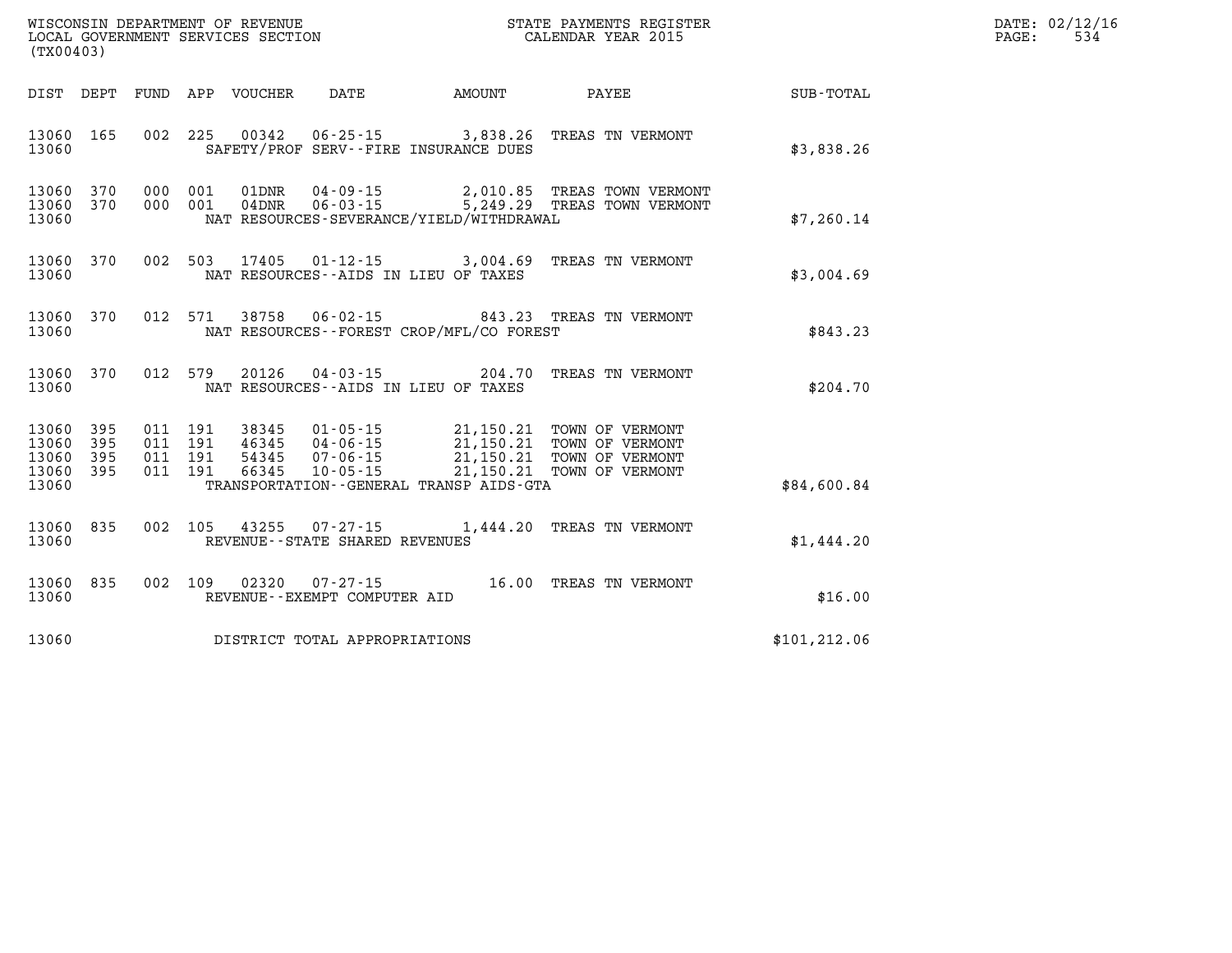| (TX00403)                                         |            |                               |         | WISCONSIN DEPARTMENT OF REVENUE<br>LOCAL GOVERNMENT SERVICES SECTION |                                             |                                             | STATE PAYMENTS REGISTER<br>CALENDAR YEAR 2015                                                                                                                                                                                                                                                                                                                  |              | DATE: 02/12/16<br>535<br>PAGE: |
|---------------------------------------------------|------------|-------------------------------|---------|----------------------------------------------------------------------|---------------------------------------------|---------------------------------------------|----------------------------------------------------------------------------------------------------------------------------------------------------------------------------------------------------------------------------------------------------------------------------------------------------------------------------------------------------------------|--------------|--------------------------------|
|                                                   |            |                               |         |                                                                      |                                             | DIST DEPT FUND APP VOUCHER DATE AMOUNT      | <b>PAYEE</b>                                                                                                                                                                                                                                                                                                                                                   | SUB-TOTAL    |                                |
| 13062 165<br>13062                                |            |                               |         |                                                                      |                                             | SAFETY/PROF SERV--FIRE INSURANCE DUES       | 002 225 00343 06-25-15 8,897.21 TREAS TN VERONA                                                                                                                                                                                                                                                                                                                | \$8,897.21   |                                |
| 13062                                             |            |                               |         | 13062 370 002 503 17406                                              |                                             | NAT RESOURCES--AIDS IN LIEU OF TAXES        | 01-12-15 20,011.35 TREAS TN VERONA<br>3593.28 TOWN SHARE                                                                                                                                                                                                                                                                                                       | \$20,011.35  |                                |
| 13062                                             | 13062 370  |                               |         |                                                                      |                                             | NAT RESOURCES - - FOREST CROP/MFL/CO FOREST | 012 571 38759 06-02-15 67.82 TREAS TN VERONA                                                                                                                                                                                                                                                                                                                   | \$67.82      |                                |
| 13062 370<br>13062                                | 13062 370  | 012 579                       | 012 579 | 20127<br>20127                                                       |                                             | NAT RESOURCES -- AIDS IN LIEU OF TAXES      |                                                                                                                                                                                                                                                                                                                                                                | \$190.90     |                                |
| 13062                                             | 13062 370  |                               |         | 074 670 42426                                                        | NAT RESOURCES - - RU RECYCLING GRANT        |                                             | 05-29-15 9,809.88 TREAS TN VERONA                                                                                                                                                                                                                                                                                                                              | \$9,809.88   |                                |
| 13062 395<br>13062<br>13062<br>13062 395<br>13062 | 395<br>395 | 011 191<br>011 191<br>011 191 | 011 191 | 38346                                                                |                                             | TRANSPORTATION--GENERAL TRANSP AIDS-GTA     | $\begin{array}{cccc} 3\,8\,3\,4\,6 & 01\cdot05\cdot15 & 23\,,704\cdot53 & \textrm{TOWN OF VERONA} \\ 4\,6\,3\,4\,6 & 04\cdot06\cdot15 & 23\,,704\cdot53 & \textrm{TOWN OF VERONA} \\ 5\,4\,3\,4\,6 & 07\cdot06\cdot15 & 23\,,704\cdot53 & \textrm{TOWN OF VERONA} \\ 6\,6\,3\,4\,6 & 10\cdot05\cdot15 & 23\,,704\cdot53 & \textrm{TOWN OF VERONA} \end{array}$ | \$94,818.12  |                                |
| 13062 395<br>13062                                | 13062 395  | 011 278<br>011 278            |         |                                                                      |                                             | TRANSPORTATION--LRIP/TRIP/MSIP GRANTS       | 37151  01-21-15  12,500.00 TREAS TN VERONA<br>37151  01-21-15  17,640.08 TREAS TN VERONA                                                                                                                                                                                                                                                                       | \$30,140.08  |                                |
| 13062                                             | 13062 435  |                               |         |                                                                      |                                             | HS--AMBULANCE FUNDING ASSISTANCE GRANTS     | 005 162 01DHS 09-17-15 4,756.95 FITCHRONA EMS DISTRICT                                                                                                                                                                                                                                                                                                         | \$4,756.95   |                                |
| 13062                                             | 13062 435  |                               |         | 005 163 01LGS                                                        |                                             | HS--PREPAID MEDICAL TRANSPORT REIMBURSE     | 11-16-15 34,659.09 DHS PREPAID MEDICAL TRANSPORT                                                                                                                                                                                                                                                                                                               | \$34,659.09  |                                |
| 13062 835<br>13062                                |            |                               |         |                                                                      | REVENUE--STATE SHARED REVENUES              |                                             | 002 105 43256 07-27-15 9,316.74 TREAS TN VERONA                                                                                                                                                                                                                                                                                                                | \$9,316.74   |                                |
| 13062<br>13062                                    | 835        |                               |         | 002 109 02321                                                        | 07-27-15<br>REVENUE - - EXEMPT COMPUTER AID |                                             | 86.00 TREAS TN VERONA                                                                                                                                                                                                                                                                                                                                          | \$86.00      |                                |
| 13062                                             |            |                               |         |                                                                      | DISTRICT TOTAL APPROPRIATIONS               |                                             |                                                                                                                                                                                                                                                                                                                                                                | \$212,754.14 |                                |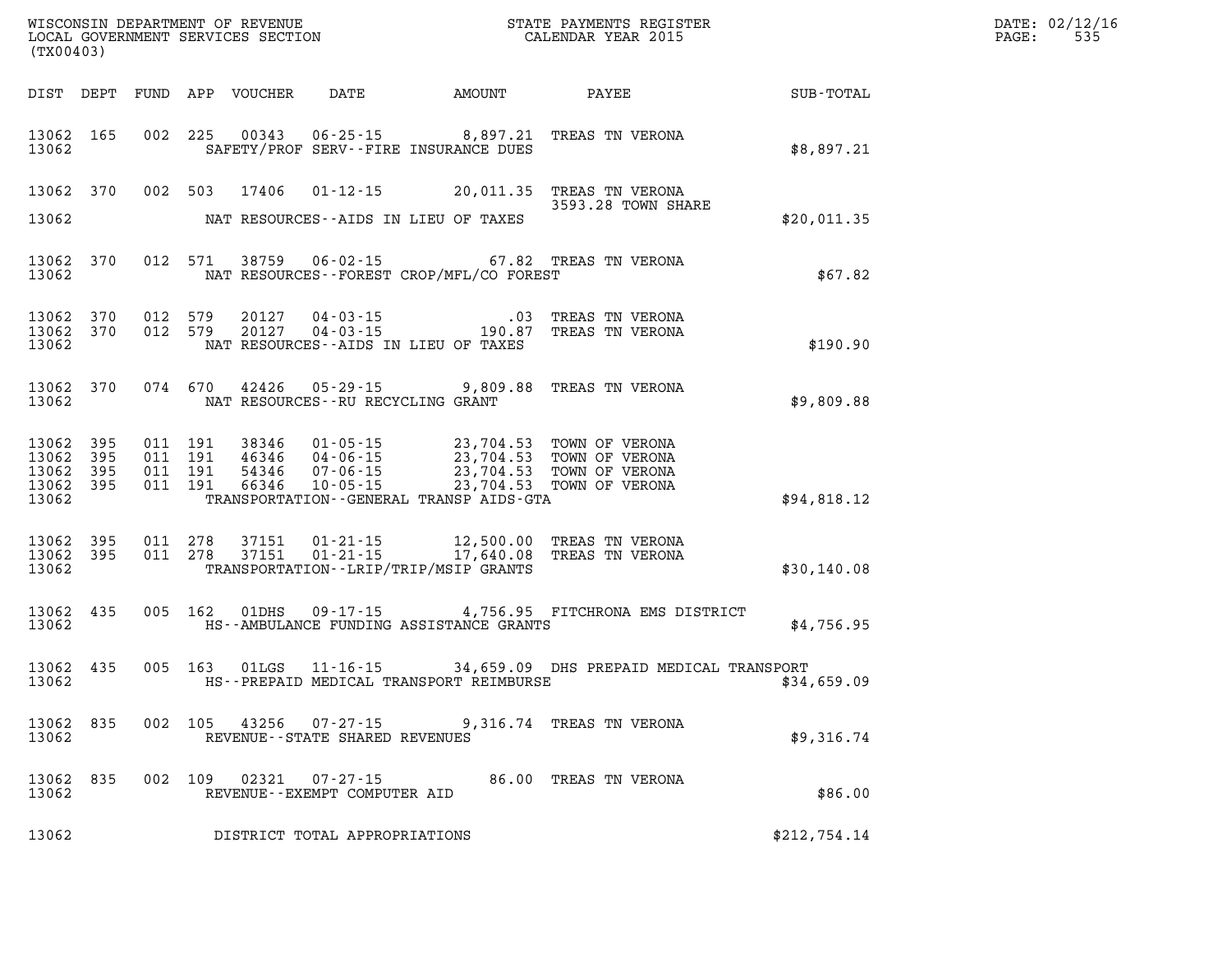| (TX00403) |                                                  |                                          |         |                         |                                     |                                              | ${\tt WISCONSIM\ DEPARTMENT\ OF\ REVENUE}\qquad \qquad {\tt STATE\ PAYMENTS\ REGISTER}\nonumber\\ {\tt LOCAL\ GOVERNMENT\ SERVICES\ SECTION}\qquad \qquad {\tt CALENDAR\ YEAR\ 2015}$ |              | DATE: 02/12/16<br>536<br>$\mathtt{PAGE}$ : |
|-----------|--------------------------------------------------|------------------------------------------|---------|-------------------------|-------------------------------------|----------------------------------------------|---------------------------------------------------------------------------------------------------------------------------------------------------------------------------------------|--------------|--------------------------------------------|
|           |                                                  |                                          |         |                         |                                     | DIST DEPT FUND APP VOUCHER DATE AMOUNT PAYEE |                                                                                                                                                                                       | SUB-TOTAL    |                                            |
| 13064     | 13064 165                                        |                                          |         |                         |                                     | SAFETY/PROF SERV--FIRE INSURANCE DUES        | 002 225 00344 06-25-15 6,821.32 TREAS TN VIENNA                                                                                                                                       | \$6,821.32   |                                            |
| 13064     | 13064 370                                        |                                          |         |                         |                                     | NAT RESOURCES - - FOREST CROP/MFL/CO FOREST  | 012 571 38760 06-02-15 33.64 TREAS TN VIENNA                                                                                                                                          | \$33.64      |                                            |
|           | 13064                                            |                                          |         |                         | NAT RESOURCES -- RU RECYCLING GRANT |                                              | 13064 370 074 670 42427 05-29-15 4,940.52 TREAS TN VIENNA                                                                                                                             | \$4,940.52   |                                            |
| 13064     | 13064 395<br>13064 395<br>13064 395<br>13064 395 | 011 191<br>011 191<br>011 191<br>011 191 |         |                         |                                     | TRANSPORTATION--GENERAL TRANSP AIDS-GTA      | 38347 01-05-15 32,809.80 TOWN OF VIENNA<br>46347 04-06-15 32,809.80 TOWN OF VIENNA<br>54347 07-06-15 32,809.80 TOWN OF VIENNA<br>66347 10-05-15 32,809.80 TOWN OF VIENNA              | \$131,239.20 |                                            |
| 13064     | 13064 465 002 305<br>13064 465                   | 002 305                                  |         |                         |                                     | MILITARY AFFAIRS-EMER MGMT-DISASTER RECO     | 00019  07-24-15  968.33  TREAS TN VIENNA<br>00881  01-12-15  25.81  TREAS TN VIENNA                                                                                                   | \$994.14     |                                            |
| 13064     | 13064 465 002 342<br>13064 465                   |                                          | 002 342 |                         |                                     | MILITARY AFFAIRS-EMERGENCY MGMT-FED FUND     |                                                                                                                                                                                       | \$5,964.85   |                                            |
| 13064     | 13064 505                                        |                                          |         | 002 174 58240           |                                     | DOA--TRANSMISSION LINE FEE DISTRIBUTION      | 04-30-15 8,533.00 TREAS TN VIENNA                                                                                                                                                     | \$8,533.00   |                                            |
| 13064     | 13064 835                                        |                                          |         |                         | REVENUE--STATE SHARED REVENUES      |                                              | 002 105 43257 07-27-15 9,197.45 TREAS TN VIENNA                                                                                                                                       | \$9,197.45   |                                            |
|           | 13064 835<br>13064                               |                                          |         |                         | REVENUE--EXEMPT COMPUTER AID        |                                              | 002 109 02322 07-27-15 379.00 TREAS TN VIENNA                                                                                                                                         | \$379.00     |                                            |
| 13064     |                                                  |                                          |         | 13064 835 002 501 00001 |                                     | DOA-PAYMENT FOR MUNICIPAL SERVICES AID       | 02-02-15 353.84 TREAS TN VIENNA                                                                                                                                                       | \$353.84     |                                            |
|           |                                                  |                                          |         |                         | 13064 DISTRICT TOTAL APPROPRIATIONS |                                              |                                                                                                                                                                                       | \$168,456.96 |                                            |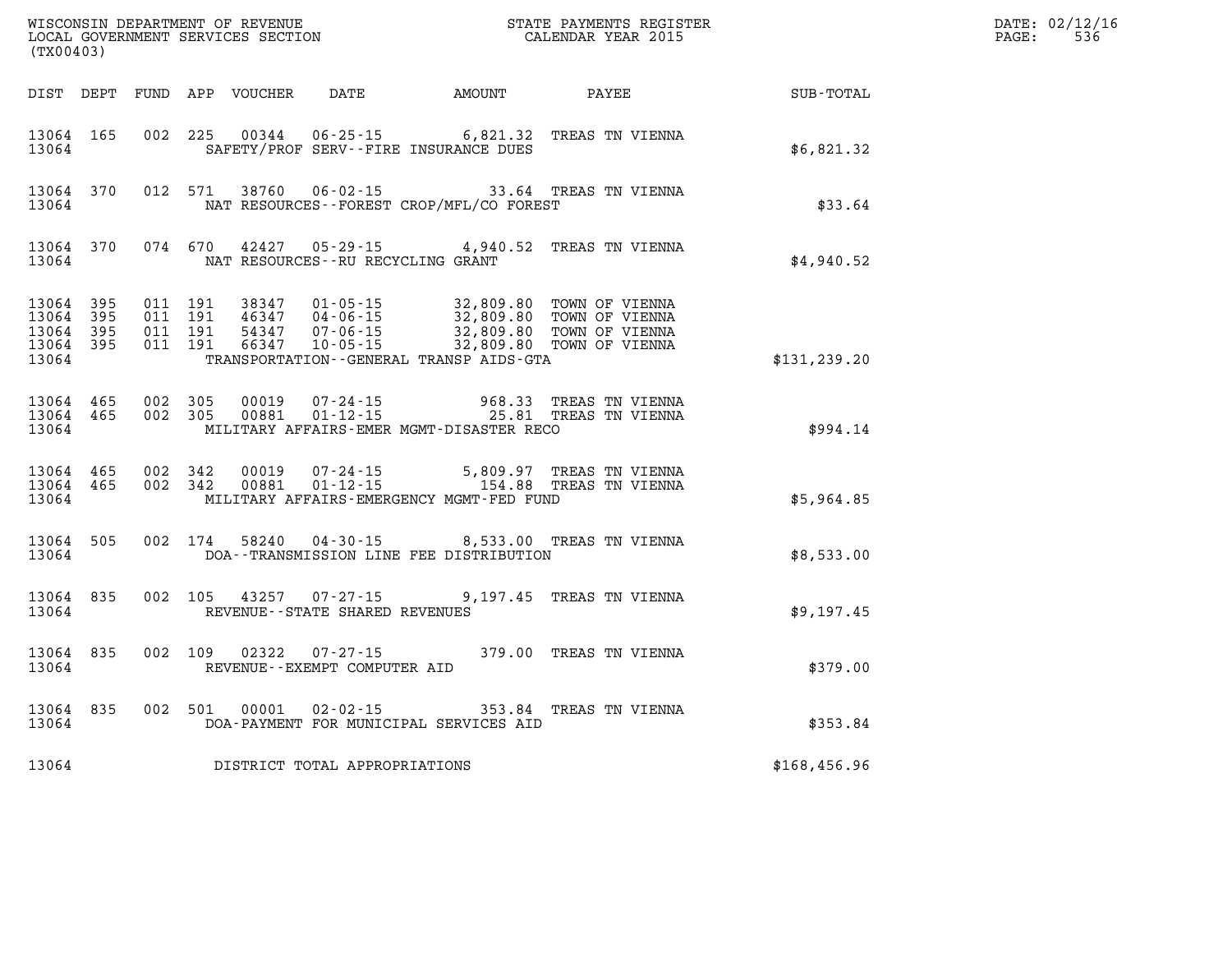| DATE: | 02/12/16 |
|-------|----------|
| PAGE: | 537      |

| (TX00403)                       |                   |                               | LOCAL GOVERNMENT SERVICES SECTION |                                      |                                          | CALENDAR YEAR 2015                                                                                                                                                                                                                                                                                                                                    |                                                        | PAGE: | 537 |
|---------------------------------|-------------------|-------------------------------|-----------------------------------|--------------------------------------|------------------------------------------|-------------------------------------------------------------------------------------------------------------------------------------------------------------------------------------------------------------------------------------------------------------------------------------------------------------------------------------------------------|--------------------------------------------------------|-------|-----|
|                                 |                   |                               |                                   |                                      |                                          |                                                                                                                                                                                                                                                                                                                                                       | DIST DEPT FUND APP VOUCHER DATE AMOUNT PAYEE SUB-TOTAL |       |     |
| 13066 165<br>13066              |                   |                               |                                   |                                      | SAFETY/PROF SERV--FIRE INSURANCE DUES    | 002 225 00345 06-25-15 22,800.76 TREAS TN WESTPORT                                                                                                                                                                                                                                                                                                    | \$22,800.76                                            |       |     |
| 13066 370                       |                   | 002 503                       |                                   |                                      |                                          | 18175  02-20-15  39,428.39  TREAS TN WESTPORT<br>3614.24 TOWN SHARE                                                                                                                                                                                                                                                                                   |                                                        |       |     |
| 13066 370<br>13066              |                   |                               |                                   |                                      | NAT RESOURCES--AIDS IN LIEU OF TAXES     | 3614.24 TOWN SHARE<br>002 503 18175 02-20-15 44.79 TREAS TN WESTPORT                                                                                                                                                                                                                                                                                  | \$39,473.18                                            |       |     |
| 13066                           | 13066 370         |                               |                                   |                                      | NAT RESOURCES-GENERAL OPERATIONS-FEDERAL | 002 941 01716 01-29-15 30,000.00 TREAS TN WESTPORT                                                                                                                                                                                                                                                                                                    | \$30,000.00                                            |       |     |
| 13066                           | 13066 370         |                               |                                   |                                      | NAT RESOURCES--FOREST CROP/MFL/CO FOREST | 012 571 38761 06-02-15 4.80 TREAS TN WESTPORT                                                                                                                                                                                                                                                                                                         | \$4.80                                                 |       |     |
| 13066 370<br>13066              | 370               |                               |                                   |                                      |                                          | $\begin{array}{cccc} 012 & 579 & 20128 & 04\cdot 03\cdot 15 & 58.29 & \text{TREAS TN WESTPORT} \\ 012 & 579 & 20128 & 04\cdot 03\cdot 15 & 2.82 & \text{TREAS TN WESTPORT} \\ 012 & 579 & 20128 & 04\cdot 03\cdot 15 & 700.33 & \text{TREAS TN WESTPORT} \\ 012 & 579 & 20128 & 04\cdot 03\cdot 15 & 2.978.01 & \text{TREAS TN WESTPORT} \end{array}$ |                                                        |       |     |
| 13066 370<br>13066 370<br>13066 |                   |                               |                                   |                                      | NAT RESOURCES--AIDS IN LIEU OF TAXES     |                                                                                                                                                                                                                                                                                                                                                       | \$3,739.45                                             |       |     |
| 13066                           | 13066 370         |                               |                                   | NAT RESOURCES - - RU RECYCLING GRANT |                                          | 074 670 42428 05-29-15 6,680.36 TREAS TN WESTPORT                                                                                                                                                                                                                                                                                                     | \$6,680.36                                             |       |     |
| 13066                           | 13066 370         | 095 512                       |                                   | NAT RESOURCES - - STEWARDSHIP 2000   |                                          | 01679  01-28-15  74,000.00  TREAS TN WESTPORT                                                                                                                                                                                                                                                                                                         | \$74,000.00                                            |       |     |
| 13066<br>13066<br>13066         | 395<br>395<br>395 | 011 191<br>011 191<br>011 191 |                                   |                                      |                                          | 38348  01-05-15  25,990.73  TOWN OF WESTPORT<br>46348  04-06-15  25,990.73  TOWN OF WESTPORT<br>54348  07-06-15  25,990.73  TOWN OF WESTPORT<br>66348  10-05-15  25,990.76  TOWN OF WESTPORT                                                                                                                                                          |                                                        |       |     |
| 13066 395<br>13066              |                   | 011 191                       |                                   |                                      | TRANSPORTATION--GENERAL TRANSP AIDS-GTA  |                                                                                                                                                                                                                                                                                                                                                       | \$103,962.95                                           |       |     |
| 13066 835<br>13066              |                   |                               |                                   | REVENUE - - STATE SHARED REVENUES    |                                          | 002 105 43258 07-27-15 9,422.17 TREAS TN WESTPORT                                                                                                                                                                                                                                                                                                     | \$9,422.17                                             |       |     |
| 13066 835<br>13066              |                   |                               |                                   | REVENUE--EXEMPT COMPUTER AID         |                                          | 002 109 02323 07-27-15 1,286.00 TREAS TN WESTPORT                                                                                                                                                                                                                                                                                                     | \$1,286.00                                             |       |     |
| 13066 835<br>13066              |                   |                               |                                   |                                      | DOA-PAYMENT FOR MUNICIPAL SERVICES AID   | 002 501 00001 02-02-15 357.12 TREAS TN WESTPORT                                                                                                                                                                                                                                                                                                       | \$357.12                                               |       |     |
| 13066                           |                   |                               |                                   | DISTRICT TOTAL APPROPRIATIONS        |                                          |                                                                                                                                                                                                                                                                                                                                                       | \$291,726.79                                           |       |     |

WISCONSIN DEPARTMENT OF REVENUE **STATE PAYMENTS REGISTER**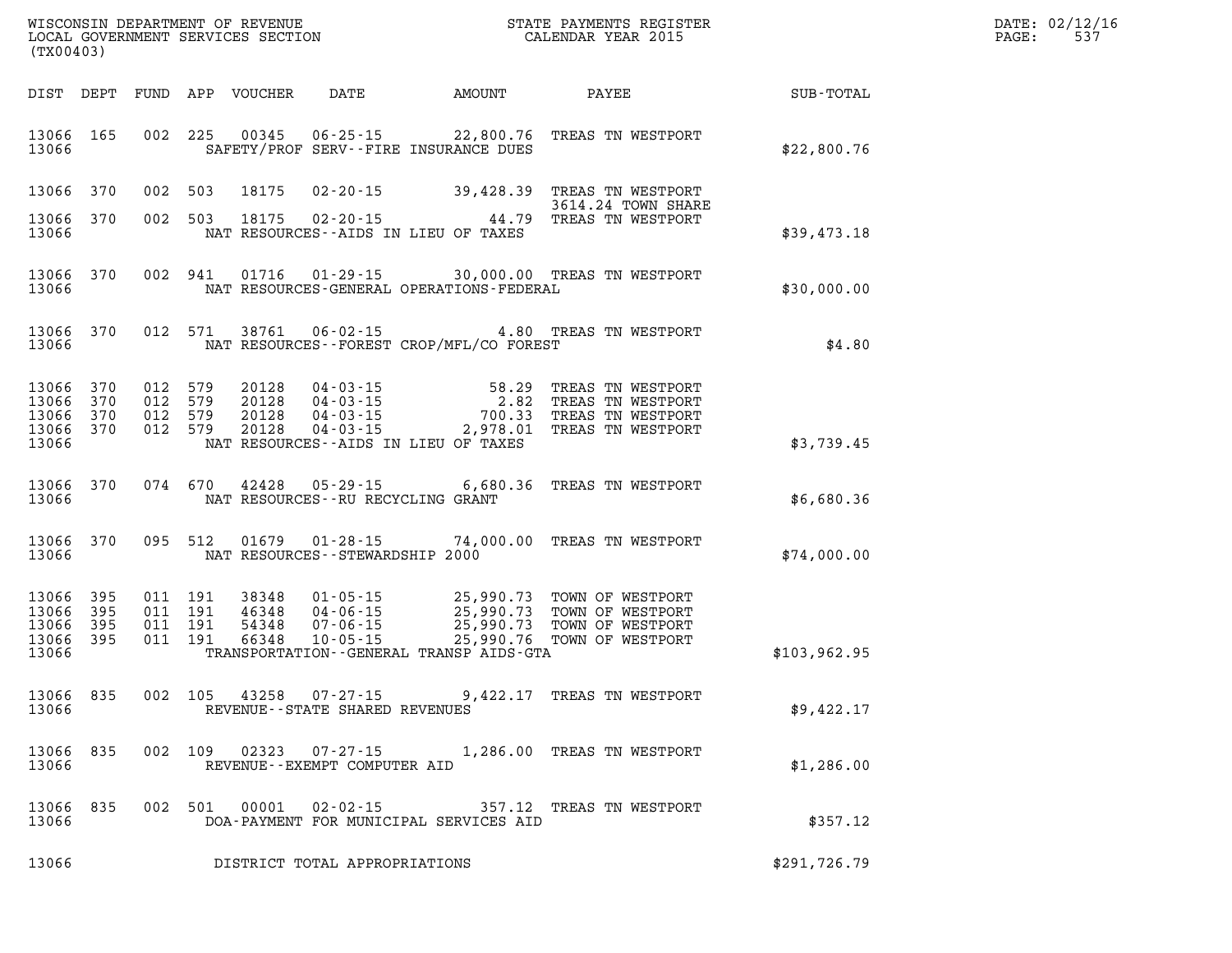| (TX00403)                                         |            |                   |                                          |                                 |                                   |                                              |                                                                                                                                                                                                      |              | DATE: 02/12/16<br>PAGE:<br>538 |
|---------------------------------------------------|------------|-------------------|------------------------------------------|---------------------------------|-----------------------------------|----------------------------------------------|------------------------------------------------------------------------------------------------------------------------------------------------------------------------------------------------------|--------------|--------------------------------|
|                                                   |            |                   |                                          | DIST DEPT FUND APP VOUCHER DATE |                                   |                                              | AMOUNT PAYEE SUB-TOTAL                                                                                                                                                                               |              |                                |
| 13068 165<br>13068                                |            |                   |                                          | 002 225 00346                   |                                   | SAFETY/PROF SERV--FIRE INSURANCE DUES        | 06-25-15 22,352.88 TREAS TN WINDSOR                                                                                                                                                                  | \$22,352.88  |                                |
| 13068                                             | 13068 370  |                   | 002 503                                  | 17407                           |                                   | NAT RESOURCES--AIDS IN LIEU OF TAXES         | 01-12-15 2,138.95 TREAS TN WINDSOR<br>522.89 TOWN SHARE                                                                                                                                              | \$2,138.95   |                                |
| 13068                                             | 13068 370  |                   |                                          |                                 |                                   | NAT RESOURCES - - FOREST CROP/MFL/CO FOREST  | 012 571 38762 06-02-15 4.40 TREAS TN WINDSOR                                                                                                                                                         | \$4.40       |                                |
| 13068                                             | 13068 370  | 13068 370 012 579 | 012 579                                  |                                 |                                   | NAT RESOURCES--AIDS IN LIEU OF TAXES         |                                                                                                                                                                                                      | \$3.99       |                                |
| 13068                                             | 13068 370  |                   |                                          |                                 | NAT RESOURCES--RU RECYCLING GRANT |                                              | 074 670 42429 05-29-15 15,504.81 TREAS TN WINDSOR                                                                                                                                                    | \$15,504.81  |                                |
| 13068 395<br>13068<br>13068<br>13068 395<br>13068 | 395<br>395 |                   | 011 191<br>011 191<br>011 191<br>011 191 |                                 |                                   | TRANSPORTATION - - GENERAL TRANSP AIDS - GTA | 38349   01-05-15   38,749.69   TOWN OF WINDSOR<br>46349   04-06-15   38,749.69   TOWN OF WINDSOR<br>54349   07-06-15   38,749.69   TOWN OF WINDSOR<br>66349   10-05-15   38,749.71   TOWN OF WINDSOR | \$154,998.78 |                                |
| 13068                                             | 13068 835  |                   |                                          |                                 | REVENUE - - STATE SHARED REVENUES |                                              | 002 105 43259 07-27-15 11,949.78 TREAS TN WINDSOR                                                                                                                                                    | \$11,949.78  |                                |
| 13068                                             | 13068 835  | 002 109           |                                          | 02324                           | REVENUE--EXEMPT COMPUTER AID      |                                              | 07-27-15 4,397.00 TREAS TN WINDSOR                                                                                                                                                                   | \$4,397.00   |                                |
| 13068                                             |            |                   |                                          |                                 | DISTRICT TOTAL APPROPRIATIONS     |                                              |                                                                                                                                                                                                      | \$211,350.59 |                                |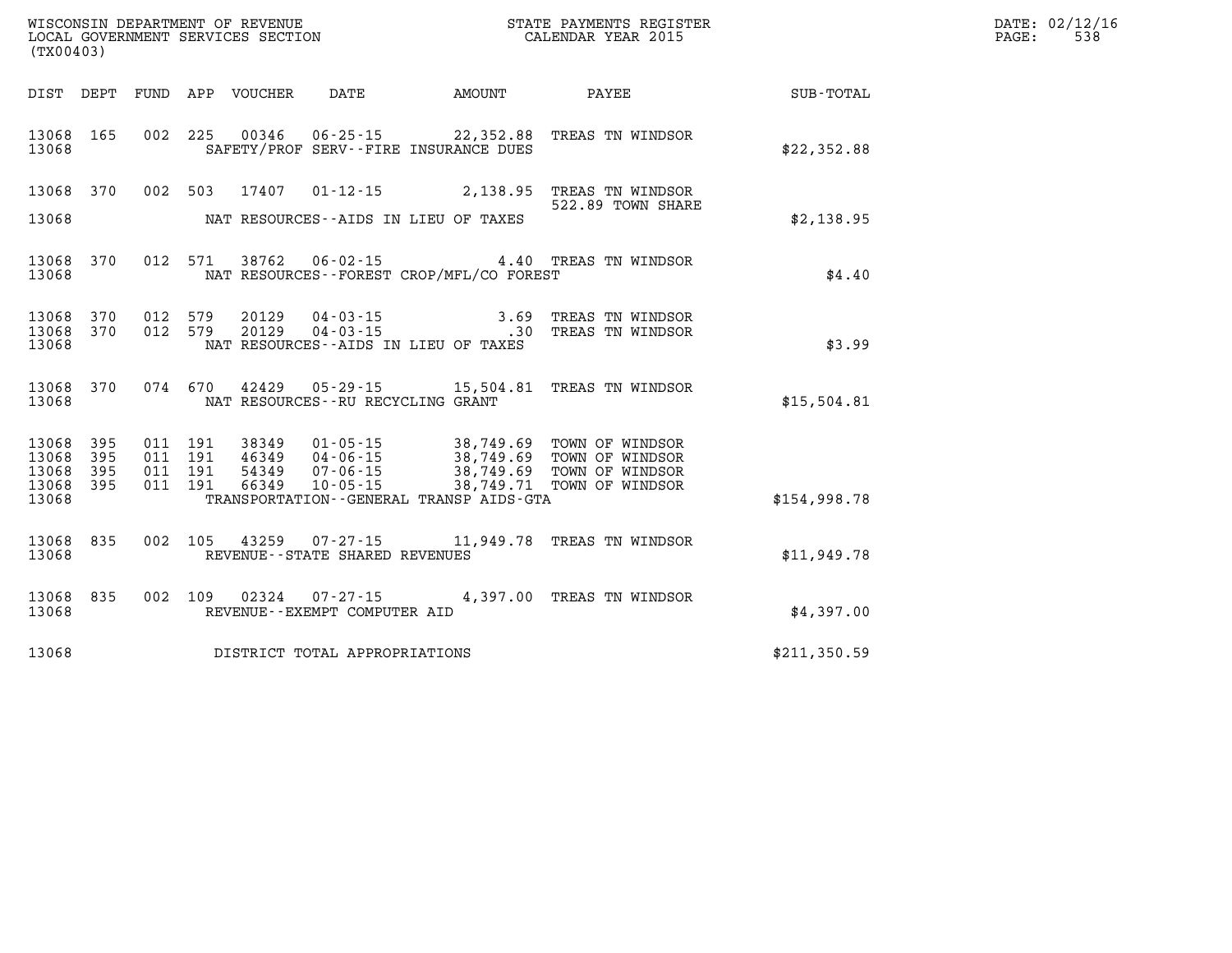| (TX00403)                            |                   |                                          |                            | WISCONSIN DEPARTMENT OF REVENUE<br>LOCAL GOVERNMENT SERVICES SECTION |        | STATE PAYMENTS REGISTER<br>CALENDAR YEAR 2015                 |              | DATE: 02/12/16<br>PAGE:<br>539 |
|--------------------------------------|-------------------|------------------------------------------|----------------------------|----------------------------------------------------------------------|--------|---------------------------------------------------------------|--------------|--------------------------------|
|                                      |                   |                                          | DIST DEPT FUND APP VOUCHER | DATE                                                                 | AMOUNT | PAYEE                                                         | SUB-TOTAL    |                                |
| 13070                                | 13070 165         |                                          |                            | SAFETY/PROF SERV--FIRE INSURANCE DUES                                |        | 002 225 00347 06-25-15 2,125.91 TREAS TN YORK                 | \$2,125.91   |                                |
| 13070                                | 13070 370         |                                          |                            | NAT RESOURCES - - FOREST CROP/MFL/CO FOREST                          |        | 012 571 38763 06-02-15 23.20 TREAS TN YORK                    | \$23.20      |                                |
| 13070 370<br>13070 370<br>13070      |                   | 012 579<br>012 579                       | 20130                      | 04-03-15<br>NAT RESOURCES--AIDS IN LIEU OF TAXES                     |        | 155.20 TREAS TN YORK<br>20130  04-03-15  969.11 TREAS TN YORK | \$1,124.31   |                                |
| 13070                                | 13070 370         |                                          |                            | NAT RESOURCES - - RU RECYCLING GRANT                                 |        | 074 670 42430 05-29-15 1,642.98 TREAS TN YORK                 | \$1,642.98   |                                |
| 13070<br>13070<br>13070<br>13070 395 | 395<br>395<br>395 | 011 191<br>011 191<br>011 191<br>011 191 | 38350<br>66350             | 01-05-15<br>10-05-15 25,625.79 TOWN OF YORK                          |        | 25,625.77 TOWN OF YORK                                        |              |                                |
| 13070                                |                   |                                          |                            | TRANSPORTATION--GENERAL TRANSP AIDS-GTA                              |        |                                                               | \$102,503.10 |                                |
| 13070 835<br>13070                   |                   |                                          |                            | REVENUE - - STATE SHARED REVENUES                                    |        | 002 105 43260 07-27-15 1,462.19 TREAS TN YORK                 | \$1,462.19   |                                |
| 13070 835<br>13070                   |                   | 002 109                                  |                            | REVENUE--EXEMPT COMPUTER AID                                         |        | 6.00 TREAS TN YORK                                            | \$6.00       |                                |
| 13070                                |                   |                                          |                            | DISTRICT TOTAL APPROPRIATIONS                                        |        |                                                               | \$108,887.69 |                                |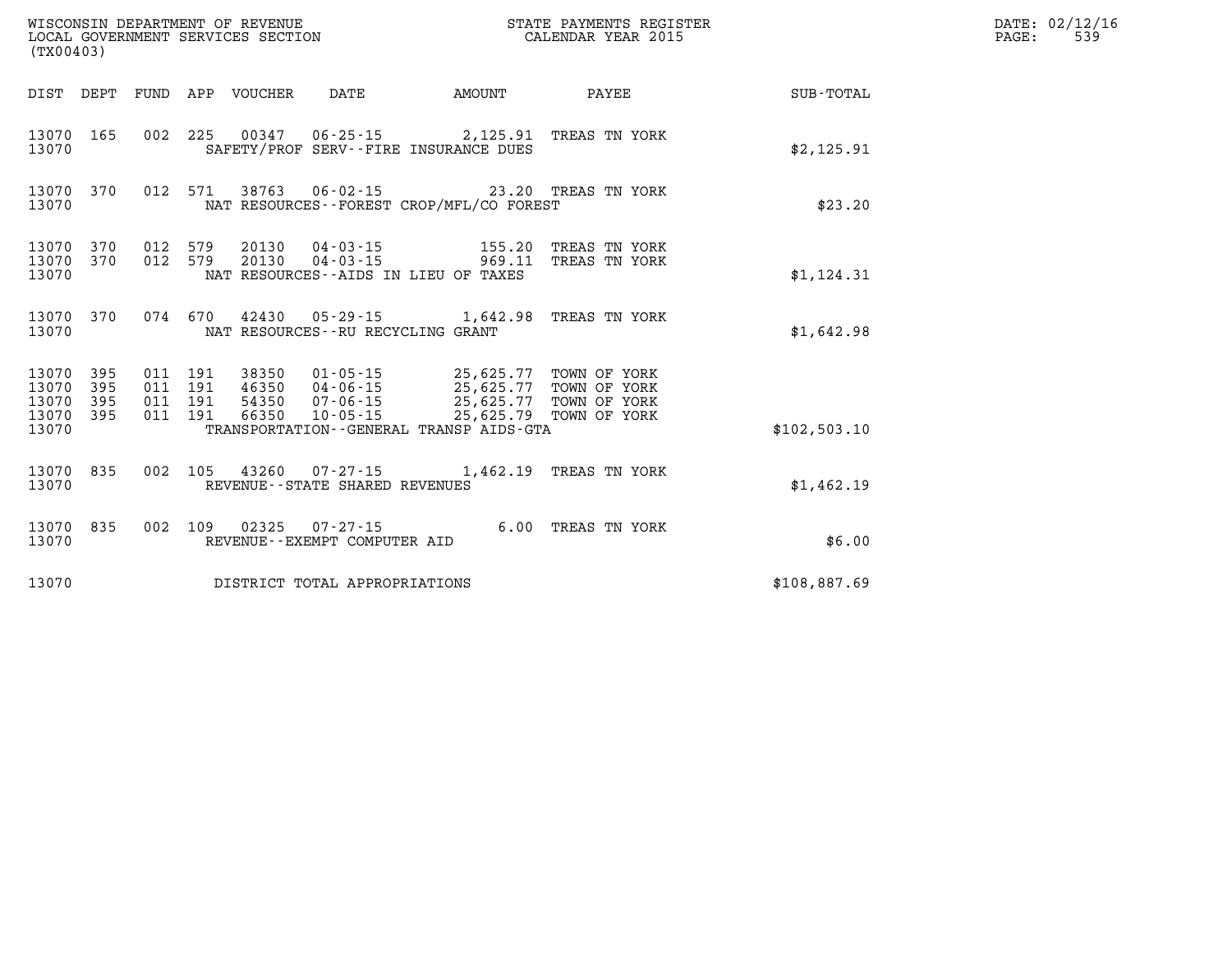| (TX00403)                                                 |     |  |                                                          | ${\tt WISCONSIM\ DEPARTMENT\ OF\ REVENUE}\qquad \qquad {\tt STATE\ PAYMENTS\ REGIS:}\nonumber\\ {\tt LOCAL\ GOVERNMENT\ SERVICES\ SECTION}\qquad \qquad {\tt CALEINDAR\ YEAR\ 2015}$<br>STATE PAYMENTS REGISTER |              | DATE: 02/12/16<br>PAGE:<br>540 |
|-----------------------------------------------------------|-----|--|----------------------------------------------------------|-----------------------------------------------------------------------------------------------------------------------------------------------------------------------------------------------------------------|--------------|--------------------------------|
|                                                           |     |  |                                                          | DIST DEPT FUND APP VOUCHER DATE AMOUNT PAYEE                                                                                                                                                                    | SUB-TOTAL    |                                |
| 13106 165<br>13106                                        |     |  | SAFETY/PROF SERV--FIRE INSURANCE DUES                    | 002 225 00348 06-25-15 7,053.17 TREAS VIL BELLEVILLE                                                                                                                                                            | \$7,053.17   |                                |
| 13106 370<br>13106                                        |     |  | NAT RESOURCES--LAKES MANAGEMENT GRANTS                   | 012 663 00199 08-19-15 41,331.79 TREAS VIL BELLEVILLE                                                                                                                                                           | \$41,331.79  |                                |
| 13106 370<br>13106                                        |     |  | NAT RESOURCES - - URBAN NON-POINT GRANTS                 | 074 658 01939 03-02-15 10,460.00 TREAS VIL BELLEVILLE                                                                                                                                                           | \$10,460.00  |                                |
| 13106<br>13106                                            | 370 |  | NAT RESOURCES - - RU RECYCLING GRANT                     | 074 670 42431 05-29-15 11,972.95 TREAS VIL BELLEVILLE                                                                                                                                                           | \$11,972.95  |                                |
| 13106 395<br>13106 395<br>13106 395<br>13106 395<br>13106 |     |  | TRANSPORTATION--GENERAL TRANSP AIDS-GTA                  |                                                                                                                                                                                                                 | \$134,937.65 |                                |
| 13106 435<br>13106                                        |     |  | HS--AMBULANCE FUNDING ASSISTANCE GRANTS                  | 005 162 01DHS 09-17-15 5,097.03 VILL OF BELLEVILLE                                                                                                                                                              | \$5,097.03   |                                |
| 13106 455<br>13106                                        |     |  | JUSTICE--LAW ENFORCEMENT TRAINING                        | 002 231 04817 03-09-15 800.00 TREAS VIL BELLEVILLE                                                                                                                                                              | \$800.00     |                                |
| 13106 835<br>13106                                        |     |  | 002 105 43261 07-27-15<br>REVENUE--STATE SHARED REVENUES | 67,157.99 TREAS VIL BELLEVILLE                                                                                                                                                                                  | \$67,157.99  |                                |
| 13106 835<br>13106 835<br>13106                           |     |  | REVENUE--EXEMPT COMPUTER AID                             | $\begin{array}{cccc} 002 & 109 & 02326 & 07\text{-}27\text{-}15 & 11,345.00 & \text{TREAS VIL BELLEVLILLE} \\ 002 & 109 & 05064 & 07\text{-}27\text{-}15 & 1,583.00 & \text{TREAS VIL BELLEVLILLE} \end{array}$ | \$12,928.00  |                                |
| 13106                                                     |     |  | DISTRICT TOTAL APPROPRIATIONS                            |                                                                                                                                                                                                                 | \$291,738.58 |                                |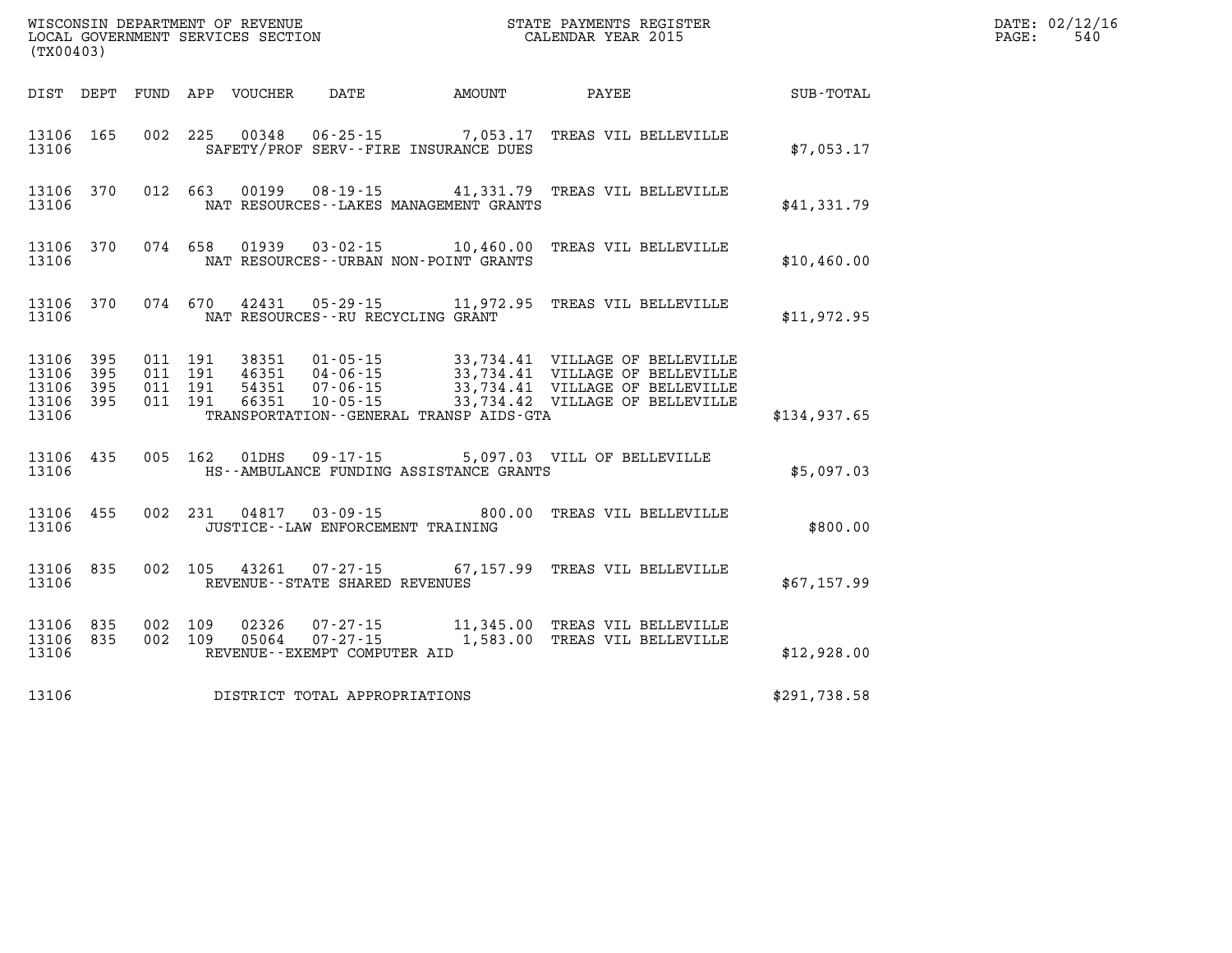| (TX00403)                        |                          |                          |                          | WISCONSIN DEPARTMENT OF REVENUE<br>LOCAL GOVERNMENT SERVICES SECTION |                                                | STATE PAYMENTS REGISTER<br>CALENDAR YEAR 2015                |                                                                                                                                                                |               |  |  |
|----------------------------------|--------------------------|--------------------------|--------------------------|----------------------------------------------------------------------|------------------------------------------------|--------------------------------------------------------------|----------------------------------------------------------------------------------------------------------------------------------------------------------------|---------------|--|--|
| DIST                             | DEPT                     | FUND                     | APP                      | VOUCHER                                                              | DATE                                           | AMOUNT                                                       | PAYEE                                                                                                                                                          | SUB-TOTAL     |  |  |
| 13107<br>13107                   | 165                      | 002                      | 225                      |                                                                      |                                                | SAFETY/PROF SERV--FIRE INSURANCE DUES                        | 00349  06-25-15  3,788.31  TREAS VIL BLACK EARTH                                                                                                               | \$3,788.31    |  |  |
| 13107<br>13107                   | 370                      | 012                      | 579                      | 20131                                                                |                                                | $04 - 03 - 15$ 30.97<br>NAT RESOURCES--AIDS IN LIEU OF TAXES | TREAS VILL BLACK EARTH                                                                                                                                         | \$30.97       |  |  |
| 13107<br>13107                   | 370                      | 074                      | 670                      | 42432                                                                | NAT RESOURCES - - RU RECYCLING GRANT           | $05 - 29 - 15$ 4,858.88                                      | TREAS VIL BLACK EARTH                                                                                                                                          | \$4,858.88    |  |  |
| 13107<br>13107<br>13107<br>13107 | 395<br>395<br>395<br>395 | 011<br>011<br>011<br>011 | 191<br>191<br>191<br>191 | 38352<br>46352<br>54352<br>66352                                     | 07-06-15<br>10-05-15                           |                                                              | 01-05-15 20,110.51 VILLAGE OF BLACK EARTH<br>04-06-15 20,110.51 VILLAGE OF BLACK EARTH<br>20,110.51 VILLAGE OF BLACK EARTH<br>20,110.54 VILLAGE OF BLACK EARTH |               |  |  |
| 13107                            |                          |                          |                          |                                                                      |                                                | TRANSPORTATION--GENERAL TRANSP AIDS-GTA                      |                                                                                                                                                                | \$80,442.07   |  |  |
| 13107<br>13107                   | 835                      | 002                      | 105                      | 43262                                                                | REVENUE - - STATE SHARED REVENUES              | 07-27-15 11,681.95                                           | TREAS VIL BLACK EARTH                                                                                                                                          | \$11,681.95   |  |  |
| 13107<br>13107<br>13107          | 835<br>835               | 002<br>002               | 109<br>109               | 02327<br>05065                                                       | $07 - 27 - 15$<br>REVENUE--EXEMPT COMPUTER AID | $07 - 27 - 15$ 204.00<br>3,181.00                            | TREAS VIL BLACK EARTH<br>TREAS VIL BLACK EARTH                                                                                                                 | \$3,385.00    |  |  |
| 13107                            |                          |                          |                          |                                                                      | DISTRICT TOTAL APPROPRIATIONS                  |                                                              |                                                                                                                                                                | \$104, 187.18 |  |  |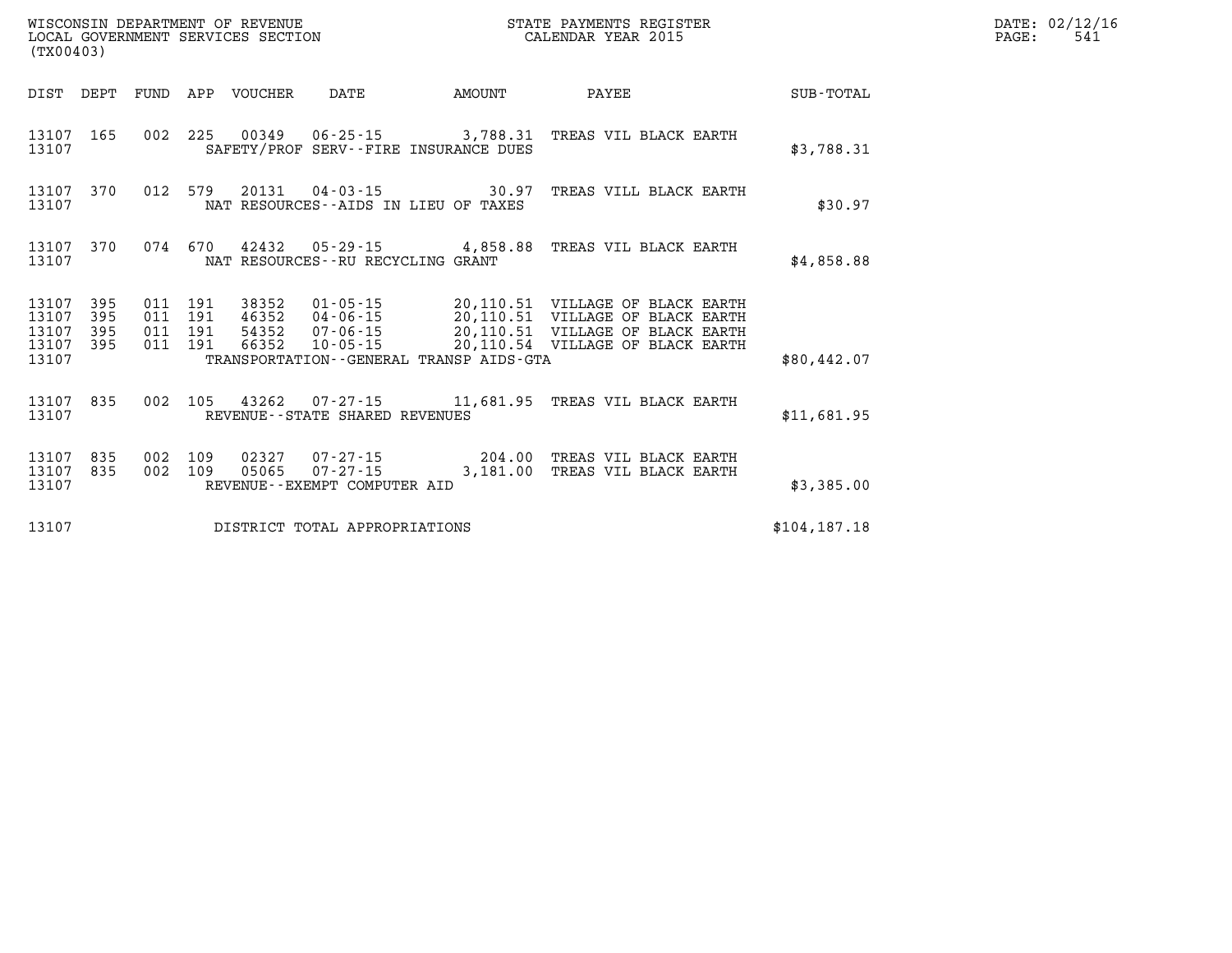| (TX00403)                                         |            |                               |         | WISCONSIN DEPARTMENT OF REVENUE<br>LOCAL GOVERNMENT SERVICES SECTION |                                                | STATE PAYMENTS REGISTER<br>CALENDAR YEAR 2015 | DATE: 02/12/16<br>542<br>PAGE:                                                  |             |  |
|---------------------------------------------------|------------|-------------------------------|---------|----------------------------------------------------------------------|------------------------------------------------|-----------------------------------------------|---------------------------------------------------------------------------------|-------------|--|
|                                                   |            |                               |         | DIST DEPT FUND APP VOUCHER DATE                                      |                                                | AMOUNT                                        | <b>PAYEE</b>                                                                    | SUB-TOTAL   |  |
| 13108 165<br>13108                                |            |                               |         |                                                                      |                                                | SAFETY/PROF SERV--FIRE INSURANCE DUES         | 002 225 00350 06-25-15 2,235.33 TREAS VIL BLUE MOUNDS                           | \$2,235.33  |  |
| 13108                                             | 13108 370  |                               |         |                                                                      |                                                | NAT RESOURCES--AIDS IN LIEU OF TAXES          | 012 579 20132 04-03-15 192.81 TREAS VILL BLUE MOUNDS                            | \$192.81    |  |
| 13108                                             | 13108 370  |                               |         |                                                                      | NAT RESOURCES--RU RECYCLING GRANT              |                                               | 074 670 42433 05-29-15 2,213.05 TREAS VIL BLUE MOUNDS                           | \$2, 213.05 |  |
| 13108 395<br>13108<br>13108<br>13108 395<br>13108 | 395<br>395 | 011 191<br>011 191<br>011 191 | 011 191 | 38353<br>46353<br>54353<br>66353                                     |                                                | TRANSPORTATION--GENERAL TRANSP AIDS-GTA       | $04 - 06 - 15$ 12,423.75 VILLAGE OF BLUE MOUNDS                                 | \$49,695.03 |  |
| 13108                                             | 13108 455  |                               |         |                                                                      | JUSTICE - - LAW ENFORCEMENT TRAINING           |                                               | 002 231 08 03-12-15 480.00 TREAS VIL BLUE MOUNDS                                | \$480.00    |  |
| 13108                                             | 13108 835  |                               |         |                                                                      | REVENUE--STATE SHARED REVENUES                 |                                               | 002 105 43263 07-27-15 17,447.08 TREAS VIL BLUE MOUNDS                          | \$17,447.08 |  |
| 13108 835<br>13108                                | 13108 835  | 002 109<br>002 109            |         |                                                                      | 05066 07-27-15<br>REVENUE--EXEMPT COMPUTER AID |                                               | 02328  07-27-15  396.00 TREAS VIL BLUE MOUNDS<br>2,450.00 TREAS VIL BLUE MOUNDS | \$2,846.00  |  |
| 13108                                             | 13108 835  |                               |         |                                                                      | REVENUE--LOTTERY CREDIT -                      |                                               | 021 363 35577 03-23-15 7,624.57 TREAS VIL BLUE MOUNDS                           | \$7,624.57  |  |
| 13108                                             |            |                               |         |                                                                      | DISTRICT TOTAL APPROPRIATIONS                  |                                               |                                                                                 | \$82,733.87 |  |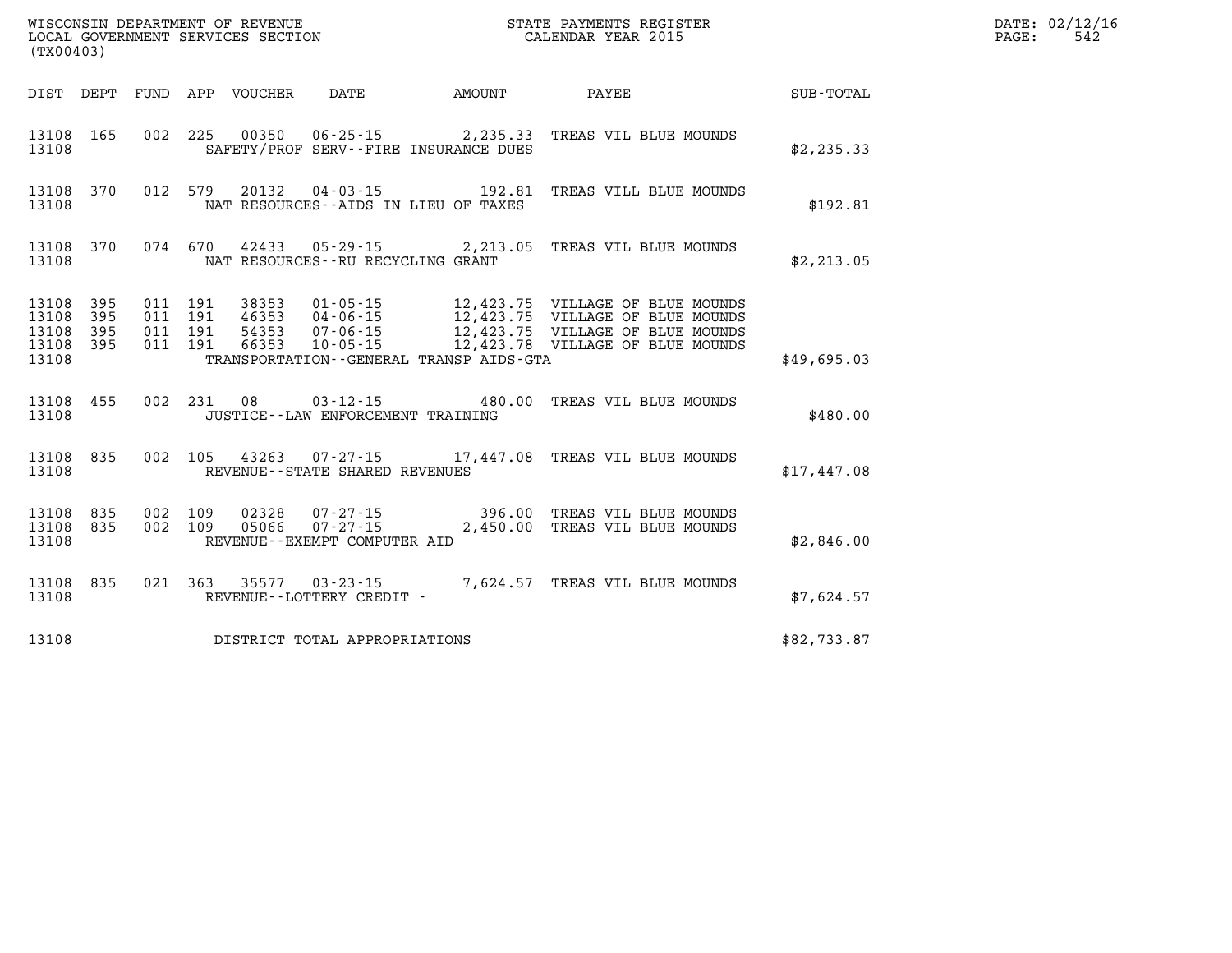| WISCONSIN DEPARTMENT OF REVENUE<br>LOCAL GOVERNMENT SERVICES SECTION<br>CALENDAR YEAR 2015<br>(TX00403) |                    |  |  |  |                                     |                                            |                                                                                                                                                                                                                                  |              | DATE: 02/12/16<br>$\mathtt{PAGE:}$<br>543 |
|---------------------------------------------------------------------------------------------------------|--------------------|--|--|--|-------------------------------------|--------------------------------------------|----------------------------------------------------------------------------------------------------------------------------------------------------------------------------------------------------------------------------------|--------------|-------------------------------------------|
|                                                                                                         |                    |  |  |  |                                     |                                            | DIST DEPT FUND APP VOUCHER DATE AMOUNT PAYEE TOTAL                                                                                                                                                                               |              |                                           |
| 13111                                                                                                   | 13111 165          |  |  |  |                                     | SAFETY/PROF SERV--FIRE INSURANCE DUES      | 002 225 00351 06-25-15 5,141.34 TREAS VIL CAMBRIDGE                                                                                                                                                                              | \$5,141.34   |                                           |
| 13111                                                                                                   | 13111 370          |  |  |  | NAT RESOURCES -- RU RECYCLING GRANT |                                            | 074 670 42434 05-29-15 3,954.48 TREAS VIL CAMBRIDGE                                                                                                                                                                              | \$3,954.48   |                                           |
| 13111 395<br>13111 395<br>13111 395<br>13111                                                            | 13111 395          |  |  |  |                                     | TRANSPORTATION - GENERAL TRANSP AIDS - GTA | 011 191 38354 01-05-15 20,631.54 VILLAGE OF CAMBRIDGE<br>011 191 46354 04-06-15 20,631.54 VILLAGE OF CAMBRIDGE<br>011 191 66354 10-05-15 20,631.54 VILLAGE OF CAMBRIDGE<br>011 191 66354 10-05-15 20,631.54 VILLAGE OF CAMBRIDGE | \$82,526.16  |                                           |
|                                                                                                         | 13111 395<br>13111 |  |  |  |                                     | TRANSPORTATION - - LRIP/TRIP/MSIP GRANTS   | 011 278 51476 06-19-15 14,197.38 TREAS VIL CAMBRIDGE                                                                                                                                                                             | \$14, 197.38 |                                           |
| 13111                                                                                                   |                    |  |  |  |                                     |                                            | 13111 435 005 162 01DHS 09-17-15 4,895.13 CAMBRIDGE AREA EMS<br>HS--AMBULANCE FUNDING ASSISTANCE GRANTS                                                                                                                          | \$4,895.13   |                                           |
| 13111                                                                                                   | 13111 435          |  |  |  |                                     | HS--PREPAID MEDICAL TRANSPORT REIMBURSE    | 005 163 01LGS 11-16-15 3,535.46 DHS PREPAID MEDICAL TRANSPORT                                                                                                                                                                    | \$3,535.46   |                                           |
| 13111                                                                                                   |                    |  |  |  | REVENUE--STATE SHARED REVENUES      |                                            | 13111 835 002 105 43264 07-27-15 34,329.67 TREAS VIL CAMBRIDGE                                                                                                                                                                   | \$34,329.67  |                                           |
| 13111 835<br>13111 835<br>13111                                                                         | 13111 835          |  |  |  | REVENUE--EXEMPT COMPUTER AID        |                                            | 002 109 02330 07-27-15 1,376.00 TREAS VIL CAMBRIDGE<br>002 109 02684 07-27-15 5.00 TREAS VIL CAMBRIDGE<br>002 109 05067 07-27-15 805.00 TREAS VIL CAMBRIDGE                                                                      | \$2,186.00   |                                           |
| 13111                                                                                                   |                    |  |  |  | DISTRICT TOTAL APPROPRIATIONS       |                                            |                                                                                                                                                                                                                                  | \$150,765.62 |                                           |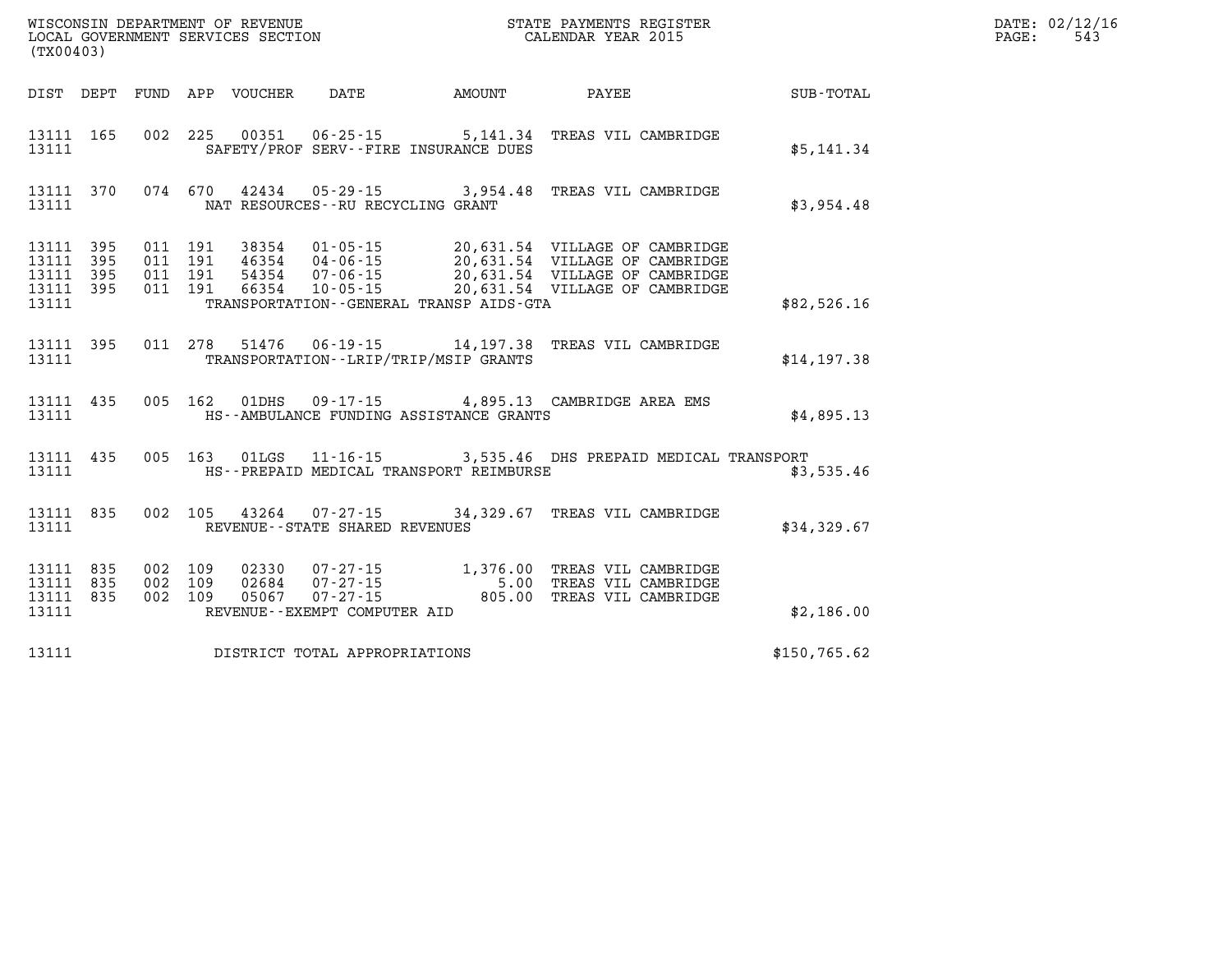| (TX00403)                   |                               |                                          |  |  |                                   |                                             |                                                                                                                                                                                                                              |              | DATE: 02/12/16<br>544<br>PAGE: |
|-----------------------------|-------------------------------|------------------------------------------|--|--|-----------------------------------|---------------------------------------------|------------------------------------------------------------------------------------------------------------------------------------------------------------------------------------------------------------------------------|--------------|--------------------------------|
|                             |                               |                                          |  |  |                                   |                                             | DIST DEPT FUND APP VOUCHER DATE AMOUNT PAYEE SUB-TOTAL                                                                                                                                                                       |              |                                |
| 13112                       |                               |                                          |  |  |                                   | SAFETY/PROF SERV--FIRE INSURANCE DUES       | 13112 165 002 225 00352 06-25-15 21,846.25 TREAS VIL COTTAGE GROVE                                                                                                                                                           | \$21,846.25  |                                |
| 13112                       |                               |                                          |  |  | NAT RESOURCES--RU RECYCLING GRANT |                                             | 13112 370 074 670 42435 05-29-15 9,682.09 TREAS VIL COTTAGE GROVE                                                                                                                                                            | \$9,682.09   |                                |
| 13112                       |                               |                                          |  |  |                                   | TRANSPORTATION - - HIGHWAY SAFETY - FEDERAL | 13112 395 011 185 37814 01-30-15 200.62 TREAS VIL COTTAGE GROVE                                                                                                                                                              | \$200.62     |                                |
| 13112 395<br>13112<br>13112 | 13112 395<br>395<br>13112 395 | 011 191<br>011 191<br>011 191<br>011 191 |  |  |                                   | TRANSPORTATION--GENERAL TRANSP AIDS-GTA     | 38355  01-05-15  67,972.31  VILLAGE OF COTTAGE GROVE<br>46355  04-06-15  67,972.31  VILLAGE OF COTTAGE GROVE<br>54355  07-06-15  67,972.31  VILLAGE OF COTTAGE GROVE<br>66355  10-05-15  67,972.31  VILLAGE OF COTTAGE GROVE | \$271,889.24 |                                |
| 13112                       |                               |                                          |  |  |                                   | HS--AMBULANCE FUNDING ASSISTANCE GRANTS     | 13112 435 005 162 01DHS 09-17-15 5,657.01 DEER GROVE EMS                                                                                                                                                                     | \$5,657.01   |                                |
| 13112                       |                               |                                          |  |  |                                   | HS--PREPAID MEDICAL TRANSPORT REIMBURSE     | 13112 435 005 163 01LGS 11-16-15 4,173.00 DHS PREPAID MEDICAL TRANSPORT                                                                                                                                                      | \$4,173.00   |                                |
| 13112                       |                               |                                          |  |  | REVENUE--STATE SHARED REVENUES    |                                             | 13112 835 002 105 43265 07-27-15 6,928.63 TREAS VIL COTTAGE GROVE                                                                                                                                                            | \$6,928.63   |                                |
| 13112                       | 13112 835<br>13112 835        |                                          |  |  | REVENUE--EXEMPT COMPUTER AID      |                                             | $0.02$ 109 $0.2331$ $0.7 - 27 - 15$ 3,289.00 TREAS VIL COTTAGE GROVE $0.02$ 109 $0.5068$ 07-27-15 33,166.00 TREAS VIL COTTAGE GROVE                                                                                          | \$36,455.00  |                                |
| 13112                       |                               |                                          |  |  | DISTRICT TOTAL APPROPRIATIONS     |                                             |                                                                                                                                                                                                                              | \$356,831.84 |                                |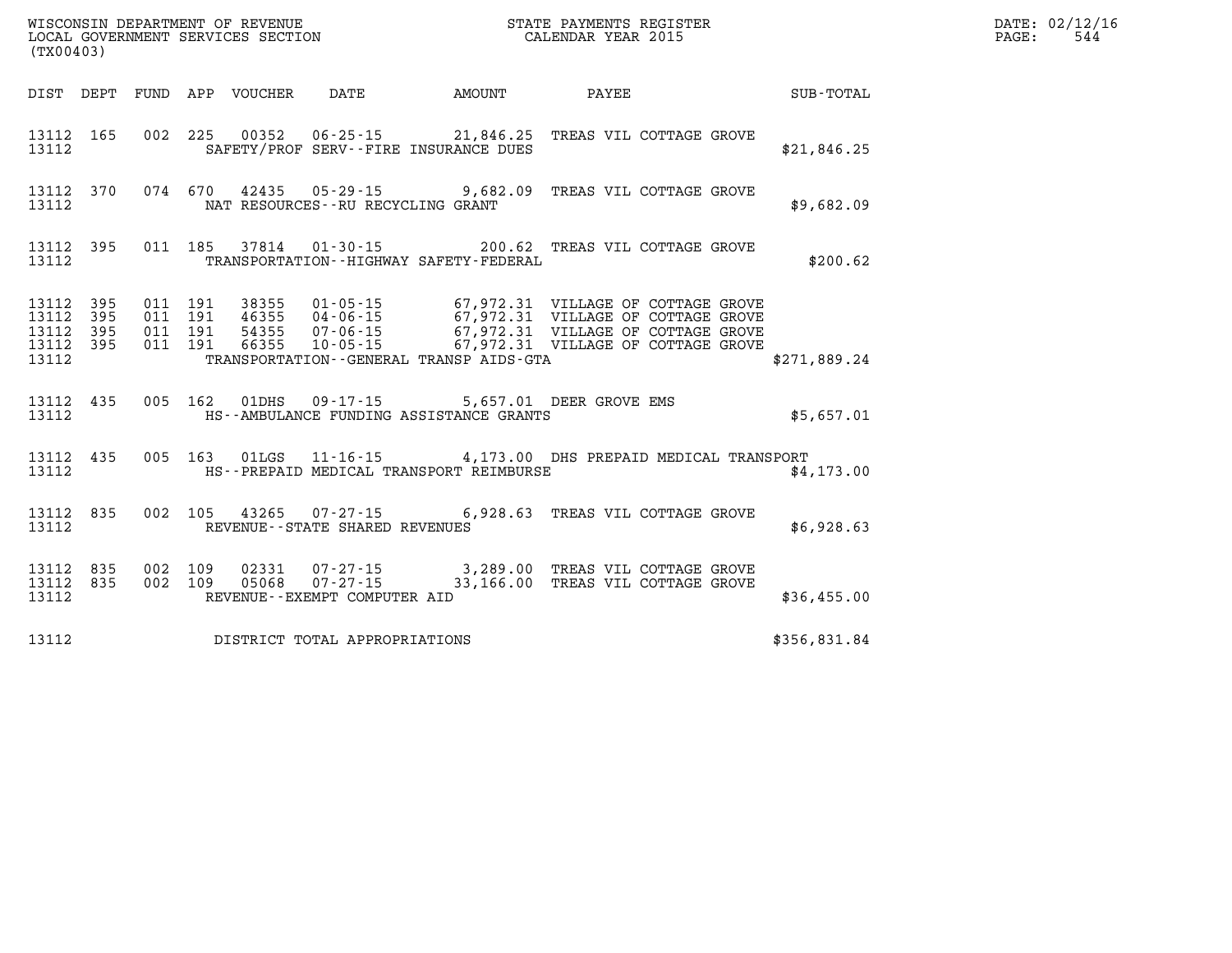| (TX00403)                                |                        |            |            |                |                                                                     | $\mathbb{E} \mathbb{R}$                     |                                                                                                                                                                                                                                                                                    |              | DATE: 02/12/16<br>545<br>$\mathtt{PAGE:}$ |
|------------------------------------------|------------------------|------------|------------|----------------|---------------------------------------------------------------------|---------------------------------------------|------------------------------------------------------------------------------------------------------------------------------------------------------------------------------------------------------------------------------------------------------------------------------------|--------------|-------------------------------------------|
|                                          |                        |            |            |                |                                                                     |                                             | DIST DEPT FUND APP VOUCHER DATE AMOUNT PAYEE SUB-TOTAL                                                                                                                                                                                                                             |              |                                           |
| 13113                                    |                        |            |            |                |                                                                     | SAFETY/PROF SERV--FIRE INSURANCE DUES       | 13113 165 002 225 00353 06-25-15 12,259.18 TREAS VIL CROSS PLAINS                                                                                                                                                                                                                  | \$12, 259.18 |                                           |
|                                          |                        |            |            |                |                                                                     |                                             | 13113 370 002 503 17408 01-12-15 430.46 TREAS VIL CROSS PLAINS<br>131.72 VILL SHARE                                                                                                                                                                                                |              |                                           |
| 13113                                    |                        |            |            |                |                                                                     | NAT RESOURCES--AIDS IN LIEU OF TAXES        |                                                                                                                                                                                                                                                                                    | \$430.46     |                                           |
| 13113                                    |                        |            |            |                |                                                                     | NAT RESOURCES - FOREST CROP/MFL/CO FOREST   | 13113 370 012 571 38764 06-02-15 3.40 TREAS VIL CROSS PLAINS                                                                                                                                                                                                                       | \$3.40       |                                           |
| 13113                                    | 13113 370<br>13113 370 | 012 579    |            |                |                                                                     | NAT RESOURCES--AIDS IN LIEU OF TAXES        |                                                                                                                                                                                                                                                                                    | \$18.91      |                                           |
| 13113                                    |                        |            |            |                |                                                                     | NAT RESOURCES--RU RECYCLING GRANT           | 13113 370 074 670 42436 05-29-15 6,624.09 TREAS VIL CROSS PLAINS                                                                                                                                                                                                                   | \$6,624.09   |                                           |
| 13113                                    |                        |            |            |                |                                                                     | TRANSPORTATION - - HIGHWAY SAFETY - FEDERAL | 13113 395 011 185 39356 02-13-15 4,000.00 TREAS VIL CROSS PLAINS                                                                                                                                                                                                                   | \$4,000.00   |                                           |
| 13113 395<br>13113<br>13113 395<br>13113 | 395<br>13113 395       |            |            |                |                                                                     |                                             | 011 191 38356 01-05-15 43,328.01 VILLAGE OF CROSS PLAINS<br>011 191 46356 04-06-15 43,328.01 VILLAGE OF CROSS PLAINS<br>011 191 66356 10-05-15 43,328.01 VILLAGE OF CROSS PLAINS<br>011 191 66356 10-05-15 43,328.02 VILLAGE OF CROSS P<br>TRANSPORTATION--GENERAL TRANSP AIDS-GTA | \$173,312.05 |                                           |
|                                          |                        |            |            |                |                                                                     |                                             | $\begin{array}{cccccc} 13113 & 435 & 005 & 162 & 01 \text{DHS} & 09\text{-}17\text{-}15 & 5,409.43 & \text{CROSS PLAINS AREA EMS} & \\ & & & \text{HS--AMBULANCE FUNDING ASSISTANCE GRANTS} & & & \text{$$5,409.43$} \end{array}$                                                  |              |                                           |
|                                          |                        |            |            |                |                                                                     |                                             | 13113 435 005 163 01LGS 11-16-15 2,000.00 DHS PREPAID MEDICAL TRANSPORT<br>13113 THS--PREPAID MEDICAL TRANSPORT REIMBURSE THE SAMPLE RELATION ASSAULT AND SERVICE SERVICE SERVICE SERVICE                                                                                          |              |                                           |
| 13113                                    |                        |            |            |                | REVENUE - - STATE SHARED REVENUES                                   |                                             | 13113 835 002 105 43266 07-27-15 15,986.48 TREAS VIL CROSS PLAINS                                                                                                                                                                                                                  | \$15,986.48  |                                           |
| 13113<br>13113<br>13113                  | 835<br>835             | 002<br>002 | 109<br>109 | 02332<br>05069 | $07 - 27 - 15$<br>$07 - 27 - 15$<br>REVENUE - - EXEMPT COMPUTER AID | 6,142.00<br>3,435.00                        | TREAS VIL CROSS PLAINS<br>TREAS VIL CROSS PLAINS                                                                                                                                                                                                                                   | \$9,577.00   |                                           |
| 13113                                    |                        |            |            |                | DISTRICT TOTAL APPROPRIATIONS                                       |                                             |                                                                                                                                                                                                                                                                                    | \$229,621.00 |                                           |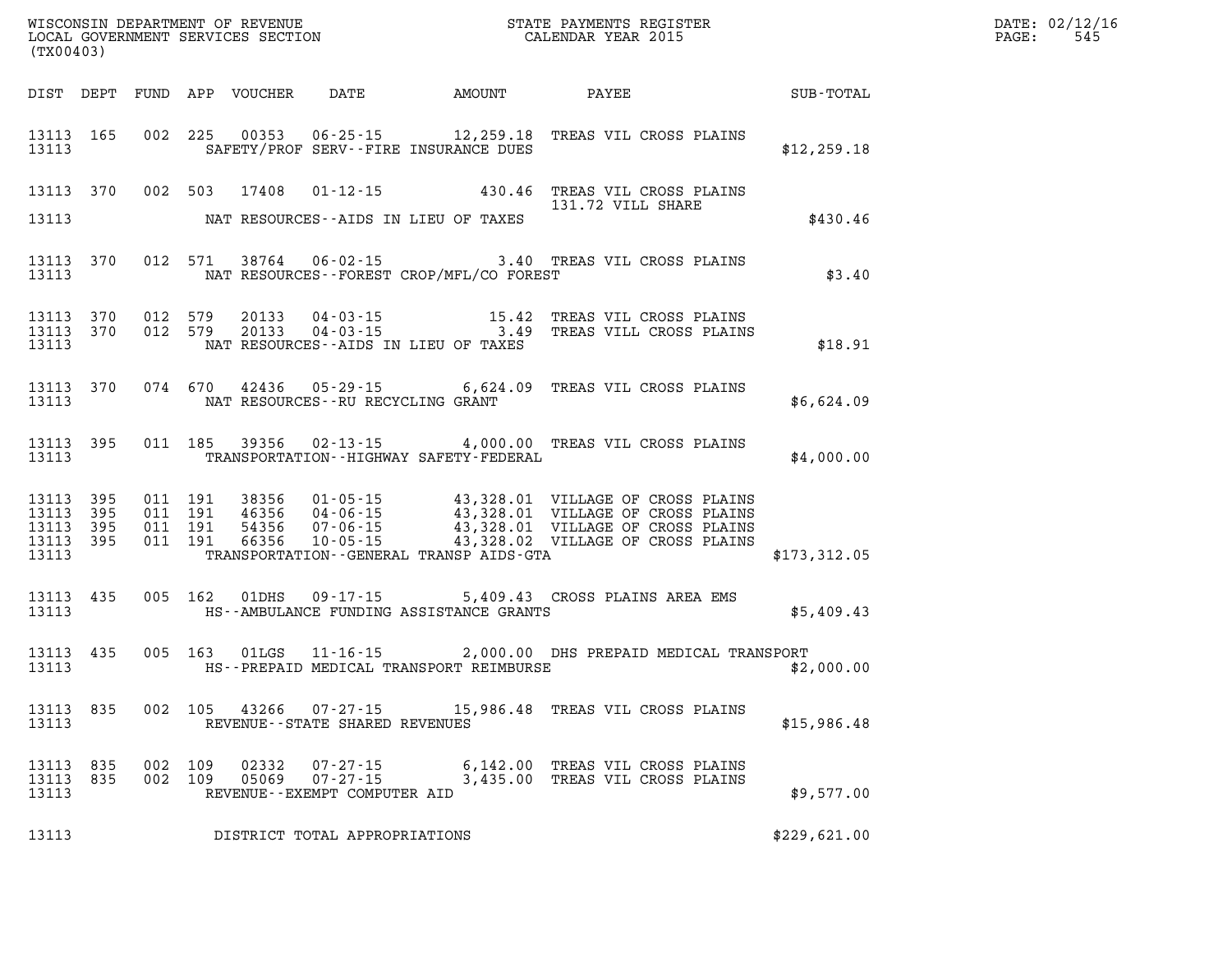| (TX00403)                            |                     |  |  |                                 |                                   | STATE PAYMENTS REGISTER                                                                       |                                                                                                                                                                                                                                                                                                                                          |             | $\mathtt{PAGE:}$ | DATE: 02/12/16<br>546 |
|--------------------------------------|---------------------|--|--|---------------------------------|-----------------------------------|-----------------------------------------------------------------------------------------------|------------------------------------------------------------------------------------------------------------------------------------------------------------------------------------------------------------------------------------------------------------------------------------------------------------------------------------------|-------------|------------------|-----------------------|
|                                      |                     |  |  | DIST DEPT FUND APP VOUCHER DATE |                                   | <b>AMOUNT</b>                                                                                 | <b>PAYEE</b>                                                                                                                                                                                                                                                                                                                             | SUB-TOTAL   |                  |                       |
| 13116 165<br>13116                   |                     |  |  |                                 |                                   | 002 225 00354 06-25-15 3,082.65 TREAS VIL DANE<br>SAFETY/PROF SERV--FIRE INSURANCE DUES       |                                                                                                                                                                                                                                                                                                                                          | \$3,082.65  |                  |                       |
| 13116 370<br>13116                   |                     |  |  |                                 | NAT RESOURCES--RU RECYCLING GRANT | 074 670 42437 05-29-15 2,656.13 TREAS VIL DANE                                                |                                                                                                                                                                                                                                                                                                                                          | \$2,656.13  |                  |                       |
| 13116 395<br>13116                   |                     |  |  |                                 |                                   | 011 185 43019 03-24-15 4,000.00 TREAS VIL DANE<br>TRANSPORTATION - - HIGHWAY SAFETY - FEDERAL |                                                                                                                                                                                                                                                                                                                                          | \$4,000.00  |                  |                       |
| 13116<br>13116<br>13116<br>13116 395 | - 395<br>395<br>395 |  |  |                                 |                                   |                                                                                               | $\begin{array}{cccc} 011 & 191 & 38357 & 01\cdot 05\cdot 15 & 12\, , 835\, . 97 & \text{VILLAGE OF DANE} \\ 011 & 191 & 46357 & 04\cdot 06\cdot 15 & 12\, , 835\, . 97 & \text{VILLAGE OF DANE} \\ 011 & 191 & 54357 & 07\cdot 06\cdot 15 & 12\, , 835\, . 97 & \text{VILLAGE OF DANE} \\ 011 & 191 & 66357 & 10\cdot 05\cdot 15 & 12\,$ |             |                  |                       |
| 13116                                |                     |  |  |                                 |                                   | TRANSPORTATION--GENERAL TRANSP AIDS-GTA                                                       |                                                                                                                                                                                                                                                                                                                                          | \$51,343.91 |                  |                       |
| 13116 835<br>13116                   |                     |  |  |                                 | REVENUE--STATE SHARED REVENUES    | 002 105 43267 07-27-15 22,903.77 TREAS VIL DANE                                               |                                                                                                                                                                                                                                                                                                                                          | \$22,903.77 |                  |                       |
| 13116 835<br>13116 835<br>13116      |                     |  |  | 002 109 02333                   | REVENUE--EXEMPT COMPUTER AID      | 07-27-15 371.00 TREAS VIL DANE<br>002 109 05070 07-27-15 48.00                                | TREAS VIL DANE                                                                                                                                                                                                                                                                                                                           | \$419.00    |                  |                       |
| 13116                                |                     |  |  |                                 | DISTRICT TOTAL APPROPRIATIONS     |                                                                                               |                                                                                                                                                                                                                                                                                                                                          | \$84,405.46 |                  |                       |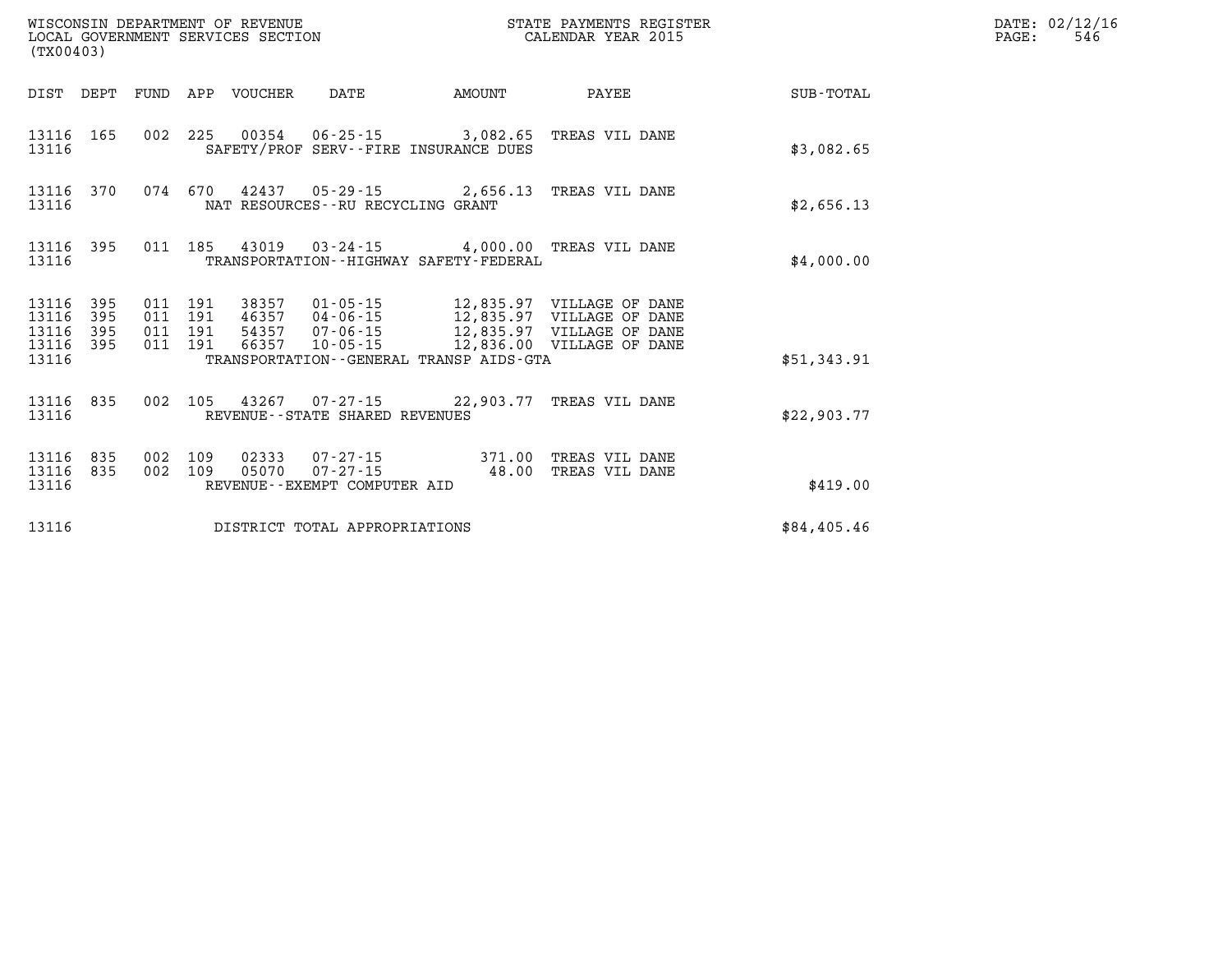| %WISCONSIN DEPARTMENT OF REVENUE $$\tt STATE~PAYMENTS~REGISTER~LOCALSONSTR~QOVERNMENT~SERVICES~SECTION~CALENDAR~YEAR~2015$<br>(TX00403) |  |  |  |                                 |                                      |                                              |                                                                                                                                                                                                                                         |               | DATE: 02/12/16<br>$\mathtt{PAGE:}$<br>547 |
|-----------------------------------------------------------------------------------------------------------------------------------------|--|--|--|---------------------------------|--------------------------------------|----------------------------------------------|-----------------------------------------------------------------------------------------------------------------------------------------------------------------------------------------------------------------------------------------|---------------|-------------------------------------------|
|                                                                                                                                         |  |  |  | DIST DEPT FUND APP VOUCHER DATE |                                      | <b>EXAMPLE THE AMOUNT</b>                    | <b>PAYEE</b>                                                                                                                                                                                                                            | SUB-TOTAL     |                                           |
| 13117                                                                                                                                   |  |  |  |                                 |                                      | SAFETY/PROF SERV--FIRE INSURANCE DUES        | 13117 165 002 225 00355 06-25-15 7,183.70 TREAS VIL DEERFIELD                                                                                                                                                                           | \$7,183.70    |                                           |
| 13117                                                                                                                                   |  |  |  |                                 | NAT RESOURCES--AIDS IN LIEU OF TAXES |                                              | 13117 370 012 579 20134 04-03-15 101.25 TREAS VILL DEERFIELD                                                                                                                                                                            | \$101.25      |                                           |
| 13117                                                                                                                                   |  |  |  |                                 | NAT RESOURCES--URBAN FORESTRY GRANTS |                                              | 13117 370 012 587 02289 04-13-15 5,613.56 TREAS VIL DEERFIELD                                                                                                                                                                           | \$5,613.56    |                                           |
| 13117                                                                                                                                   |  |  |  |                                 | NAT RESOURCES--RU RECYCLING GRANT    |                                              | 13117 370 074 670 42438 05-29-15 6,614.57 TREAS VIL DEERFIELD                                                                                                                                                                           | \$6,614.57    |                                           |
| 13117                                                                                                                                   |  |  |  |                                 |                                      | TRANSPORTATION - - GENERAL TRANSP AIDS - GTA | 13117 395 011 191 38358 01-05-15 25,429.38 VILLAGE OF DEERFIELD<br>13117 395 011 191 46358 04-06-15 25,429.38 VILLAGE OF DEERFIELD<br>13117 395 011 191 54358 07-06-15 25,429.38 VILLAGE OF DEERFIELD<br>13117 395 011 191 66358 10-05- | \$101, 717.53 |                                           |
| 13117                                                                                                                                   |  |  |  |                                 | REVENUE--STATE SHARED REVENUES       |                                              | 13117 835 002 105 43268 07-27-15 45, 202.84 TREAS VIL DEERFIELD                                                                                                                                                                         | \$45, 202.84  |                                           |
| 13117                                                                                                                                   |  |  |  |                                 | REVENUE--EXEMPT COMPUTER AID         |                                              | 13117 835 002 109 02334 07-27-15 2,166.00 TREAS VIL DEERFIELD<br>13117 835 002 109 05071 07-27-15 25,928.00 TREAS VIL DEERFIELD                                                                                                         | \$28,094.00   |                                           |
| 13117                                                                                                                                   |  |  |  |                                 | DISTRICT TOTAL APPROPRIATIONS        |                                              |                                                                                                                                                                                                                                         | \$194,527.45  |                                           |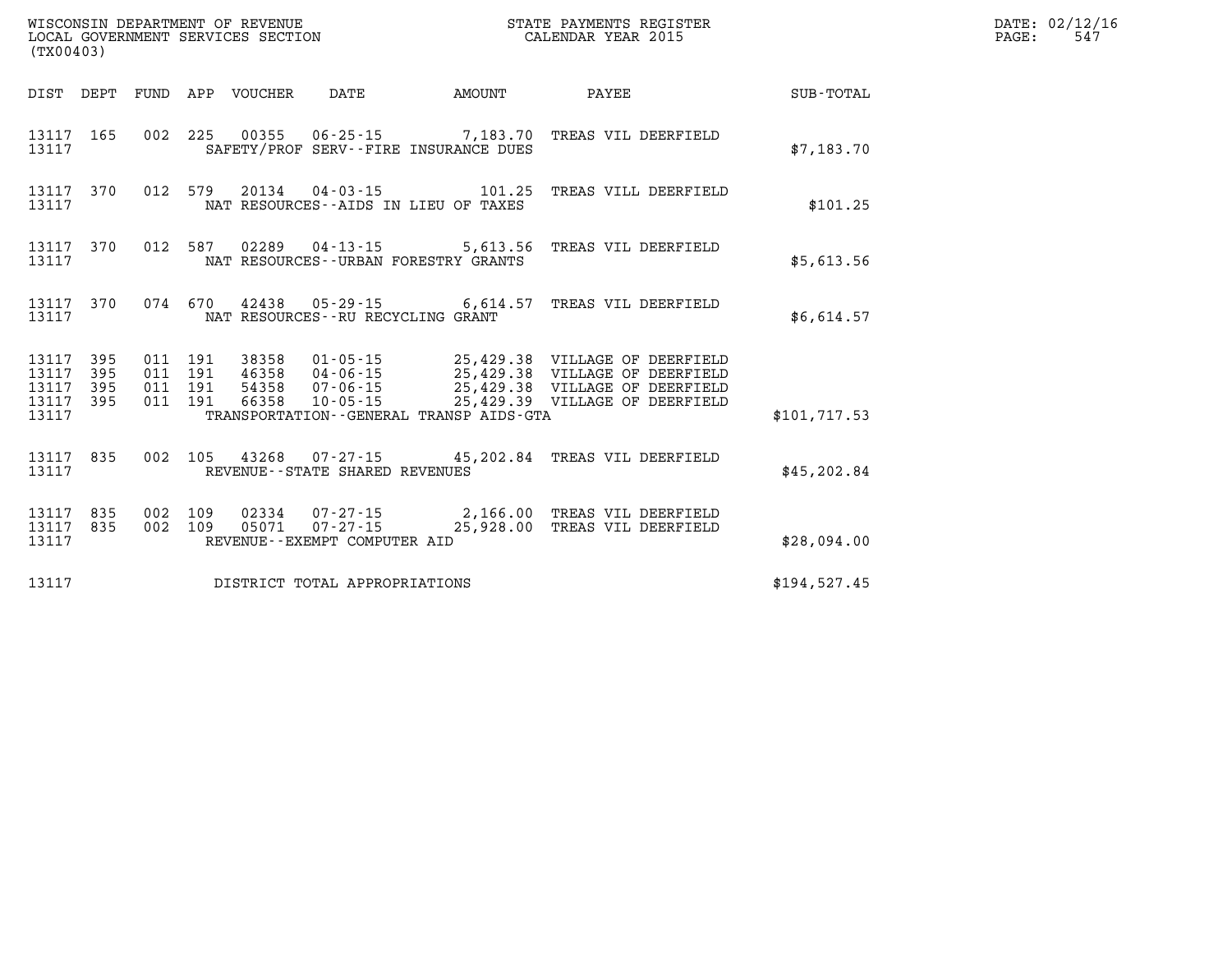| (TX00403)                                                                                  |                                                      |  |                                                                                                 |                                                                               |                                      |                                              |                                                                                                                                                                                                                                          |               | DATE: 02/12/16<br>PAGE:<br>548 |
|--------------------------------------------------------------------------------------------|------------------------------------------------------|--|-------------------------------------------------------------------------------------------------|-------------------------------------------------------------------------------|--------------------------------------|----------------------------------------------|------------------------------------------------------------------------------------------------------------------------------------------------------------------------------------------------------------------------------------------|---------------|--------------------------------|
| DIST DEPT                                                                                  |                                                      |  |                                                                                                 | FUND APP VOUCHER                                                              |                                      | DATE AMOUNT                                  | <b>PAYEE</b>                                                                                                                                                                                                                             | SUB-TOTAL     |                                |
| 13118 165<br>13118                                                                         |                                                      |  |                                                                                                 |                                                                               |                                      | SAFETY/PROF SERV--FIRE INSURANCE DUES        | 002 225 00356 06-25-15 29,603.98 TREAS VIL DE FOREST                                                                                                                                                                                     | \$29,603.98   |                                |
| 13118                                                                                      | 13118 370                                            |  |                                                                                                 | 002 941 03269                                                                 |                                      | NAT RESOURCES-GENERAL OPERATIONS-FEDERAL     | 07-17-15 45,000.00 TREAS VIL DE FOREST                                                                                                                                                                                                   | \$45,000.00   |                                |
| 13118                                                                                      | 13118 370                                            |  | 074 670                                                                                         |                                                                               | NAT RESOURCES -- RU RECYCLING GRANT  |                                              | 42439 05-29-15 17,069.48 TREAS VIL DE FOREST                                                                                                                                                                                             | \$17,069.48   |                                |
| 13118                                                                                      | 13118 370                                            |  | 095 512                                                                                         |                                                                               | NAT RESOURCES - - STEWARDSHIP 2000   |                                              | 00014  07-17-15  243,997.00 TREAS VIL DE FOREST                                                                                                                                                                                          | \$243,997.00  |                                |
| 13118<br>13118<br>13118<br>13118<br>13118<br>13118<br>13118<br>13118<br>13118 395<br>13118 | 395<br>395<br>395<br>395<br>395<br>395<br>395<br>395 |  | 011 185<br>011 185<br>011 185<br>011 185<br>011 185<br>011 185<br>011 185<br>011 185<br>011 185 | 50142<br>52381<br>53774<br>57082<br>61490<br>63190<br>63389<br>65945<br>69237 |                                      | TRANSPORTATION - - HIGHWAY SAFETY - FEDERAL  | 06-11-15 6,442.70 TREAS VIL DEFOREST<br>07-03-15 792.04 TREAS VIL DEFOREST<br>07-16-15 4,485.17 TREAS VIL DEFOREST<br>08-17-15 5,603.24 TREAS VIL DEFOREST<br>10-01-15 5,418.52 TREAS VIL DEFOREST<br>10-19-15 487.50 TREAS VIL DEFOREST | \$36, 256.36  |                                |
| 13118<br>13118<br>13118<br>13118 395<br>13118                                              | 395<br>395<br>395                                    |  | 011 191<br>011 191<br>011 191<br>011 191                                                        | 38359<br>46359<br>54359<br>66359                                              |                                      | TRANSPORTATION - - GENERAL TRANSP AIDS - GTA | $\begin{tabular}{cccc} 01-05-15 & 108,110.19 & VILLAGE OF DEFOREST \\ 04-06-15 & 108,110.19 & VILLAGE OF DEFOREST \\ 07-06-15 & 108,110.19 & VILLAGE OF DEFOREST \\ 10-05-15 & 108,110.20 & VILLAGE OF DEFOREST \end{tabular}$           | \$432, 440.77 |                                |
| 13118 395<br>13118                                                                         |                                                      |  |                                                                                                 | 011 278 41683                                                                 |                                      | TRANSPORTATION--LRIP/TRIP/MSIP GRANTS        | 03-05-15 24,847.00 TREAS VIL DEFOREST                                                                                                                                                                                                    | \$24,847.00   |                                |
| 13118 435<br>13118                                                                         |                                                      |  | 005 162                                                                                         | 01DHS                                                                         | $09 - 17 - 15$                       | HS--AMBULANCE FUNDING ASSISTANCE GRANTS      | 5,888.81 DEFOREST AREA FIRE & EMS                                                                                                                                                                                                        | \$5,888.81    |                                |
| 13118 435<br>13118                                                                         |                                                      |  |                                                                                                 |                                                                               |                                      | HS--PREPAID MEDICAL TRANSPORT REIMBURSE      | 005 163 01LGS 11-16-15 7,476.63 DHS PREPAID MEDICAL TRANSPORT                                                                                                                                                                            | \$7,476.63    |                                |
| 13118 455<br>13118                                                                         |                                                      |  |                                                                                                 | 002 231 16                                                                    | JUSTICE - - LAW ENFORCEMENT TRAINING |                                              | 04-20-15 2,720.00 TREAS VIL DE FOREST                                                                                                                                                                                                    | \$2,720.00    |                                |
| 13118 835<br>13118                                                                         |                                                      |  |                                                                                                 |                                                                               | REVENUE - - STATE SHARED REVENUES    |                                              | 002 105 43269 07-27-15 164,256.29 TREAS VIL DE FOREST                                                                                                                                                                                    | \$164, 256.29 |                                |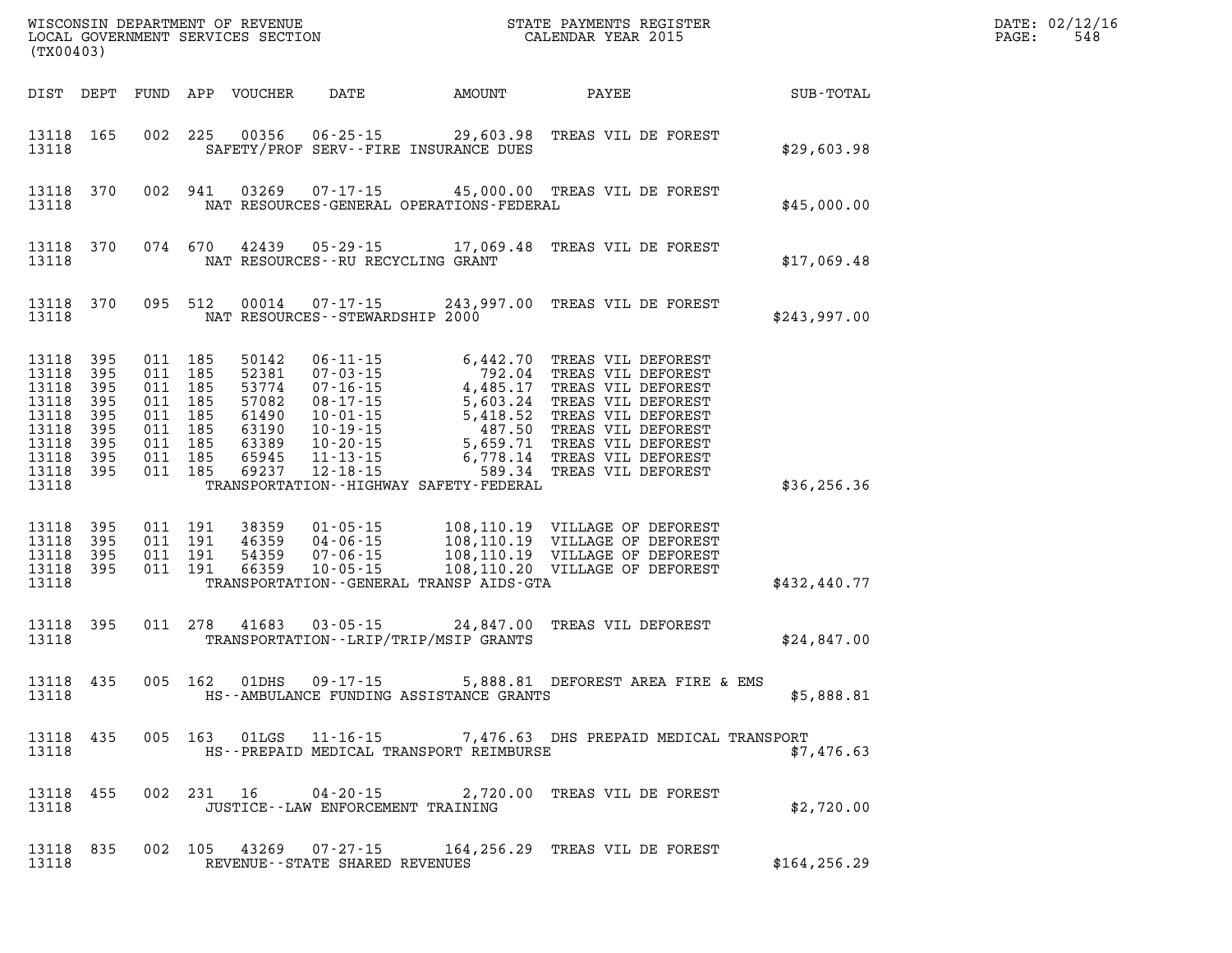| WISCONSIN DEPARTMENT OF REVENUE<br>LOCAL GOVERNMENT SERVICES SECTION<br>(TX00403) |            |            |            |                        |                                                      | STATE PAYMENTS REGISTER<br>CALENDAR YEAR 2015 | DATE: 02/12/16<br>PAGE:                    | 549            |  |  |
|-----------------------------------------------------------------------------------|------------|------------|------------|------------------------|------------------------------------------------------|-----------------------------------------------|--------------------------------------------|----------------|--|--|
| DIST                                                                              | DEPT       | FUND       | APP        | VOUCHER                | DATE                                                 | AMOUNT                                        | PAYEE                                      | SUB-TOTAL      |  |  |
| 13118<br>13118<br>13118                                                           | 835<br>835 | 002<br>002 | 109<br>109 | 02335<br>05072         | 07-27-15<br>07-27-15<br>REVENUE--EXEMPT COMPUTER AID | 17,302.00<br>21,733.00                        | TREAS VIL DE FOREST<br>TREAS VIL DE FOREST | \$39,035.00    |  |  |
| 13118<br>13118                                                                    | 835        | 002        | 501        | 00001<br>DOA - PAYMENT | 02-02-15<br>FOR MUNICIPAL SERVICES AID               | 4,609.82                                      | TREAS VIL DE FOREST                        | \$4,609.82     |  |  |
| 13118                                                                             |            |            |            |                        | DISTRICT TOTAL APPROPRIATIONS                        |                                               |                                            | \$1,053,201.14 |  |  |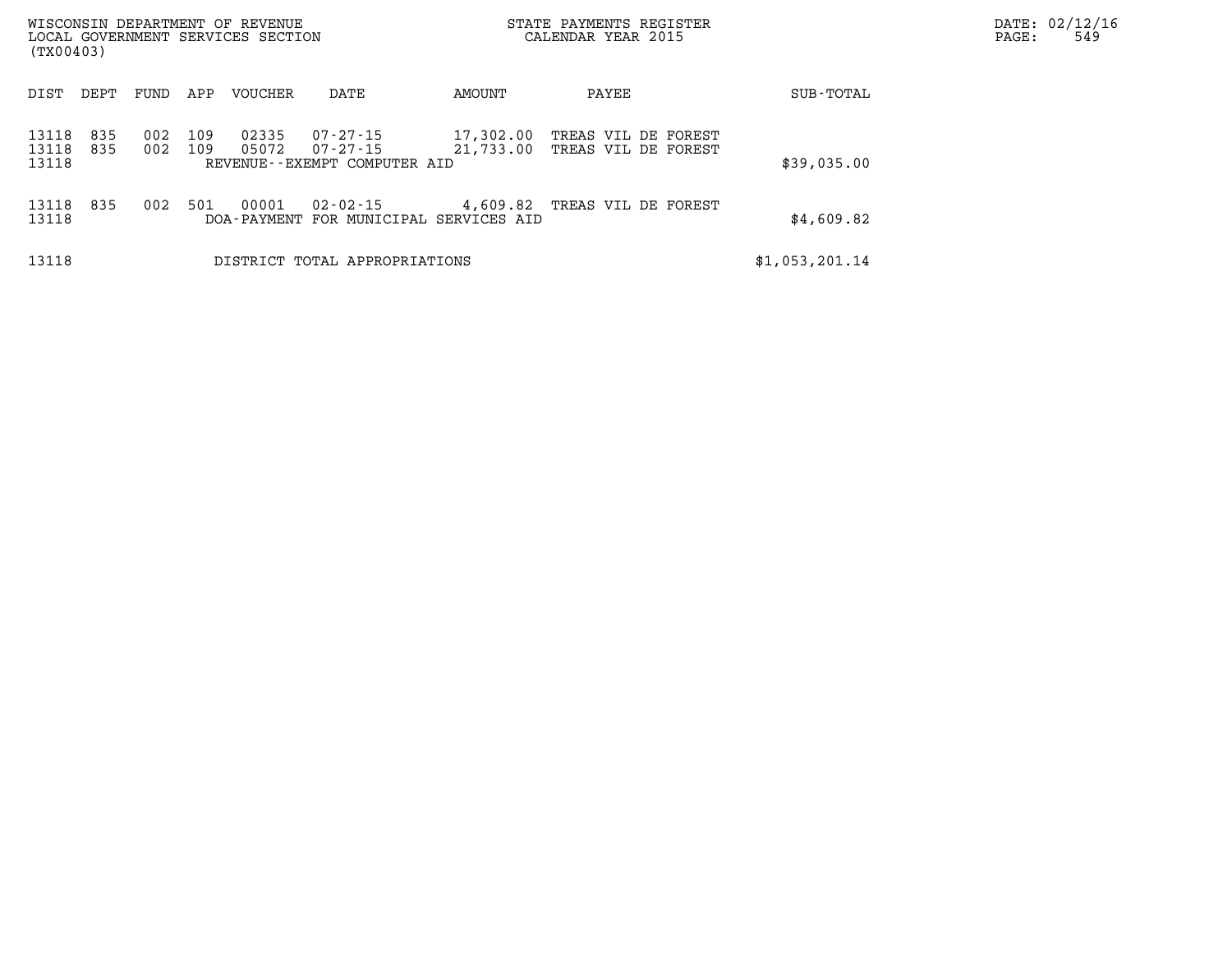| (TX00403)                                     |                   |                          |                          | WISCONSIN DEPARTMENT OF REVENUE<br>LOCAL GOVERNMENT SERVICES SECTION |                                                          | STATE PAYMENTS REGISTER<br>CALENDAR YEAR 2015 |                                                                                                                                              |               |  |  |
|-----------------------------------------------|-------------------|--------------------------|--------------------------|----------------------------------------------------------------------|----------------------------------------------------------|-----------------------------------------------|----------------------------------------------------------------------------------------------------------------------------------------------|---------------|--|--|
| DIST                                          | DEPT              | FUND                     |                          | APP VOUCHER DATE                                                     |                                                          | AMOUNT                                        | <b>PAYEE</b>                                                                                                                                 | SUB-TOTAL     |  |  |
| 13151<br>13151                                | 165               | 002                      | 225                      |                                                                      | SAFETY/PROF SERV--FIRE INSURANCE DUES                    |                                               | 00357  06-25-15  8,827.95  TREAS VIL MAPLE BLUFF                                                                                             | \$8,827.95    |  |  |
| 13151<br>13151                                | 370               | 074                      | 670                      |                                                                      | NAT RESOURCES - - RU RECYCLING GRANT                     |                                               | 42440  05-29-15  28,304.59  TREAS VIL MAPLE BLUFF                                                                                            | \$28,304.59   |  |  |
| 13151<br>13151                                | 395               | 011                      |                          |                                                                      |                                                          | TRANSPORTATION - - HIGHWAY SAFETY - FEDERAL   | 185  47189  05-11-15  4,000.00 TREAS VIL MAPLE BLUFF                                                                                         | \$4,000.00    |  |  |
| 13151<br>13151<br>13151<br>13151 395<br>13151 | 395<br>395<br>395 | 011<br>011<br>011<br>011 | 191<br>191<br>191<br>191 | 38360<br>46360<br>54360<br>66360                                     | $01 - 05 - 15$<br>04-06-15<br>$07 - 06 - 15$<br>10-05-15 | TRANSPORTATION - - GENERAL TRANSP AIDS - GTA  | 53,814.15 VILLAGE OF MAPLE BLUFF<br>53,814.15 VILLAGE OF MAPLE BLUFF<br>53,814.15 VILLAGE OF MAPLE BLUFF<br>53,814.15 VILLAGE OF MAPLE BLUFF | \$215, 256.60 |  |  |
| 13151<br>13151                                | 455               | 002                      | 231                      | 15                                                                   | JUSTICE - - LAW ENFORCEMENT TRAINING                     |                                               | 04-13-15 1,440.00 TREAS VIL MAPLE BLUFF                                                                                                      | \$1,440.00    |  |  |
| 13151<br>13151                                | 835               | 002                      | 105                      | 43270                                                                | REVENUE - - STATE SHARED REVENUES                        |                                               | 07-27-15 28,295.13 TREAS VIL MAPLE BLUFF                                                                                                     | \$28,295.13   |  |  |
| 13151<br>13151                                | 835               | 002                      | 109                      | 02336                                                                | $07 - 27 - 15$ 315.00<br>REVENUE--EXEMPT COMPUTER AID    |                                               | TREAS VIL MAPLE BLUFF                                                                                                                        | \$315.00      |  |  |
| 13151<br>13151                                | 835               | 002                      | 501                      | 00001                                                                | DOA-PAYMENT FOR MUNICIPAL SERVICES AID                   |                                               | 02-02-15 4,098.54 TREAS VIL MAPLE BLUFF                                                                                                      | \$4,098.54    |  |  |
| 13151                                         |                   |                          |                          |                                                                      | DISTRICT TOTAL APPROPRIATIONS                            |                                               |                                                                                                                                              | \$290,537.81  |  |  |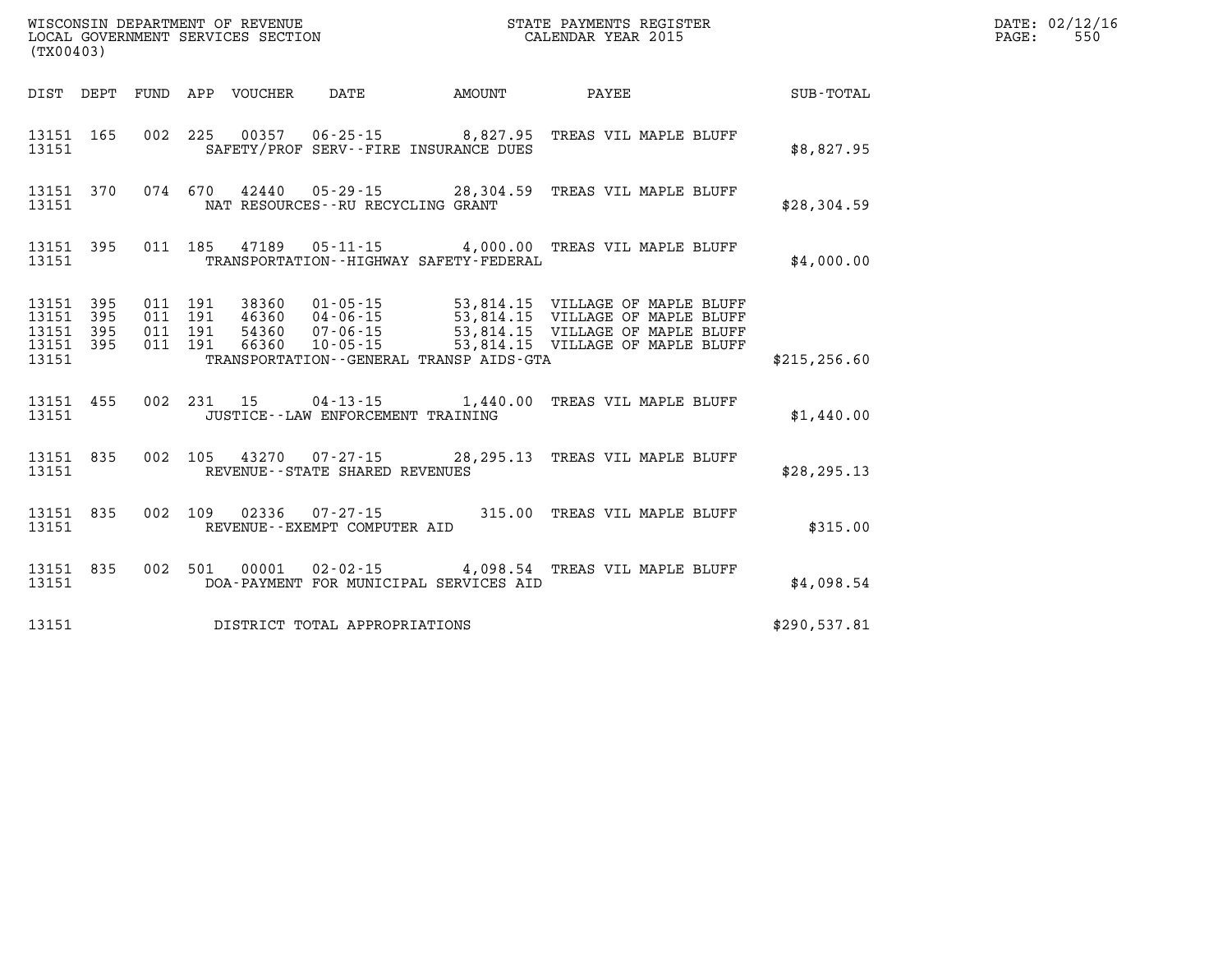| (TX00403)                                 | WISCONSIN DEPARTMENT OF REVENUE<br>LOCAL GOVERNMENT SERVICES SECTION | STATE PAYMENTS REGISTER<br>CALENDAR YEAR 2015 |                          |                                  |                                                                                                                  |                    |                                                                                                                                  |                  |
|-------------------------------------------|----------------------------------------------------------------------|-----------------------------------------------|--------------------------|----------------------------------|------------------------------------------------------------------------------------------------------------------|--------------------|----------------------------------------------------------------------------------------------------------------------------------|------------------|
| DIST                                      | DEPT                                                                 | FUND                                          | APP                      | VOUCHER                          | DATE                                                                                                             | <b>AMOUNT</b>      | PAYEE                                                                                                                            | <b>SUB-TOTAL</b> |
| 13152<br>13152                            | 165                                                                  | 002                                           | 225                      | 00358                            | $06 - 25 - 15$ 6,932.29<br>SAFETY/PROF SERV--FIRE INSURANCE DUES                                                 |                    | TREAS VIL MARSHALL                                                                                                               | \$6,932.29       |
| 13152<br>13152                            | 370                                                                  | 074                                           | 670                      |                                  | NAT RESOURCES - - RU RECYCLING GRANT                                                                             |                    | 42441  05-29-15  10,313.82  TREAS VIL MARSHALL                                                                                   | \$10,313.82      |
| 13152<br>13152<br>13152<br>13152<br>13152 | 395<br>395<br>395<br>395                                             | 011<br>011<br>011<br>011                      | 191<br>191<br>191<br>191 | 38361<br>46361<br>54361<br>66361 | $01 - 05 - 15$<br>04 - 06 - 15<br>07 - 06 - 15<br>$10 - 05 - 15$<br>TRANSPORTATION - - GENERAL TRANSP AIDS - GTA |                    | 39,943.12 VILLAGE OF MARSHALL<br>39,943.12 VILLAGE OF MARSHALL<br>39,943.12 VILLAGE OF MARSHALL<br>39,943.14 VILLAGE OF MARSHALL | \$159,772.50     |
| 13152<br>13152                            | 455                                                                  | 002                                           | 231                      | 15                               | JUSTICE - - LAW ENFORCEMENT TRAINING                                                                             |                    | 04-13-15 1,440.00 TREAS VIL MARSHALL                                                                                             | \$1,440.00       |
| 13152<br>13152                            | 835                                                                  | 002                                           | 105                      |                                  | 43271 07-27-15 63,472.71<br>REVENUE - - STATE SHARED REVENUES                                                    |                    | TREAS VIL MARSHALL                                                                                                               | \$63,472.71      |
| 13152<br>13152<br>13152                   | 835<br>835                                                           | 002<br>002                                    | 109<br>109               | 02337<br>05073                   | 07-27-15<br>$07 - 27 - 15$<br>REVENUE--EXEMPT COMPUTER AID                                                       | 724.00<br>2,430.00 | TREAS VIL MARSHALL<br>TREAS VIL MARSHALL                                                                                         | \$3,154.00       |
| 13152<br>13152                            | 835                                                                  | 021                                           | 363                      | 35578                            | $03 - 23 - 15$<br>REVENUE--LOTTERY CREDIT -                                                                      | 32,955.80          | TREAS VIL MARSHALL                                                                                                               | \$32,955.80      |
| 13152                                     |                                                                      |                                               |                          |                                  | DISTRICT TOTAL APPROPRIATIONS                                                                                    |                    |                                                                                                                                  | \$278,041.12     |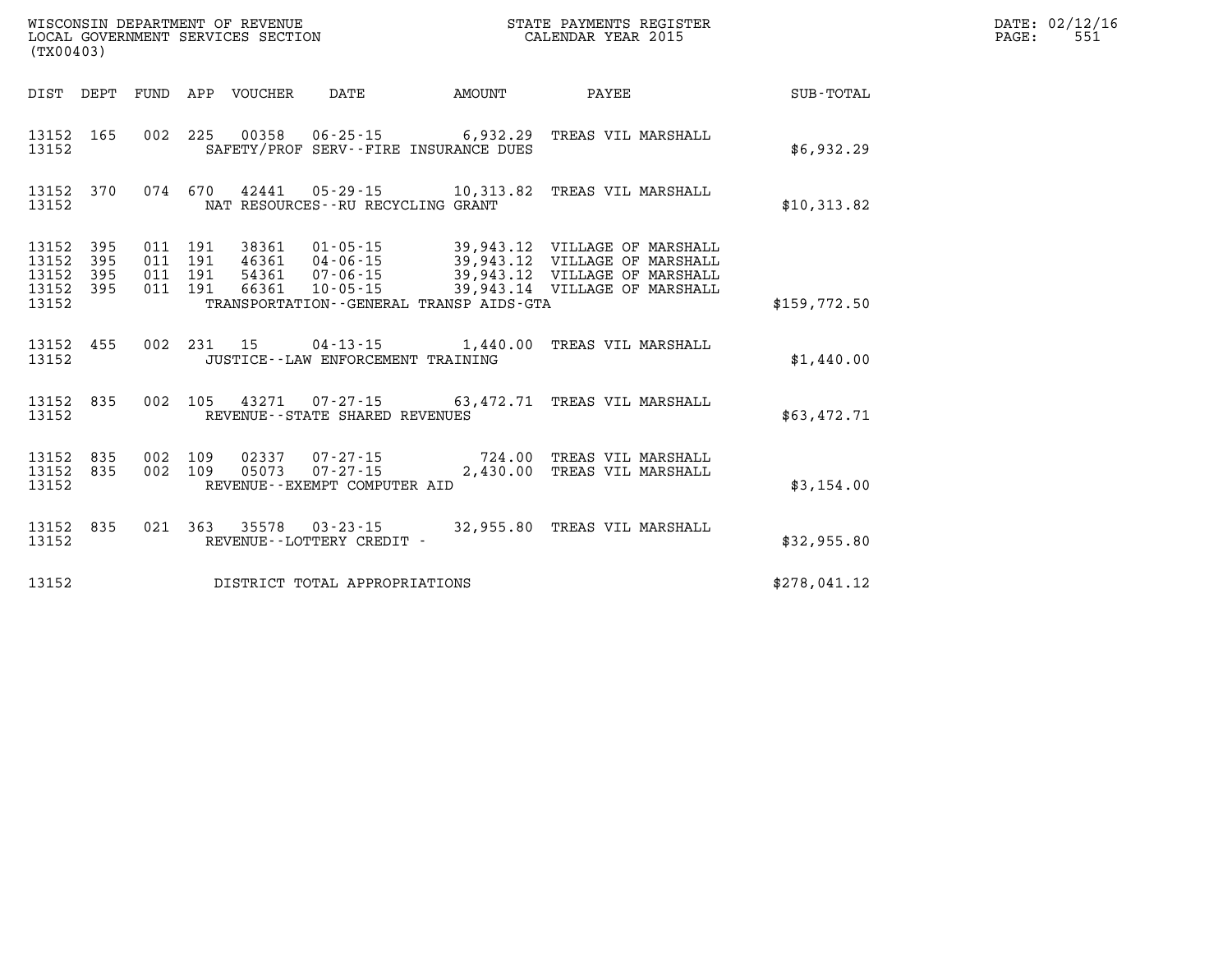| (TX00403)                                             |                                |                                          |         |               |                                   |                                                                                                |  |              | DATE: 02/12/16<br>$\mathtt{PAGE:}$ | 552 |
|-------------------------------------------------------|--------------------------------|------------------------------------------|---------|---------------|-----------------------------------|------------------------------------------------------------------------------------------------|--|--------------|------------------------------------|-----|
|                                                       |                                |                                          |         |               |                                   | DIST DEPT FUND APP VOUCHER DATE AMOUNT PAYEE                                                   |  | SUB-TOTAL    |                                    |     |
| 13153 165<br>13153                                    |                                |                                          |         |               |                                   | 002 225 00359 06-25-15 5,391.81 TREAS VIL MAZOMANIE<br>SAFETY/PROF SERV--FIRE INSURANCE DUES   |  | \$5,391.81   |                                    |     |
| 13153                                                 | 13153 370                      |                                          |         | 002 941 00604 | $09 - 24 - 15$                    | 39,518.00 TREAS VIL MAZOMANIE<br>NAT RESOURCES-GENERAL OPERATIONS-FEDERAL                      |  | \$39,518.00  |                                    |     |
| 13153                                                 | 13153 370                      |                                          |         |               | NAT RESOURCES--RU RECYCLING GRANT | 074 670 42442 05-29-15 5,151.36 TREAS VIL MAZOMANIE                                            |  | \$5,151.36   |                                    |     |
| 13153                                                 | 13153 370                      |                                          |         |               | NAT RESOURCES--STEWARDSHIP 2000   | 095 512 00605 09-24-15 5,482.00 TREAS VIL MAZOMANIE                                            |  | \$5,482.00   |                                    |     |
| 13153                                                 | 13153 370                      |                                          |         |               |                                   | 095 532 02543 05-14-15 15,597.22 TREAS VIL MAZOMANIE<br>NAT RESOURCES--DAM SAFETY PROJECTS     |  | \$15,597.22  |                                    |     |
| 13153 395<br>13153<br>13153 395<br>13153 395<br>13153 | 395                            | 011 191<br>011 191<br>011 191<br>011 191 |         |               |                                   | TRANSPORTATION--GENERAL TRANSP AIDS-GTA                                                        |  | \$82,779.03  |                                    |     |
|                                                       |                                |                                          |         |               |                                   |                                                                                                |  |              |                                    |     |
| 13153                                                 | 13153 435                      |                                          |         | 005 162 01DHS |                                   | 09-17-15 5,247.73 DANE COUNTY DISTRICT ONE EMS<br>HS--AMBULANCE FUNDING ASSISTANCE GRANTS      |  | \$5,247.73   |                                    |     |
| 13153 435<br>13153                                    |                                |                                          | 005 163 | $01$ LGS      |                                   | 11-16-15 2,897.92 DHS PREPAID MEDICAL TRANSPORT<br>HS--PREPAID MEDICAL TRANSPORT REIMBURSE     |  | \$2,897.92   |                                    |     |
| 13153 835<br>13153                                    |                                |                                          |         |               | REVENUE--STATE SHARED REVENUES    | 002  105  43272  07-27-15  47,975.11 TREAS VIL MAZOMANIE                                       |  | \$47,975.11  |                                    |     |
| 13153                                                 | 13153 835 002 109<br>13153 835 | 002 109                                  |         |               | REVENUE--EXEMPT COMPUTER AID      | 02338  07-27-15  7,328.00 TREAS VIL MAZOMANIE<br>05074  07-27-15  1,966.00 TREAS VIL MAZOMANIE |  | \$9,294.00   |                                    |     |
| 13153                                                 |                                |                                          |         |               | DISTRICT TOTAL APPROPRIATIONS     |                                                                                                |  | \$219,334.18 |                                    |     |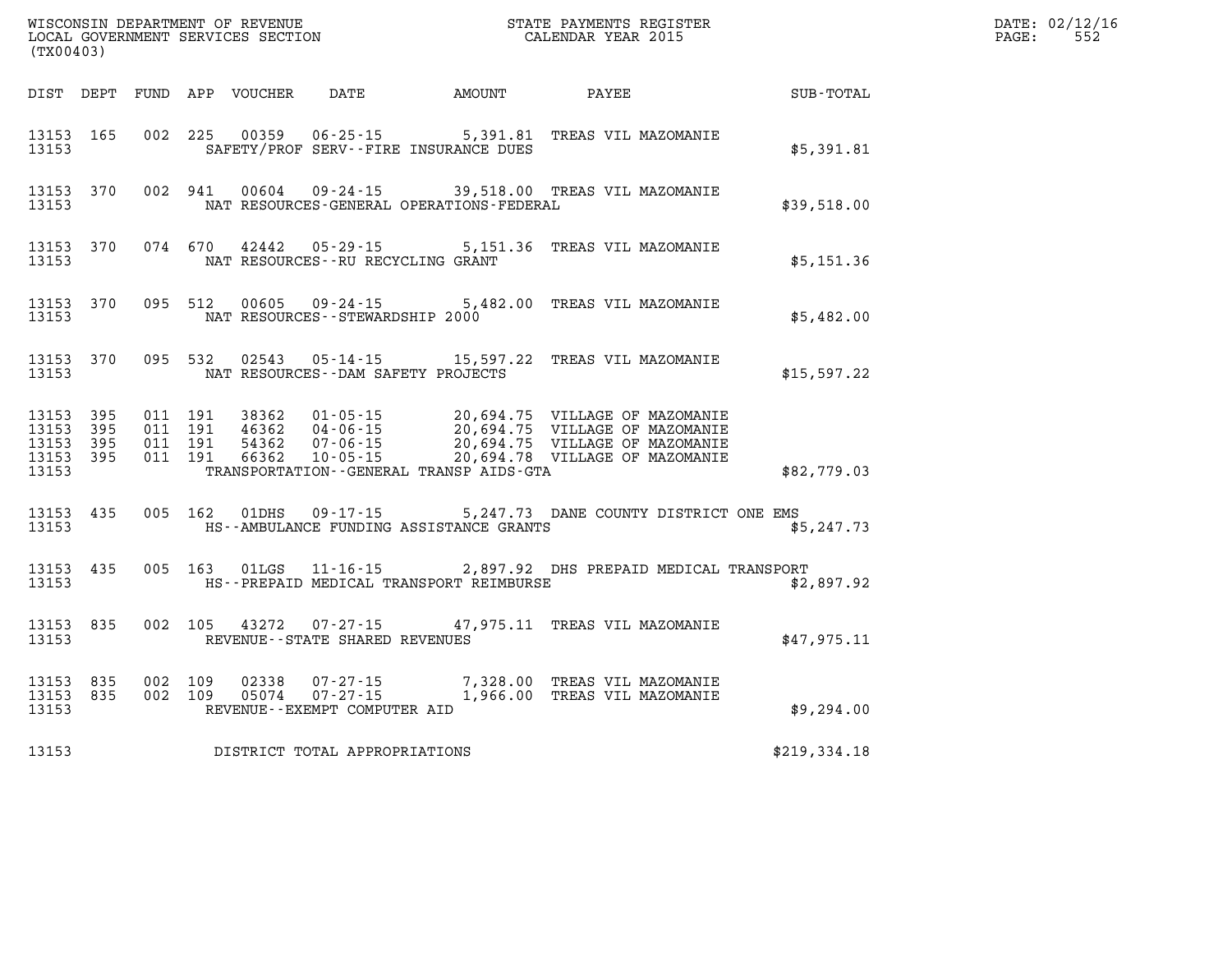| (TX00403)                                                 |  |                    |                |                                                                     |                                             |                                                                                                                                                                                                   |                  | DATE: 02/12/16<br>PAGE:<br>553 |
|-----------------------------------------------------------|--|--------------------|----------------|---------------------------------------------------------------------|---------------------------------------------|---------------------------------------------------------------------------------------------------------------------------------------------------------------------------------------------------|------------------|--------------------------------|
| DIST DEPT FUND APP VOUCHER                                |  |                    |                |                                                                     | DATE AMOUNT                                 | PAYEE                                                                                                                                                                                             | <b>SUB-TOTAL</b> |                                |
| 13154 165<br>13154                                        |  |                    |                |                                                                     | SAFETY/PROF SERV--FIRE INSURANCE DUES       | 002 225 00360 06-25-15 26,976.74 TREAS VIL MCFARLAND                                                                                                                                              | \$26,976.74      |                                |
| 13154 370<br>13154                                        |  |                    |                |                                                                     | NAT RESOURCES--AIDS IN LIEU OF TAXES        | 012 579 20135 04-03-15 118.38 TREAS VILL MCFARLAND                                                                                                                                                | \$118.38         |                                |
| 13154 370<br>13154                                        |  |                    |                |                                                                     | NAT RESOURCES - - URBAN FORESTRY GRANTS     | 012 587 00346 09-01-15 8,232.64 TREAS VIL MCFARLAND                                                                                                                                               | \$8,232.64       |                                |
| 13154 370<br>13154                                        |  |                    |                | NAT RESOURCES -- RU RECYCLING GRANT                                 |                                             | 074 670 42443 05-29-15 21,631.12 TREAS VIL MCFARLAND                                                                                                                                              | \$21,631.12      |                                |
| 13154 395<br>13154                                        |  |                    |                |                                                                     | TRANSPORTATION - - HIGHWAY SAFETY - FEDERAL | 011 185 67616 12-03-15 1,181.00 TREAS VIL MCFARLAND                                                                                                                                               | \$1,181.00       |                                |
| 13154 395<br>13154 395<br>13154 395<br>13154 395<br>13154 |  |                    |                |                                                                     | TRANSPORTATION--GENERAL TRANSP AIDS-GTA     | 011 191 38363 01-05-15 95,323.41 VILLAGE OF MCFARLAND<br>011 191 46363 04-06-15 95,323.41 VILLAGE OF MCFARLAND<br>011 191 66363 10-05-15 95,323.41 VILLAGE OF MCFARLAND<br>011 191 66363 10-05-15 | \$381,293.64     |                                |
| 13154 435<br>13154                                        |  |                    |                | 005 162 01DHS 09-17-15                                              | HS--AMBULANCE FUNDING ASSISTANCE GRANTS     | 5,430.76 MCFARLAND EMS                                                                                                                                                                            | \$5,430.76       |                                |
| 13154 435<br>13154                                        |  |                    |                |                                                                     | HS--PREPAID MEDICAL TRANSPORT REIMBURSE     | 005 163 01LGS 11-16-15 5,100.33 DHS PREPAID MEDICAL TRANSPORT                                                                                                                                     | \$5,100.33       |                                |
| 13154 455<br>13154                                        |  |                    |                |                                                                     | JUSTICE -- LAW ENFORCEMENT SERVICES AID     | 002 221 14 07-21-15 10.00 TREAS VIL MCFARLAND                                                                                                                                                     | \$10.00          |                                |
| 13154 455<br>13154                                        |  |                    |                | JUSTICE -- LAW ENFORCEMENT TRAINING                                 |                                             | 002 231 15 04-13-15 2,560.00 TREAS VIL MCFARLAND                                                                                                                                                  | \$2,560.00       |                                |
| 13154 835<br>13154                                        |  |                    |                | 002 105 43273 07-27-15<br>REVENUE - - STATE SHARED REVENUES         |                                             | 143,695.05 TREAS VIL MCFARLAND                                                                                                                                                                    | \$143,695.05     |                                |
| 13154 835<br>13154 835<br>13154                           |  | 002 109<br>002 109 | 02339<br>05075 | $07 - 27 - 15$<br>$07 - 27 - 15$<br>REVENUE - - EXEMPT COMPUTER AID |                                             | 4,917.00 TREAS VIL MCFARLAND<br>6,379.00 TREAS VIL MCFARLAND                                                                                                                                      | \$11,296.00      |                                |
| 13154 835                                                 |  | 002 501            | 00001          | $02 - 02 - 15$                                                      |                                             | 317.37 TREAS VIL MCFARLAND                                                                                                                                                                        |                  |                                |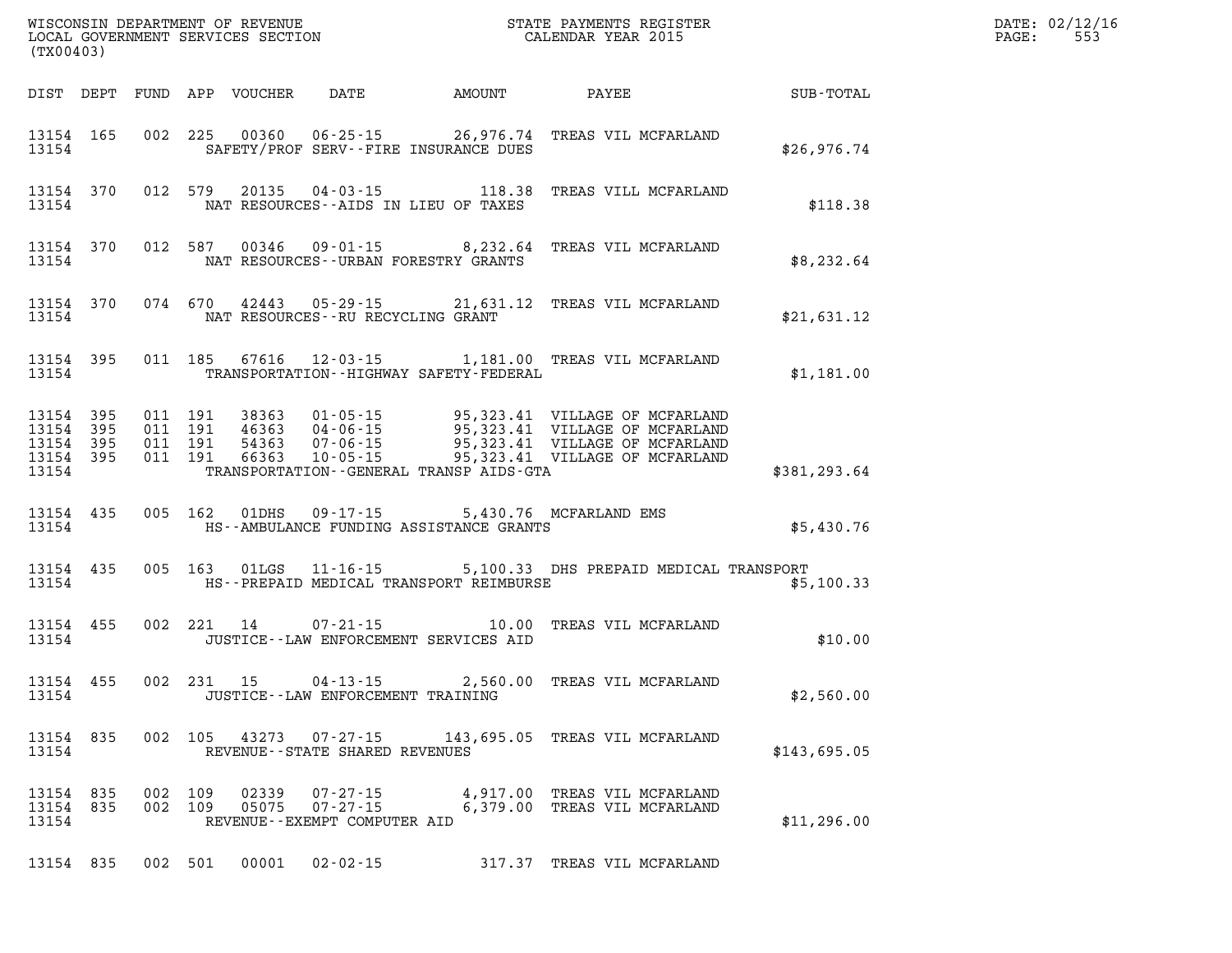| WISCONSIN DEPARTMENT OF REVENUE<br>LOCAL GOVERNMENT SERVICES SECTION<br>(TX00403) |                               |      |     |         |                                        | STATE PAYMENTS REGISTER<br>CALENDAR YEAR 2015 |       | PAGE:        | DATE: 02/12/16<br>554 |  |
|-----------------------------------------------------------------------------------|-------------------------------|------|-----|---------|----------------------------------------|-----------------------------------------------|-------|--------------|-----------------------|--|
| DIST                                                                              | DEPT                          | FUND | APP | VOUCHER | DATE                                   | AMOUNT                                        | PAYEE | SUB-TOTAL    |                       |  |
| 13154                                                                             |                               |      |     |         | DOA-PAYMENT FOR MUNICIPAL SERVICES AID |                                               |       | \$317.37     |                       |  |
| 13154                                                                             | DISTRICT TOTAL APPROPRIATIONS |      |     |         |                                        |                                               |       | \$607,843.03 |                       |  |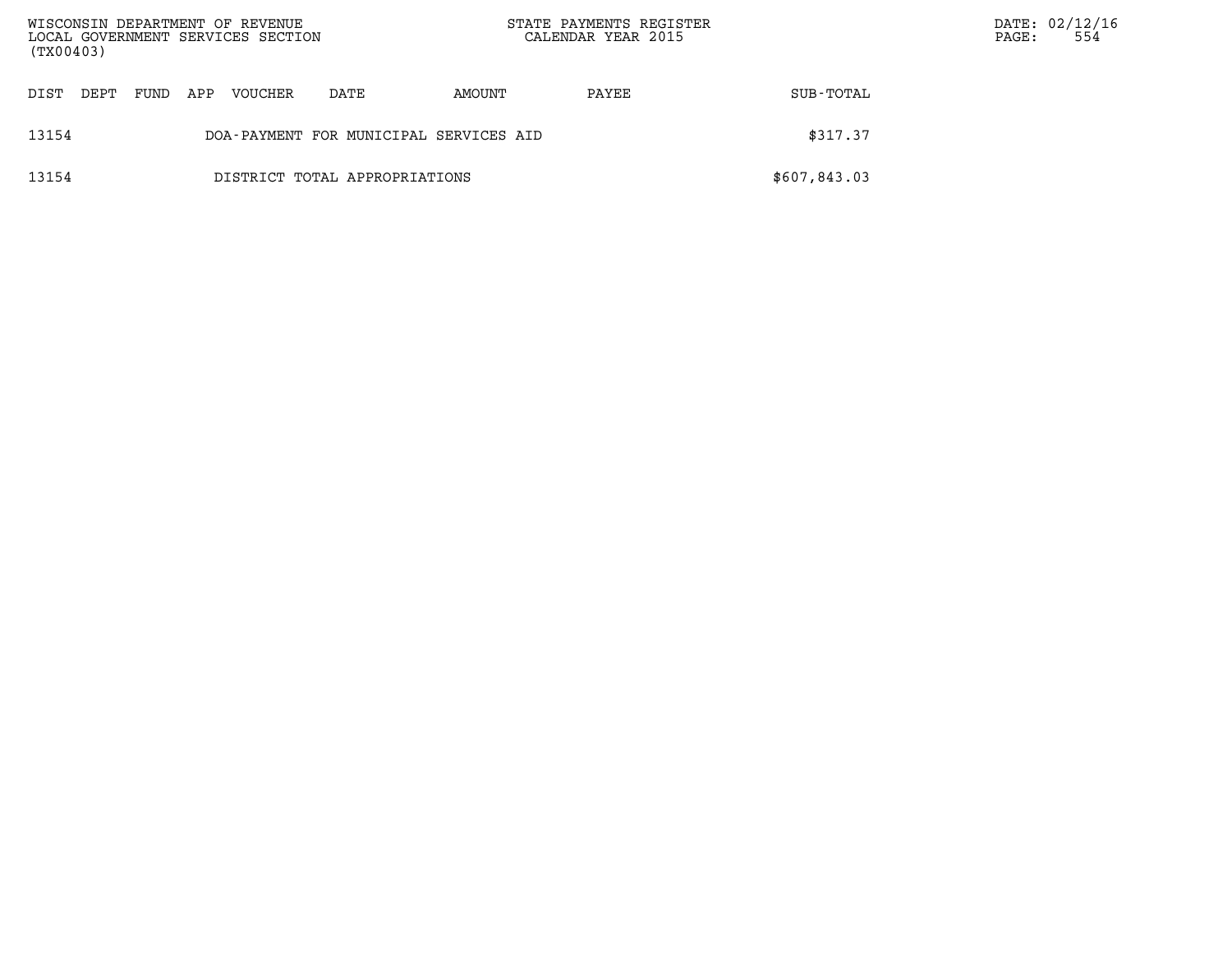| (TX00403)                                                 |                                |                                          | WISCONSIN DEPARTMENT OF REVENUE<br>LOCAL GOVERNMENT SERVICES SECTION |                                                                   |                                              | STATE PAYMENTS REGISTER<br>CALENDAR YEAR 2015                                                                                                                                                              |              | DATE: 02/12/16<br>555<br>$\mathtt{PAGE}$ : |
|-----------------------------------------------------------|--------------------------------|------------------------------------------|----------------------------------------------------------------------|-------------------------------------------------------------------|----------------------------------------------|------------------------------------------------------------------------------------------------------------------------------------------------------------------------------------------------------------|--------------|--------------------------------------------|
|                                                           |                                |                                          |                                                                      |                                                                   | DIST DEPT FUND APP VOUCHER DATE AMOUNT PAYEE |                                                                                                                                                                                                            | SUB-TOTAL    |                                            |
| 13157 165<br>13157                                        |                                |                                          | 002 225 00361                                                        |                                                                   | SAFETY/PROF SERV--FIRE INSURANCE DUES        | 06-25-15 20,284.82 TREAS VIL MOUNT HOREB                                                                                                                                                                   | \$20, 284.82 |                                            |
| 13157                                                     | 13157 370                      |                                          | 012 579 20136                                                        |                                                                   | NAT RESOURCES--AIDS IN LIEU OF TAXES         | 04-03-15 268.65 TREAS VILL MOUNT HOREB                                                                                                                                                                     | \$268.65     |                                            |
| 13157                                                     | 13157 370                      |                                          |                                                                      | NAT RESOURCES - - RU RECYCLING GRANT                              |                                              | 074 670 42444 05-29-15 17,823.28 TREAS VIL MOUNT HOREB                                                                                                                                                     | \$17,823.28  |                                            |
| 13157 395<br>13157 395<br>13157 395<br>13157 395<br>13157 |                                | 011 191<br>011 191<br>011 191<br>011 191 |                                                                      |                                                                   | TRANSPORTATION--GENERAL TRANSP AIDS-GTA      | 38364 01-05-15 90,501.87 VILLAGE OF MOUNT HOREB<br>46364 04-06-15 90,501.87 VILLAGE OF MOUNT HOREB<br>54364 07-06-15 90,501.87 VILLAGE OF MOUNT HOREB<br>66364 10-05-15 - 90,501.88 VILLAGE OF MOUNT HOREB | \$362,007.49 |                                            |
| 13157                                                     | 13157 395                      |                                          |                                                                      |                                                                   | TRANSPORTATION--LRIP/TRIP/MSIP GRANTS        | 011 278 42091 03-10-15 24,847.00 TREAS VIL MT HOREB                                                                                                                                                        | \$24,847.00  |                                            |
| 13157                                                     | 13157 435                      |                                          |                                                                      |                                                                   | HS--AMBULANCE FUNDING ASSISTANCE GRANTS      | 005 162 01DHS 09-17-15 5,634.21 MOUNT HOREB VOL DEPT & EMS                                                                                                                                                 | \$5,634.21   |                                            |
| 13157                                                     | 13157 435                      |                                          |                                                                      |                                                                   | HS--PREPAID MEDICAL TRANSPORT REIMBURSE      | 005 163 01LGS 11-16-15 8,519.88 DHS PREPAID MEDICAL TRANSPORT                                                                                                                                              | \$8,519.88   |                                            |
| 13157 455<br>13157                                        |                                |                                          | 002 231 16                                                           | $04 - 20 - 15$<br>JUSTICE - - LAW ENFORCEMENT TRAINING            |                                              | 2,080.00 TREAS VIL MOUNT HOREB                                                                                                                                                                             | \$2,080.00   |                                            |
| 13157 835<br>13157                                        |                                |                                          | 002 105 43274                                                        | REVENUE--STATE SHARED REVENUES                                    |                                              | 07-27-15 84, 737.35 TREAS VIL MOUNT HOREB                                                                                                                                                                  | \$84,737.35  |                                            |
| 13157                                                     | 13157 835 002 109<br>13157 835 | 002 109                                  | 05076                                                                | 02340  07-27-15<br>$07 - 27 - 15$<br>REVENUE--EXEMPT COMPUTER AID |                                              | 5,376.00 TREAS VIL MOUNT HOREB<br>8,242.00 TREAS VIL MOUNT HOREB                                                                                                                                           | \$13,618.00  |                                            |
| 13157                                                     |                                |                                          |                                                                      | DISTRICT TOTAL APPROPRIATIONS                                     |                                              |                                                                                                                                                                                                            | \$539,820.68 |                                            |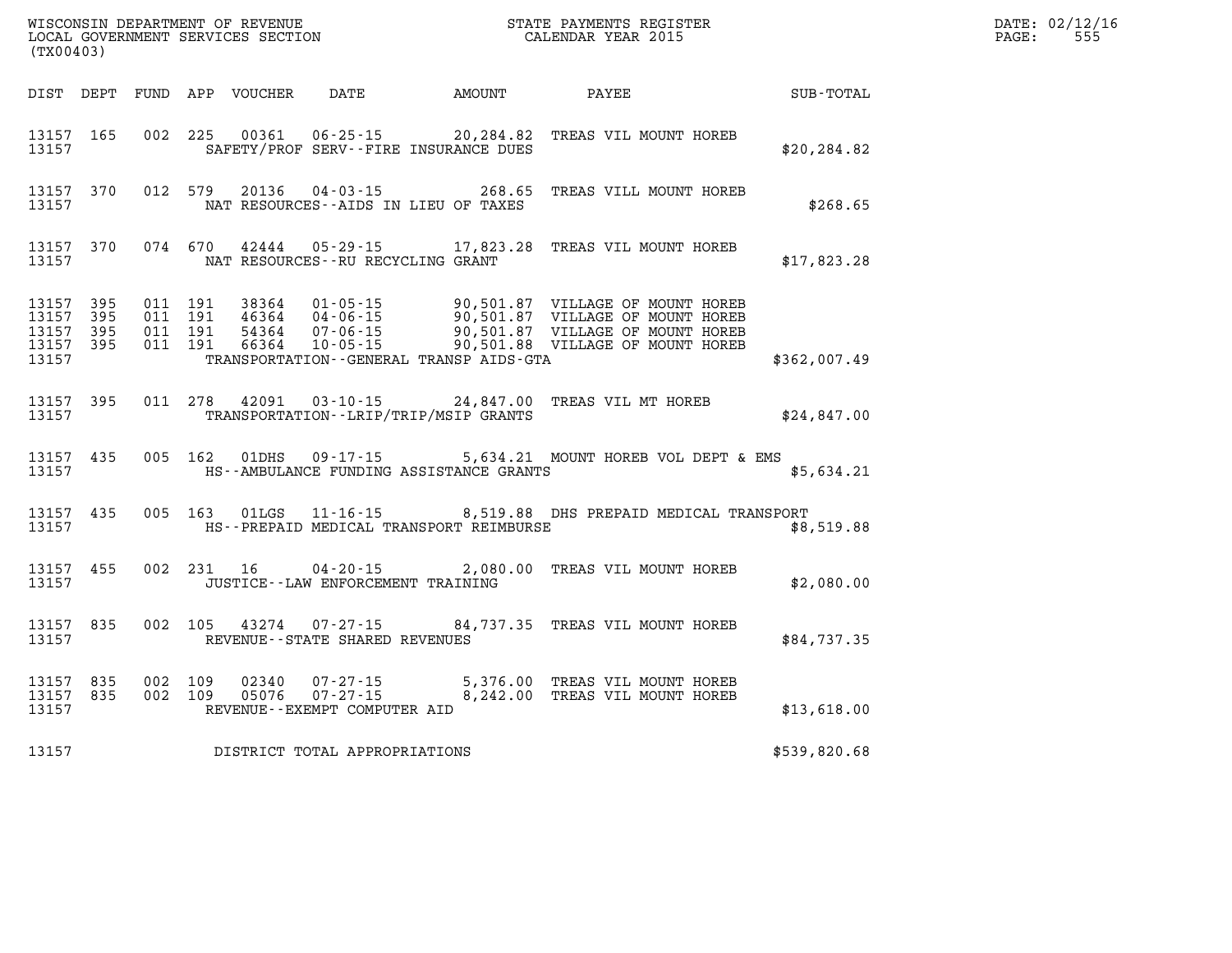| (TX00403)                                             |           |                                          |               |                                                          |                                                                                                                                                                                                                                                 | STATE PAYMENTS REGISTER    |               | DATE: 02/12/16<br>$\mathtt{PAGE}$ :<br>556 |
|-------------------------------------------------------|-----------|------------------------------------------|---------------|----------------------------------------------------------|-------------------------------------------------------------------------------------------------------------------------------------------------------------------------------------------------------------------------------------------------|----------------------------|---------------|--------------------------------------------|
|                                                       |           |                                          |               |                                                          | DIST DEPT FUND APP VOUCHER DATE AMOUNT PAYEE                                                                                                                                                                                                    |                            | SUB-TOTAL     |                                            |
| 13165 115<br>13165                                    |           | 074 778                                  |               | AGRICULTURE--CLEAN SWEEP GRANTS                          | 03216  04-29-15  1,700.00 TREAS VIL OREGON                                                                                                                                                                                                      |                            | \$1,700.00    |                                            |
| 13165                                                 | 13165 165 |                                          |               |                                                          | 002 225 00362 06-25-15 33,733.40 TREAS VIL OREGON<br>SAFETY/PROF SERV--FIRE INSURANCE DUES                                                                                                                                                      |                            | \$33,733.40   |                                            |
| 13165                                                 | 13165 370 |                                          |               | NAT RESOURCES--RU RECYCLING GRANT                        | 074 670 42445 05-29-15 33,749.30 TREAS VIL OREGON                                                                                                                                                                                               |                            | \$33,749.30   |                                            |
| 13165                                                 | 13165 395 |                                          |               |                                                          | 011 185 45793 04-23-15 3,804.00 TREAS VIL OREGON<br>TRANSPORTATION - - HIGHWAY SAFETY - FEDERAL                                                                                                                                                 |                            | \$3,804.00    |                                            |
| 13165<br>13165 395<br>13165 395<br>13165 395<br>13165 | 395       | 011 191<br>011 191<br>011 191<br>011 191 |               |                                                          | 38365  01-05-15  115,192.57  VILLAGE OF OREGON<br>46365  04-06-15  115,192.57  VILLAGE OF OREGON<br>54365  07-06-15  115,192.57  VILLAGE OF OREGON<br>66365  10-05-15  115,192.60  VILLAGE OF OREGON<br>TRANSPORTATION--GENERAL TRANSP AIDS-GTA |                            | \$460,770.31  |                                            |
| 13165 395<br>13165                                    |           |                                          | 011 278 37153 |                                                          | 01-21-15 24,847.00 TREAS VIL OREGON<br>TRANSPORTATION - - LRIP/TRIP/MSIP GRANTS                                                                                                                                                                 |                            | \$24,847.00   |                                            |
| 13165<br>13165                                        | 435       |                                          |               |                                                          | 005 162 01DHS 09-17-15 4,174.92 OREGON AREA FIRE EMS DIST<br>HS--AMBULANCE FUNDING ASSISTANCE GRANTS                                                                                                                                            |                            | \$4,174.92    |                                            |
| 13165                                                 | 13165 435 |                                          |               |                                                          | 005 163 01LGS 11-16-15 6,955.00 DHS PREPAID MEDICAL TRANSPORT<br>HS--PREPAID MEDICAL TRANSPORT REIMBURSE                                                                                                                                        |                            | \$6,955.00    |                                            |
| 13165 455<br>13165                                    |           |                                          |               | JUSTICE - - LAW ENFORCEMENT TRAINING                     | 002 231 06447 05-28-15 2,080.00 TREAS VIL OREGON                                                                                                                                                                                                |                            | \$2,080.00    |                                            |
| 13165 835<br>13165                                    |           |                                          |               | 002 105 43275 07-27-15<br>REVENUE--STATE SHARED REVENUES |                                                                                                                                                                                                                                                 | 26,677.01 TREAS VIL OREGON | \$26,677.01   |                                            |
| 13165 835<br>13165 835<br>13165                       |           | 002 109<br>002 109                       | 02341         | REVENUE--EXEMPT COMPUTER AID                             | 07-27-15 4,305.00 TREAS VIL OREGON<br>05077  07-27-15  7,671.00 TREAS VIL OREGON                                                                                                                                                                |                            | \$11,976.00   |                                            |
| 13165                                                 |           |                                          |               | DISTRICT TOTAL APPROPRIATIONS                            |                                                                                                                                                                                                                                                 |                            | \$610, 466.94 |                                            |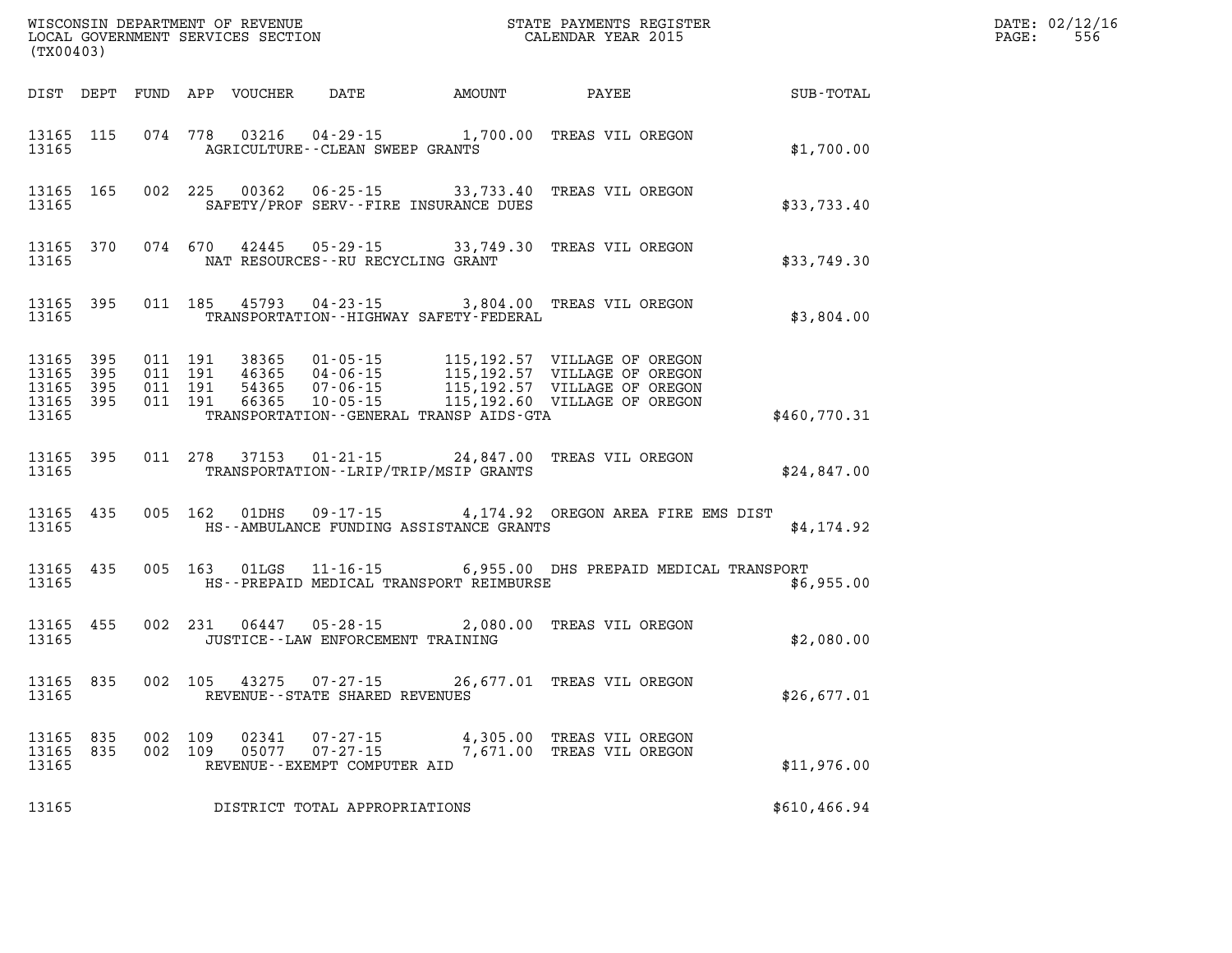| WISCONSIN DEPARTMENT OF REVENUE   | STATE PAYMENTS REGISTER |      | DATE: 02/12/16 |
|-----------------------------------|-------------------------|------|----------------|
| LOCAL GOVERNMENT SERVICES SECTION | CALENDAR YEAR 2015      | PAGE | <u>JJ</u>      |

| (TX00403)                        |                          |     |                                      | LOCAL GOVERNMENT SERVICES SECTION |                                      |                                         | CALENDAR YEAR 2015                                                                                                                                            |             | PAGE: | 557 |
|----------------------------------|--------------------------|-----|--------------------------------------|-----------------------------------|--------------------------------------|-----------------------------------------|---------------------------------------------------------------------------------------------------------------------------------------------------------------|-------------|-------|-----|
| DIST                             | DEPT                     |     |                                      | FUND APP VOUCHER                  | DATE                                 | AMOUNT                                  | PAYEE                                                                                                                                                         | SUB-TOTAL   |       |     |
| 13176 165<br>13176               |                          |     |                                      |                                   |                                      | SAFETY/PROF SERV--FIRE INSURANCE DUES   | 002  225  00363  06-25-15  595.88  TREAS VIL ROCKDALE                                                                                                         | \$595.88    |       |     |
| 13176<br>13176                   | 370                      |     |                                      |                                   | NAT RESOURCES - - RU RECYCLING GRANT |                                         | 074 670 42446 05-29-15 826.72 TREAS VIL ROCKDALE                                                                                                              | \$826.72    |       |     |
| 13176<br>13176<br>13176<br>13176 | 395<br>395<br>395<br>395 | 011 | 191<br>011 191<br>011 191<br>011 191 | 38366<br>46366<br>66366           | $10 - 05 - 15$                       |                                         | 01-05-15 2,311.98 VILLAGE OF ROCKDALE<br>04-06-15 2,311.98 VILLAGE OF ROCKDALE<br>54366 07-06-15 2,311.98 VILLAGE OF ROCKDALE<br>2,312.01 VILLAGE OF ROCKDALE |             |       |     |
| 13176                            |                          |     |                                      |                                   |                                      | TRANSPORTATION--GENERAL TRANSP AIDS-GTA |                                                                                                                                                               | \$9,247.95  |       |     |
| 13176<br>13176                   | 835                      |     |                                      |                                   | REVENUE--STATE SHARED REVENUES       |                                         | 002 105 43276 07-27-15 4,646.53 TREAS VIL ROCKDALE                                                                                                            | \$4,646.53  |       |     |
| 13176 835<br>13176               |                          |     |                                      |                                   | REVENUE--EXEMPT COMPUTER AID         |                                         | 002 109 02342 07-27-15 3.00 TREAS VIL ROCKDALE                                                                                                                | \$3.00      |       |     |
| 13176                            |                          |     |                                      |                                   | DISTRICT TOTAL APPROPRIATIONS        |                                         |                                                                                                                                                               | \$15,320.08 |       |     |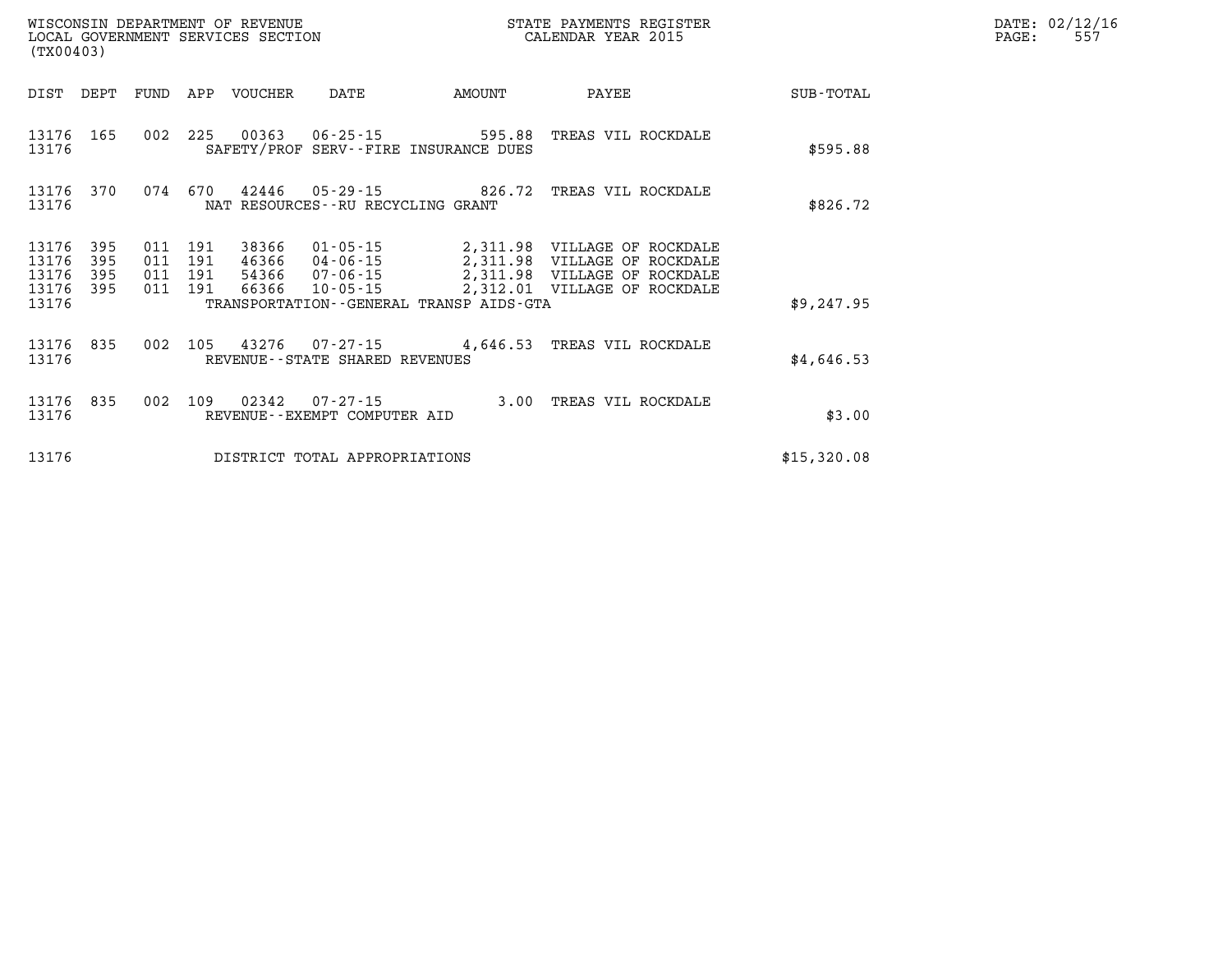| DATE: | 02/12/16 |
|-------|----------|
| PAGE: | 558      |

| (TX00403)                                             |                    |  | LOCAL GOVERNMENT SERVICES SECTION |                                                                                                                                                                                                                                                                                                      | CALENDAR YEAR 2015 |                 |              | PAGE: | 558 |
|-------------------------------------------------------|--------------------|--|-----------------------------------|------------------------------------------------------------------------------------------------------------------------------------------------------------------------------------------------------------------------------------------------------------------------------------------------------|--------------------|-----------------|--------------|-------|-----|
|                                                       |                    |  |                                   | DIST DEPT FUND APP VOUCHER DATE AMOUNT                                                                                                                                                                                                                                                               |                    | PAYEE SUB-TOTAL |              |       |     |
| 13181                                                 | 13181 165          |  |                                   | 002 225 00364 06-25-15 17,913.23 TREAS VIL SHOREWOOD HILLS<br>SAFETY/PROF SERV--FIRE INSURANCE DUES                                                                                                                                                                                                  |                    |                 | \$17,913.23  |       |     |
| 13181                                                 |                    |  |                                   | 13181 370 012 587 01925 03-02-15 4,929.00 TREAS VIL SHOREWOOD HILLS<br>NAT RESOURCES--URBAN FORESTRY GRANTS                                                                                                                                                                                          |                    |                 | \$4,929.00   |       |     |
|                                                       |                    |  |                                   | 13181 370 074 670 42447 05-29-15 14,942.04 TREAS VIL SHOREWOOD HILLS<br>13181 NAT RESOURCES--RU RECYCLING GRANT                                                                                                                                                                                      |                    |                 | \$14,942.04  |       |     |
| 13181 395<br>13181<br>13181 395<br>13181 395<br>13181 | 395                |  |                                   | 011 191 38367 01-05-15 62,410.42 VILLAGE OF SHOREWOOD HILL<br>011 191 46367 04-06-15 62,410.42 VILLAGE OF SHOREWOOD HILL<br>011 191 54367 07-06-15 62,410.42 VILLAGE OF SHOREWOOD HILL<br>011 191 66367 10-05-15 62,410.43 VILLAGE OF SHOREWOOD HILL<br>TRANSPORTATION - - GENERAL TRANSP AIDS - GTA |                    |                 | \$249,641.69 |       |     |
|                                                       | 13181 455<br>13181 |  |                                   | 002 231 20 04-27-15 1,600.00 TREAS VIL SHOREWOOD HILLS<br>JUSTICE--LAW ENFORCEMENT TRAINING                                                                                                                                                                                                          |                    |                 | \$1,600.00   |       |     |
| 13181                                                 |                    |  |                                   | 13181 835 002 105 43277 07-27-15 3,133.32 TREAS VIL SHOREWOOD HILLS<br>REVENUE--STATE SHARED REVENUES                                                                                                                                                                                                |                    |                 | \$3,133.32   |       |     |
| 13181 835<br>13181 835<br>13181                       |                    |  |                                   | 002 109 02343 07-27-15 46,740.00 TREAS VIL SHOREWOOD HILLS<br>002 109 05078 07-27-15 8,876.00 TREAS VIL SHOREWOOD HILLS<br>REVENUE--EXEMPT COMPUTER AID                                                                                                                                              |                    |                 | \$55,616.00  |       |     |
| 13181                                                 |                    |  |                                   | DISTRICT TOTAL APPROPRIATIONS                                                                                                                                                                                                                                                                        |                    |                 | \$347,775.28 |       |     |

WISCONSIN DEPARTMENT OF REVENUE **STATE PAYMENTS REGISTER**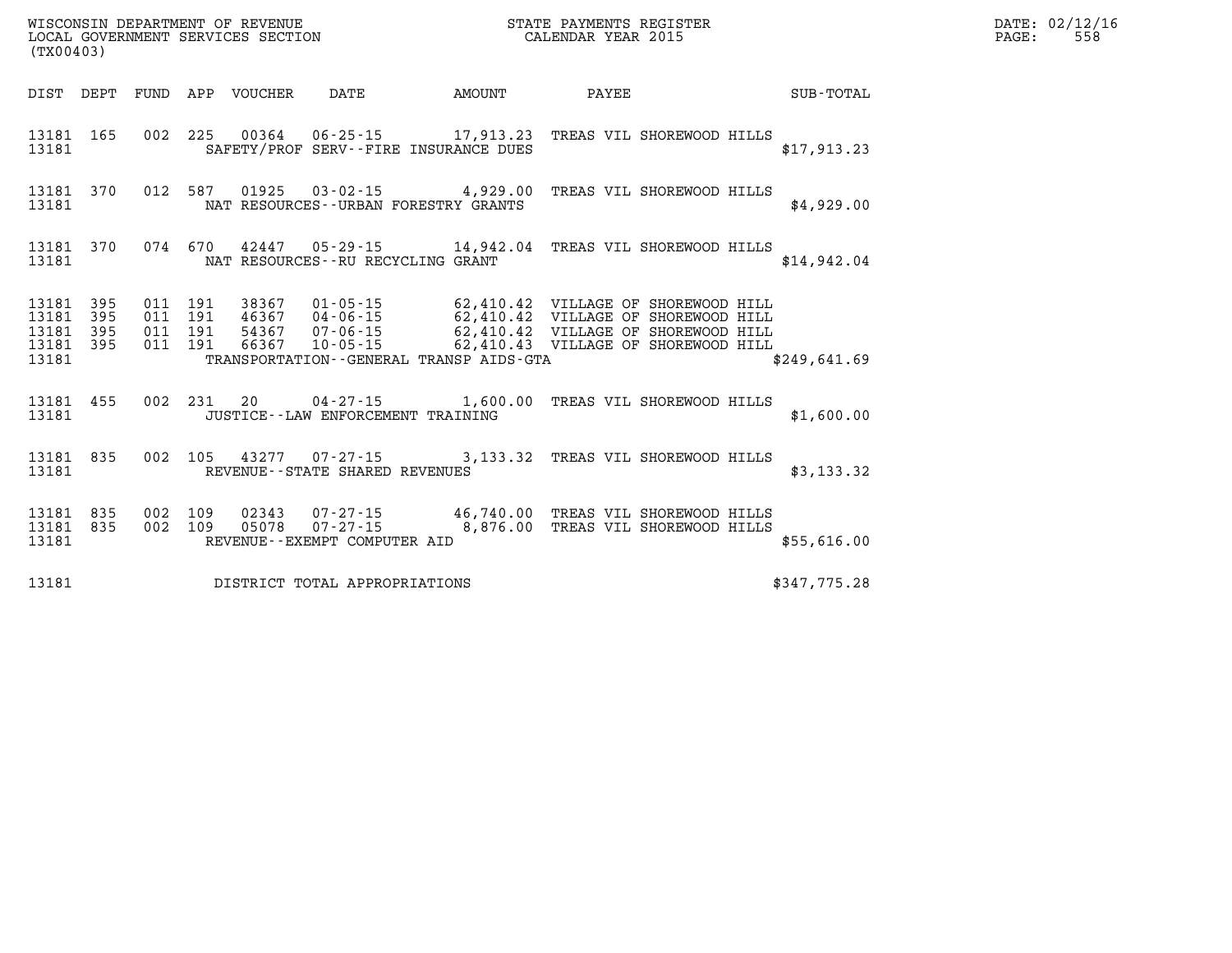| (TX00403)               |                                      |         |                                 |                                   |                                              |                                                                                                      |                | DATE: 02/12/16<br>559<br>$\mathtt{PAGE:}$ |
|-------------------------|--------------------------------------|---------|---------------------------------|-----------------------------------|----------------------------------------------|------------------------------------------------------------------------------------------------------|----------------|-------------------------------------------|
|                         |                                      |         | DIST DEPT FUND APP VOUCHER DATE |                                   | AMOUNT PAYEE                                 |                                                                                                      | SUB-TOTAL      |                                           |
| 13191                   | 13191 165                            |         |                                 |                                   | SAFETY/PROF SERV--FIRE INSURANCE DUES        | 002 225 00365 06-25-15 52,276.12 TREAS VIL WAUNAKEE                                                  | \$52, 276.12   |                                           |
| 13191                   |                                      |         |                                 | NAT RESOURCES--RU RECYCLING GRANT |                                              | 13191 370 074 670 42448 05-29-15 28,454.16 TREAS VIL WAUNAKEE                                        | \$28,454.16    |                                           |
| 13191<br>13191<br>13191 | 13191 395<br>13191 395<br>395<br>395 |         |                                 |                                   | TRANSPORTATION - - GENERAL TRANSP AIDS - GTA |                                                                                                      | \$658,760.04   |                                           |
| 13191                   |                                      |         |                                 |                                   | TRANSPORTATION - - LRIP/TRIP/MSIP GRANTS     | 13191 395 011 278 40010 02-17-15 24,847.00 TREAS VIL WAUNAKEE                                        | \$24,847.00    |                                           |
| 13191                   |                                      |         |                                 |                                   | HS--AMBULANCE FUNDING ASSISTANCE GRANTS      | 13191 435 005 162 01DHS 09-17-15 6,138.76 WAUNAKEE AREA EMS                                          | \$6,138.76     |                                           |
| 13191                   |                                      |         |                                 |                                   | HS--PREPAID MEDICAL TRANSPORT REIMBURSE      | 13191 435 005 163 01LGS 11-16-15 4,694.63 DHS PREPAID MEDICAL TRANSPORT                              | \$4,694.63     |                                           |
| 13191                   | 13191 455                            |         |                                 | JUSTICE--LAW ENFORCEMENT TRAINING |                                              | 002 231 11 03-19-15 3,040.00 TREAS VIL WAUNAKEE                                                      | \$3,040.00     |                                           |
| 13191                   | 13191 835                            |         |                                 | REVENUE--STATE SHARED REVENUES    |                                              | 002 105 43278 07-27-15 183,418.15 TREAS VIL WAUNAKEE                                                 | \$183,418.15   |                                           |
| 13191                   | 13191 835<br>13191 835               | 002 109 |                                 | REVENUE--EXEMPT COMPUTER AID      |                                              | 02344  07-27-15  28,615.00 TREAS VIL WAUNAKEE<br>002 109 05079 07-27-15 12,247.00 TREAS VIL WAUNAKEE | \$40,862.00    |                                           |
| 13191                   |                                      |         |                                 | DISTRICT TOTAL APPROPRIATIONS     |                                              |                                                                                                      | \$1,002,490.86 |                                           |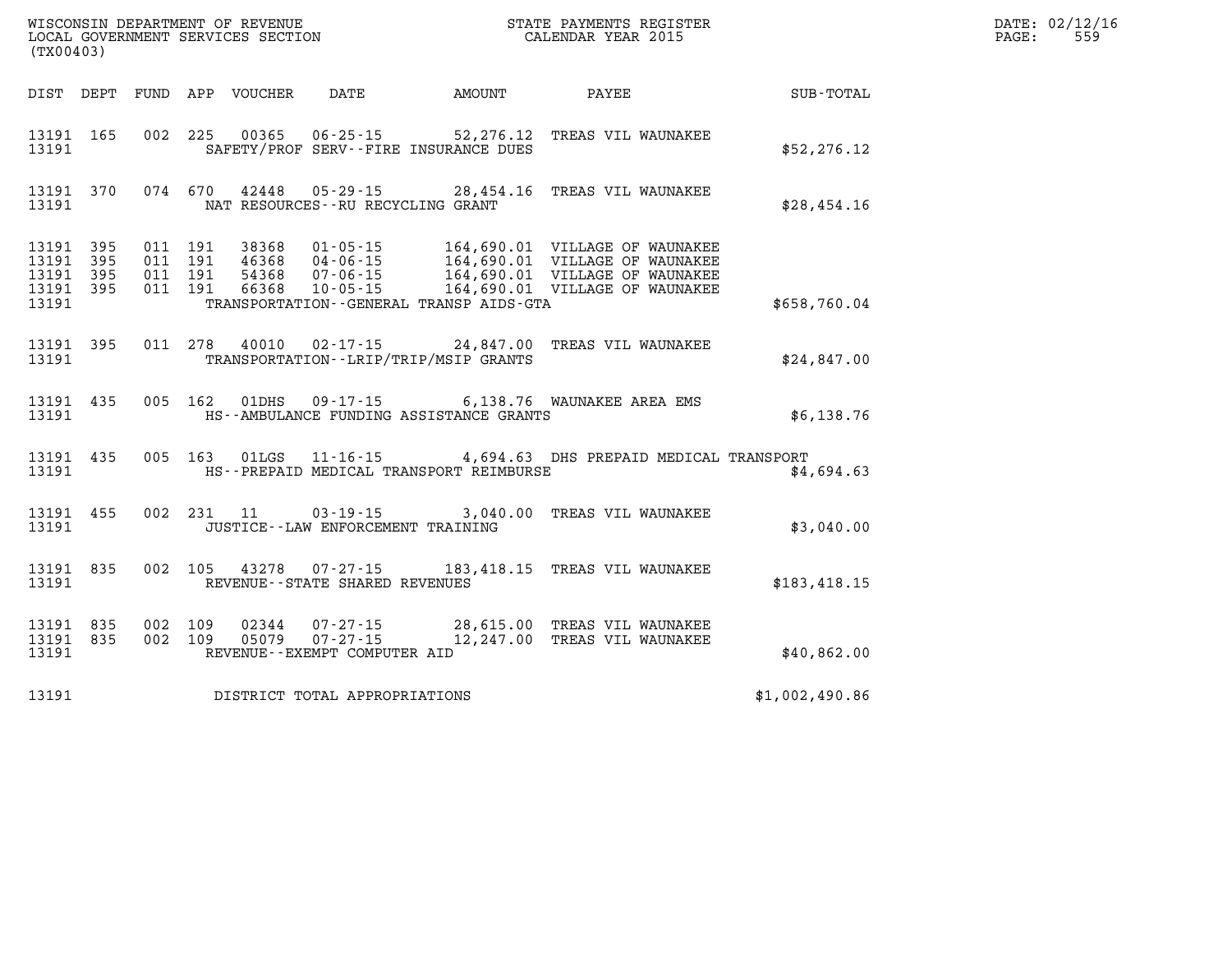| $\texttt{DATE}$ : | 02/12/16 |
|-------------------|----------|
| PAGE:             | 560      |

| (TX00403)                                 |                                 |                                          |                          | LOCAL GOVERNMENT SERVICES SECTION         |                                                                      | CALENDAR YEAR 2015                                                                                                                                                      |                                                                                  |                | PAGE: | 560 |
|-------------------------------------------|---------------------------------|------------------------------------------|--------------------------|-------------------------------------------|----------------------------------------------------------------------|-------------------------------------------------------------------------------------------------------------------------------------------------------------------------|----------------------------------------------------------------------------------|----------------|-------|-----|
|                                           |                                 |                                          |                          |                                           |                                                                      | DIST DEPT FUND APP VOUCHER DATE AMOUNT PAYEE SUB-TOTAL                                                                                                                  |                                                                                  |                |       |     |
| 13225 165<br>13225                        |                                 |                                          |                          |                                           |                                                                      | 002 225 00366 06-25-15 97,239.18 TREAS CITY FITCHBURG<br>SAFETY/PROF SERV--FIRE INSURANCE DUES                                                                          |                                                                                  | \$97,239.18    |       |     |
| 13225 370                                 |                                 |                                          |                          | 002 503 17409                             |                                                                      | 01-12-15 69,215.70 TREAS CITY FITCHBURG<br>24445.18 CITY SHARE<br>5,645.87 TREAS CITY FITCHBURG 503 17409 01-12-15                                                      |                                                                                  |                |       |     |
| 13225 370<br>13225                        |                                 |                                          |                          |                                           |                                                                      | NAT RESOURCES--AIDS IN LIEU OF TAXES                                                                                                                                    |                                                                                  | \$74,861.57    |       |     |
| 13225                                     | 13225 370                       |                                          |                          |                                           |                                                                      | 012 571 38765 06-02-15 6.60 TREAS CITY FITCHBURG<br>NAT RESOURCES--FOREST CROP/MFL/CO FOREST                                                                            |                                                                                  | \$6.60         |       |     |
| 13225<br>13225                            | 370<br>370                      | 012 579<br>012 579                       |                          | 20137<br>20137                            |                                                                      | 04-03-15 180.26 TREAS CITY FITCHBURG<br>04-03-15 10.00 TREAS CITY FITCHBURG<br>04-03-15 59.41 TREAS CITY FITCHBURG                                                      |                                                                                  |                |       |     |
| 13225 370<br>13225                        |                                 | 012 579                                  |                          | 20137                                     |                                                                      | NAT RESOURCES--AIDS IN LIEU OF TAXES                                                                                                                                    |                                                                                  | \$249.67       |       |     |
| 13225                                     | 13225 370                       |                                          |                          |                                           |                                                                      | 012 587 00590 09-24-15 19,578.50 TREAS CITY FITCHBURG<br>NAT RESOURCES--URBAN FORESTRY GRANTS                                                                           |                                                                                  | \$19,578.50    |       |     |
| 13225                                     | 13225 370                       |                                          |                          |                                           | NAT RESOURCES - - RU RECYCLING GRANT                                 | 074 670 42449 05-29-15 96,717.60 TREAS CITY FITCHBURG                                                                                                                   |                                                                                  | \$96,717.60    |       |     |
| 13225                                     | 13225 370                       |                                          | 074 673                  | 42449                                     |                                                                      | 05-29-15 6,806.57 TREAS CITY FITCHBURG<br>NAT RESOURCES - - RU CONSOLIDATED GRANT                                                                                       |                                                                                  | \$6,806.57     |       |     |
| 13225                                     | 13225 370<br>13225 370          |                                          | 095 519                  | 01455<br>095 519 01456                    |                                                                      | 01-07-15 33,068.57 TREAS CITY FITCHBURG<br>01-07-15 1,824.54 TREAS CITY FITCHBURG<br>NAT RESOURCES - - URBAN NON-POINT GRANTS                                           |                                                                                  | \$34,893.11    |       |     |
| 13225<br>13225<br>13225<br>13225<br>13225 | 395<br>395<br>395<br>395<br>395 | 011 185<br>011 185<br>011 185<br>011 185 | 011 185                  | 50143<br>52382<br>57083<br>58547<br>67494 |                                                                      | 06-11-15<br>07-03-15<br>07-03-15<br>08-17-15<br>2,482.20 TREAS CITY FITCHBURG<br>09-01-15<br>3,033.80 TREAS CITY FITCHBURG<br>12-02-15<br>6,722.75 TREAS CITY FITCHBURG |                                                                                  |                |       |     |
| 13225                                     |                                 |                                          |                          |                                           |                                                                      | TRANSPORTATION - - HIGHWAY SAFETY - FEDERAL                                                                                                                             |                                                                                  | \$18, 254.64   |       |     |
| 13225<br>13225<br>13225<br>13225          | 395<br>395<br>395<br>395        | 011<br>011<br>011<br>011                 | 191<br>191<br>191<br>191 | 38369<br>46369<br>54369<br>66369          | $01 - 05 - 15$<br>$04 - 06 - 15$<br>$07 - 06 - 15$<br>$10 - 05 - 15$ | 308,108.16<br>308,108.16<br>308,108.16<br>308,108.16                                                                                                                    | CITY OF FITCHBURG<br>CITY OF FITCHBURG<br>CITY OF FITCHBURG<br>CITY OF FITCHBURG |                |       |     |
| 13225                                     |                                 |                                          |                          |                                           |                                                                      | TRANSPORTATION - - GENERAL TRANSP AIDS - GTA                                                                                                                            |                                                                                  | \$1,232,432.64 |       |     |

**13225 455 002 231 04768 03-03-15 160.00 TREAS CITY FITCHBURG** 

WISCONSIN DEPARTMENT OF REVENUE **STATE PAYMENTS REGISTER**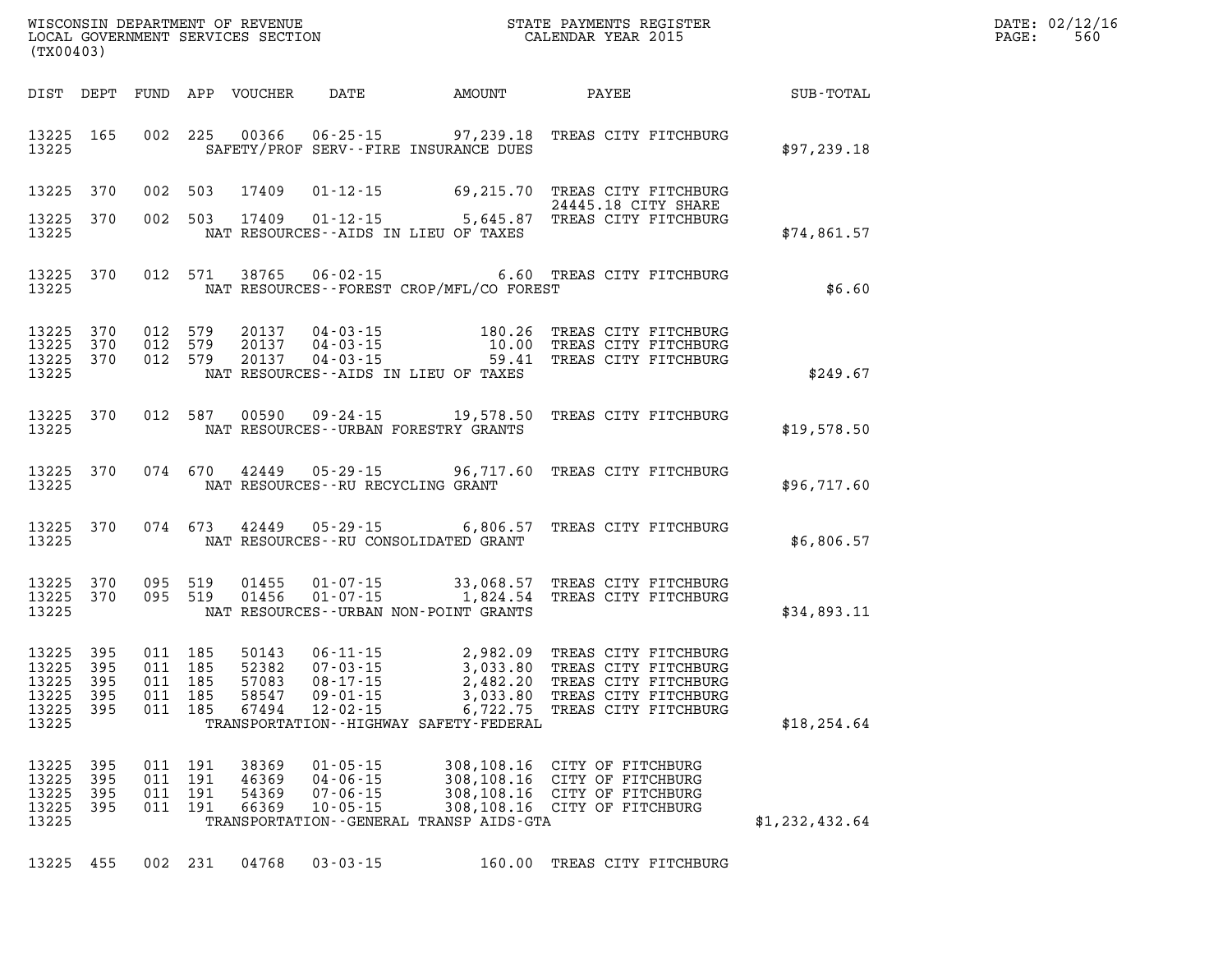| DATE: | 02/12/16 |
|-------|----------|
| PAGE: | 561      |

| (TX00403)               |            |            |            | WISCONSIN DEPARTMENT OF REVENUE<br>LOCAL GOVERNMENT SERVICES SECTION |                                                      |                                                                                   | STATE PAYMENTS REGISTER<br>CALENDAR YEAR 2015 |                | PAGE: | DATE: 02/12/1<br>561 |
|-------------------------|------------|------------|------------|----------------------------------------------------------------------|------------------------------------------------------|-----------------------------------------------------------------------------------|-----------------------------------------------|----------------|-------|----------------------|
| DIST                    | DEPT       | FUND       | APP        | VOUCHER                                                              | DATE                                                 | AMOUNT                                                                            | PAYEE                                         | SUB-TOTAL      |       |                      |
| 13225 455<br>13225      |            | 002        | 231 20     |                                                                      | 04-27-15<br>JUSTICE - - LAW ENFORCEMENT TRAINING     | 7,040.00 TREAS CITY FITCHBURG                                                     |                                               | \$7,200.00     |       |                      |
| 13225 835<br>13225      |            | 002        | 105        |                                                                      | REVENUE--STATE SHARED REVENUES                       | 43279  07-27-15  576,905.12  TREAS CITY FITCHBURG                                 |                                               | \$576,905.12   |       |                      |
| 13225<br>13225<br>13225 | 835<br>835 | 002<br>002 | 109<br>109 | 02345<br>05081                                                       | 07-27-15<br>07-27-15<br>REVENUE--EXEMPT COMPUTER AID | 159,436.00 TREAS CITY FITCHBURG<br>543,561.00 TREAS CITY FITCHBURG                |                                               | \$702,997.00   |       |                      |
| 13225<br>13225          | 835        | 002        | 501        | 00001                                                                |                                                      | 02-02-15 49,641.28 TREAS CITY FITCHBURG<br>DOA-PAYMENT FOR MUNICIPAL SERVICES AID |                                               | \$49,641.28    |       |                      |
| 13225 835<br>13225      |            | 021        | 363        |                                                                      | 35579 03-23-15<br>REVENUE--LOTTERY CREDIT -          | 1,617.09 TREAS CITY FITCHBURG                                                     |                                               | \$1,617.09     |       |                      |
| 13225                   |            |            |            |                                                                      | DISTRICT TOTAL APPROPRIATIONS                        |                                                                                   |                                               | \$2,919,400.57 |       |                      |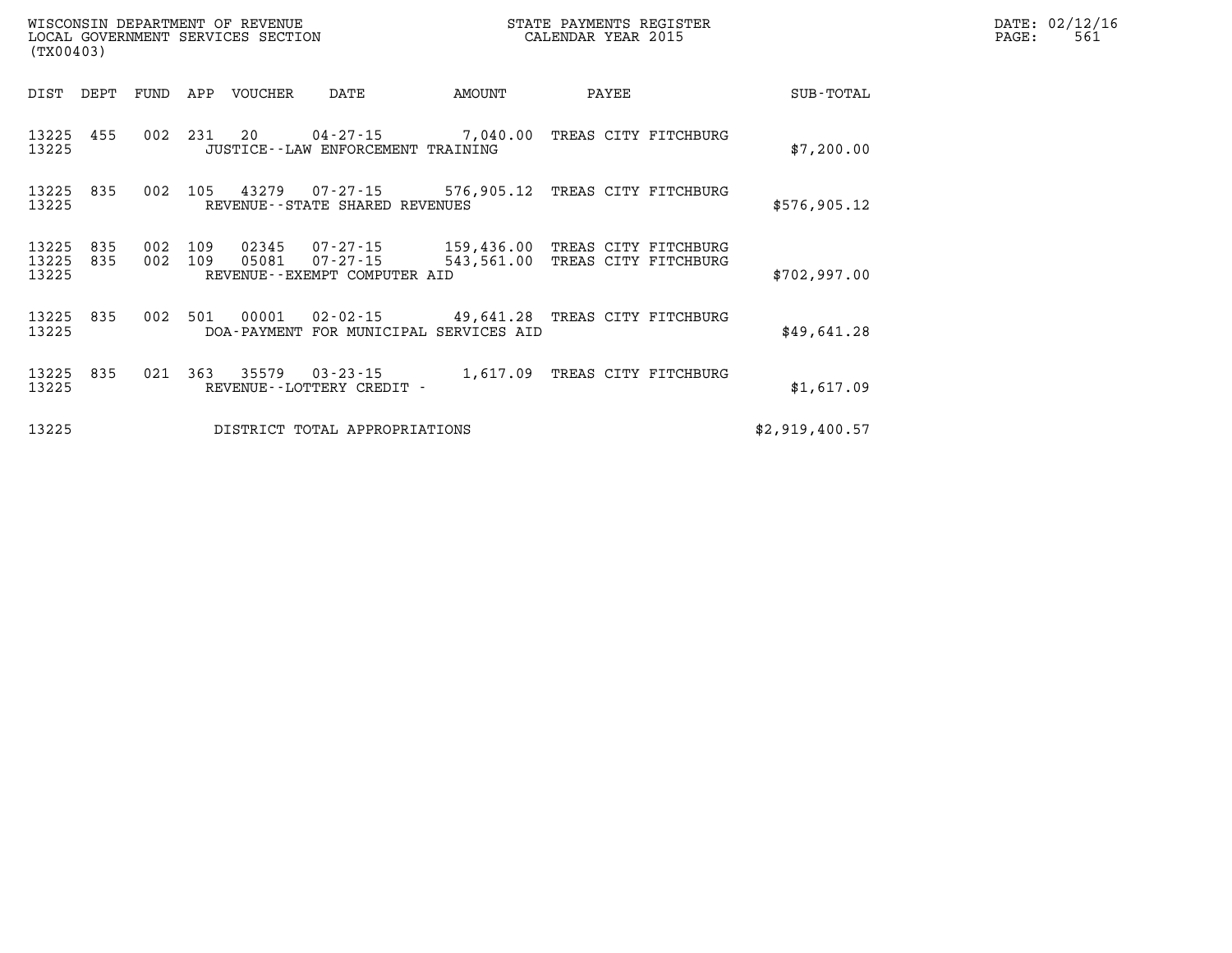| DATE: | 02/12/16 |
|-------|----------|
| PAGE: | 562      |

| WISCONSIN DEPARTMENT OF REVENUE<br>LOCAL GOVERNMENT SERVICES SECTION COLLENDAR YEAR 2015<br>(TX00403) |                                                                    |                                                                    |                                                                    |                                                                                                                   |                                                                                                                                                                                                    |                                                                                                                                                                                                                                                              |                                                                                                                                                                                                                                                         | R            | DATE: 02/12/1<br>$\mathtt{PAGE}$ :<br>562 |
|-------------------------------------------------------------------------------------------------------|--------------------------------------------------------------------|--------------------------------------------------------------------|--------------------------------------------------------------------|-------------------------------------------------------------------------------------------------------------------|----------------------------------------------------------------------------------------------------------------------------------------------------------------------------------------------------|--------------------------------------------------------------------------------------------------------------------------------------------------------------------------------------------------------------------------------------------------------------|---------------------------------------------------------------------------------------------------------------------------------------------------------------------------------------------------------------------------------------------------------|--------------|-------------------------------------------|
|                                                                                                       |                                                                    |                                                                    |                                                                    |                                                                                                                   |                                                                                                                                                                                                    |                                                                                                                                                                                                                                                              |                                                                                                                                                                                                                                                         |              |                                           |
| 13251                                                                                                 | 13251 165                                                          |                                                                    |                                                                    |                                                                                                                   |                                                                                                                                                                                                    | 002 225 00367 06-25-15 840,495.75 TREAS CITY MADISON<br>SAFETY/PROF SERV--FIRE INSURANCE DUES                                                                                                                                                                |                                                                                                                                                                                                                                                         | \$840,495.75 |                                           |
| 13251                                                                                                 | 13251 370                                                          |                                                                    |                                                                    |                                                                                                                   |                                                                                                                                                                                                    | 012 571 38766 06-02-15 2.00 TREAS CITY MADISON<br>NAT RESOURCES - - FOREST CROP/MFL/CO FOREST                                                                                                                                                                |                                                                                                                                                                                                                                                         | \$2.00       |                                           |
| 13251                                                                                                 |                                                                    |                                                                    |                                                                    |                                                                                                                   |                                                                                                                                                                                                    | 13251 370 012 579 20138 04-03-15 11.44 TREAS CITY MADISON<br>13251 370 012 579 20138 04-03-15 9.25 TREAS CITY MADISON<br>NAT RESOURCES -- AIDS IN LIEU OF TAXES                                                                                              |                                                                                                                                                                                                                                                         | \$20.69      |                                           |
| 13251                                                                                                 | 13251 370                                                          |                                                                    |                                                                    |                                                                                                                   |                                                                                                                                                                                                    | 012 587 02958 06-18-15 19,493.42 TREAS CITY MADISON<br>NAT RESOURCES--URBAN FORESTRY GRANTS                                                                                                                                                                  |                                                                                                                                                                                                                                                         | \$19,493.42  |                                           |
| 13251                                                                                                 | 13251 370                                                          |                                                                    |                                                                    |                                                                                                                   |                                                                                                                                                                                                    | 074 670 42450 05-29-15 741,679.69 TREAS CITY MADISON<br>NAT RESOURCES - - RU RECYCLING GRANT                                                                                                                                                                 |                                                                                                                                                                                                                                                         | \$741,679.69 |                                           |
| 13251                                                                                                 |                                                                    |                                                                    |                                                                    |                                                                                                                   |                                                                                                                                                                                                    | 13251 370 074 673 42450 05-29-15 62,653.09 TREAS CITY MADISON<br>NAT RESOURCES--RU CONSOLIDATED GRANT                                                                                                                                                        |                                                                                                                                                                                                                                                         | \$62,653.09  |                                           |
| 13251                                                                                                 | 13251 370<br>13251 370                                             |                                                                    |                                                                    |                                                                                                                   | NAT RESOURCES - - STEWARDSHIP 2000                                                                                                                                                                 | 095 512 02875 06-12-15 85,238.50 TREAS CITY MADISON PARKS<br>095 512 02876 06-12-15 14,761.50 TREAS CITY MADISON PARKS                                                                                                                                       |                                                                                                                                                                                                                                                         | \$100,000.00 |                                           |
| 13251<br>13251                                                                                        | 13251 395<br>395<br>13251 395<br>13251 395                         |                                                                    |                                                                    |                                                                                                                   |                                                                                                                                                                                                    | 011 162 40015 01-05-15 139,340.88 CITY OF MADISON<br>011 162 48015 04-06-15 139,340.88 CITY OF MADISON<br>011 162 56015 07-06-15 139,340.88 CITY OF MADISON<br>011 162 68015 10-05-15 139,340.91 CITY OF MADISON<br>TRANSPORTATION - CONNECTING HIGHWAY AIDS |                                                                                                                                                                                                                                                         | \$557,363.55 |                                           |
| 13251                                                                                                 | 13251 395                                                          |                                                                    |                                                                    |                                                                                                                   |                                                                                                                                                                                                    | 011 175 43694 03-31-15 507,936.00 TREAS CITY MADISON<br>TRANSPORTATION - - PARATRANSIT AIDS, STATE                                                                                                                                                           |                                                                                                                                                                                                                                                         | \$507,936.00 |                                           |
| 13251<br>13251<br>13251<br>13251<br>13251<br>13251<br>13251<br>13251<br>13251<br>13251                | 395<br>395<br>395<br>395<br>395<br>395<br>395<br>395<br>395<br>395 | 011<br>011<br>011<br>011<br>011<br>011<br>011<br>011<br>011<br>011 | 185<br>185<br>185<br>185<br>185<br>185<br>185<br>185<br>185<br>185 | 13251 395 011 185 38852<br>40396<br>41145<br>44163<br>47721<br>49691<br>50733<br>52383<br>53284<br>53775<br>55672 | $02 - 10 - 15$<br>$02 - 23 - 15$<br>$03 - 02 - 15$<br>$04 - 06 - 15$<br>$05 - 15 - 15$<br>$06 - 05 - 15$<br>$06 - 16 - 15$<br>$07 - 03 - 15$<br>$07 - 13 - 15$<br>$07 - 16 - 15$<br>$08 - 03 - 15$ | 5,484.41<br>5,459.75<br>5,305.86<br>5,845.64<br>812.92<br>706.93<br>3,462.82<br>3,200.74<br>5,370.61<br>1,941.64                                                                                                                                             | 2,589.10 TREAS CITY MADISON<br>TREAS CITY MADISON<br>TREAS CITY MADISON<br>TREAS CITY MADISON<br>TREAS CITY MADISON<br>TREAS CITY MADISON<br>TREAS CITY MADISON<br>TREAS CITY MADISON<br>TREAS CITY MADISON<br>TREAS CITY MADISON<br>TREAS CITY MADISON |              |                                           |

**13251 395 011 185 56158 08-07-15 3,676.16 TREAS CITY MADISON**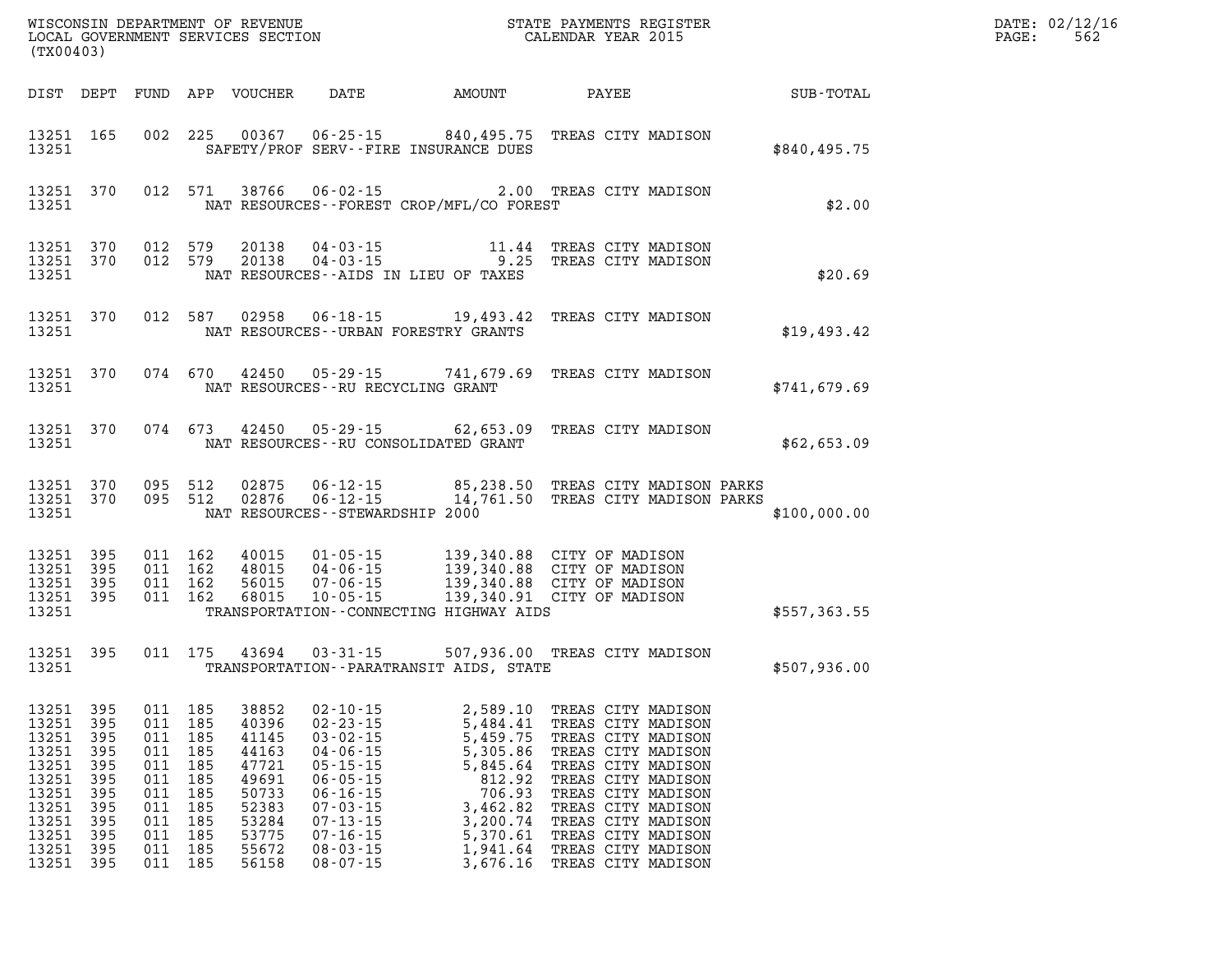| DIST                                                                                                              | DEPT                                                                             | FUND                                                                             | APP                                                                              | <b>VOUCHER</b>                                                                                           | DATE                                                                                                                                                                                                                                                    | <b>AMOUNT</b>                                                                                                                                                      | PAYEE                                                                                                                                                                                                                            | SUB-TOTAL       |
|-------------------------------------------------------------------------------------------------------------------|----------------------------------------------------------------------------------|----------------------------------------------------------------------------------|----------------------------------------------------------------------------------|----------------------------------------------------------------------------------------------------------|---------------------------------------------------------------------------------------------------------------------------------------------------------------------------------------------------------------------------------------------------------|--------------------------------------------------------------------------------------------------------------------------------------------------------------------|----------------------------------------------------------------------------------------------------------------------------------------------------------------------------------------------------------------------------------|-----------------|
| 13251<br>13251<br>13251<br>13251<br>13251<br>13251<br>13251<br>13251<br>13251                                     | 395<br>395<br>395<br>395<br>395<br>395<br>395<br>395                             | 011<br>011<br>011<br>011<br>011<br>011<br>011<br>011                             | 185<br>185<br>185<br>185<br>185<br>185<br>185<br>185                             | 57084<br>61491<br>62731<br>62731<br>62731<br>64737<br>65616<br>67617                                     | $08 - 17 - 15$<br>$10 - 01 - 15$<br>$10 - 14 - 15$<br>$10 - 14 - 15$<br>$10 - 14 - 15$<br>$11 - 03 - 15$<br>$11 - 12 - 15$<br>$12 - 03 - 15$                                                                                                            | 5,449.13<br>5,311.44<br>5,456.19<br>5,565.10<br>1,959.19<br>3,378.72<br>8,788.21<br>3,455.29<br>TRANSPORTATION - - HIGHWAY SAFETY - FEDERAL                        | TREAS CITY MADISON<br>TREAS CITY MADISON<br>TREAS CITY MADISON<br>TREAS CITY MADISON<br>TREAS CITY MADISON<br>TREAS CITY MADISON<br>TREAS CITY MADISON<br>TREAS CITY MADISON                                                     | \$83,219.85     |
| 13251<br>13251<br>13251<br>13251<br>13251                                                                         | 395<br>395<br>395<br>395                                                         | 011<br>011<br>011<br>011                                                         | 191<br>191<br>191<br>191                                                         | 38370<br>46370<br>54370<br>66370                                                                         | $01 - 05 - 15$<br>$04 - 06 - 15$<br>$07 - 06 - 15$<br>$10 - 05 - 15$                                                                                                                                                                                    | 2,423,053.20<br>2,423,053.20<br>2,423,053.20<br>2,423,053.23<br>TRANSPORTATION - - GENERAL TRANSP AIDS-GTA                                                         | CITY OF MADISON<br>CITY OF MADISON<br>CITY OF MADISON<br>CITY OF MADISON                                                                                                                                                         | \$9,692,212.83  |
| 13251<br>13251<br>13251<br>13251                                                                                  | 395<br>395<br>395                                                                | 011<br>011<br>011                                                                | 194<br>194<br>194                                                                | 58007<br>60007<br>62007                                                                                  | $06 - 25 - 15$<br>$07 - 06 - 15$<br>$09 - 30 - 15$                                                                                                                                                                                                      | 4,217,000.00<br>4,217,000.00<br>4,217,000.00<br>TRANSPORTATION--TRANSIT OPERATING AID                                                                              | CITY OF MADISON<br>CITY OF MADISON<br>CITY OF MADISON                                                                                                                                                                            | \$12,651,000.00 |
| 13251<br>13251                                                                                                    | 395                                                                              | 011                                                                              | 278                                                                              | 69755                                                                                                    | $12 - 21 - 15$                                                                                                                                                                                                                                          | 217,834.82<br>TRANSPORTATION - - LRIP/TRIP/MSIP GRANTS                                                                                                             | TREAS CITY MADISON                                                                                                                                                                                                               | \$217,834.82    |
| 13251<br>13251<br>13251                                                                                           | 395<br>395                                                                       | 011<br>011                                                                       | 286<br>286                                                                       | 43451<br>44283                                                                                           | $03 - 25 - 15$<br>$04 - 03 - 15$                                                                                                                                                                                                                        | 106,961.91<br>1,388,242.33<br>TRANSPORTATION - - ENHANCEMENT GRANTS - - FED                                                                                        | TREAS CITY MADISON<br>TREAS CITY MADISON                                                                                                                                                                                         | \$1,495,204.24  |
| 13251<br>13251<br>13251<br>13251<br>13251<br>13251<br>13251<br>13251<br>13251<br>13251<br>13251<br>13251<br>13251 | 435<br>435<br>435<br>435<br>435<br>435<br>435<br>435<br>435<br>435<br>435<br>435 | 005<br>005<br>005<br>005<br>005<br>005<br>005<br>005<br>005<br>005<br>005<br>005 | 000<br>000<br>000<br>000<br>000<br>000<br>000<br>000<br>000<br>000<br>000<br>000 | 90511<br>90514<br>90515<br>90517<br>90518<br>90519<br>90600<br>90601<br>90604<br>90607<br>90609<br>90611 | $01 - 01 - 15$<br>$02 - 01 - 15$<br>$03 - 01 - 15$<br>$04 - 01 - 15$<br>$05 - 01 - 15$<br>$06 - 01 - 15$<br>$07 - 01 - 15$<br>$08 - 01 - 15$<br>$09 - 01 - 15$<br>$10 - 01 - 15$<br>$11 - 02 - 15$<br>$12 - 01 - 15$<br>HEALTH SERVICES--STATE/FED AIDS | 12,039.00<br>373,322.00<br>232,579.00<br>66,477.00<br>252,651.00<br>143,328.00<br>103,305.00<br>225,370.00<br>293,687.00<br>162,006.00<br>285,520.00<br>133,268.00 | CITY OF MADISON<br>CITY OF MADISON<br>CITY OF MADISON<br>CITY OF MADISON<br>CITY OF MADISON<br>CITY OF MADISON<br>CITY OF MADISON<br>CITY OF MADISON<br>CITY OF MADISON<br>CITY OF MADISON<br>CITY OF MADISON<br>CITY OF MADISON | \$2,283,552.00  |
| 13251<br>13251                                                                                                    | 435                                                                              | 005                                                                              | 162                                                                              | 01DHS                                                                                                    | $09 - 17 - 15$                                                                                                                                                                                                                                          | HS--AMBULANCE FUNDING ASSISTANCE GRANTS                                                                                                                            | 24,649.20 CITY OF MADISON FIRE DEPT                                                                                                                                                                                              | \$24,649.20     |
| 13251                                                                                                             | 435                                                                              | 005                                                                              | 163                                                                              | 01LGS                                                                                                    | $11 - 16 - 15$                                                                                                                                                                                                                                          | 292,225.97                                                                                                                                                         | DHS PREPAID MEDICAL TRANSPORT                                                                                                                                                                                                    |                 |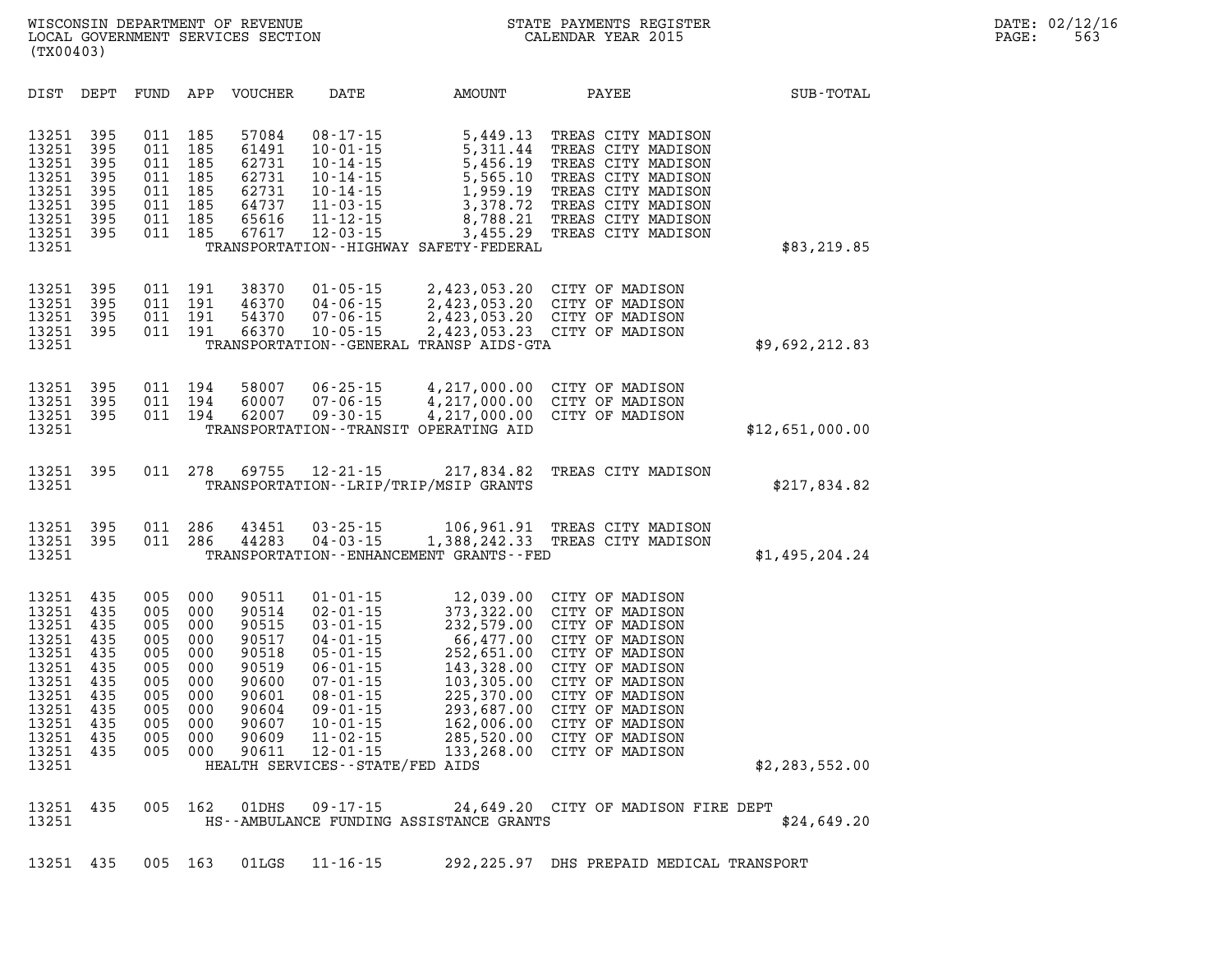| DATE:             | 02/12/16 |
|-------------------|----------|
| $\mathtt{PAGE}$ : | 564      |

| WISCONSIN DEPARTMENT OF REVENUE<br>LOCAL GOVERNMENT SERVICES SECTION CALENDAR YEAR 2015<br>(TX00403) |  |  |  |  |                |                                                                                                                                                                                                                                                                                                                                                                                              |                              |               | DATE: 02/12/1<br>$\mathtt{PAGE}$ :<br>564 |
|------------------------------------------------------------------------------------------------------|--|--|--|--|----------------|----------------------------------------------------------------------------------------------------------------------------------------------------------------------------------------------------------------------------------------------------------------------------------------------------------------------------------------------------------------------------------------------|------------------------------|---------------|-------------------------------------------|
|                                                                                                      |  |  |  |  |                | DIST DEPT FUND APP VOUCHER DATE AMOUNT PAYEE PAYEE SUB-TOTAL                                                                                                                                                                                                                                                                                                                                 |                              |               |                                           |
|                                                                                                      |  |  |  |  |                | 13251 HS--PREPAID MEDICAL TRANSPORT REIMBURSE \$292,225.97                                                                                                                                                                                                                                                                                                                                   |                              |               |                                           |
| 13251                                                                                                |  |  |  |  |                | $\begin{array}{cccccccc} 13251 & 437 & 005 & 000 & 00000 & 04\cdot 30\cdot 15 & & 2,889.00 & \text{PUBLIC HEALTH-MADISON & D*} \\ 13251 & 437 & 005 & 000 & 00000 & 06\cdot 29\cdot 15 & & 3,210.00 & \text{PUBLIC HEALTH-MADISON & D*} \\ 13251 & 437 & 005 & 000 & 00000 & 08\cdot 28\cdot 15 & & 3,210.00 & \text{PUBLIC HEALTH-MADISON & D*}$<br>CHILDREN & FAMILIES--STATE/FEDERAL AIDS |                              | \$9,309.00    |                                           |
| 13251 455<br>13251                                                                                   |  |  |  |  |                | 002 221 14 07-21-15 120.00 TREAS CITY MADISON<br>JUSTICE - LAW ENFORCEMENT SERVICES AID                                                                                                                                                                                                                                                                                                      |                              | \$120.00      |                                           |
| 13251 455<br>13251 455<br>13251 455<br>13251 455<br>13251 455<br>13251                               |  |  |  |  |                | 002 231 00575 08-18-15 3,147.21 TREAS CITY MADISON<br>002 231 00575 08-18-15 4,350.00 TREAS CITY MADISON<br>002 231 00978 09-15-15 2,260.84 TREAS CITY MADISON<br>002 231 05713 04-21-15 38,350.00 TREAS CITY MADISON<br>002 231 200 0<br>JUSTICE - LAW ENFORCEMENT TRAINING                                                                                                                 |                              | \$119, 148.05 |                                           |
| 13251 455                                                                                            |  |  |  |  |                | 002 241 03751 01-16-15 7,303.43 TREAS CITY MADISON<br>13251 JUSTICE - CEASE AND OTHER FEDERAL GRANTS                                                                                                                                                                                                                                                                                         |                              | \$7,303.43    |                                           |
|                                                                                                      |  |  |  |  |                | 13251 455 002 251 00109 07-24-15 3,327.81 TREAS CITY MADISON<br>13251 JUSTICE - TRUANCY PROGRAM-GRANT FUNDS                                                                                                                                                                                                                                                                                  |                              | \$3,327.81    |                                           |
| 13251 455<br>13251 455                                                                               |  |  |  |  |                | 002  275  03569  01-09-15   63,357.00 TREAS CITY MADISON<br>002  275  06810  06-23-15   63,357.00 TREAS CITY MADISON<br>13251 DOJ--UNIFORM BEAT PATROL OFFICER GRANT                                                                                                                                                                                                                         |                              | \$126,714.00  |                                           |
|                                                                                                      |  |  |  |  |                | 13251 465 002 305 00887 04-17-15 96,909.15 TREAS CITY MADISON<br>13251 MILITARY AFFAIRS-EMER MGMT-DISASTER RECO                                                                                                                                                                                                                                                                              |                              | \$96,909.15   |                                           |
| 13251 465<br>13251 465<br>13251 465                                                                  |  |  |  |  |                | 002 306 01059 02-02-15 40,021.43 TREAS CITY MADISON<br>002 306 01170 04-27-15 40,021.43 TREAS CITY MADISON<br>002 306 01216 05-28-15 40,021.43 TREAS CITY MADISON<br>13251 MILITARY AFFAIRS-EMER MGMT--HAZMAT AIDS                                                                                                                                                                           |                              | \$120,064.29  |                                           |
| 13251                                                                                                |  |  |  |  |                | 13251 465 002 342 00887 04-17-15 581,454.87 TREAS CITY MADISON<br>MILITARY AFFAIRS-EMERGENCY MGMT-FED FUND                                                                                                                                                                                                                                                                                   |                              | \$581,454.87  |                                           |
| 13251 505<br>13251                                                                                   |  |  |  |  |                | 002 174 58240 04-30-15 187,013.00 TREAS CITY MADISON<br>DOA--TRANSMISSION LINE FEE DISTRIBUTION                                                                                                                                                                                                                                                                                              |                              | \$187,013.00  |                                           |
| 13251 505 002 703                                                                                    |  |  |  |  | 06509 03-25-15 |                                                                                                                                                                                                                                                                                                                                                                                              | 53,812.00 TREAS CITY MADISON |               |                                           |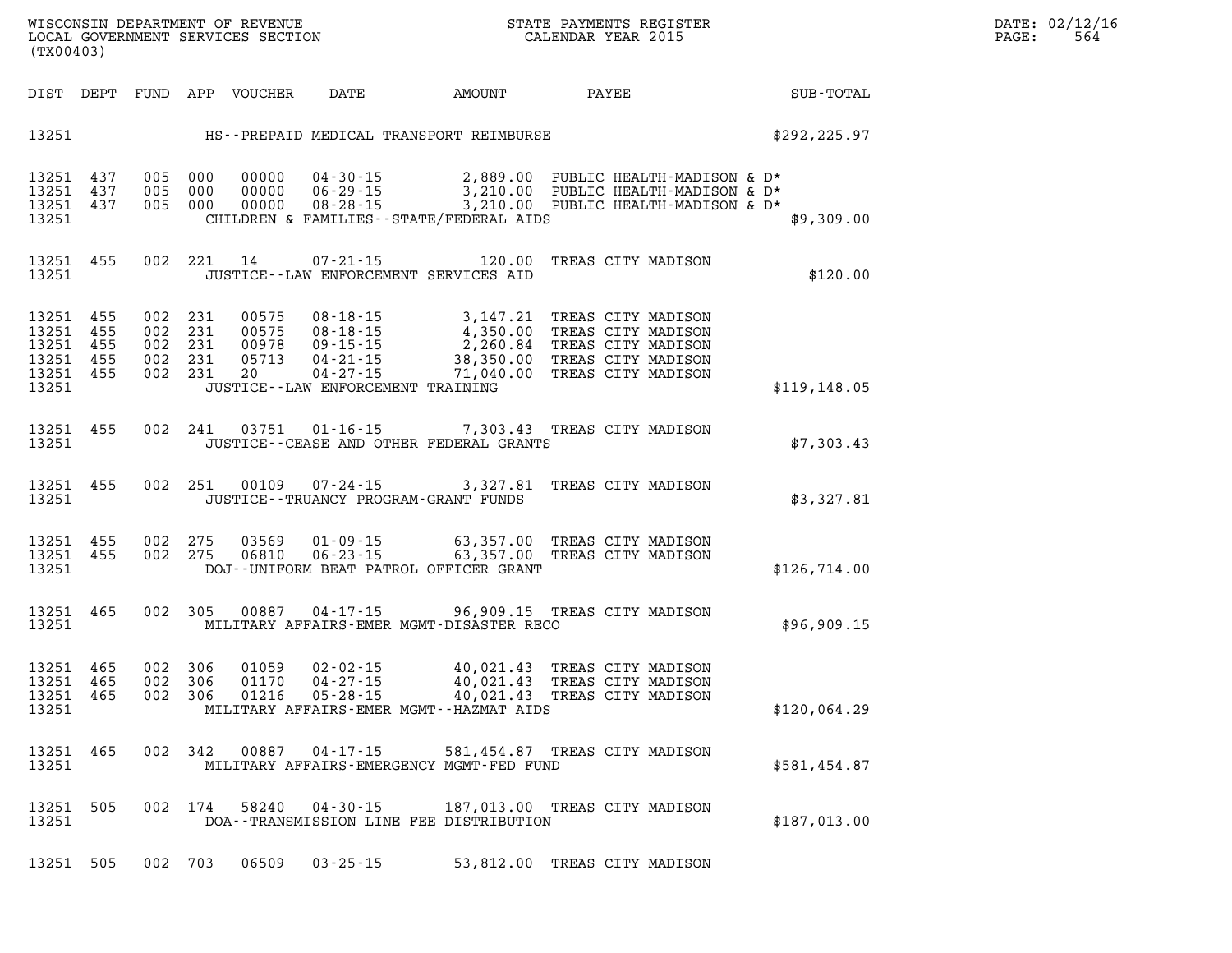| (TX00403)                                                                                                                                                                                 |                                                                                                                                          |                                                                                                                                          |                                                                                                                                          | WISCONSIN DEPARTMENT OF REVENUE<br>LOCAL GOVERNMENT SERVICES SECTION                                                                                                             |                                                                                                                                                                                                                                                                                                                                                                                                        |                                                                                                                                                                                                                                                     | STATE PAYMENTS REGISTER<br>CALENDAR YEAR 2015                                                                                                                                                                                                                                                                                                                                                                                                        |                 |  |  |  |
|-------------------------------------------------------------------------------------------------------------------------------------------------------------------------------------------|------------------------------------------------------------------------------------------------------------------------------------------|------------------------------------------------------------------------------------------------------------------------------------------|------------------------------------------------------------------------------------------------------------------------------------------|----------------------------------------------------------------------------------------------------------------------------------------------------------------------------------|--------------------------------------------------------------------------------------------------------------------------------------------------------------------------------------------------------------------------------------------------------------------------------------------------------------------------------------------------------------------------------------------------------|-----------------------------------------------------------------------------------------------------------------------------------------------------------------------------------------------------------------------------------------------------|------------------------------------------------------------------------------------------------------------------------------------------------------------------------------------------------------------------------------------------------------------------------------------------------------------------------------------------------------------------------------------------------------------------------------------------------------|-----------------|--|--|--|
| DIST                                                                                                                                                                                      | DEPT                                                                                                                                     | FUND                                                                                                                                     | APP                                                                                                                                      | VOUCHER                                                                                                                                                                          | DATE                                                                                                                                                                                                                                                                                                                                                                                                   | AMOUNT                                                                                                                                                                                                                                              | PAYEE                                                                                                                                                                                                                                                                                                                                                                                                                                                | SUB-TOTAL       |  |  |  |
| 13251<br>13251<br>13251<br>13251                                                                                                                                                          | 505<br>505<br>505                                                                                                                        | 002<br>002<br>002                                                                                                                        | 703<br>703<br>703                                                                                                                        | 07495<br>08048<br>08817                                                                                                                                                          | $05 - 04 - 15$<br>$05 - 19 - 15$<br>$06 - 17 - 15$<br>DOA--HOUSING ASSISTANCE GRANTS                                                                                                                                                                                                                                                                                                                   | 2,638.00<br>17,756.00<br>9,336.00                                                                                                                                                                                                                   | TREAS CITY MADISON<br>TREAS CITY MADISON<br>TREAS CITY MADISON                                                                                                                                                                                                                                                                                                                                                                                       | \$83,542.00     |  |  |  |
| 13251<br>13251<br>13251                                                                                                                                                                   | 505<br>505                                                                                                                               | 002<br>002                                                                                                                               | 707<br>707                                                                                                                               | 06509<br>08818                                                                                                                                                                   | $03 - 25 - 15$<br>$06 - 18 - 15$<br>DOA--HOUSING ASSISTANCE GRANTS                                                                                                                                                                                                                                                                                                                                     | 3,933.00                                                                                                                                                                                                                                            | 16,095.00 TREAS CITY MADISON<br>TREAS CITY MADISON                                                                                                                                                                                                                                                                                                                                                                                                   | \$20,028.00     |  |  |  |
| 13251<br>13251<br>13251<br>13251<br>13251<br>13251<br>13251<br>13251<br>13251<br>13251<br>13251<br>13251<br>13251<br>13251<br>13251<br>13251<br>13251<br>13251<br>13251<br>13251<br>13251 | 505<br>505<br>505<br>505<br>505<br>505<br>505<br>505<br>505<br>505<br>505<br>505<br>505<br>505<br>505<br>505<br>505<br>505<br>505<br>505 | 002<br>002<br>002<br>002<br>002<br>002<br>002<br>002<br>002<br>002<br>002<br>002<br>002<br>002<br>002<br>002<br>002<br>002<br>002<br>002 | 745<br>745<br>745<br>745<br>745<br>745<br>745<br>745<br>745<br>745<br>745<br>745<br>745<br>745<br>745<br>745<br>745<br>745<br>745<br>745 | 06509<br>06509<br>06509<br>06509<br>06509<br>06509<br>06509<br>07495<br>07495<br>07495<br>07495<br>08817<br>08817<br>08817<br>08818<br>08818<br>08818<br>08818<br>08818<br>08818 | $03 - 25 - 15$<br>$03 - 25 - 15$<br>$03 - 25 - 15$<br>$03 - 25 - 15$<br>$03 - 25 - 15$<br>$03 - 25 - 15$<br>$03 - 25 - 15$<br>$05 - 04 - 15$<br>$05 - 04 - 15$<br>$05 - 04 - 15$<br>$05 - 04 - 15$<br>$06 - 17 - 15$<br>$06 - 17 - 15$<br>$06 - 17 - 15$<br>$06 - 18 - 15$<br>$06 - 18 - 15$<br>$06 - 18 - 15$<br>$06 - 18 - 15$<br>$06 - 18 - 15$<br>$06 - 18 - 15$<br>DOA--HOUSING ASSISTANCE GRANTS | 12,699.00<br>23,519.00<br>31,965.00<br>14,316.00<br>12,000.00<br>1,600.00<br>3,900.00<br>25,926.00<br>4,470.00<br>2,000.00<br>1.00<br>2,000.00<br>10,573.00<br>17,100.00<br>21,466.00<br>3,239.00<br>3,148.00<br>19,776.00<br>10,777.00<br>7,000.00 | TREAS CITY MADISON<br>TREAS CITY MADISON<br>TREAS CITY MADISON<br>TREAS CITY MADISON<br>TREAS CITY MADISON<br>TREAS CITY MADISON<br>TREAS CITY MADISON<br>TREAS CITY MADISON<br>TREAS CITY MADISON<br>TREAS CITY MADISON<br>TREAS CITY MADISON<br>TREAS CITY MADISON<br>TREAS CITY MADISON<br>TREAS CITY MADISON<br>TREAS CITY MADISON<br>TREAS CITY MADISON<br>TREAS CITY MADISON<br>TREAS CITY MADISON<br>TREAS CITY MADISON<br>TREAS CITY MADISON | \$227,475.00    |  |  |  |
| 13251<br>13251                                                                                                                                                                            | 835                                                                                                                                      | 002                                                                                                                                      | 105                                                                                                                                      | 43280                                                                                                                                                                            | $07 - 27 - 15$<br>REVENUE - - STATE SHARED REVENUES                                                                                                                                                                                                                                                                                                                                                    | 7,468,567.52                                                                                                                                                                                                                                        | TREAS CITY MADISON                                                                                                                                                                                                                                                                                                                                                                                                                                   | \$7,468,567.52  |  |  |  |
| 13251<br>13251<br>13251                                                                                                                                                                   | 835<br>835                                                                                                                               | 002<br>002                                                                                                                               | 109<br>109                                                                                                                               | 02346<br>05082                                                                                                                                                                   | $07 - 27 - 15$<br>$07 - 27 - 15$<br>REVENUE--EXEMPT COMPUTER AID                                                                                                                                                                                                                                                                                                                                       | 2,560,013.00<br>608,540.00                                                                                                                                                                                                                          | TREAS CITY MADISON<br>TREAS CITY MADISON                                                                                                                                                                                                                                                                                                                                                                                                             | \$3,168,553.00  |  |  |  |
| 13251<br>13251<br>13251                                                                                                                                                                   | 835<br>835                                                                                                                               | 002<br>002                                                                                                                               | 302<br>302                                                                                                                               | 10020<br>11020                                                                                                                                                                   | $07 - 27 - 15$<br>$07 - 27 - 15$                                                                                                                                                                                                                                                                                                                                                                       | REVENUE-FIRST DOLLAR/SCHOOL LEVY CREDITS                                                                                                                                                                                                            | 39,418,474.58 TREAS CITY MADISON<br>5,392,645.75 TREAS CITY MADISON                                                                                                                                                                                                                                                                                                                                                                                  | \$44,811,120.33 |  |  |  |
| 13251<br>13251                                                                                                                                                                            | 835                                                                                                                                      | 002                                                                                                                                      | 501                                                                                                                                      | 00001                                                                                                                                                                            | $02 - 02 - 15$                                                                                                                                                                                                                                                                                                                                                                                         | 8,096,971.40<br>DOA-PAYMENT FOR MUNICIPAL SERVICES AID                                                                                                                                                                                              | TREAS CITY MADISON                                                                                                                                                                                                                                                                                                                                                                                                                                   | \$8,096,971.40  |  |  |  |
| 13251                                                                                                                                                                                     | 835                                                                                                                                      |                                                                                                                                          | 021 363                                                                                                                                  | 35580                                                                                                                                                                            | $03 - 23 - 15$                                                                                                                                                                                                                                                                                                                                                                                         |                                                                                                                                                                                                                                                     | 32,751.58 TREAS CITY MADISON                                                                                                                                                                                                                                                                                                                                                                                                                         |                 |  |  |  |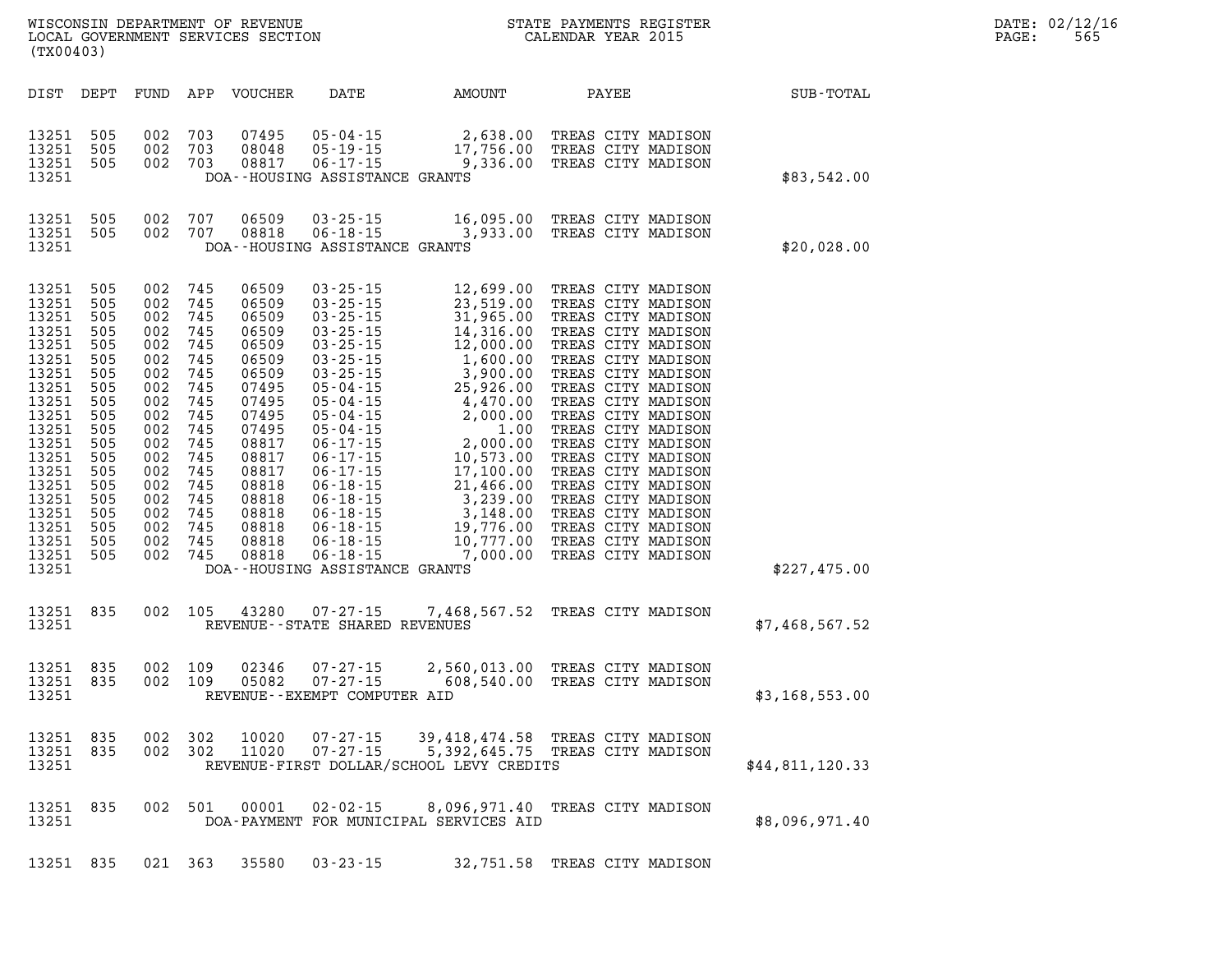| WISCONSIN DEPARTMENT OF REVENUE<br>LOCAL GOVERNMENT SERVICES SECTION<br>(TX00403) |      |      |     |                |                                             |        | STATE PAYMENTS REGISTER<br>CALENDAR YEAR 2015 | DATE: 02/12/16<br>566<br>PAGE: |  |
|-----------------------------------------------------------------------------------|------|------|-----|----------------|---------------------------------------------|--------|-----------------------------------------------|--------------------------------|--|
| DIST                                                                              | DEPT | FUND | APP | <b>VOUCHER</b> | DATE                                        | AMOUNT | PAYEE                                         | SUB-TOTAL                      |  |
| 13251<br>13251                                                                    | 835  | 021  | 363 | 37159          | $03 - 23 - 15$<br>REVENUE--LOTTERY CREDIT - |        | 5,883,004.26 TREAS CITY MADISON               | \$5,915,755.84                 |  |
| 13251                                                                             |      |      |     |                | DISTRICT TOTAL APPROPRIATIONS               |        |                                               | \$100,612,919.79               |  |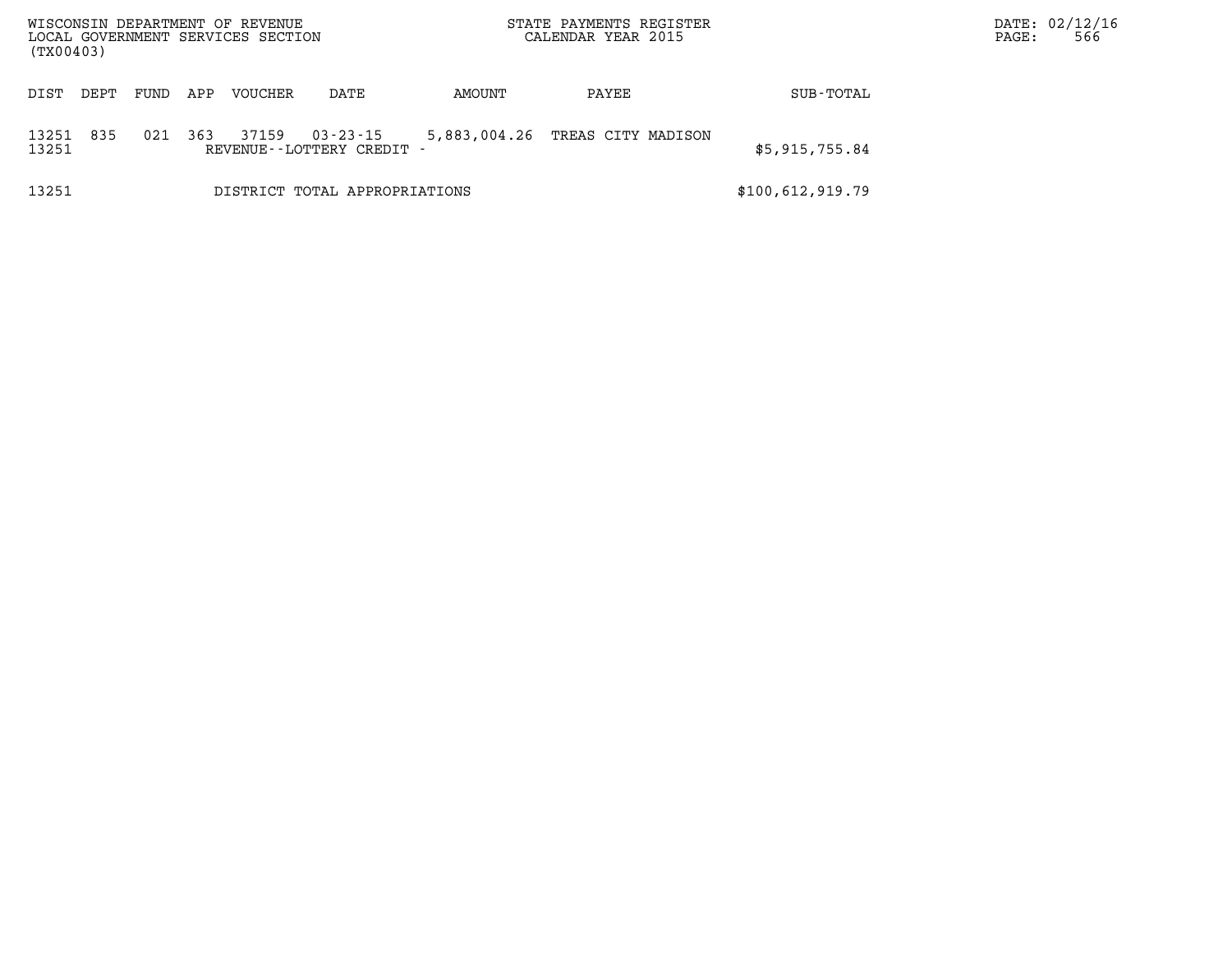| (TX00403)                                     |                       |                                          | WISCONSIN DEPARTMENT OF REVENUE<br>LOCAL GOVERNMENT SERVICES SECTION |                                                                | STATE PAYMENTS REGISTER<br>CALENDAR YEAR 2015                                                                                                                                                                                 |                                 |                | $\mathtt{PAGE}$ : | DATE: 02/12/16<br>567 |
|-----------------------------------------------|-----------------------|------------------------------------------|----------------------------------------------------------------------|----------------------------------------------------------------|-------------------------------------------------------------------------------------------------------------------------------------------------------------------------------------------------------------------------------|---------------------------------|----------------|-------------------|-----------------------|
|                                               |                       |                                          | DIST DEPT FUND APP VOUCHER                                           | DATE AMOUNT                                                    |                                                                                                                                                                                                                               | PAYEE                           | SUB-TOTAL      |                   |                       |
| 13255 165<br>13255                            |                       |                                          | 002 225 00368                                                        |                                                                | 06-25-15 98,491.21 TREAS CITY MIDDLETON<br>SAFETY/PROF SERV--FIRE INSURANCE DUES                                                                                                                                              |                                 | \$98,491.21    |                   |                       |
| 13255 370<br>13255                            |                       |                                          | 012 678 02040                                                        | $03 - 16 - 15$                                                 | NAT RESOURCES--INVASIVE AOUATICE SPECIES                                                                                                                                                                                      | 20,000.00 TREAS CITY MIDDLETON  | \$20,000.00    |                   |                       |
| 13255 370<br>13255                            |                       | 074 670                                  | 42451                                                                | NAT RESOURCES - - RU RECYCLING GRANT                           | 05-29-15 55,315.57 TREAS CITY MIDDLETON                                                                                                                                                                                       |                                 | \$55,315.57    |                   |                       |
| 13255 395<br>13255<br>13255<br>13255<br>13255 | 395<br>- 395<br>- 395 | 011 191<br>011 191<br>011 191<br>011 191 | 66371                                                                | $10 - 05 - 15$                                                 | 38371  01-05-15  245,197.76  CITY OF MIDDLETON<br>46371  04-06-15  245,197.76  CITY OF MIDDLETON<br>54371  07-06-15  245,197.76  CITY OF MIDDLETON<br>245,197.78 CITY OF MIDDLETON<br>TRANSPORTATION--GENERAL TRANSP AIDS-GTA |                                 | \$980,791.06   |                   |                       |
| 13255 435<br>13255                            |                       |                                          | 005 163 01LGS                                                        |                                                                | 11-16-15 13, 272.46 DHS PREPAID MEDICAL TRANSPORT<br>HS--PREPAID MEDICAL TRANSPORT REIMBURSE                                                                                                                                  |                                 | \$13, 272.46   |                   |                       |
| 13255 455<br>13255                            |                       |                                          | 002 221 14                                                           | $07 - 21 - 15$                                                 | 10.00<br>JUSTICE - - LAW ENFORCEMENT SERVICES AID                                                                                                                                                                             | TREAS CITY MIDDLETON            | \$10.00        |                   |                       |
| 13255 455<br>13255                            |                       |                                          |                                                                      | 002 231 05639 04-16-15<br>JUSTICE - - LAW ENFORCEMENT TRAINING |                                                                                                                                                                                                                               | 5,120.00 TREAS CITY MIDDLETON   | \$5,120.00     |                   |                       |
| 13255 505<br>13255                            |                       |                                          | 002 174 58240                                                        |                                                                | 04-30-15 32,624.00 TREAS CITY MIDDLETON<br>DOA--TRANSMISSION LINE FEE DISTRIBUTION                                                                                                                                            |                                 | \$32,624.00    |                   |                       |
| 13255 835<br>13255                            |                       | 002 105                                  | 43281                                                                | 07-27-15<br>REVENUE - - STATE SHARED REVENUES                  |                                                                                                                                                                                                                               | 284,731.83 TREAS CITY MIDDLETON | \$284,731.83   |                   |                       |
| 13255 835<br>13255 835<br>13255               |                       | 002 109<br>002 109                       | 02347<br>05083                                                       | REVENUE--EXEMPT COMPUTER AID                                   | 07-27-15 405,747.00 TREAS CITY MIDDLETON<br>07-27-15 323,927.00 TREAS CITY MIDDLETON                                                                                                                                          |                                 | \$729,674.00   |                   |                       |
| 13255                                         |                       |                                          |                                                                      | DISTRICT TOTAL APPROPRIATIONS                                  |                                                                                                                                                                                                                               |                                 | \$2,220,030.13 |                   |                       |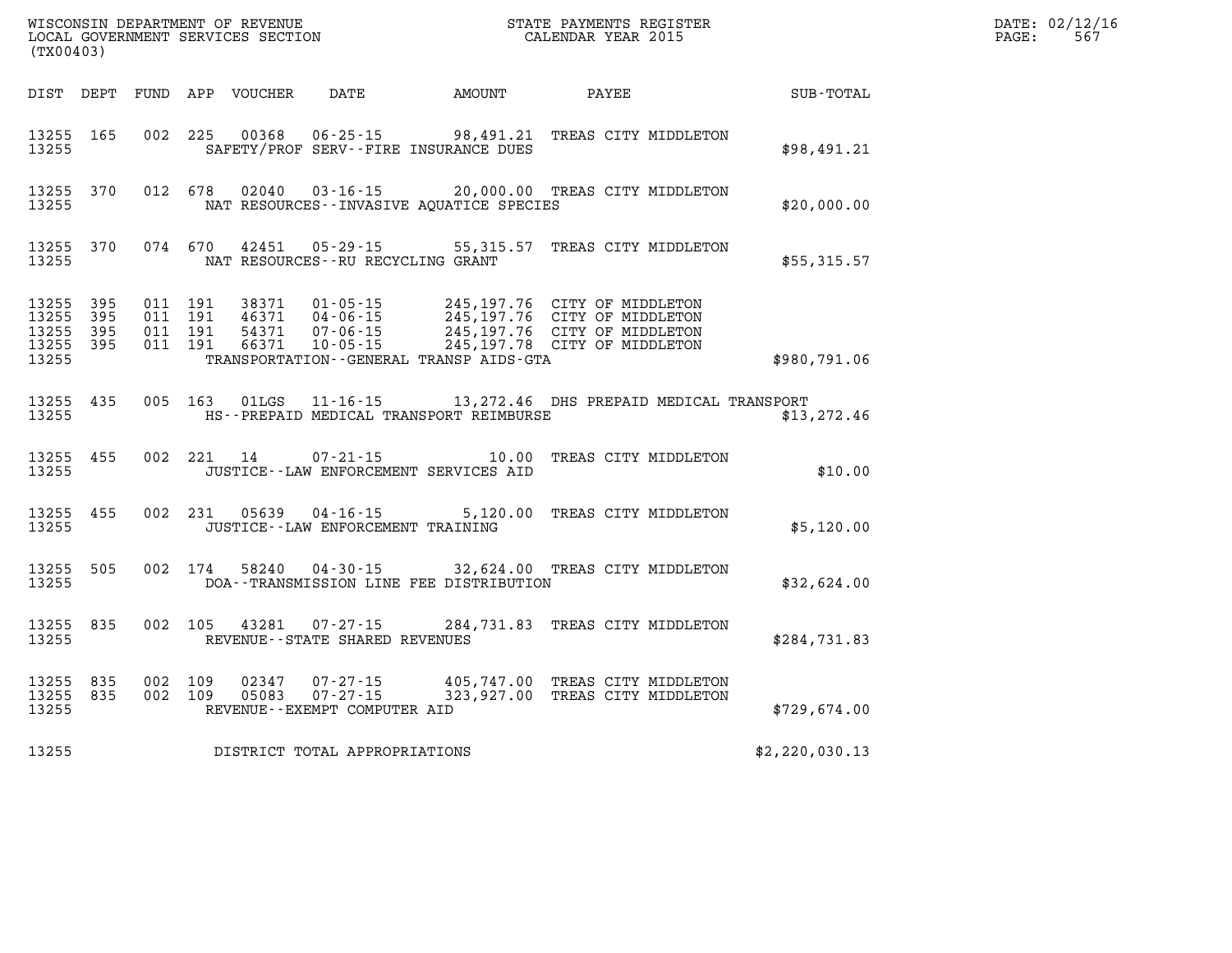| (TX00403) |                                                           |                    |                               |                                          |                                   |                                              |                                                                                                                                                      |              | DATE: 02/12/16<br>PAGE:<br>568 |
|-----------|-----------------------------------------------------------|--------------------|-------------------------------|------------------------------------------|-----------------------------------|----------------------------------------------|------------------------------------------------------------------------------------------------------------------------------------------------------|--------------|--------------------------------|
|           |                                                           |                    |                               | DIST DEPT FUND APP VOUCHER               |                                   |                                              | DATE AMOUNT PAYEE SUB-TOTAL                                                                                                                          |              |                                |
| 13258     | 13258 165                                                 |                    |                               |                                          |                                   | SAFETY/PROF SERV--FIRE INSURANCE DUES        | 002 225 00369 06-25-15 39,048.41 TREAS CITY MONONA                                                                                                   | \$39,048.41  |                                |
| 13258     | 13258 370                                                 |                    |                               |                                          | NAT RESOURCES--RU RECYCLING GRANT |                                              | 074 670 42452 05-29-15 30,621.24 TREAS CITY MONONA                                                                                                   | \$30,621.24  |                                |
| 13258     | 13258 395                                                 |                    |                               |                                          |                                   | TRANSPORTATION -- PARATRANSIT AIDS, STATE    | 011 175 43695 03-31-15 2,376.00 TREAS CITY MONONA                                                                                                    | \$2,376.00   |                                |
| 13258     | 13258 395<br>13258 395<br>13258 395<br>13258 395          | 011 176<br>011 176 | 011 176                       | 011 176 41511<br>58008<br>60008<br>62008 |                                   | TRANSPORTATION--BICYCLE & PEDESTRIAN AID     | 03-06-15 28,764.00 TREAS CITY MONONA<br>06-25-15 30,587.00 CITY OF MONONA<br>07-06-15 30,587.00 CITY OF MONONA<br>09-30-15 30,587.00 CITY OF MONONA  | \$120,525.00 |                                |
|           | 13258 395<br>13258 395<br>13258 395<br>13258 395<br>13258 | 011 191            | 011 191<br>011 191<br>011 191 | 38372<br>46372<br>54372<br>66372         |                                   | TRANSPORTATION - - GENERAL TRANSP AIDS - GTA | 01-05-15 208,117.19 CITY OF MONONA<br>04-06-15 208,117.19 CITY OF MONONA<br>07-06-15 208,117.19 CITY OF MONONA<br>10-05-15 208,117.22 CITY OF MONONA | \$832,468.79 |                                |
|           | 13258 435<br>13258                                        |                    |                               |                                          |                                   | HS--AMBULANCE FUNDING ASSISTANCE GRANTS      | 005 162 01DHS 09-17-15 5,317.21 MONONA EMS                                                                                                           | \$5,317.21   |                                |
|           | 13258 435<br>13258                                        |                    |                               |                                          |                                   | HS--PREPAID MEDICAL TRANSPORT REIMBURSE      | 005 163 01LGS 11-16-15 11,707.59 DHS PREPAID MEDICAL TRANSPORT                                                                                       | \$11,707.59  |                                |
|           | 13258 455<br>13258 and the state of $\sim$                |                    |                               |                                          |                                   | JUSTICE -- LAW ENFORCEMENT SERVICES AID      | 002 221 14 07-21-15 20.00 TREAS CITY MONONA                                                                                                          | \$20.00      |                                |
|           | 13258 455<br>13258                                        |                    |                               |                                          | JUSTICE--LAW ENFORCEMENT TRAINING |                                              | 002 231 16 04-20-15 2,880.00 TREAS CITY MONONA                                                                                                       | \$2,880.00   |                                |
| 13258     | 13258 455                                                 |                    | 002 241                       |                                          |                                   | JUSTICE - - CEASE AND OTHER FEDERAL GRANTS   | 05392  04-01-15  1,510.90  TREAS CITY MONONA                                                                                                         | \$1,510.90   |                                |
| 13258     | 13258 505                                                 |                    | 002 174                       | 58240                                    |                                   | DOA--TRANSMISSION LINE FEE DISTRIBUTION      | 04-30-15 41,115.00 TREAS CITY MONONA                                                                                                                 | \$41, 115.00 |                                |
| 13258     | 13258 835                                                 |                    |                               |                                          | REVENUE - - STATE SHARED REVENUES |                                              | 002 105 43282 07-27-15 19,604.40 TREAS CITY MONONA                                                                                                   | \$19,604.40  |                                |
|           | 13258 835                                                 | 002 109            |                               |                                          | 02348 07-27-15                    |                                              | 426,391.00 TREAS CITY MONONA                                                                                                                         |              |                                |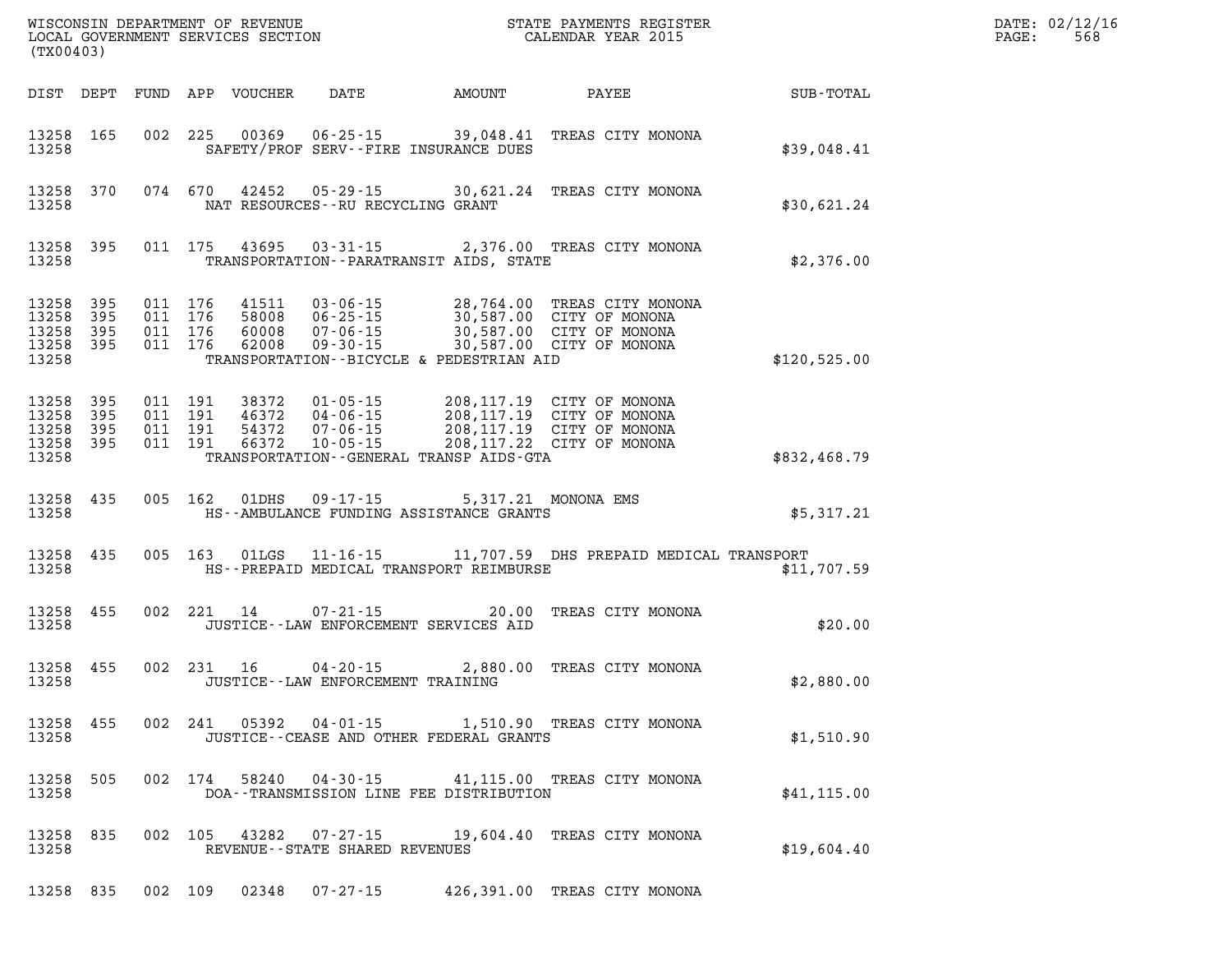| WISCONSIN DEPARTMENT OF REVENUE<br>LOCAL GOVERNMENT SERVICES SECTION<br>(TX00403) |      |      |     |                |                                          |           | STATE PAYMENTS REGISTER<br>CALENDAR YEAR 2015 |                | DATE: 02/12/16<br>569<br>PAGE: |
|-----------------------------------------------------------------------------------|------|------|-----|----------------|------------------------------------------|-----------|-----------------------------------------------|----------------|--------------------------------|
| DIST                                                                              | DEPT | FUND | APP | <b>VOUCHER</b> | DATE                                     | AMOUNT    | PAYEE                                         | SUB-TOTAL      |                                |
| 13258<br>13258                                                                    | 835  | 002  | 109 | 05084          | 07-27-15<br>REVENUE--EXEMPT COMPUTER AID | 25,641.00 | TREAS CITY MONONA                             | \$452,032.00   |                                |
| 13258                                                                             |      |      |     |                | DISTRICT TOTAL APPROPRIATIONS            |           |                                               | \$1,559,226.54 |                                |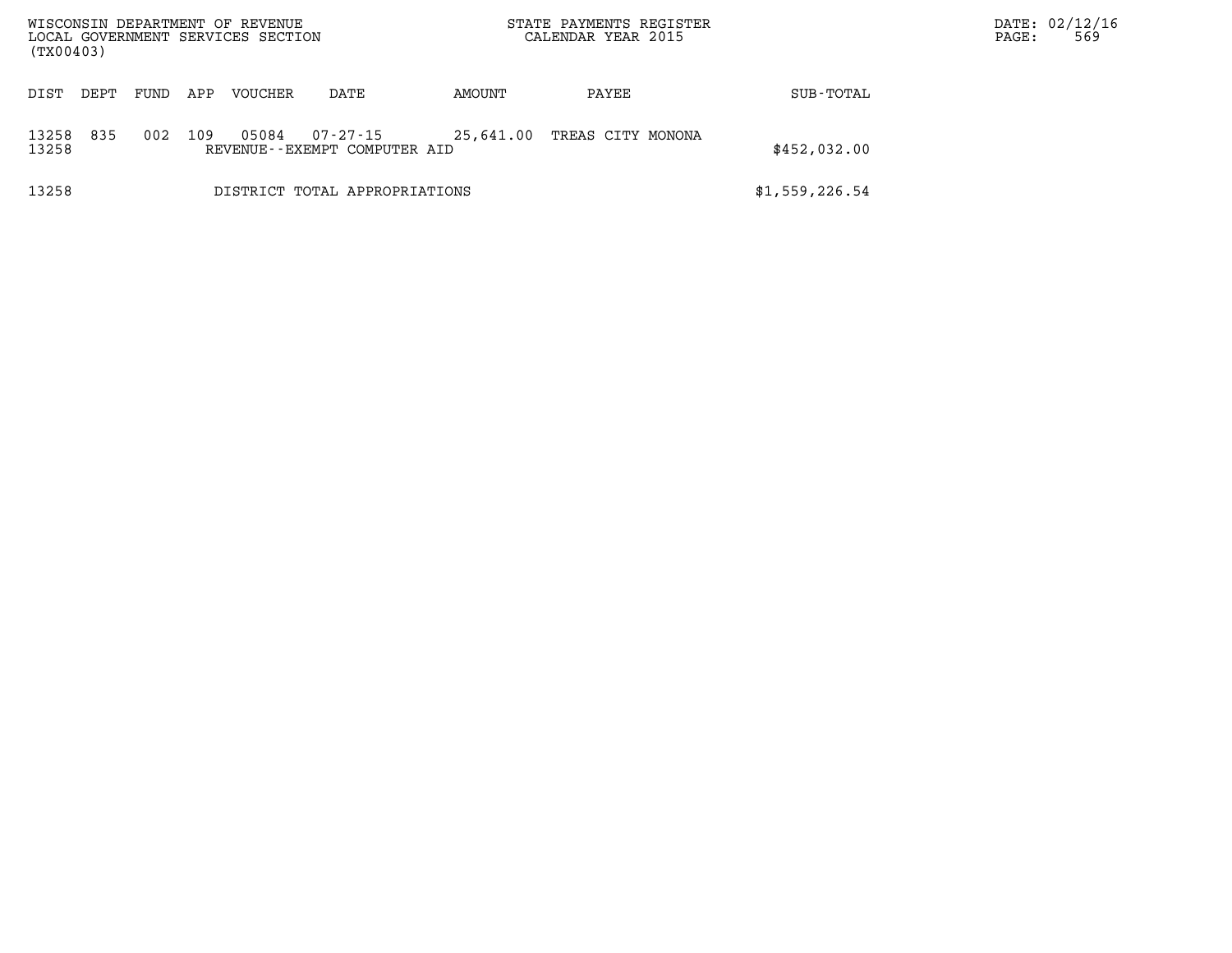| DATE: | 02/12/16 |
|-------|----------|
| PAGE: | 570      |

| (TX00403)      |                                                  |                                          | WISCONSIN DEPARTMENT OF REVENUE<br>LOCAL GOVERNMENT SERVICES SECTION |                                      |                                             | STATE PAYMENTS REGISTER<br>CALENDAR YEAR 2015                                                                                          | $R = \frac{1}{2}$ | DATE: 02/12/1<br>570<br>PAGE: |
|----------------|--------------------------------------------------|------------------------------------------|----------------------------------------------------------------------|--------------------------------------|---------------------------------------------|----------------------------------------------------------------------------------------------------------------------------------------|-------------------|-------------------------------|
|                |                                                  |                                          | DIST DEPT FUND APP VOUCHER                                           |                                      | DATE AMOUNT PAYEE                           |                                                                                                                                        | <b>SUB-TOTAL</b>  |                               |
| 13281          | 13281 165                                        |                                          |                                                                      |                                      | SAFETY/PROF SERV--FIRE INSURANCE DUES       | 002 225 00370 06-25-15 36,127.41 TREAS CITY STOUGHTON                                                                                  | \$36, 127.41      |                               |
| 13281          | 13281 370                                        |                                          |                                                                      | NAT RESOURCES--RU RECYCLING GRANT    |                                             | 074 670 42453 05-29-15 34,143.72 TREAS CITY STOUGHTON                                                                                  | \$34,143.72       |                               |
| 13281<br>13281 | 13281 395<br>395<br>13281 395<br>13281 395       | 011 162<br>011 162<br>011 162<br>011 162 | 40016<br>48016<br>56016<br>68016                                     |                                      | TRANSPORTATION--CONNECTING HIGHWAY AIDS     | 01-05-15 12,771.01 CITY OF STOUGHTON<br>04-06-15<br>07-06-15<br>12,771.01 CITY OF STOUGHTON<br>10-05-15<br>12,771.04 CITY OF STOUGHTON | \$51,084.07       |                               |
| 13281          | 13281 395<br>13281 395<br>13281 395<br>13281 395 |                                          |                                                                      |                                      | TRANSPORTATION--BICYCLE & PEDESTRIAN AID    |                                                                                                                                        | \$120,802.00      |                               |
| 13281          | 13281 395                                        |                                          | 011 185 62732                                                        |                                      | TRANSPORTATION - - HIGHWAY SAFETY - FEDERAL | 10-14-15 4,000.00 TREAS CITY STOUGHTON                                                                                                 | \$4,000.00        |                               |
| 13281<br>13281 | 13281 395<br>395<br>13281 395<br>13281 395       |                                          |                                                                      |                                      | TRANSPORTATION--GENERAL TRANSP AIDS-GTA     |                                                                                                                                        | \$526,382.98      |                               |
| 13281          | 13281 395                                        |                                          |                                                                      |                                      | TRANSPORTATION - - LRIP/TRIP/MSIP GRANTS    | 011 278 41677 03-05-15 34,605.00 TREAS CITY STOUGHTON                                                                                  | \$34,605.00       |                               |
| 13281          | 13281 435                                        | 005 162                                  |                                                                      |                                      | HS--AMBULANCE FUNDING ASSISTANCE GRANTS     | 01DHS  09-17-15  5,999.87  STOUGHTON AREA EMS                                                                                          | \$5,999.87        |                               |
| 13281          | 13281 435                                        | 005 163                                  | 01LGS                                                                | $11 - 16 - 15$                       | HS--PREPAID MEDICAL TRANSPORT REIMBURSE     | 20,633.17 DHS PREPAID MEDICAL TRANSPORT                                                                                                | \$20,633.17       |                               |
| 13281          | 13281 455                                        |                                          |                                                                      | JUSTICE - - LAW ENFORCEMENT TRAINING |                                             | 002 231 10 03-19-15 3,200.00 TREAS CITY STOUGHTON POLI                                                                                 | \$3,200.00        |                               |
| 13281          | 13281 835                                        |                                          |                                                                      | REVENUE--STATE SHARED REVENUES       |                                             | 002 105 43283 07-27-15 301, 210. 43 TREAS CITY STOUGHTON                                                                               | \$301, 210.43     |                               |
|                |                                                  |                                          |                                                                      |                                      |                                             | 13281 835 002 109 02349 07-27-15 47,249.00 TREAS CITY STOUGHTON                                                                        |                   |                               |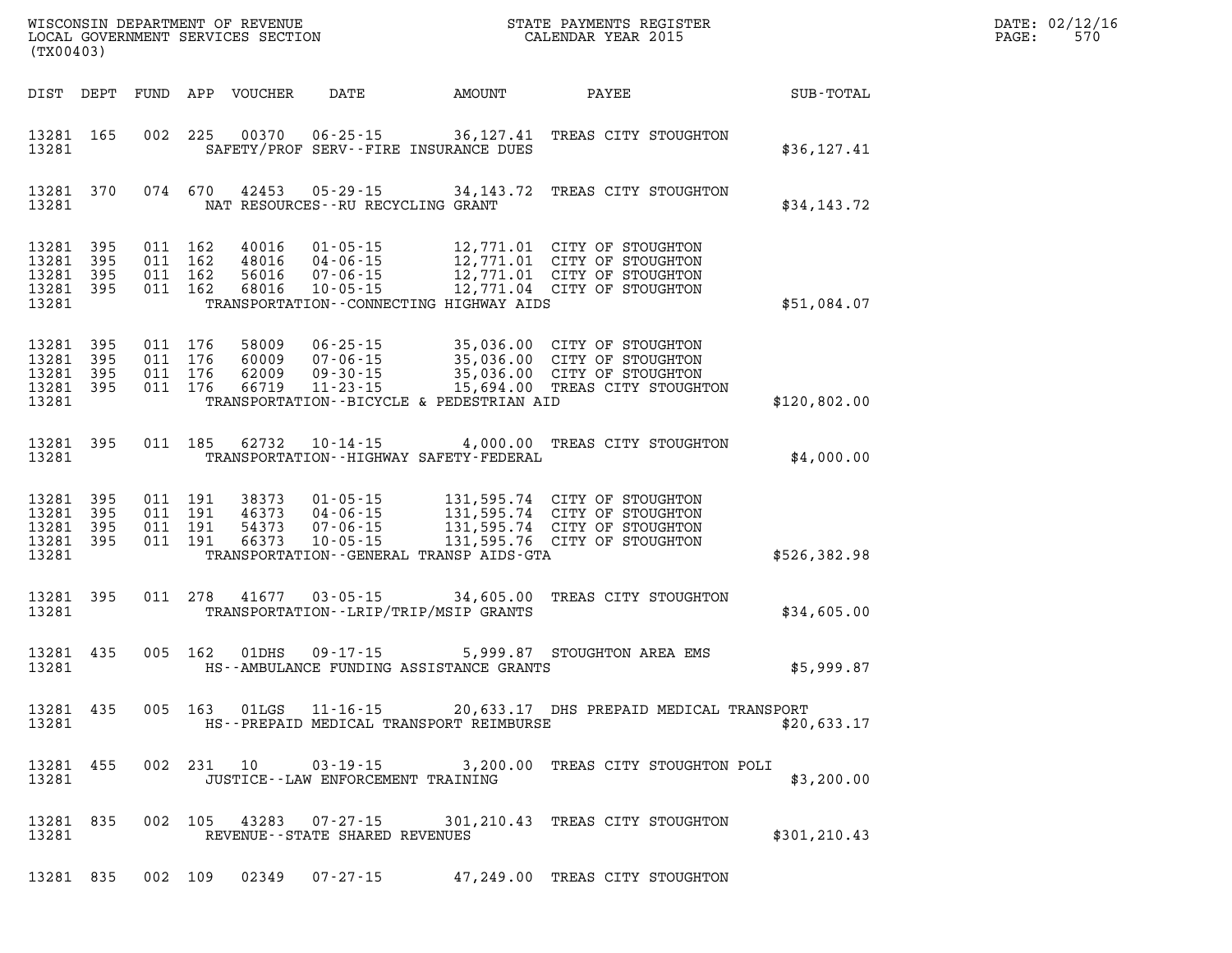| (TX00403)      |      |      |     | WISCONSIN DEPARTMENT OF REVENUE<br>LOCAL GOVERNMENT SERVICES SECTION |                                                |           | STATE PAYMENTS REGISTER<br>CALENDAR YEAR 2015 |                | DATE: 02/12/16<br>571<br>PAGE: |  |
|----------------|------|------|-----|----------------------------------------------------------------------|------------------------------------------------|-----------|-----------------------------------------------|----------------|--------------------------------|--|
| DIST           | DEPT | FUND | APP | <b>VOUCHER</b>                                                       | DATE                                           | AMOUNT    | PAYEE                                         | SUB-TOTAL      |                                |  |
| 13281<br>13281 | 835  | 002  | 109 | 05085                                                                | $07 - 27 - 15$<br>REVENUE--EXEMPT COMPUTER AID | 10,763.00 | TREAS CITY STOUGHTON                          | \$58,012.00    |                                |  |
| 13281          |      |      |     |                                                                      | DISTRICT TOTAL APPROPRIATIONS                  |           |                                               | \$1,196,200.65 |                                |  |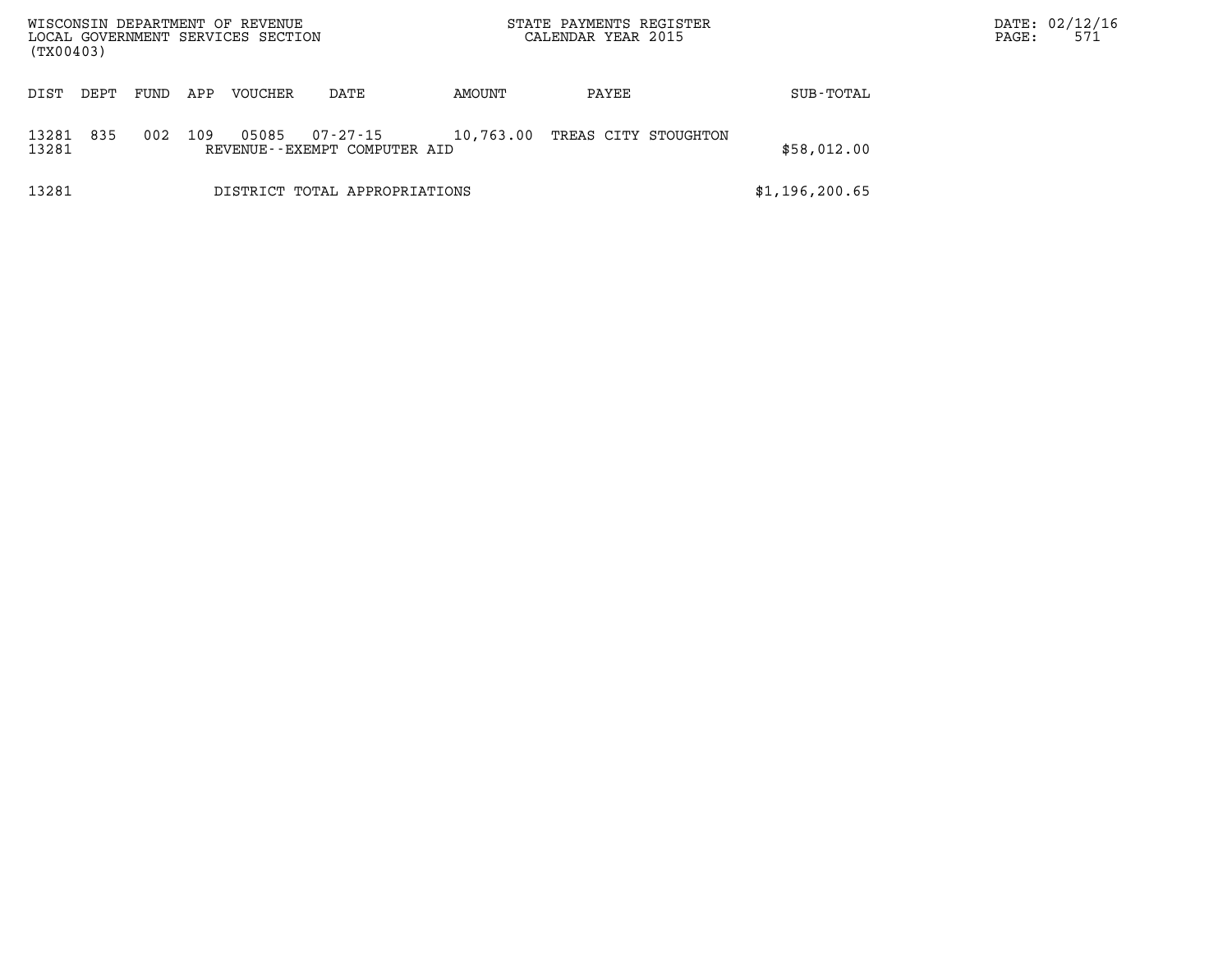| (TX00403)                                         |                          |                                          |                    | WISCONSIN DEPARTMENT OF REVENUE<br>LOCAL GOVERNMENT SERVICES SECTION |                                                                |                                                                      | STATE PAYMENTS REGISTER<br>DN CALENDAR YEAR 2015                                                                                                             |                | DATE: 02/12/16<br>572<br>PAGE: |
|---------------------------------------------------|--------------------------|------------------------------------------|--------------------|----------------------------------------------------------------------|----------------------------------------------------------------|----------------------------------------------------------------------|--------------------------------------------------------------------------------------------------------------------------------------------------------------|----------------|--------------------------------|
|                                                   | DIST DEPT                |                                          |                    | FUND APP VOUCHER                                                     | DATE                                                           | AMOUNT                                                               | PAYEE                                                                                                                                                        | SUB-TOTAL      |                                |
| 13282 165<br>13282                                |                          |                                          | 002 225            | 00371                                                                |                                                                | $06 - 25 - 15$ 89,386.19<br>SAFETY/PROF SERV--FIRE INSURANCE DUES    | TREAS CITY SUN PRAIRIE                                                                                                                                       | \$89,386.19    |                                |
| 13282 370<br>13282                                |                          |                                          | 012 587            | 00075                                                                | $08 - 07 - 15$                                                 | 9,746.71<br>NAT RESOURCES - - URBAN FORESTRY GRANTS                  | TREAS CITY SUN PRAIRIE                                                                                                                                       | \$9,746.71     |                                |
| 13282 370<br>13282                                |                          |                                          | 074 670            | 42454                                                                | 05-29-15<br>NAT RESOURCES -- RU RECYCLING GRANT                | 39,180.95                                                            | TREAS CITY SUN PRAIRIE                                                                                                                                       | \$39,180.95    |                                |
| 13282                                             | 13282 370                |                                          | 074 673            | 42454                                                                | 05-29-15                                                       | 8,143.10<br>NAT RESOURCES--RU CONSOLIDATED GRANT                     | TREAS CITY SUN PRAIRIE                                                                                                                                       | \$8,143.10     |                                |
| 13282<br>13282<br>13282<br>13282<br>13282         | 395<br>395<br>395<br>395 | 011 162<br>011 162<br>011 162<br>011 162 |                    | 40017<br>48017<br>56017<br>68017                                     | 01-05-15<br>04-06-15<br>$07 - 06 - 15$<br>$10 - 05 - 15$       | TRANSPORTATION--CONNECTING HIGHWAY AIDS                              | 13,529.32 CITY OF SUN PRAIRIE<br>13,529.32 CITY OF SUN PRAIRIE<br>13,529.32 CITY OF SUN PRAIRIE<br>13,529.35 CITY OF SUN PRAIRIE                             | \$54,117.31    |                                |
| 13282<br>13282<br>13282<br>13282 395<br>13282     | 395<br>395<br>395        | 011 176<br>011 176<br>011 176<br>011 176 |                    | 49980<br>58010<br>60010<br>62010                                     | $07 - 06 - 15$<br>$09 - 30 - 15$                               | TRANSPORTATION--BICYCLE & PEDESTRIAN AID                             | 06-10-15   26,013.00 TREAS CITY SUN PRAIRIE<br>06-25-15   117,924.00 CITY OF SUN PRAIRIE<br>117,924.00 CITY OF SUN PRAIRIE<br>117,924.00 CITY OF SUN PRAIRIE | \$379,785.00   |                                |
| 13282 395<br>13282<br>13282<br>13282 395<br>13282 | 395<br>395               | 011 191<br>011 191                       | 011 191<br>011 191 | 38374<br>46374<br>54374<br>66374                                     | $01 - 05 - 15$<br>04-06-15<br>$07 - 06 - 15$<br>$10 - 05 - 15$ | TRANSPORTATION--GENERAL TRANSP AIDS-GTA                              | 369,787.43 CITY OF SUN PRAIRIE<br>369,787.43 CITY OF SUN PRAIRIE<br>369,787.44 CITY OF SUN PRAIRIE                                                           | \$1,479,149.73 |                                |
| 13282 395<br>13282                                |                          |                                          | 011 278            | 43082                                                                |                                                                | $03 - 20 - 15$ 65,281.64<br>TRANSPORTATION - - LRIP/TRIP/MSIP GRANTS | TREAS CITY SUN PRAIRIE                                                                                                                                       | \$65, 281.64   |                                |
| 13282 435<br>13282                                |                          |                                          | 005 162            | 01DHS                                                                | $09 - 17 - 15$                                                 | 4,643.49<br>HS--AMBULANCE FUNDING ASSISTANCE GRANTS                  | SUN PRAIRIE EMS                                                                                                                                              | \$4,643.49     |                                |
| 13282                                             | 13282 435                |                                          |                    |                                                                      |                                                                | HS--PREPAID MEDICAL TRANSPORT REIMBURSE                              | 005 163 01LGS 11-16-15 27,008.59 DHS PREPAID MEDICAL TRANSPORT                                                                                               | \$27,008.59    |                                |
| 13282                                             | 13282 455                |                                          |                    |                                                                      | JUSTICE -- LAW ENFORCEMENT TRAINING                            |                                                                      | 002 231 10 03-19-15 7,840.00 TREAS CITY SUN PRAIRIE                                                                                                          | \$7,840.00     |                                |
|                                                   |                          |                                          |                    |                                                                      |                                                                |                                                                      | 13282 455 002 251 06559 06-09-15 4,500.00 TREAS CITY SUN PRAIRIE                                                                                             |                |                                |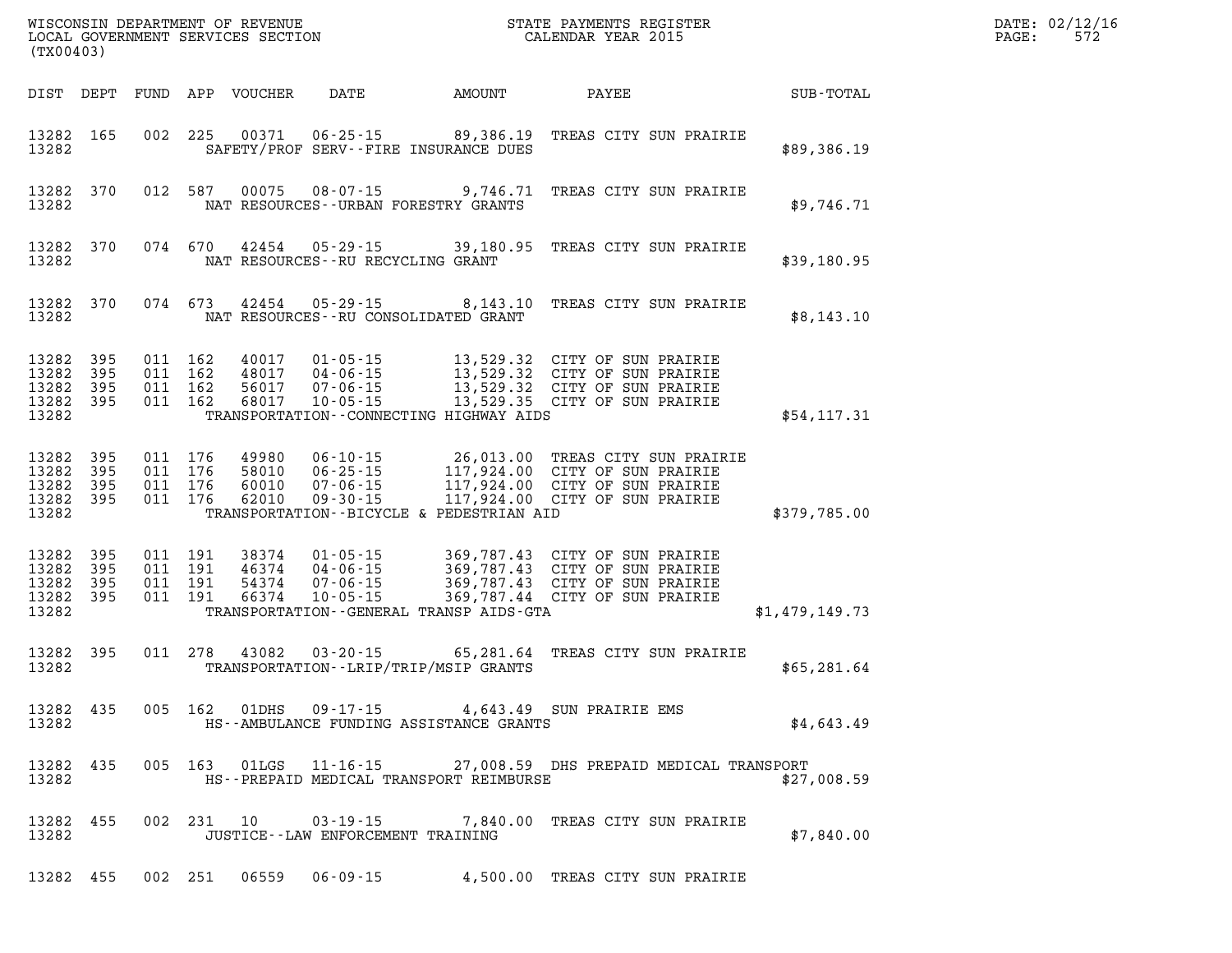| (TX00403)               |            |            |            | WISCONSIN DEPARTMENT OF REVENUE<br>LOCAL GOVERNMENT SERVICES SECTION |                                                         |                         | STATE PAYMENTS REGISTER<br>CALENDAR YEAR 2015 |                            | PAGE:          | DATE: 02/12/16<br>573 |  |
|-------------------------|------------|------------|------------|----------------------------------------------------------------------|---------------------------------------------------------|-------------------------|-----------------------------------------------|----------------------------|----------------|-----------------------|--|
| DIST                    | DEPT       | FUND       | APP        | VOUCHER                                                              | DATE                                                    | AMOUNT                  | PAYEE                                         |                            | SUB-TOTAL      |                       |  |
| 13282                   |            |            |            |                                                                      | JUSTICE - - TRUANCY PROGRAM - GRANT FUNDS               |                         |                                               |                            | \$4,500.00     |                       |  |
| 13282 835<br>13282      |            | 002        | 105        | 43284                                                                | 07-27-15<br>REVENUE - - STATE SHARED REVENUES           |                         | 673,689.21 TREAS CITY SUN PRAIRIE             |                            | \$673,689.21   |                       |  |
| 13282<br>13282<br>13282 | 835<br>835 | 002<br>002 | 109<br>109 | 02350<br>05086                                                       | 07-27-15<br>07-27-15<br>REVENUE - - EXEMPT COMPUTER AID | 373,372.00<br>82,916.00 | TREAS CITY<br>TREAS CITY                      | SUN PRAIRIE<br>SUN PRAIRIE | \$456,288.00   |                       |  |
| 13282                   |            |            |            |                                                                      | DISTRICT TOTAL APPROPRIATIONS                           |                         |                                               |                            | \$3,298,759.92 |                       |  |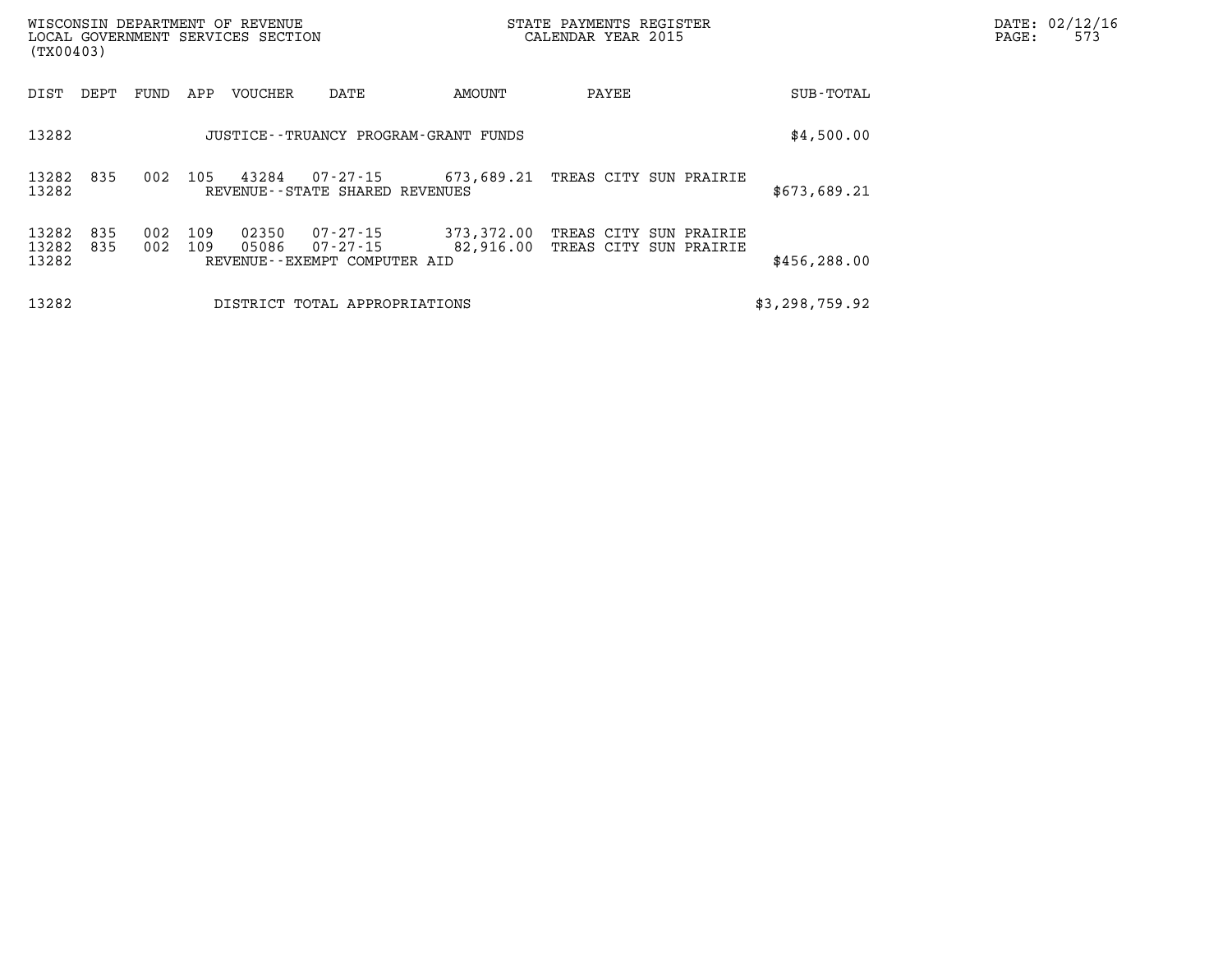| (TX00403)                                 |                              |                                          |         | WISCONSIN DEPARTMENT OF REVENUE<br>LOCAL GOVERNMENT SERVICES SECTION |                                                                    |                                             | STATE PAYMENTS REGISTER<br>CALENDAR YEAR 2015                                                                                                        |                | DATE: 02/12/16<br>$\mathtt{PAGE:}$<br>574 |
|-------------------------------------------|------------------------------|------------------------------------------|---------|----------------------------------------------------------------------|--------------------------------------------------------------------|---------------------------------------------|------------------------------------------------------------------------------------------------------------------------------------------------------|----------------|-------------------------------------------|
|                                           |                              |                                          |         | DIST DEPT FUND APP VOUCHER                                           | DATE AMOUNT                                                        |                                             | PAYEE                                                                                                                                                | SUB-TOTAL      |                                           |
| 13286 165<br>13286                        |                              | 002 225                                  |         | 00372                                                                | SAFETY/PROF SERV--FIRE INSURANCE DUES                              |                                             | 06-25-15 79,274.68 TREAS CITY VERONA                                                                                                                 | \$79, 274.68   |                                           |
| 13286 370<br>13286                        |                              | 012 571                                  |         | 38767                                                                | $06 - 02 - 15$                                                     | NAT RESOURCES - - FOREST CROP/MFL/CO FOREST | 5.00 TREAS CITY VERONA                                                                                                                               | \$5.00         |                                           |
| 13286 370<br>13286                        |                              |                                          | 012 579 | 20139                                                                | NAT RESOURCES--AIDS IN LIEU OF TAXES                               |                                             | 04-03-15 231.66 TREAS CITY VERONA                                                                                                                    | \$231.66       |                                           |
| 13286 370<br>13286                        |                              | 074 670                                  |         |                                                                      | NAT RESOURCES - - RU RECYCLING GRANT                               |                                             | 42455 05-29-15 21,949.76 TREAS CITY VERONA                                                                                                           | \$21,949.76    |                                           |
| 13286<br>13286<br>13286 395<br>13286      | 395<br>- 395                 | 011 176<br>011 176<br>011 176            |         | 58011<br>60011<br>62011                                              | $07 - 06 - 15$<br>09-30-15                                         | TRANSPORTATION--BICYCLE & PEDESTRIAN AID    | 06-25-15 63,430.00 CITY OF VERONA<br>63,430.00 CITY OF VERONA<br>63,430.00 CITY OF VERONA                                                            | \$190, 290.00  |                                           |
| 13286<br>13286<br>13286<br>13286<br>13286 | 395<br>- 395<br>- 395<br>395 | 011 191<br>011 191<br>011 191<br>011 191 |         | 38375<br>46375<br>54375<br>66375                                     |                                                                    | TRANSPORTATION--GENERAL TRANSP AIDS-GTA     | 01-05-15 175,656.43 CITY OF VERONA<br>04-06-15 175,656.43 CITY OF VERONA<br>07-06-15 175,656.43 CITY OF VERONA<br>10-05-15 175,656.44 CITY OF VERONA | \$702,625.73   |                                           |
| 13286 455<br>13286 455<br>13286           |                              | 002 231<br>002 231                       |         | 05725<br>11                                                          | 04-21-15<br>$03 - 19 - 15$<br>JUSTICE - - LAW ENFORCEMENT TRAINING |                                             | 160.00 TREAS CITY VERONA<br>3,520.00 TREAS CITY VERONA                                                                                               | \$3,680.00     |                                           |
| 13286<br>13286                            | 835                          | 002 105                                  |         | 43285                                                                | $07 - 27 - 15$<br>REVENUE - - STATE SHARED REVENUES                |                                             | 224,570.98 TREAS CITY VERONA                                                                                                                         | \$224,570.98   |                                           |
| 13286 835<br>13286 835<br>13286           |                              | 002 109<br>002 109                       |         | 02351<br>05087                                                       | $07 - 27 - 15$<br>$07 - 27 - 15$<br>REVENUE--EXEMPT COMPUTER AID   |                                             | 36,884.00 TREAS CITY VERONA<br>223,965.00 TREAS CITY VERONA                                                                                          | \$260,849.00   |                                           |
| 13286<br>13286                            | 835                          | 002 501                                  |         | 00001                                                                |                                                                    | DOA-PAYMENT FOR MUNICIPAL SERVICES AID      | 02-02-15 13,725.47 TREAS CITY VERONA                                                                                                                 | \$13,725.47    |                                           |
| 13286                                     |                              |                                          |         |                                                                      | DISTRICT TOTAL APPROPRIATIONS                                      |                                             |                                                                                                                                                      | \$1,497,202.28 |                                           |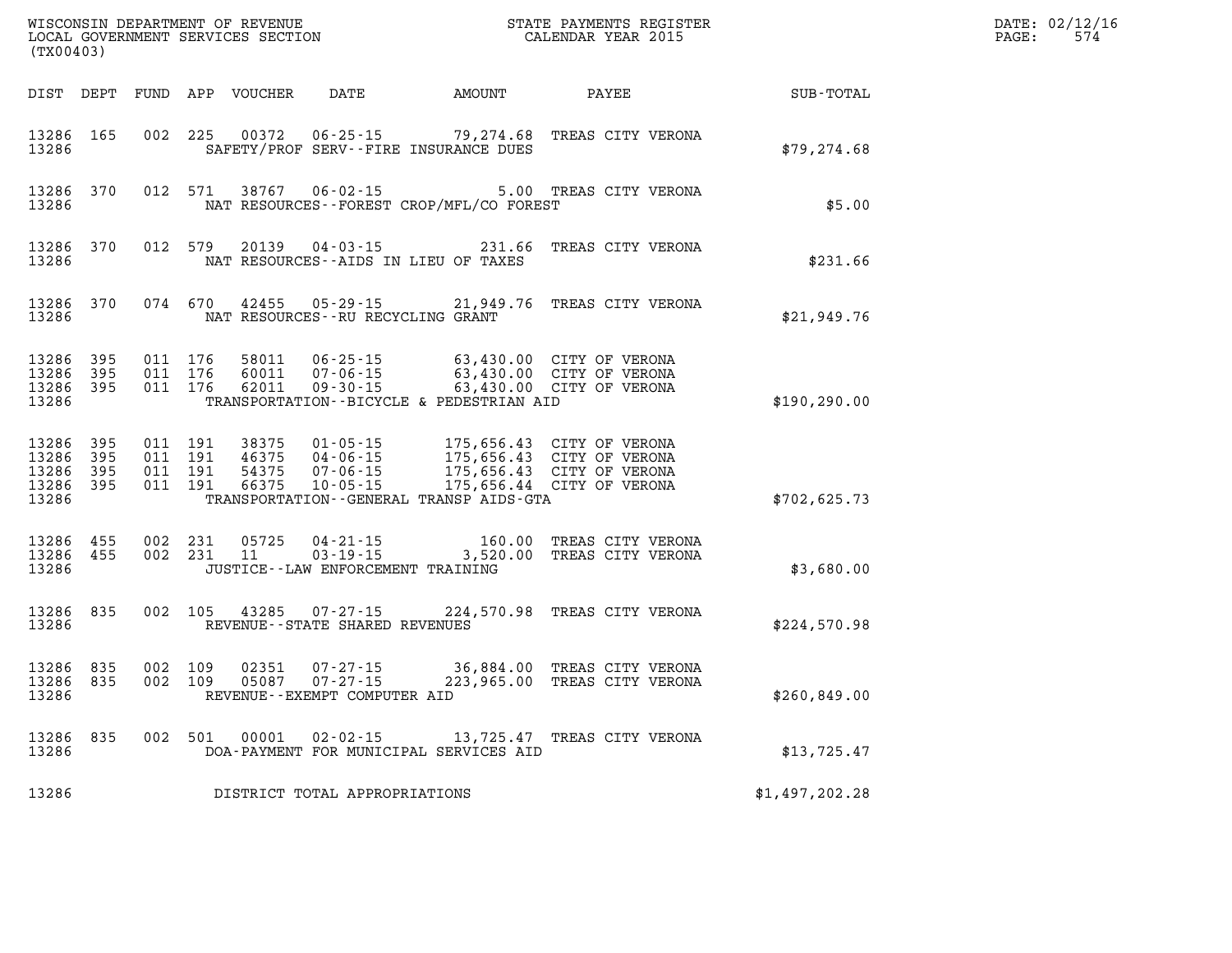| <b>District</b> | <b>District Name (Payee)</b> | Dept. | <b>Agency Name</b>             | Fund  | <b>Appropriation</b> | <b>Payment Description</b>            | Voucher  | Date                   | <b>Payment Amount</b>     |
|-----------------|------------------------------|-------|--------------------------------|-------|----------------------|---------------------------------------|----------|------------------------|---------------------------|
| M13000          | Dane County                  | 16500 | Dept of Safety & Prof Services | 10000 | 23600                | POWTS Replacement Rehab               | 00000338 | 11/12/2015             | \$<br>34,864.19           |
| M13000          | Dane County                  | 37000 | Dept of Natural Resources      | 21200 | 66300                | EA - lake protection                  | 00006264 | 10/30/2015 \$          | 16,500.00                 |
| M13000          | Dane County                  | 37000 | Dept of Natural Resources      | 21200 | 66300                | EA - lake protection                  | 00010762 | 11/19/2015             | \$<br>16,500.00           |
| M13000          | Dane County                  | 37000 | Dept of Natural Resources      | 21200 | 67800                | EA - invasive agu & lake mon          | 00006345 | 11/2/2015 \$           | 6,000.00                  |
| M13000          | Dane County                  | 37000 | Dept of Natural Resources      | 21200 | 67800                | EA - invasive aqu & lake mon          | 00011079 | 11/23/2015             | \$<br>6,000.00            |
| M13000          | Dane County                  | 37000 | Dept of Natural Resources      | 36300 | TA100                | LAND ACQUISITION                      | 00013619 | 12/10/2015             | -\$<br>29,113.98          |
| M13000          | Dane County                  | 41000 | Department of Corrections      | 10000 | 11600                | Reimbursing counties for proba        | 00009393 | 11/18/2015 \$          | 295,787.52                |
| M13000          | Dane County                  | 41000 | Department of Corrections      | 10000 | 30200                | Community intervention program        | 00006040 | 11/4/2015 \$           | 24,393.33                 |
| M13000          | Dane County                  | 41000 | Department of Corrections      | 10000 | 30200                | Community intervention program        | 00017882 | 12/30/2015 \$          | 24,393.33                 |
| M13000          | Dane County                  | 41000 | Department of Corrections      | 10000 | 30200                | Community intervention program        | 00017883 | 12/30/2015 \$          | 24,393.33                 |
| M13000          | Dane County                  | 43500 | Department of Health Services  | 10000 | 97500                | <b>GENERAL RCPT/CLRING</b><br>975-    | 00003913 | 10/23/2015             | \$<br>2,979.24            |
| M13000          | Dane County                  | 43500 | Department of Health Services  | 10000 | 97500                | $975 -$<br><b>GENERAL RCPT/CLRING</b> | 00006023 | 11/3/2015              | \$<br>3,522.27            |
| M13000          | Dane County                  | 45500 | Department of Justice          | 10000 | 20200                | Officer training reimbursement        | 00000001 | 10/2/2015              | -\$<br>6,641.68           |
| M13000          | Dane County                  | 45500 | Department of Justice          | 10000 | 23100                | Law enforcement train, local          | 00002019 | 11/19/2015 \$          | 7,800.00                  |
| M13000          | Dane County                  | 45500 | Department of Justice          | 10000 | 25100                | Federal aid, local assistance         | 00001530 | 11/9/2015              | l \$<br>20,292.14         |
| M13000          | Dane County                  | 45500 | Department of Justice          | 10000 | 25100                | Federal aid, local assistance         | 00001702 | 11/10/2015 \$          | 16,011.00                 |
| M13000          | Dane County                  | 45500 | Department of Justice          | 10000 | 25100                | Federal aid, local assistance         | 00002157 | 11/24/2015 \$          | 43,497.00                 |
| M13000          | Dane County                  | 45500 | Department of Justice          | 10000 | 27900                | Alt prosecut Justice Info Fees        | 00001605 | 11/9/2015 \$           | 27,753.00                 |
| M13000          | Dane County                  | 45500 | Department of Justice          |       | 10000 54200          | Federal aid, victim assistance        | 00001656 | 11/10/2015 \$          | 12,869.00                 |
| M13000          | Dane County                  | 45500 | Department of Justice          | 10000 | 54200                | Federal aid, victim assistance        | 00002661 | 12/4/2015 \$           | 53,087.00                 |
| M13000          | Dane County                  | 46500 | Department of Military Affairs | 10000 | 30800                | Emergency response equipment          | 00000598 | 10/23/2015 \$          | 8,160.00                  |
| M13000          | Dane County                  | 46500 | Department of Military Affairs | 10000 | 35000                | Federal aid, homeland security        | 00002378 | 12/2/2015 \$           | 10,266.13                 |
| M13000          | Dane County                  | 46500 | Department of Military Affairs | 10000 | 35000                | Federal aid, homeland security        | 00002379 | 12/2/2015 \$           | 10,009.21                 |
| M13000          | Dane County                  | 46500 | Department of Military Affairs | 10000 | 35000                | Federal aid, homeland security        | 00002915 | 12/14/2015 \$          | 6,486.80                  |
| M13000          | Dane County                  | 50500 | Department of Administration   | 10000 | 15500                | Federal aid, local assistance         | 00001034 | 10/15/2015 \$          | 34,649.49                 |
| M13000          | Dane County                  | 50500 | Department of Administration   | 10000 | 15500                | Federal aid, local assistance         | 00003310 | 11/17/2015             | \$<br>34,648.98           |
| M13000          | Dane County                  | 50500 | Department of Administration   | 10000 | 15500                | Federal aid, local assistance         | 00004682 | 12/2/2015 \$           | 20,685.57                 |
| M13000          | Dane County                  | 50500 | Department of Administration   | 10000 | 15500                | Federal aid, local assistance         | 00007099 | 12/29/2015             | <b>S</b><br>27,854.08     |
| M13000          | Dane County                  | 50500 | Department of Administration   | 10000 | 45400                | NCSB; federal aid for grants          | 00000684 | 10/21/2015             | <b>S</b><br>11,296.73     |
| M13000          | Dane County                  | 50500 | Department of Administration   | 10000 | 45400                | NCSB; federal aid for grants          | 00003351 | 11/18/2015 \$          | 13,064.20                 |
| M13000          | Dane County                  | 50500 | Department of Administration   | 10000 | 45400                | NCSB; federal aid for grants          | 00003468 | 11/24/2015 \$          | 33,280.58                 |
| M13000          | Dane County                  | 50500 | Department of Administration   | 10000 | 45400                | NCSB; federal aid for grants          | 00006049 | 12/21/2015             | \$<br>23,650.92           |
| M13000          | Dane County                  | 50500 | Department of Administration   | 23500 | 37100                | Low-income assistance grants          | 00001034 | 10/15/2015 \$          | 18,593.10                 |
| M13000          | Dane County                  | 50500 | Department of Administration   | 23500 | 37100                | ow-income assistance grants           | 00003310 | 11/17/2015             | \$<br>18,592.95           |
| M13000          | Dane County                  | 50500 | Department of Administration   | 23500 | 37100                | Low-income assistance grants          | 00004682 | 12/2/2015              | -\$<br>16,109.17          |
| M13000          | Dane County                  | 50500 | Department of Administration   | 23500 | 37100                | Low-income assistance grants          | 00007099 | 12/29/2015 \$          | 23,822.15                 |
| M13000          | Dane County                  | 83500 | Department of Revenue          | 10000 | 10500                | County and Municipal Aid              | 00000697 | 11/16/2015             | <b>\$</b><br>3,351,920.89 |
| M13002          | Town Of Albion               | 83500 | Department of Revenue          | 10000 | 10500                | County and Municipal Aid              | 00000638 | 11/16/2015             | \$<br>32,321.62           |
| M13004          | Town Of Berry                | 83500 | Department of Revenue          | 10000 | 10500                | County and Municipal Aid              | 00000639 | 11/16/2015             | -\$<br>17,572.72          |
| M13006          | Town Of Black Earth          |       | 83500 Department of Revenue    |       | 10000 10500          | County and Municipal Aid              |          | 00000640 11/16/2015 \$ | 6,170.81                  |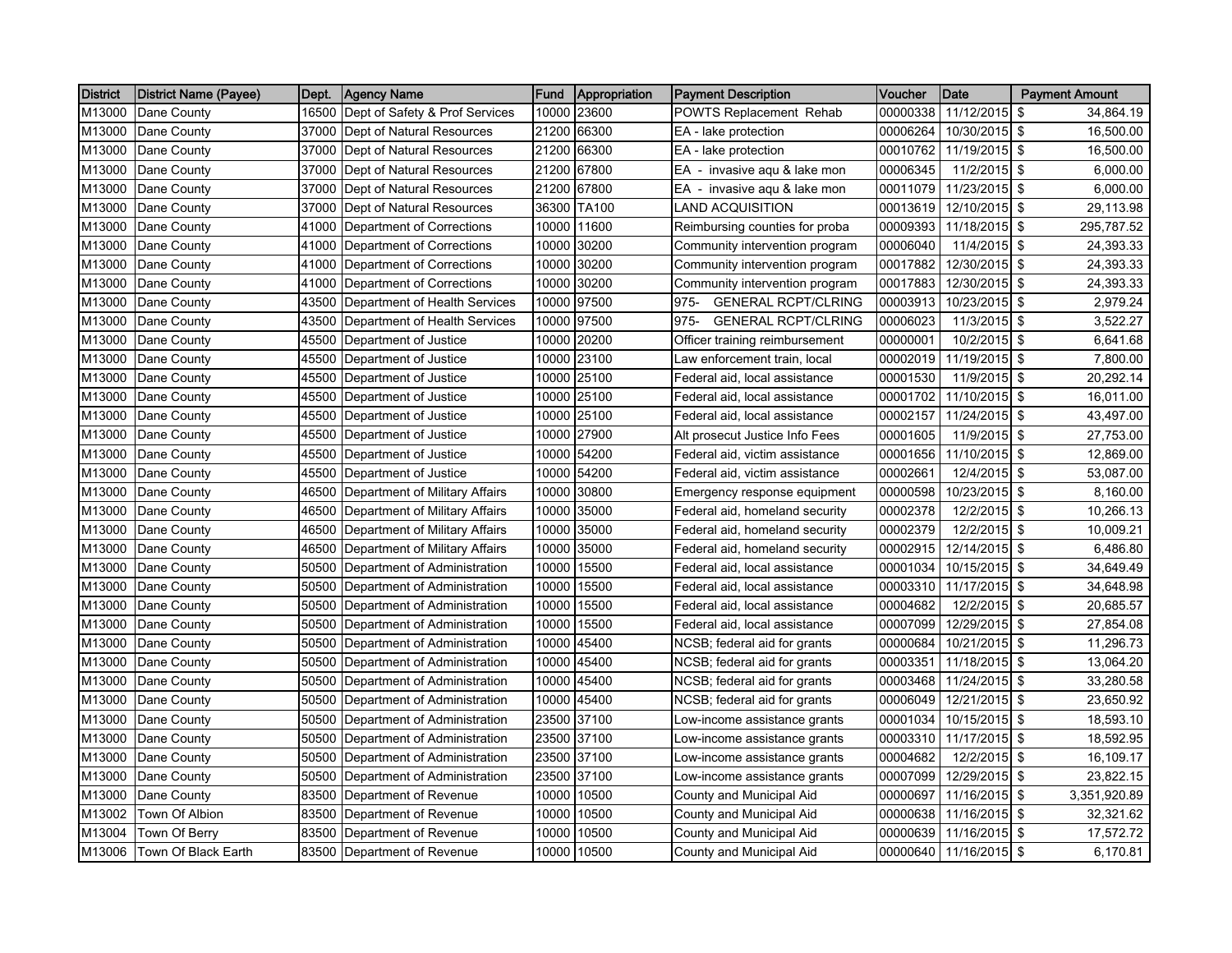| M13008 | Town Of Blooming Grove         |       | 83500 Department of Revenue    |       | 10000 10500 | County and Municipal Aid      | 00000641 | 11/16/2015 \$ |     | 28,804.25  |
|--------|--------------------------------|-------|--------------------------------|-------|-------------|-------------------------------|----------|---------------|-----|------------|
| M13010 | Town Of Blue Mounds            | 83500 | Department of Revenue          | 10000 | 10500       | County and Municipal Aid      | 00000642 | 11/16/2015 \$ |     | 7,887.62   |
| M13012 | Bristol, Town of               | 83500 | Department of Revenue          | 10000 | 10500       | County and Municipal Aid      | 00000643 | 11/16/2015 \$ |     | 33,193.75  |
| M13014 | Town Of Burke                  | 83500 | Department of Revenue          | 10000 | 10500       | County and Municipal Aid      | 00000644 | 11/16/2015 \$ |     | 63,256.98  |
| M13016 | Town Of Christiana             | 83500 | Department of Revenue          | 10000 | 10500       | County and Municipal Aid      | 00000645 | 11/16/2015 \$ |     | 336,686.35 |
| M13018 | Cottage Grove, Town of         | 45500 | Department of Justice          | 10000 | 23100       | aw enforcement train, local   | 00002609 | 12/3/2015 \$  |     | 160.00     |
| M13018 | Cottage Grove, Town of         | 83500 | Department of Revenue          | 10000 | 10500       | County and Municipal Aid      | 00000646 | 11/16/2015 \$ |     | 47,210.59  |
| M13020 | Town Of Cross Plains           | 83500 | Department of Revenue          | 10000 | 10500       | County and Municipal Aid      | 00000647 | 11/16/2015 \$ |     | 17,324.28  |
| M13022 | Town Of Dane                   | 83500 | Department of Revenue          | 10000 | 10500       | County and Municipal Aid      | 00000648 | 11/16/2015 \$ |     | 10,625.83  |
| M13024 | Town Of Deerfield              | 83500 | Department of Revenue          | 10000 | 10500       | County and Municipal Aid      | 00000649 | 11/16/2015 \$ |     | 20,033.46  |
| M13026 | Dunkirk, Town of               | 83500 | Department of Revenue          | 10000 | 10500       | County and Municipal Aid      | 00000650 | 11/16/2015 \$ |     | 24,141.71  |
| M13028 | Town Of Dunn                   | 83500 | Department of Revenue          | 10000 | 10500       | County and Municipal Aid      | 00000651 | 11/16/2015 \$ |     | 64,842.56  |
| M13032 | Town Of Madison                | 83500 | Department of Revenue          | 10000 | 10500       | County and Municipal Aid      | 00000652 | 11/16/2015    | \$  | 504,087.28 |
| M13034 | Town Of Mazomanie              | 83500 | Department of Revenue          | 10000 | 10500       | County and Municipal Aid      | 00000653 | 11/16/2015 \$ |     | 12,202.92  |
| M13036 | Town Of Medina                 | 83500 | Department of Revenue          | 10000 | 10500       | County and Municipal Aid      | 00000654 | 11/16/2015 \$ |     | 24,835.72  |
| M13038 | Town Of Middleton              | 83500 | Department of Revenue          | 10000 | 10500       | County and Municipal Aid      | 00000655 | 11/16/2015    | \$  | 133,550.57 |
| M13040 | Town Of Montrose               | 83500 | Department of Revenue          | 10000 | 10500       | County and Municipal Aid      | 00000656 | 11/16/2015 \$ |     | 11,960.28  |
| M13042 | Town Of Oregon                 | 83500 | Department of Revenue          | 10000 | 10500       | County and Municipal Aid      | 00000657 | 11/16/2015 \$ |     | 37,611.40  |
| M13044 | Town Of Perry                  | 83500 | Department of Revenue          | 10000 | 10500       | County and Municipal Aid      | 00000658 | 11/16/2015 \$ |     | 8,859.96   |
| M13046 | Pleasant Springs, Town of      | 83500 | Department of Revenue          | 10000 | 10500       | County and Municipal Aid      | 00000659 | 11/16/2015    | -\$ | 58,002.91  |
| M13048 | Town Of Primrose               | 83500 | Department of Revenue          | 10000 | 10500       | County and Municipal Aid      | 00000660 | 11/16/2015 \$ |     | 7,070.48   |
| M13050 | Town Of Roxbury                | 83500 | Department of Revenue          | 10000 | 10500       | County and Municipal Aid      | 00000661 | 11/16/2015 \$ |     | 18,576.75  |
| M13052 | Town Of Rutland                | 83500 | Department of Revenue          | 10000 | 10500       | County and Municipal Aid      | 00000662 | 11/16/2015 \$ |     | 19,511.25  |
| M13054 | Town Of Springdale             | 83500 | Department of Revenue          | 10000 | 10500       | County and Municipal Aid      | 00000663 | 11/16/2015 \$ |     | 16,519.09  |
| M13056 | Town Of Springfield            | 83500 | Department of Revenue          | 10000 | 10500       | County and Municipal Aid      | 00000664 | 11/16/2015 \$ |     | 31,276.12  |
| M13058 | Town Of Sun Prairie            | 83500 | Department of Revenue          | 10000 | 10500       | County and Municipal Aid      | 00000665 | 11/16/2015 \$ |     | 23,833.97  |
| M13060 | Town Of Vermont                | 83500 | Department of Revenue          | 10000 | 10500       | County and Municipal Aid      | 00000666 | 11/16/2015 \$ |     | 8,183.83   |
| M13062 | Town Of Verona                 | 83500 | Department of Revenue          | 10000 | 10500       | County and Municipal Aid      | 00000667 | 11/16/2015 \$ |     | 18,659.71  |
| M13064 | Town Of Vienna                 | 46500 | Department of Military Affairs | 10000 | 30500       | Disaster recovery aid         | 00000357 | 10/16/2015 \$ |     | 27,642.68  |
| M13064 | Town Of Vienna                 | 46500 | Department of Military Affairs | 10000 | 34200       | Federal aid, local assistance | 00000357 | 10/16/2015    | \$  | 168,605.10 |
| M13064 | Town Of Vienna                 | 83500 | Department of Revenue          | 10000 | 10500       | County and Municipal Aid      | 00000668 | 11/16/2015 \$ |     | 51,930.81  |
| M13066 | Town Of Westport               | 83500 | Department of Revenue          | 10000 | 10500       | County and Municipal Aid      | 00000669 | 11/16/2015 \$ |     | 57,420.81  |
| M13068 | Town Of Windsor                | 83500 | Department of Revenue          | 10000 | 10500       | County and Municipal Aid      | 00000670 | 11/16/2015 \$ |     | 68,190.75  |
| M13070 | Town Of York                   | 83500 | Department of Revenue          | 10000 | 10500       | County and Municipal Aid      | 00000671 | 11/16/2015 \$ |     | 8,294.94   |
| M13106 | Village Of Belleville          | 37000 | Dept of Natural Resources      | 21200 | 67800       | EA - invasive agu & lake mon  | 00016985 | 12/28/2015 \$ |     | 11,000.00  |
| M13106 | <b>Village Of Belleville</b>   | 83500 | Department of Revenue          | 10000 | 10500       | County and Municipal Aid      | 00000672 | 11/16/2015    | \$  | 110,277.30 |
| M13107 | Black Earth, Village of        | 83500 | Department of Revenue          | 10000 | 10500       | County and Municipal Aid      | 00000673 | 11/16/2015    | \$  | 66,197.87  |
| M13108 | Village Of Blue Mounds         | 83500 | Department of Revenue          | 10000 | 10500       | County and Municipal Aid      | 00000674 | 11/16/2015 \$ |     | 98,866.80  |
| M13111 | Village Of Cambridge           | 83500 | Department of Revenue          | 10000 | 10500       | County and Municipal Aid      | 00000675 | 11/16/2015 \$ |     | 46,801.39  |
| M13112 | Village Of Cottage Grove       | 83500 | Department of Revenue          | 10000 | 10500       | County and Municipal Aid      | 00000676 | 11/16/2015 \$ |     | 35,204.80  |
|        | M13113 Village Of Cross Plains | 83500 | Department of Revenue          |       | 10000 10500 | County and Municipal Aid      | 00000677 | 11/16/2015 \$ |     | 88,628.23  |